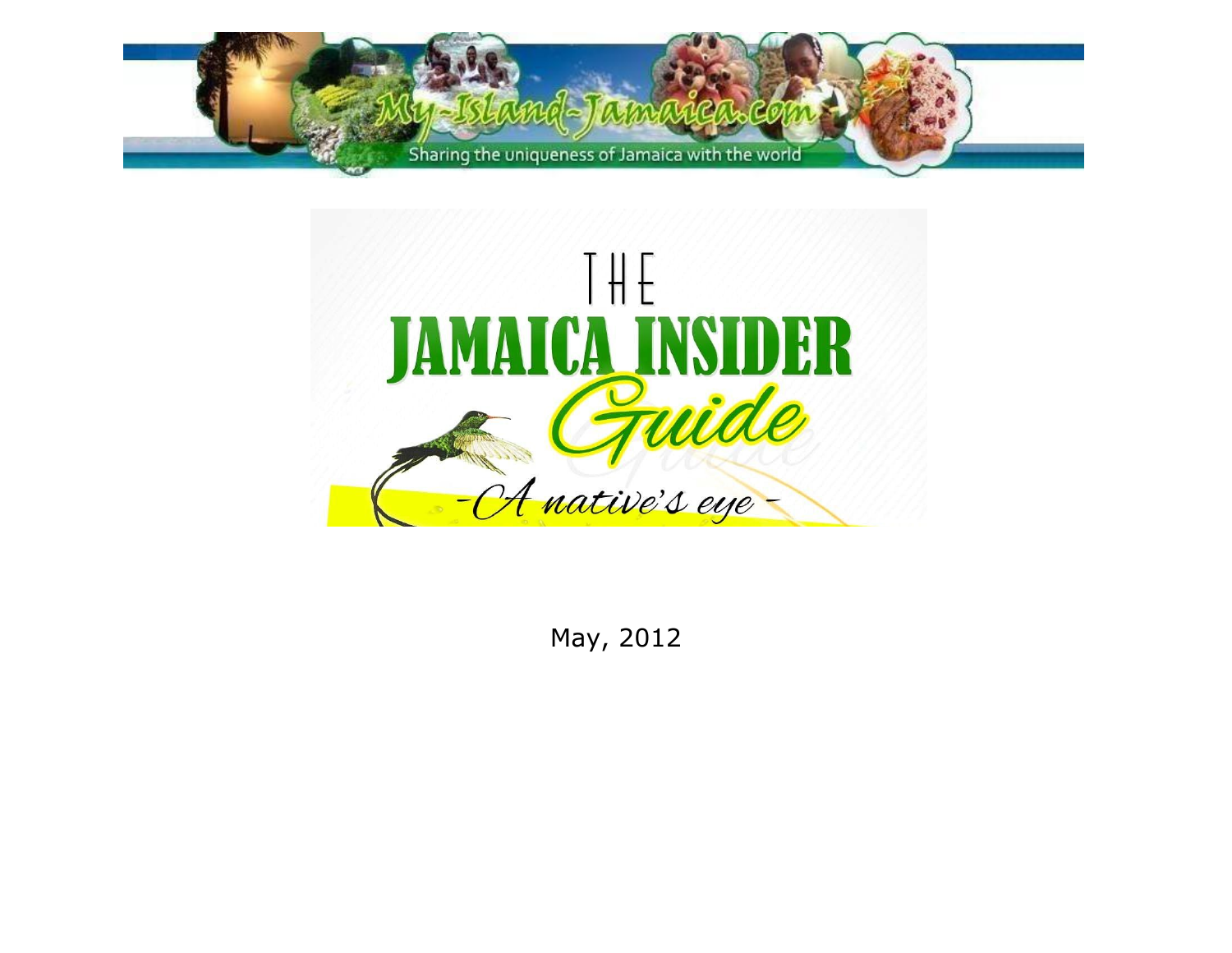### Copyright © 2012 Jamaica Insider Guide by Wellesley Gayle All rights reserved.

No part of this book may be reproduced in any form or by any electronic or mechanical means including information storage and retrieval systems, without prior permission in writing from the author.

Visit my website at [www.my-island-jamaica.com](http://www.my-island-jamaica.com/)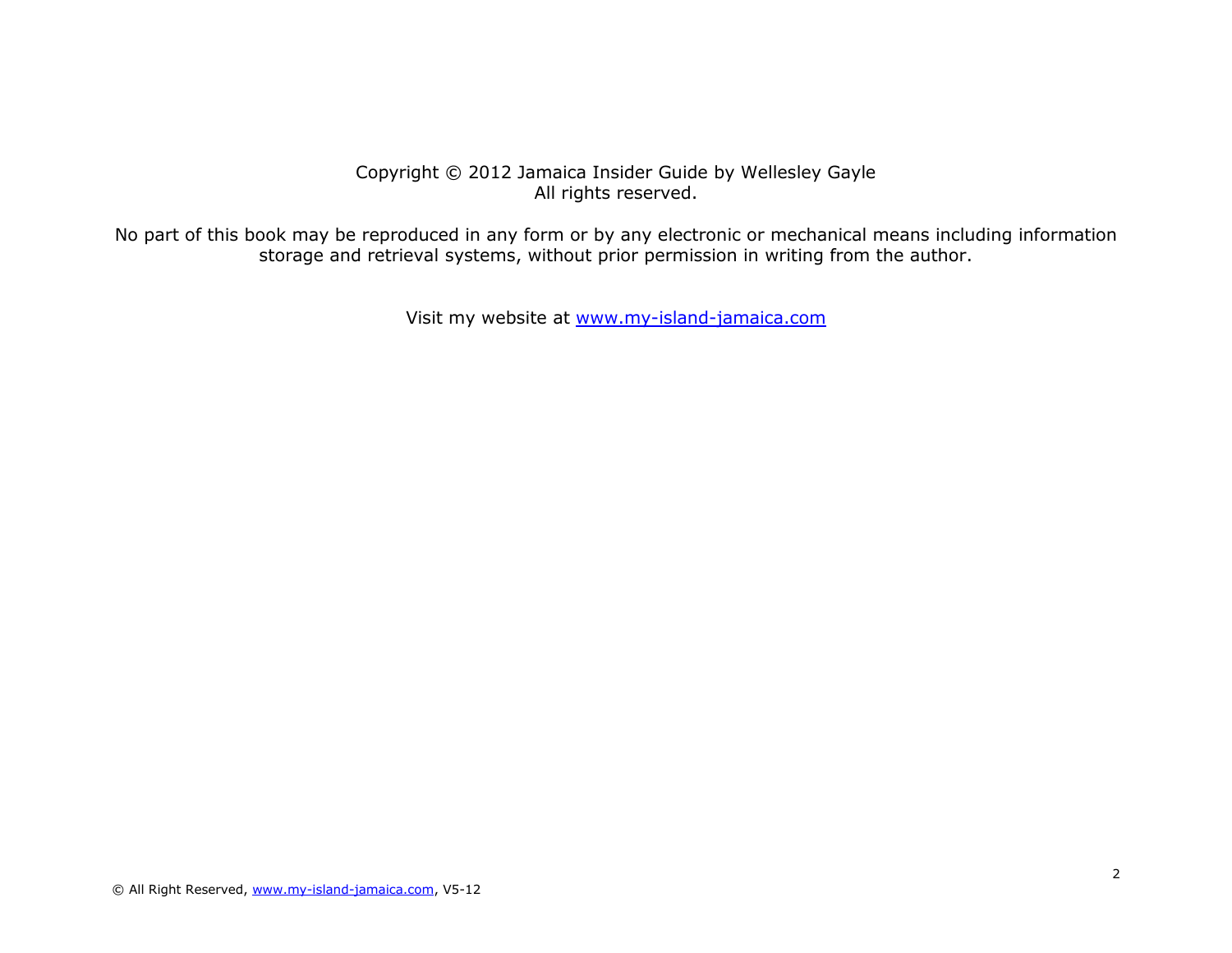# **DEDICATION**

in loving memory of my parents.

To my heavenly father for life, vision & direction

To my wife and daughters who ensure that I stop and smell the flowers

To my brothers & sisters

To all my ardent website subscribers who continues to inspire me &

To all Jamaican enthusiasts and lovers of our beautiful country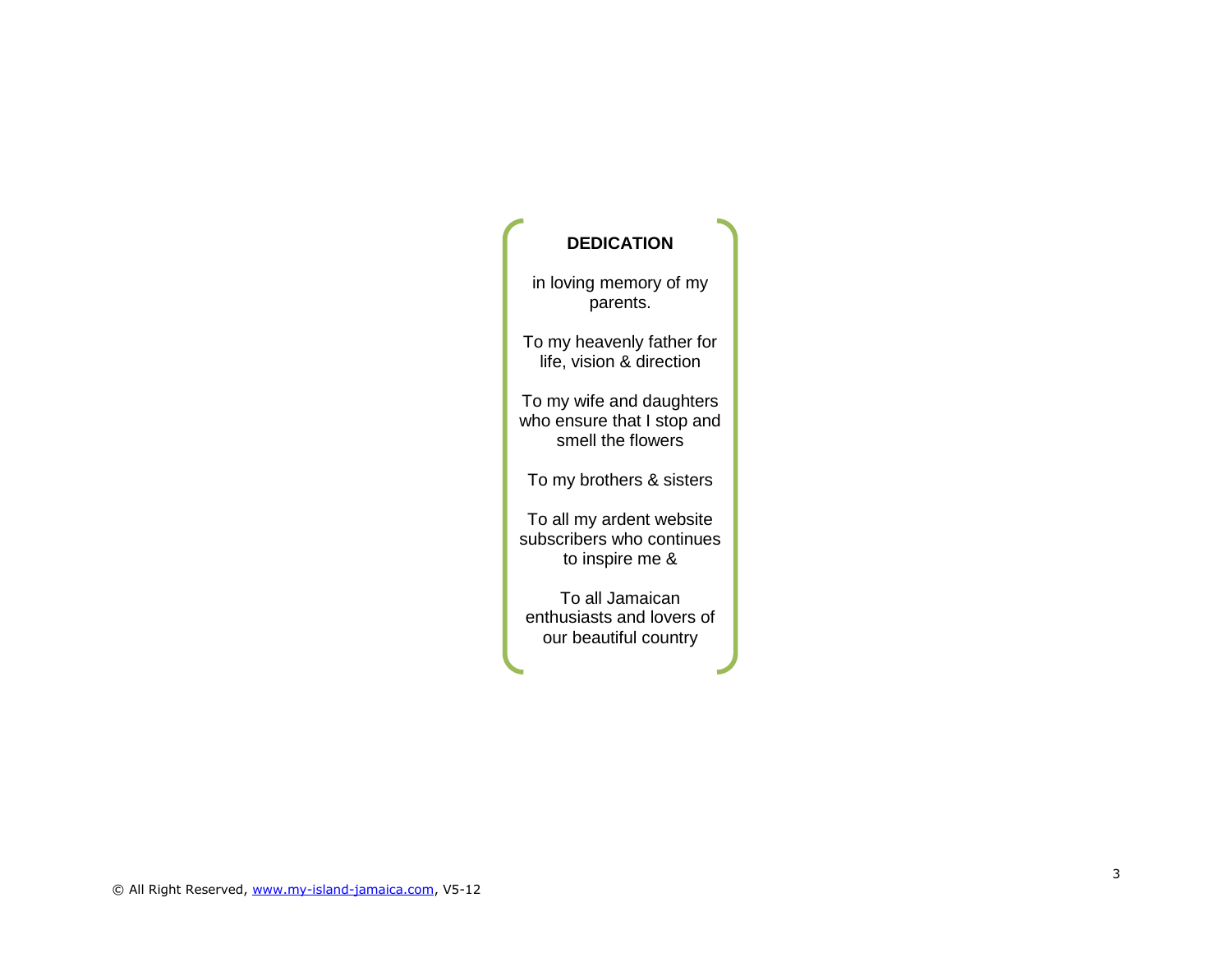# Foreword

Congratulations! And Welcome To The Jamaica Insider Guide.

If you have been around  $my-island-janaica.com$  for any time, then you will know how much I love my country, and also how I really wanted to share this publication with you.

Well it's finally here!

Over the years, I've gotten hundreds of questions about Jamaica and vacationing here, seriously. From 'Where is Jamaica?' to how to relocate here. Interestingly too, I've also gotten many questions from local teachers, students and fun lovers, asking me, for example, 'where to take students on a trip?' and 'where to disappear to for a weekend?'

Essentially though, I was convinced that in addition to learning more about the country, people just wanted to know how to *really* enjoy Jamaica.

Many of these insightful queries pushed me to do much deeper research, allowing me to deliver real value to my site visitors - and this publication takes it to the *next level***!**

It captures the best of Jamaica from my eyes - the insider, but I've also gain immeasurable information and insights from family, friends and others who have been here before.

I've taken all that and has delivered it to you in a very personable, refreshing and easy to read format that you'll love. I sincerely hope you enjoy it as much as I did bringing it to you.

Love & Thanks,

Wellesley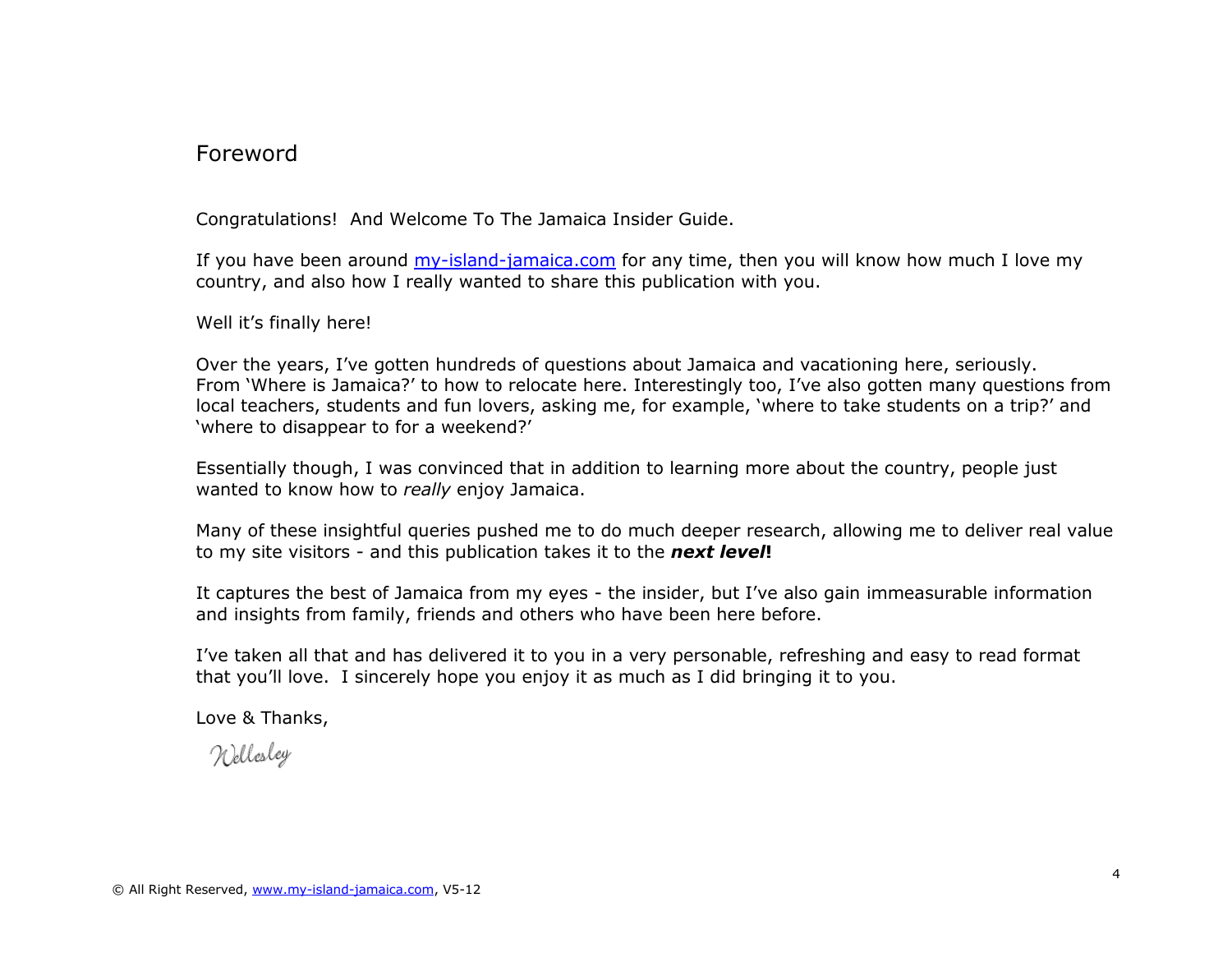# Table Of Contents

| 1. Welcome To Jamaica<br>a. Background<br>b. Weather<br>c. People & Language<br>d. Culture<br>e. Currency                                                                                                                                                                                                                                 | 9                                      |
|-------------------------------------------------------------------------------------------------------------------------------------------------------------------------------------------------------------------------------------------------------------------------------------------------------------------------------------------|----------------------------------------|
| 2. Emergency Contact Information<br>3. Tips, Tricks & Cautions<br>a. Getting Around<br>b. Protecting Your Money<br>c. Tipping<br>d. Dressing in Jamaica<br>e. Safety and Security<br>f. Personal Care<br>g. Local Laws<br>h. General Tips & Cautions                                                                                      | 11<br>12                               |
| 4. Simple & Surefire Ways to Save Money During Your Jamaican Vacation<br>5. Best Jamaican Attractions & Tours<br>6. Unique & Fun Things To Do In Jamaica<br>7. Best Fun Activities & Attractions For Kids<br>8. Delectable 'Must Have' Foods In Jamaica<br>9. Free Events & Activities - 100% Free!<br>10. Best Of The Major Resort Areas | 20<br>23<br>25<br>27<br>32<br>35<br>41 |
| a. Montego Bay<br>i. Montego Bay Facts                                                                                                                                                                                                                                                                                                    | 41                                     |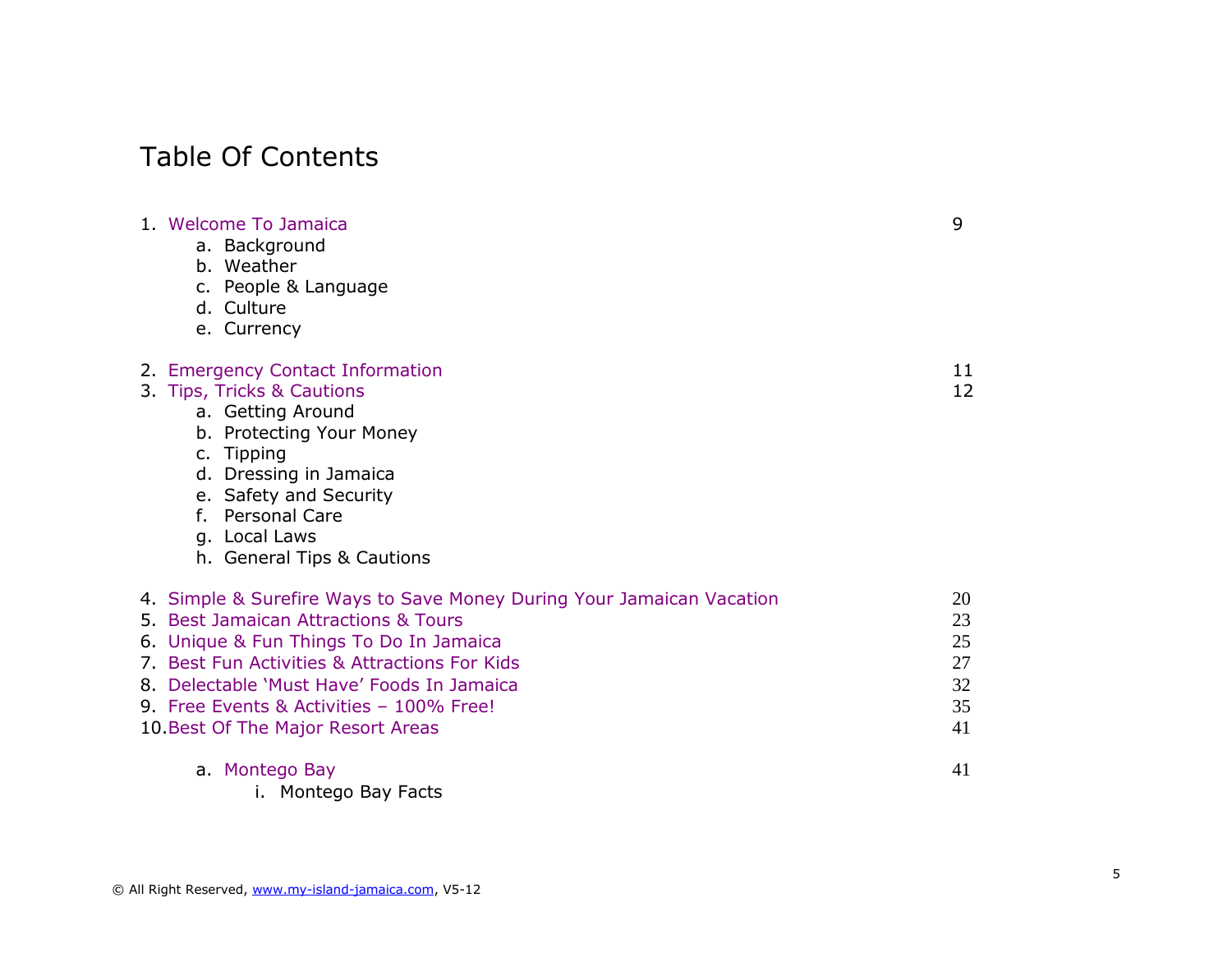- ii. Must Visit Places & Attractions in Montego Bay
- iii. Notable Landmarks in Montego Bay
- iv. Best Restaurants & Eateries in Montego Bay
- v. Best Beaches in Montego Bay
- vi. Nightlife in Montego Bay
- vii. Best Hotels & Accommodation in Montego Bay
- viii. Shopping Options in Montego Bay

#### b. [Falmouth](#page-47-0) Area 48

- i. Falmouth Facts
- ii. Must Visit Places & Attractions in Falmouth
- iii. Notable Landmarks in Falmouth
- iv. Best Restaurants & Eateries in Falmouth
- v. Best Beaches in Falmouth
- vi. Nightlife in Falmouth
- vii. Best Hotels & Accommodation in Falmouth
- viii. Shopping Options in Falmouth

#### c. [Negril](#page-49-0) 50 September 2014 and 2014 and 2014 and 2014 and 2014 and 2014 and 2014 and 2014 and 2014 and 2014 a

- i. Negril Facts
- ii. Must Visit Places & Attractions in Negril
- iii. Notable Landmarks in Negril
- iv. Best Restaurants & Eateries in Negril
- v. Best Beaches in Negril
- vi. Nightlife in Negril
- vii. Best Hotels & Accommodation in Negril
- viii. Shopping Options in Negril

### d. [South Coast](#page-54-0) 55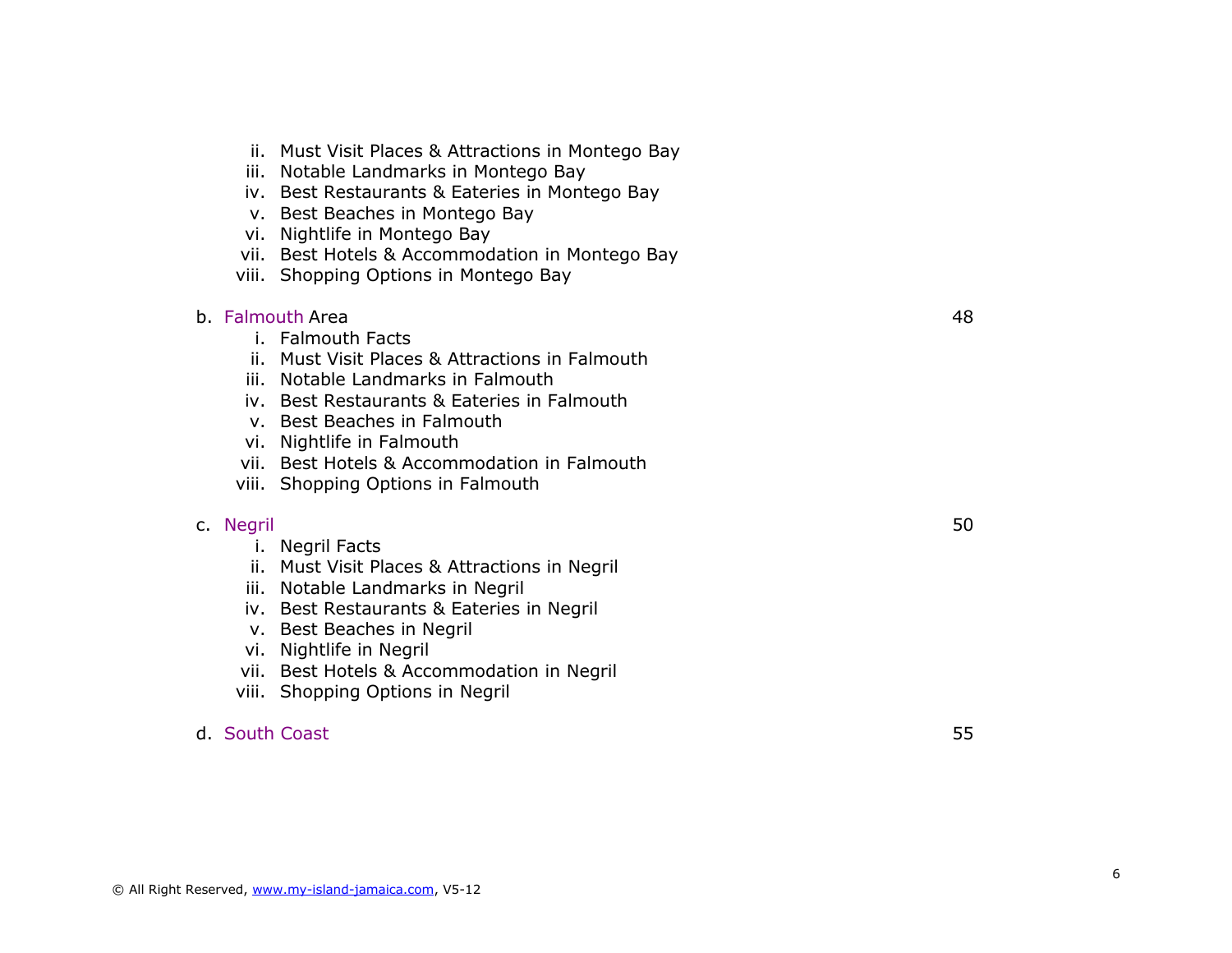- i. South Coast Facts
- ii. Must Visit Places & Attractions on the South Coast
- iii. Notable Landmarks on the South Coast
- iv. Best Restaurants & Eateries on the South Coast
- v. Best Beaches on the South Coast
- vi. Nightlife on the South Coast
- vii. Best Hotels & Accommodation on the South Coast
- viii. Shopping Options on the South Coast

#### e. [Ocho Rios](#page-57-0) 57

- i. Ocho Rios Facts
- ii. Must Visit Places & Attractions in Ocho Rios
- iii. Notable Landmarks in Ocho Rios
- iv. Best Restaurants & Eateries in Ocho Rios
- v. Best Beaches in Ocho Rios
- vi. Nightlife in Ocho Rios
- vii. Best Hotels & Accommodation in Ocho Rios
- viii. Shopping Options in Ocho Rios

#### f. [Kingston](#page-61-0) 62

- i. Kingston Facts
- ii. Must Visit Places & Attractions in Kingston
- iii. Notable Landmarks in Kingston
- iv. Best Restaurants & Eateries in Kingston
- v. Best Beaches in Kingston
- vi. Nightlife in Kingston
- vii. Best Hotels & Accommodation in Kingston
- viii. Shopping Options in Kingston

#### g. [Port Antonio](#page-66-0) 67

- i. Port Antonio Facts
- ii. Must Visit Places & Attractions in Port Antonio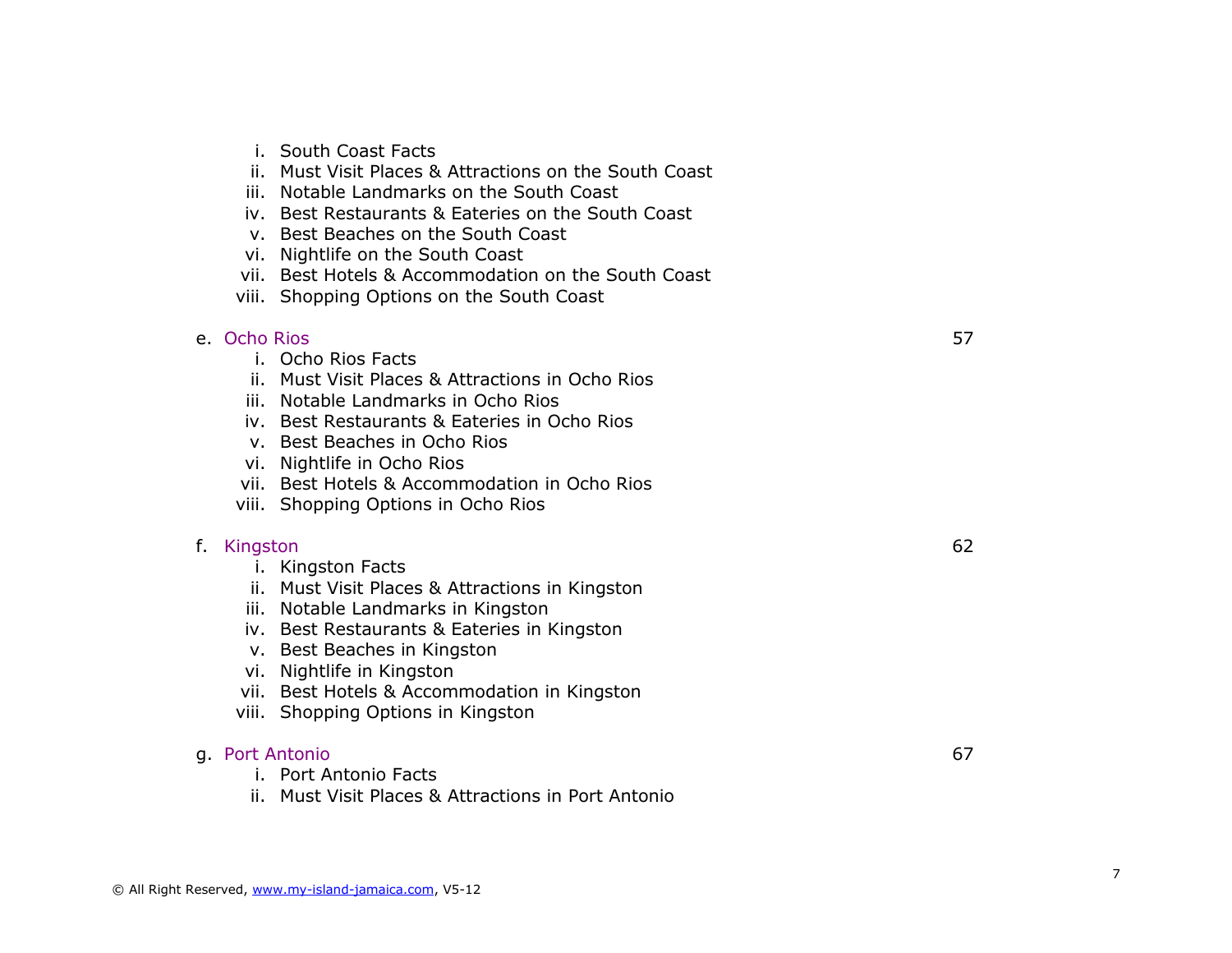|                                                                                                                              | iii. Notable Landmarks in Port Antonio<br>iv. Best Restaurants & Eateries in Port Antonio<br>v. Best Beaches in Port Antonio<br>vi. Nightlife in Port Antonio<br>vii. Best Hotels & Accommodation in Port Antonio<br>viii. Shopping Options in Port Antonio |                   |
|------------------------------------------------------------------------------------------------------------------------------|-------------------------------------------------------------------------------------------------------------------------------------------------------------------------------------------------------------------------------------------------------------|-------------------|
| 12. Jamaica's Best Parks & Gardens<br>13. Happenings & Events<br>a. Annual Calendar of Events<br>b. Latest News & Happenings | 11. Best Educational Attractions & Sites In Jamaica (By Parish)                                                                                                                                                                                             | 72<br>88<br>95    |
| 15. Helpful Links & Resources<br>a. Local Phone Directory<br>d. Jamaican Travel Stories                                      | 14. Top Jamaican Tour Guides and Tour Companies<br>b. Booking Your Jamaican Vacation Online<br>c. How To Arrange A Trip To Jamaica                                                                                                                          | 96<br>98          |
| 16. Free Bonuses!!!<br><b>Bonus #5 - A Printable Jamaica Map</b>                                                             | <b>Bonus #1 - A Pre-Travel Checklist - A must have!</b><br><b>Bonus #2 - My special 'Jamaica Vacation Checklist'</b><br><b>Bonus #3 - Top Jamaican Wedding Choices, The favorites!</b><br><b>Bonus #4 - The Weekly Jamaica Vacation Activity Planner</b>    | 100               |
| <b>Special Mentions</b><br><b>Final Words</b><br><b>References</b>                                                           |                                                                                                                                                                                                                                                             | 101<br>102<br>103 |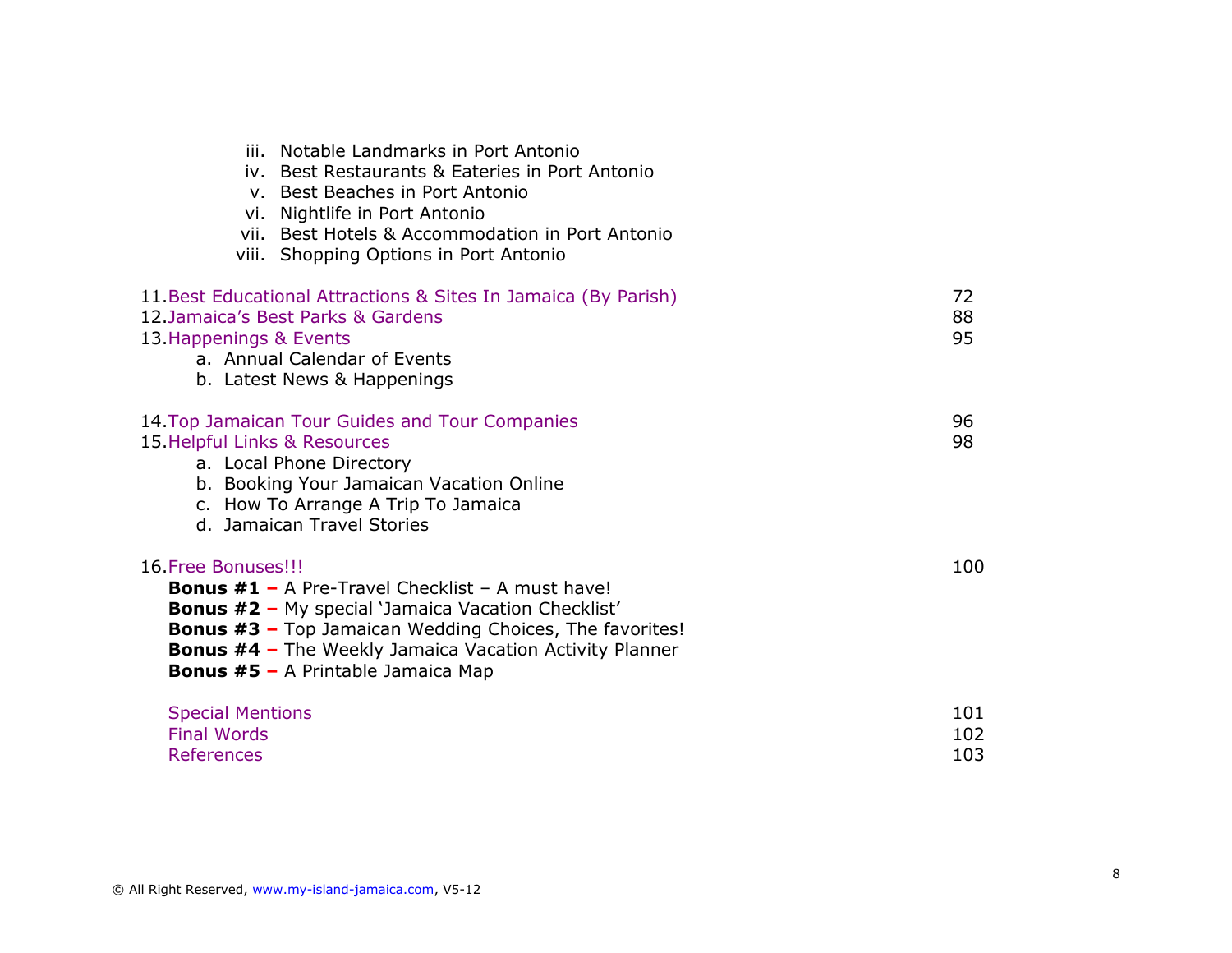### <span id="page-8-0"></span>**1. Welcome To Jamaica**

#### a. Background

The jewel of the Caribbean, Jamaica is located south of Cuba and West of Hispaniola. It is the third largest island in the Caribbean. Jamaica is on Atlantic Standard Time, which means that in the summer it is one hour behind Eastern Standard Time and in winter it is on Eastern Standard Time.

#### b. Weather

The climate varies from tropical to humid. Rainfall is seasonal; the wet months fall between May and October, which coincide with the hurricane season that extends from June to November. The temperature averages about 75°F in the winter and 80°F in the summer.

c. People & Language.

The majority of the population is of African descent, but there is a mixture of different races which has influenced the diverse physical appearance, culture and customs of the Jamaican people, hence our motto, "Out of Many One People". The official language is English, but patois is the common dialect spoken amongst the people. Patois is the combination of French, English, Spanish and African Languages.

d. Culture

We boast a rich blend of African, European, Chinese, Indian and some middle eastern cultures. Of course, the early Taino settlers played a pivotal role in our culture as well.

Some of our foods today, for example, are prepared similar to the way it was prepared by the early Taino settlers then. The concept of 'Jerk', as well as cassava preparations was inherited from this friendly tribe that inhabited Jamaica then. By the way, the name Jamaica came directly from them, who called the island 'Xaymaca' meaning 'the land of wood and water'. The areas of Dance, Music,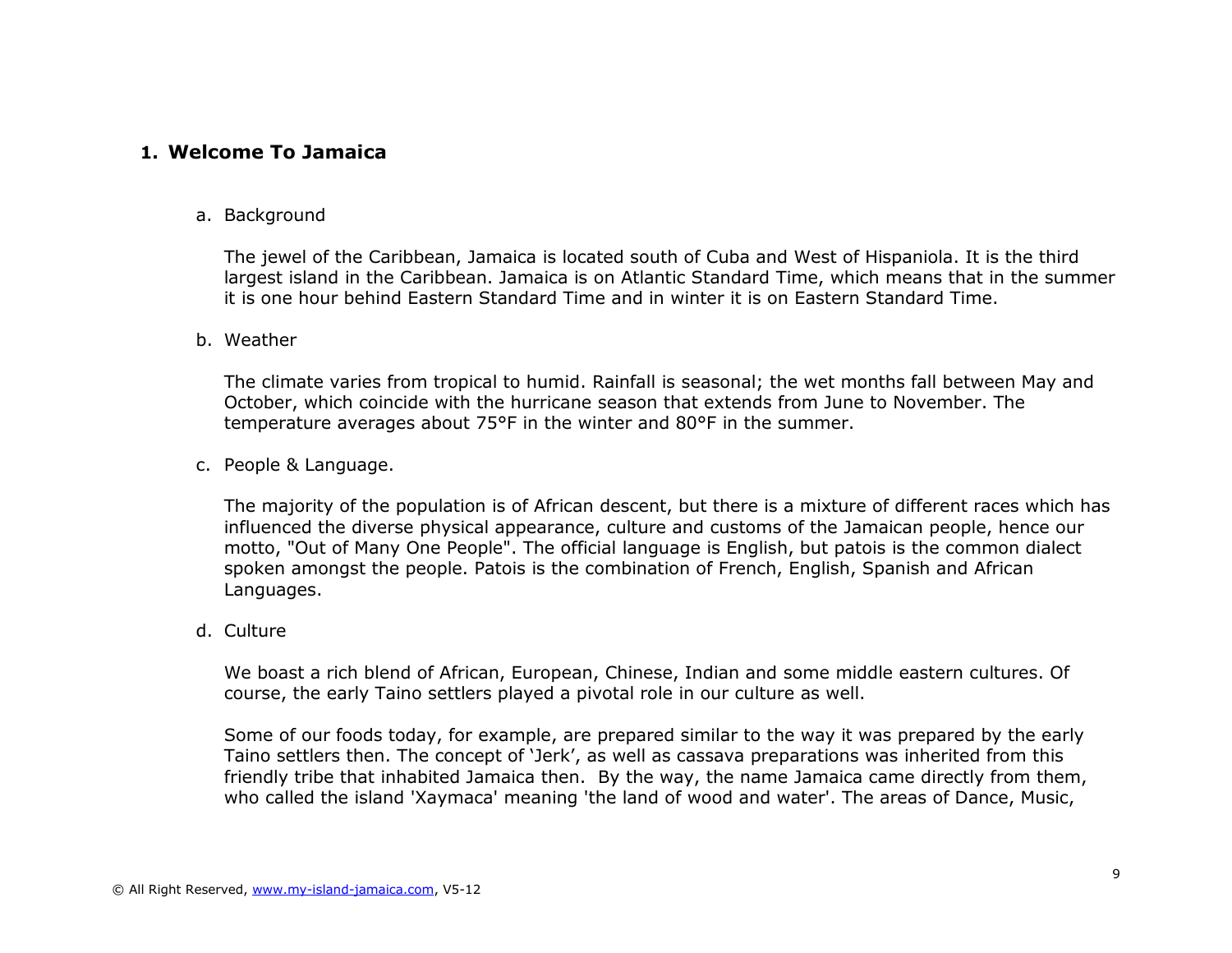Folklore, Religion and Language have benefited tremendously from this amalgamation of cultures as well.

e. Currency

The Jamaican Dollar is official the currency used, but the USD is highly used as well, particularly in the tourist resort areas. The other major foreign currencies are all accepted. Credit card usage is popular and is an acceptable payment option. The British pound and Canadian dollar are among the other major foreign currencies used here.

For detailed information on the areas above, please visit our **Jamaica fact page** online.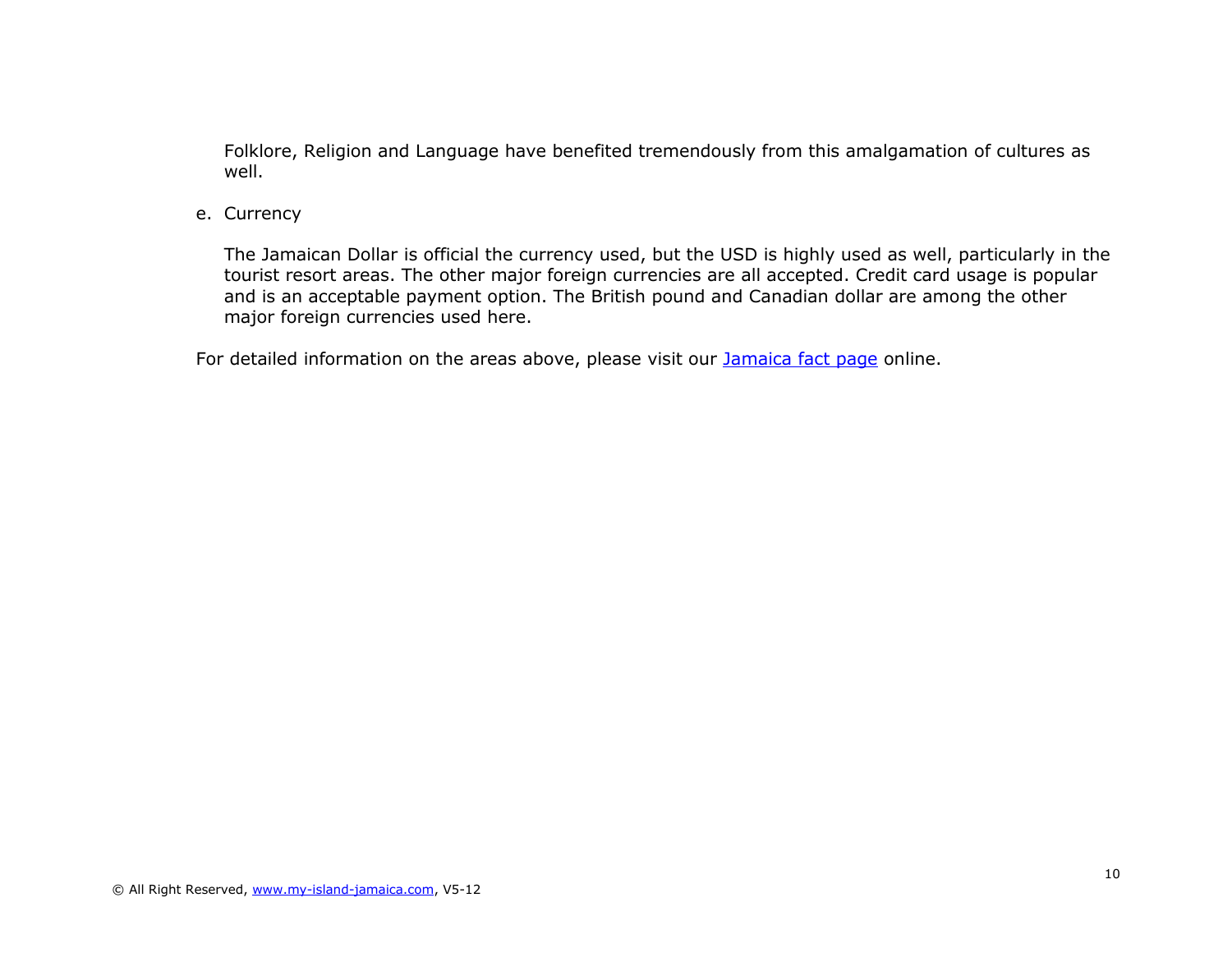# <span id="page-10-0"></span>2. **Emergency Contact Information**

Incidents and accidents do happen, so it is very important to prepare – just in case. The following are the contact numbers for the major departments and agencies that you'll probably need to contact in such cases.

If your embassy is not listed here, please ensure you know how to get to your embassy or consulate prior to embarking on your trip.

- Police Department (119)
- Fire Department (110)
- Ambulance (110)
- Directory Assistance (114)
- Country Code +876
- American Embassy (876-702-6000)
- British High Commission (876-936-0700)
- Canadian High Commission (876-926-1500)
- General Embassy Services (876-970-1536)
- Disaster Support (ODPEM) (876-906-9674)

Please note that regular and up to date security information about Jamaica (and other countries) is available for USA citizens at the United States Department of state, Bureau of Diplomatic Security website at: <https://www.osac.gov/Pages/CountryHome.aspx>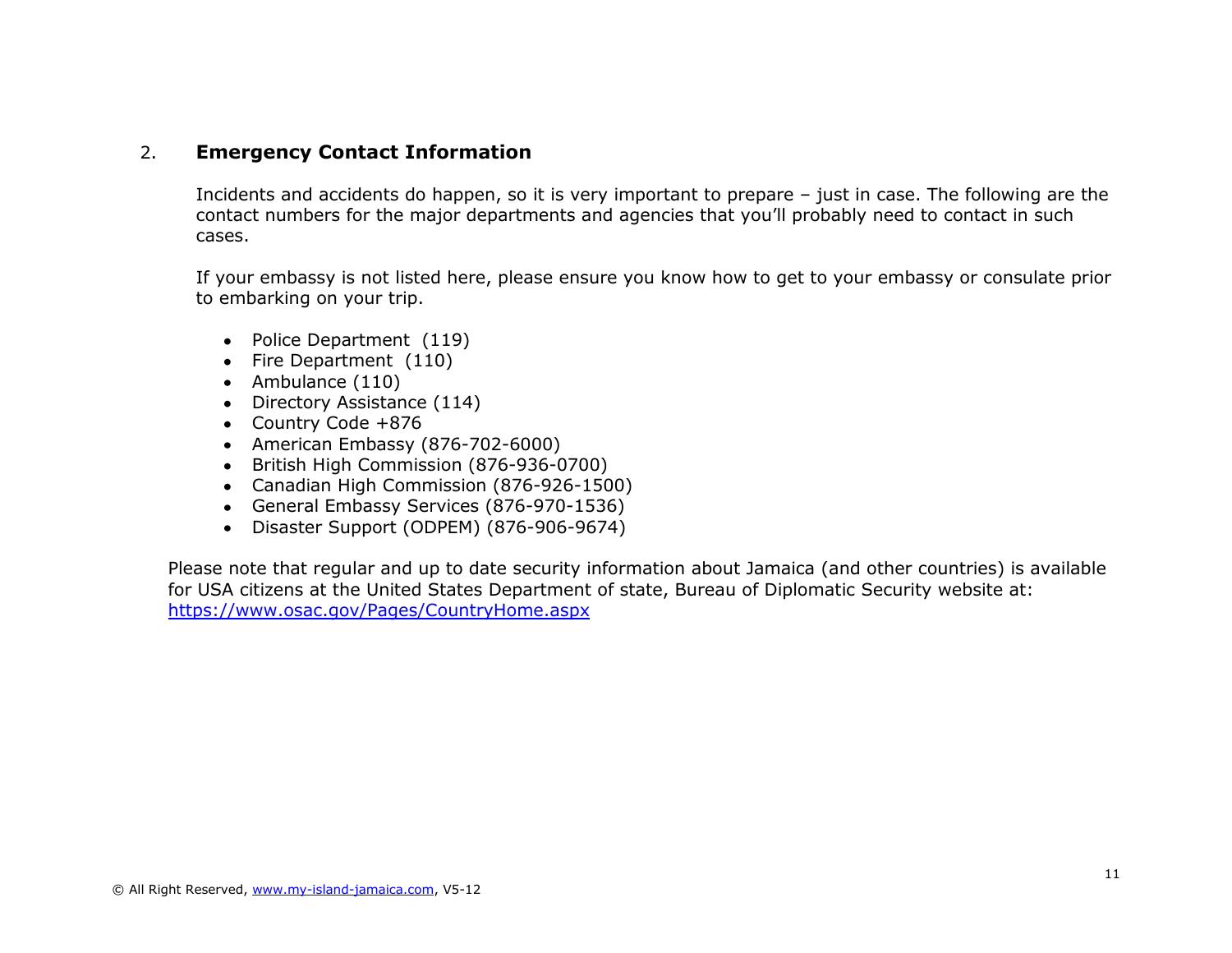# <span id="page-11-0"></span>3. **Tips, Tricks & Cautions**

This chapter is one of my absolute favorites so I hope you'll find it resourceful as much as I did.

I've included some simple, but effective tips & cautions on getting around, communicating, managing your money, personal safety and even tipping!

a. Getting Around

A nature lover, adventure seeker or a party animal, there are lots here for you. In fact, just hopping around Jamaica can, by itself, be quite fun and adventurous too.

Taxis and buses are abundant, and probably cheaper, but we highly suggest you have a designated competent, trustworthy and knowledgeable driver/ tour guide.

The advantage? It's not just more secure, but you also get personalized attention, for example, you can dictate where and when to stop, obviously you don't have that luxury with the buses which have designated routes. If you have a friend here, ask him or her to point you to someone trustworthy and knowledgeable of the country.

You may consider authorized, licensed taxis, which can be called by your hotel or villas. JUTA, JCAL and MAXI are some of the recognizable (tour company) brands here. Jamaica Tours and Tropical Tours are also highly reputable. I've also included a short list of some of the best smaller [Tour Operators](#page-95-0) in this publication. However, if you need me to recommend someone [just let me know.](mailto:wellesley@my-island-jamaica.com?subject=insider%20guide%20tour%20guide%20request)

If you are taking relatively longer distances, say Montego Bay to Kingston, I'd suggest you consider one of the two main express bus service.

There is the Knutsford Express (http://www.knutsfordexpress.com) that travels between Montego Bay and Kingston (via Ocho Rios) and the South Coast Express (http://www.southcoast-express.com) that, as the name suggest, travels the south coast – from Negril to Kingston. Both depart and arrive at intervals throughout the day.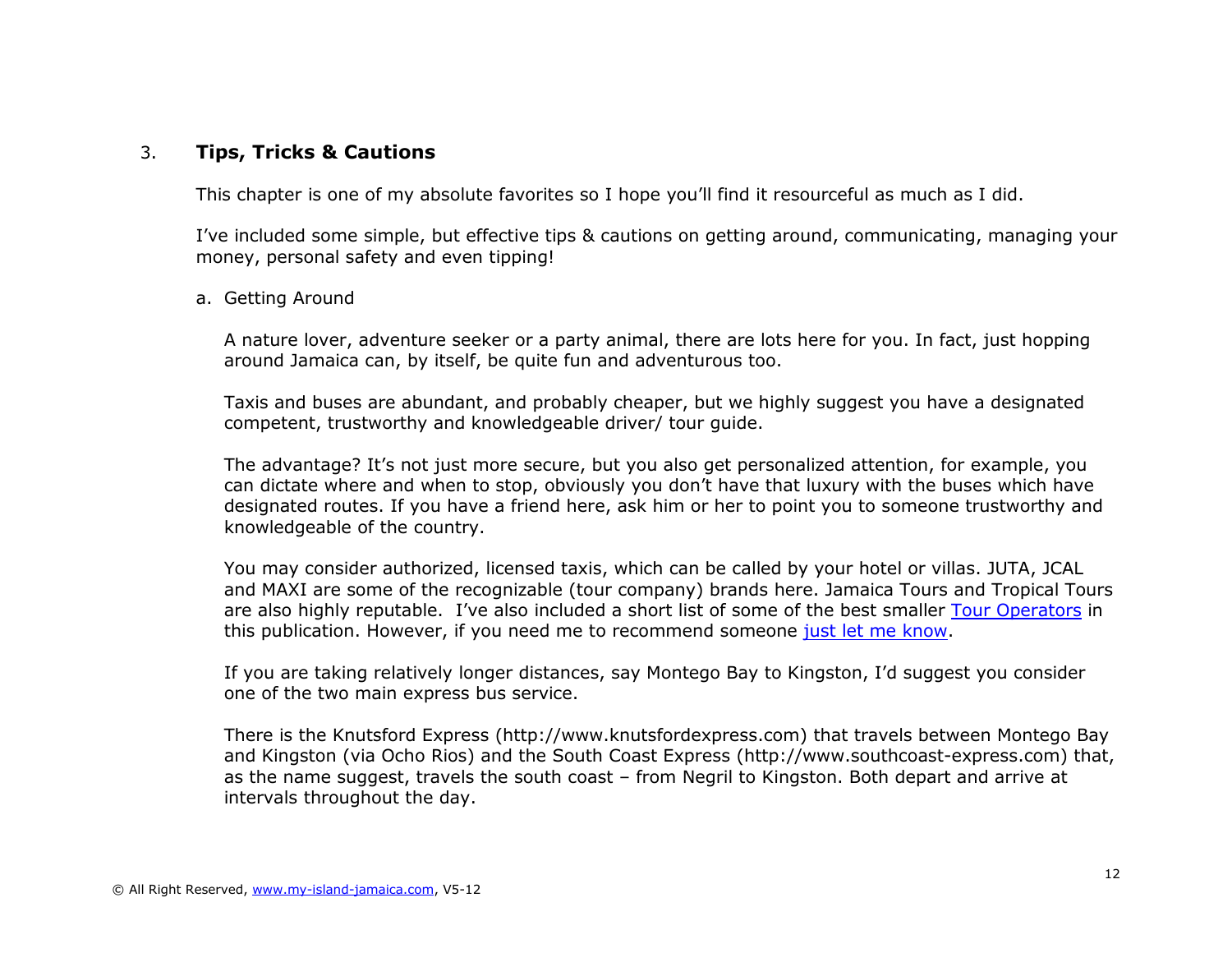Those could work out more economical for you as well and they are very comfortable and safe.

By the way, you may also drive, but we'd rather not recommend it, especially if you are not familiar with Jamaica. Basically, if you don't have to drive, don't. Driving here is not as easy as in the USA per se; outside of the fact that we drive on the left, many of the inner roads are narrow and infested with potholes. Drivers here do tend to take more risks as well.

b. Protecting Your Money

Probably like you, many of our visitors can only afford to come here after prolonged savings, so it makes sense to a) secure your money, and b) stretching it as far as you can.

The following are some simple tips & recommendations when you get here.

- i. Be familiar with the local exchange rate We found that many tourists exchange their home currency way below the going rate and end up been short changed (disadvantaged).
- ii. Do consider carrying various money options, cash, credit cards, travelers cheques, etc. if you can.
- iii. Always keep some Jamaican currency. Although most suppliers in the resort/tourist areas trade in the USD, and other major currencies, you'll find you can pay in Jamaican dollars as well, moreso, you can use the JMD for tips, local transportation etc.
- iv. Clarify payment before you leave with the drivers or tour operators. That's pretty straightforward right? ©
- v. If your card is through a US bank you will be charged 3% of whatever you spend. If you take money out of the ATM there will be a US 5\$ fee from both your bank and the ATM in Jamaica plus you have to pay the fee of 3%.(Shiquita, 2011)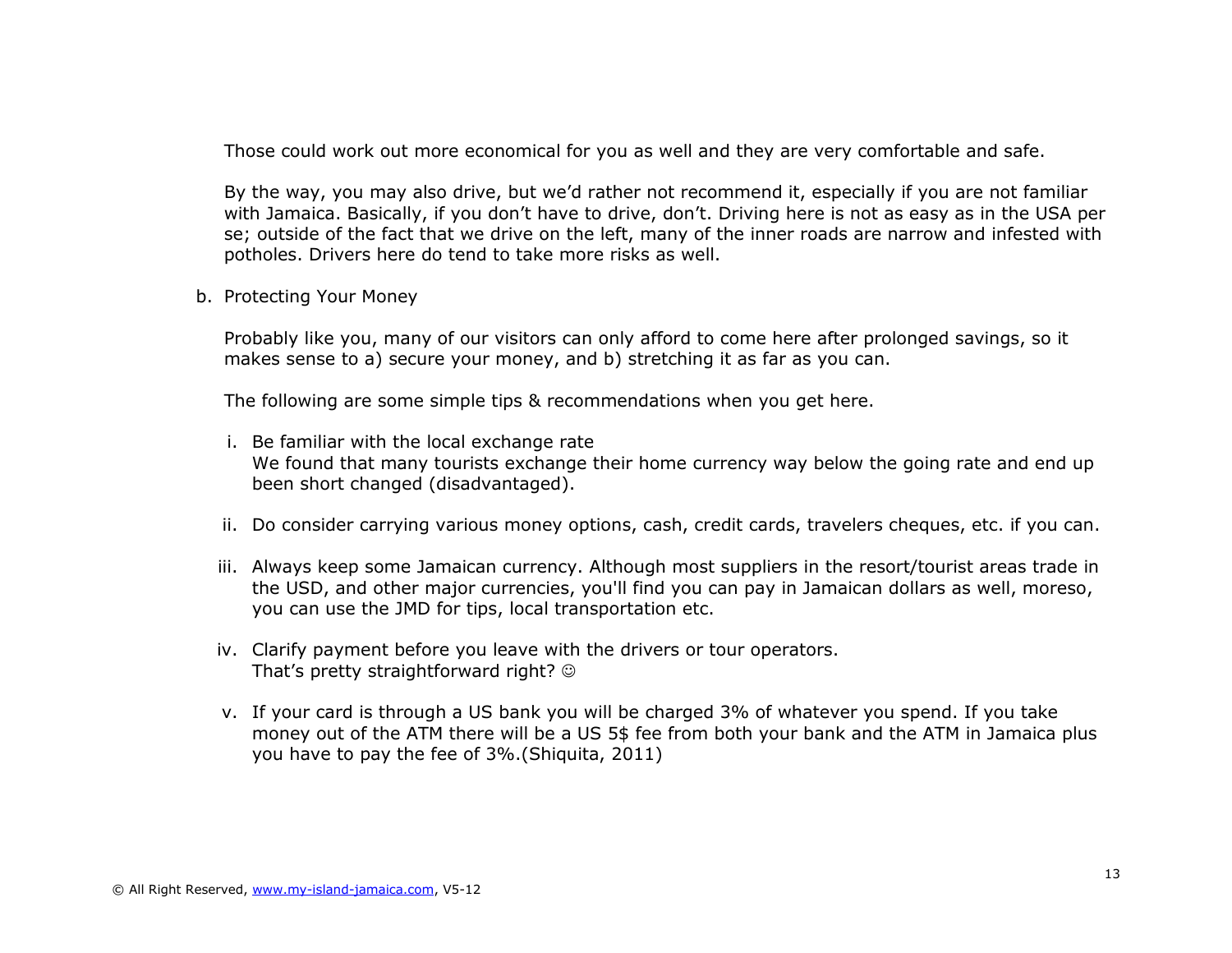- vi. Do take care when using credit cards at retail outlets and be aware of your surroundings when using ATMs.
- vii. Always attempt to keep your credit card in sight when making purchases.
- viii. Don't take large sums of cash around. At the least of it, you become uncomfortable and it will show - turning you into an easy target.
- ix. Do carry smaller bills instead of large bills. It's usually hard to break bills greater than \$10.
- x. Regarding security at your hotel, Kelly, an ardent visitor on my website, suggested that 'you may consider purchasing a lock for your suit case and storing your cash in your locked suit case if it will give you extra peace of mind'.
- xi. B the way, do note that currently cash and negotiable items greater than US\$ 10,000 should be declared to Jamaican Customs while entering or leaving the country. (More Jamaican money [exchange tips](http://bit.ly/jamoney) on the website as well)

You are welcome to get more information on how to [travel around with money](http://www.my-island-jamaica.com/travelling-around-with-money-in-jamaica.html) in Jamaica from folks who have been here before.

c. Tipping

'What are acceptable tipping rates?' This is a very popular question. Here are some basic suggestions.

a. Restaurant: Tipping of 10-15% is OK. Note that some add a gratuity to the cost.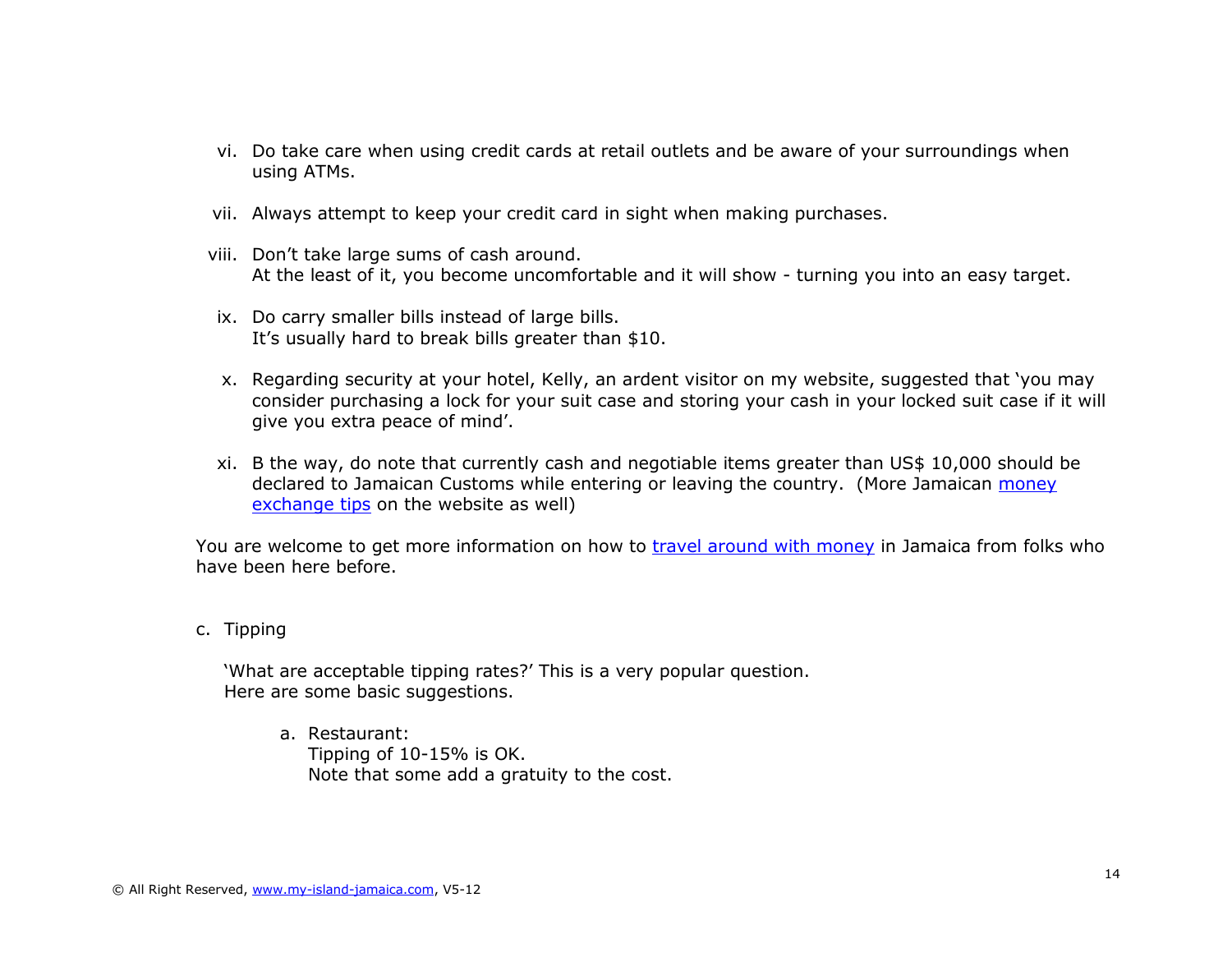b. Hotels:

Some hotels prohibit tipping. Tipping to bellhops and maids can be up to 5 bucks (USD).

- c. Taxi: 10-15% too, depending on the length of trip.
- d. Dressing in Jamaica
	- i. Generally speaking, you'd probably need to bring along cool, casual clothing when coming to Jamaica. It's a good idea to include a light jacket and pants/long skirt, as evenings may get cool, especially in the months from December to February.
	- ii. Remember though that you may decide to attend an event where you want to be well dressed. Pack with this in mind.
	- iii. Please note that outside of resort areas or on a beach, a swimsuit is not considered appropriate clothing. Some businesses will actually post their dress code in a notice on their premises, but most require at least a shirt and shorts.
	- iv. Nude and topless swimming are restricted to specific areas. If you are unsure, please ask first!
- e. Safety & Security

Jamaica is still the darling of the Caribbean and for good reason, but like everywhere else we have some crime too, albeit that crime has reduced by well over 30% (at the date of this publication), and that it is mainly between gangs concentrated in the depressed areas, but it still prudent for you to be aware and pay attention to your personal security.

In fact one of the frequent questions we get on the website is 'will I be [safe in Jamaica](http://www.my-island-jamaica.com/how-safe-is-jamaica.html)?'. We strongly believe so. You can follow that link above for some great information, but I've also included some simple and practical tips on personal security here as well.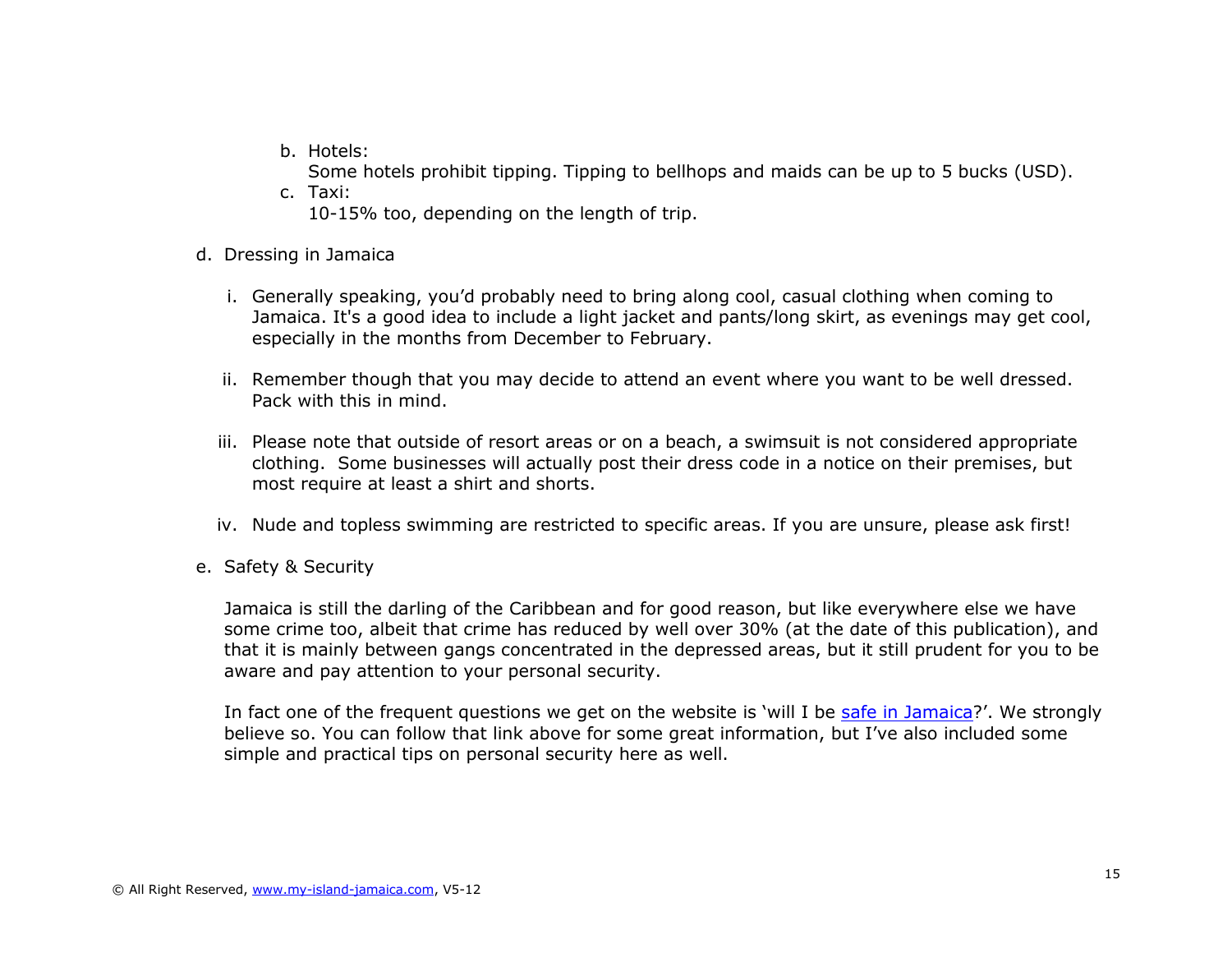- i. Get a competent, trustworthy and knowledgeable tour guide to take you around (highly recommended)
- ii. Use ATM's instead of Travelers checks. Minimize transaction fees by making fewer and larger withdrawals. Store the cash safely in your money belt before exiting the booth.

ATM's give the best possible rates of exchange and you can get your cash fast. (WorldTogetherTravel.com)

- iii. That said, avoid remote ATM's at night
- iv. Don't wander off by yourself, travel with friends. This is true regardless of where in the world you are.
- v. Don't wear expensive jewelry on trips or excursions. Ideally, don't take them on your trip.
- vi. Walking after dark, including on beaches, can be dangerous due to the increased risk of robbery and assault. Avoid walking alone in isolated areas.
- vii. Ensure your accommodation has adequate security, such as guards or security fences, particularly if you are staying in small B&B's or villa-style accommodation.
- viii. Stay close to the media for happenings.
- ix. Do make sure you travel with a valid passport or visa (if required). Also, bring another valid form of photo I.D., and photocopies of both ID.s. in case of loss or theft (JTB).
- x. Remember to try to give friends and family your contact information and itineraries –just in case of any emergency.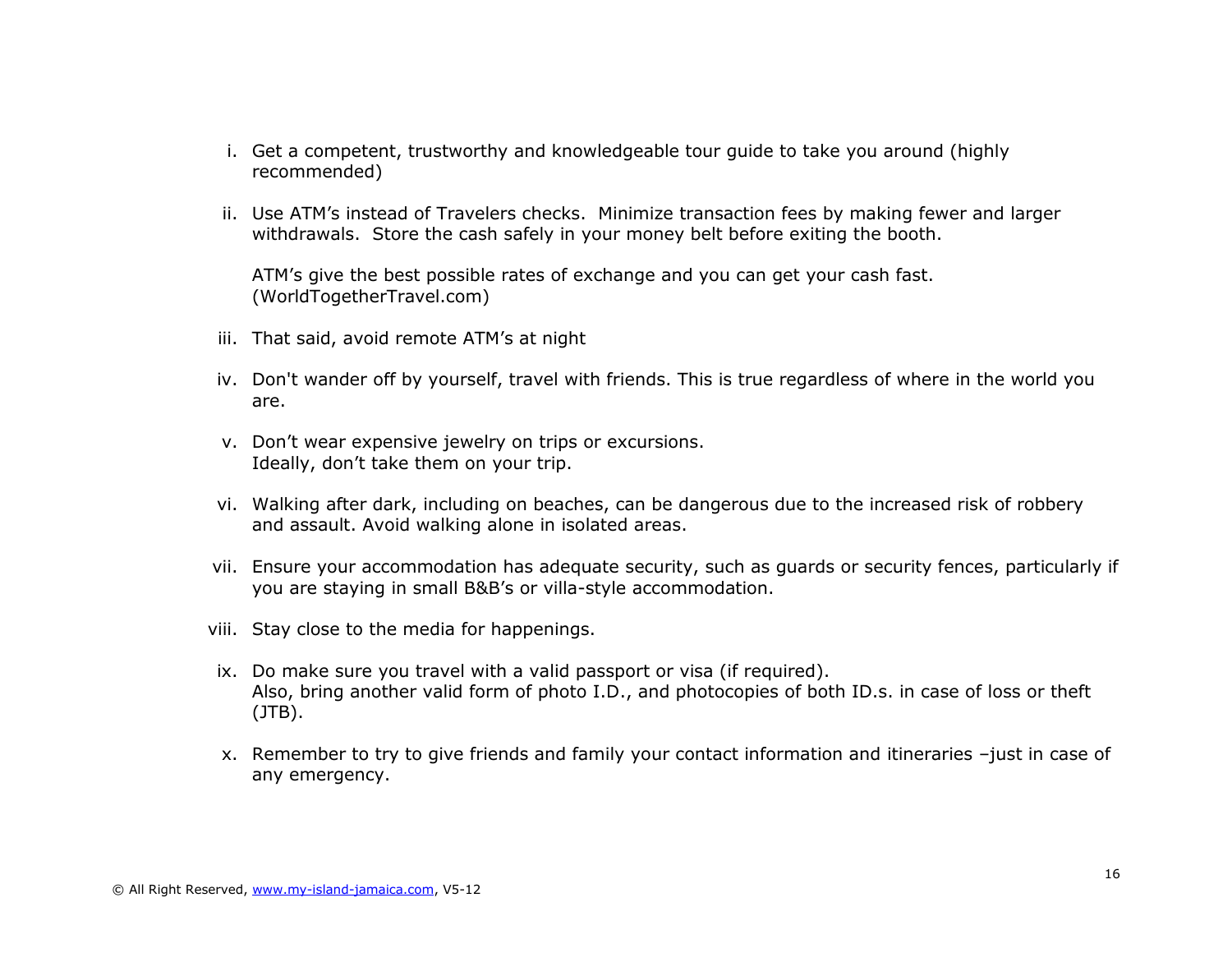- xi. Never disclose where you are staying to persons you meet on the beaches and at other attractions. This serves both for your own safety and prevents persistent "sellers" phoning the hotel or coming to the hotel to corner you to go with them or buy their products.
- f. Personal Care

Yes you might be on a vacation but even so, you still need to take care of YOU, right? Of course  $\odot$ , so here are some simple steps.

- i. Don't forget to carry your insect repellent as a precaution, depending on the season and/or where you are staying; there might be some mosquitoes and 'see-ums' at nights.
- ii. Don't leave your sunscreen lotions either.
- iii. When sunbathing, rafting or taking part in activities that expose you to the sun, do wear a hat and apply ample suntan especially around your ankles and knees which one normally forgets but gets exposed just the same.
- iv. Avoid getting duped into buying special "Coconut Oil" to give you a special tan. In reality coconut oil makes you burn.
- v. Do consider travelling with a foldable umbrella for the unplanned rain, and the sun too. It is light, easy and useful. You may just gift it to someone at the end of your stay.
- vi. Be extra careful when crossing the streets. As I mentioned earlier, our motorists are perhaps not as patient as those in the USA. In fact, USATODAY's John Zaremba reminds us that a tourist was killed in 2008 trying to cross the street after another car stopped to allow her.
- vii. Do ensure you have ample bottles of drinking water especially when doing an excursion.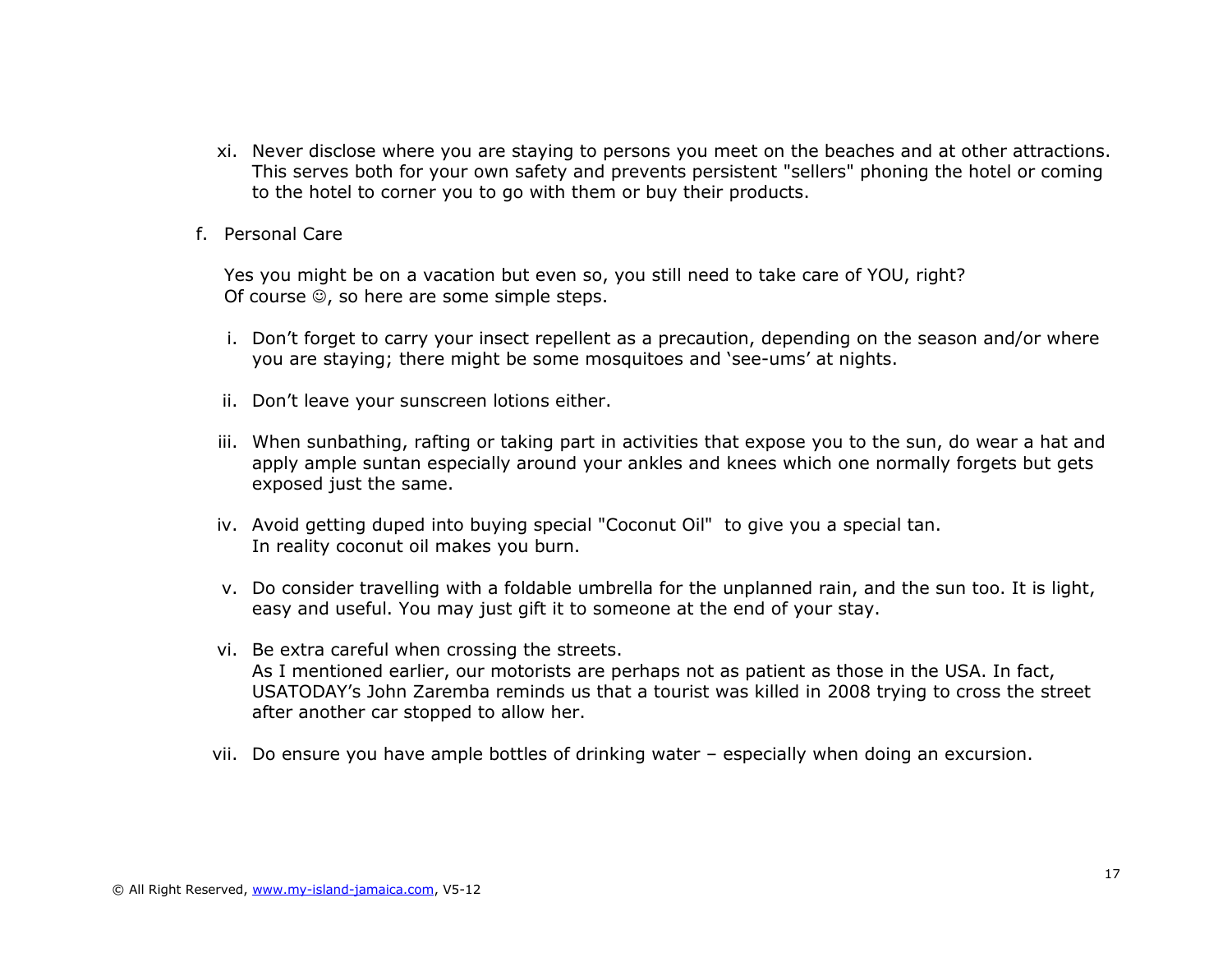viii. Do question your tour, resort or adventure operator about safety standards and relevant licenses. This is important should anything go wrong.

For example, do ensure that proper vests, life jackets and safety equipment are provided before going on a water excursion or expedition. I've personally had a bad experience here that you can avoid by just doing this.

g. Local Laws

Please consider getting yourself familiar with the basic laws of Jamaica. The penalties can be harsh and the jails are probably not as comforting as those from your country, seriously.

- i. Penalties for drug offences can be severe. In particular, be careful about marijuana usage. Possession of, or dealing in, could actually land you in jail! I've just completed a detailed [Q&A on ganja](http://www.my-island-jamaica.com/weed-in-jamaica-qa-about-buying-using-and-%20travelling-with-ganja-in-jamaica.html) for my site visitors on our website. Please take a quick read.
- ii. While the intolerance temperature has lowered considerably, homosexuality acts are not condoned by the mass and is still illegal.
- iii. Public nudity and indecent language can also lead to an arrest by the police.
- iv. Please do respect our wildlife, including marine animals and birds. It may not only be just illegal to hurt them, it's the right thing to do.
- h. General Tips & Cautions
	- i. Not all Jamaicans are Rastafarians, and on the other hand, not all Rastafarians are Jamaicans. Believe it or not, it is a widely popular misconception about Jamaicans.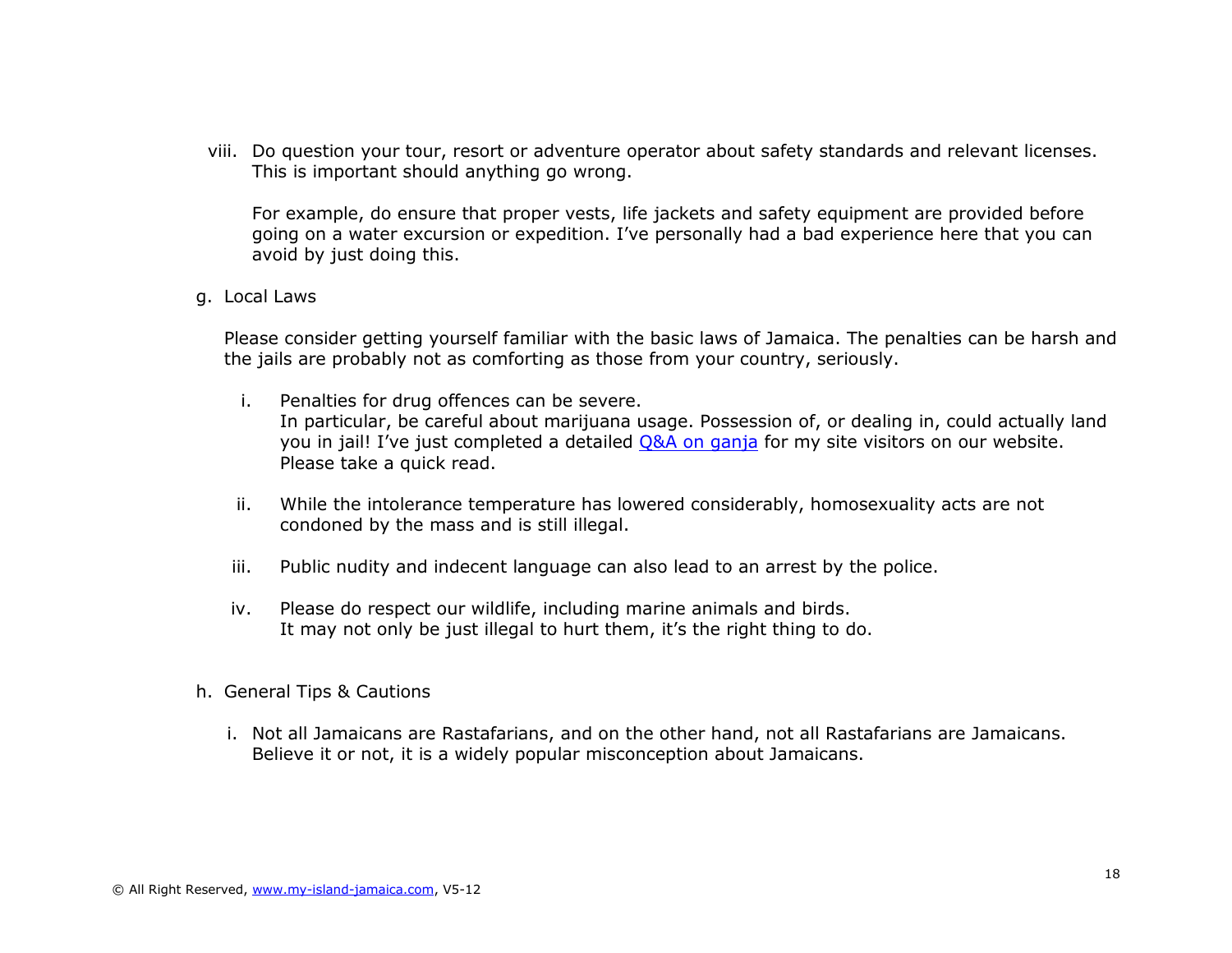- ii. In addition, please don't expect that everyone you see will be, or is interested in smoking.
- iii. When travelling, bring your camera. Surely you'd want to capture those special sights, sounds and moments. Those pictures will become handy when you are trying to share your experience with others.
- iv. Jamaicans, in general, are religious (primarily Christians) so please don't be offended if a bible verse is quoted or someone says 'Lord have mercy' when you think it probably unwarranted. Please take sine time to understand [our culture](http://www.my-island-jamaica.com/jamaica_culture.html), the way o life and the do's and don'ts. Understanding and respecting them could make a world of difference to your trip.
- v. People are sensitive about being photographed without permission though. If you want to take photographs of individuals, please ask them first.
- vi. If you do decide to drive, do remember to drive on the left and watch for those pot holes, especially in the interior of the island. We've had bad roads from as far as I can remember.
- vii. You might be approached by people selling wares, souvenirs and various services. If you're not interested in purchasing anything, just say so firmly and politely and you will be left alone.
- viii. Finally, and on a side note, (this hold true for most of my recommendations to come in this book), please be sure to make contact with any recommended entity I list here. Some require reservations and or have special opening days/ times.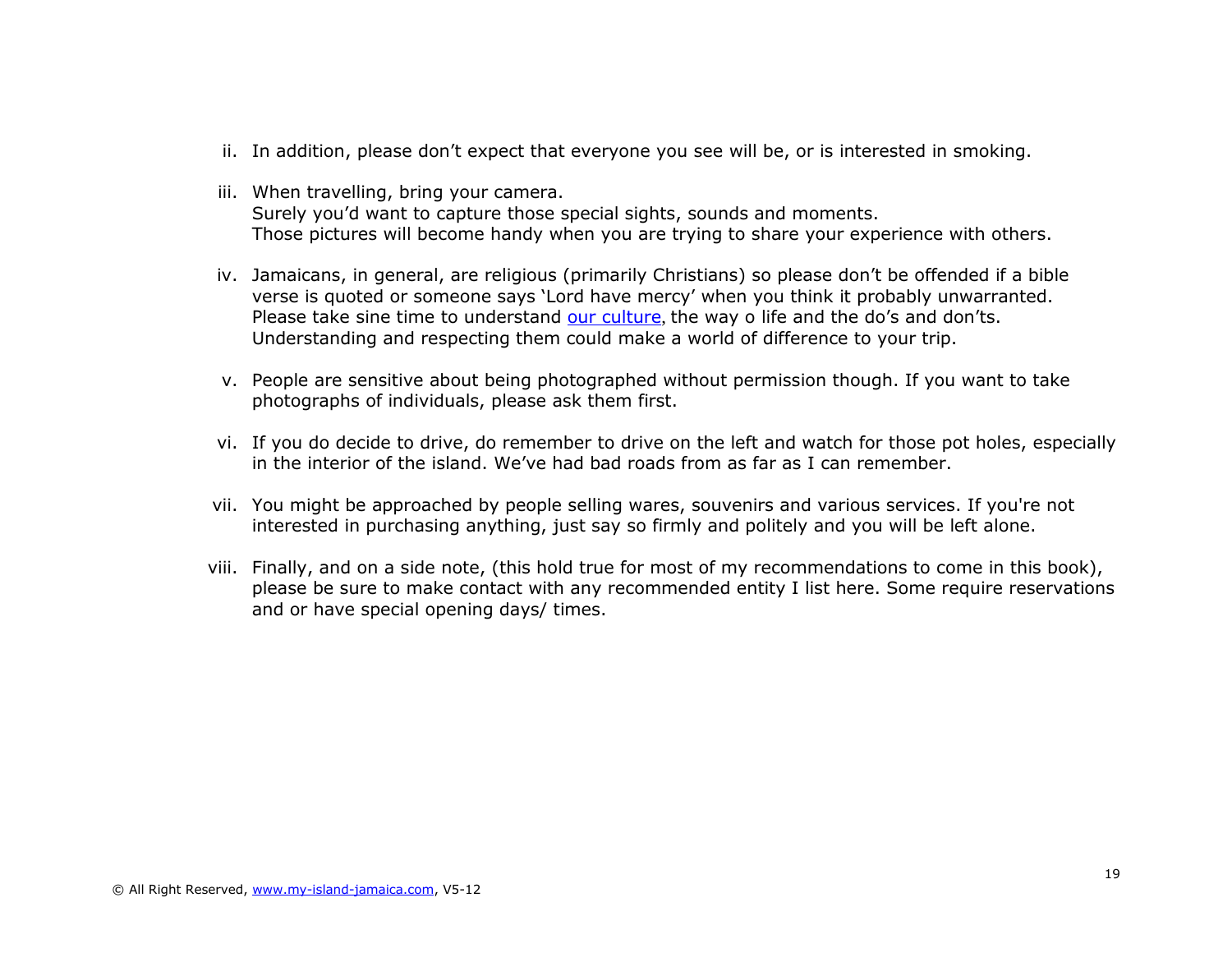# <span id="page-19-0"></span>4. **Simple & Surefire Ways to Save Money During Your Jamaican Vacation**

Everyone wants to save, and who said you can't save even during your Jamaica vacation? It is not just sensible, and for many of us, very necessary.

Assuming you've already done your [proper vacation/travel planning,](http://www.my-island-jamaica.com/vacation_in_jamaica.html) and selected the best options for you here in Jamaica, I'll now present you with some sure fire ways to save some bucks while vacationing on our beautiful island, regardless of the number in the party (group) or your place of stay.

First up…

a. Organize, Organize, Organize:

Surprise? C'mon, you shouldn't be, it's still the most effective way to save, on not just your time, but in your pocket – even on your vacation.

Proper planning and budgeting can still make a world of difference.

For example, create your vacation budget and set limits to your average daily spend. Travel only with the amount of cash you plan to spend for that day. This simple strategy is a proven money saver.

I've included a handy vacation activity planner [as a bonus,](#page-99-0) please make use of it.

- b. Don't/Never exchange all your money at once! More 'liquid' money could cause you to overspend, plus it just makes sense.
- c. Don't exchange a lot of your currency at the hotel or airport either, nor with the man on the street. Hotel and airport rates are usually poor. Exchange only what you need then and exchange the rest at a recognized cambio. And the man on the street? Well you may very well get a relatively higher rate, but your money can easily be swindled from you.
- d. Bargain or ask for discounts Feel free to do so, don't be afraid, Jamaicans almost expect you to bargain, in fact, we are good at it too!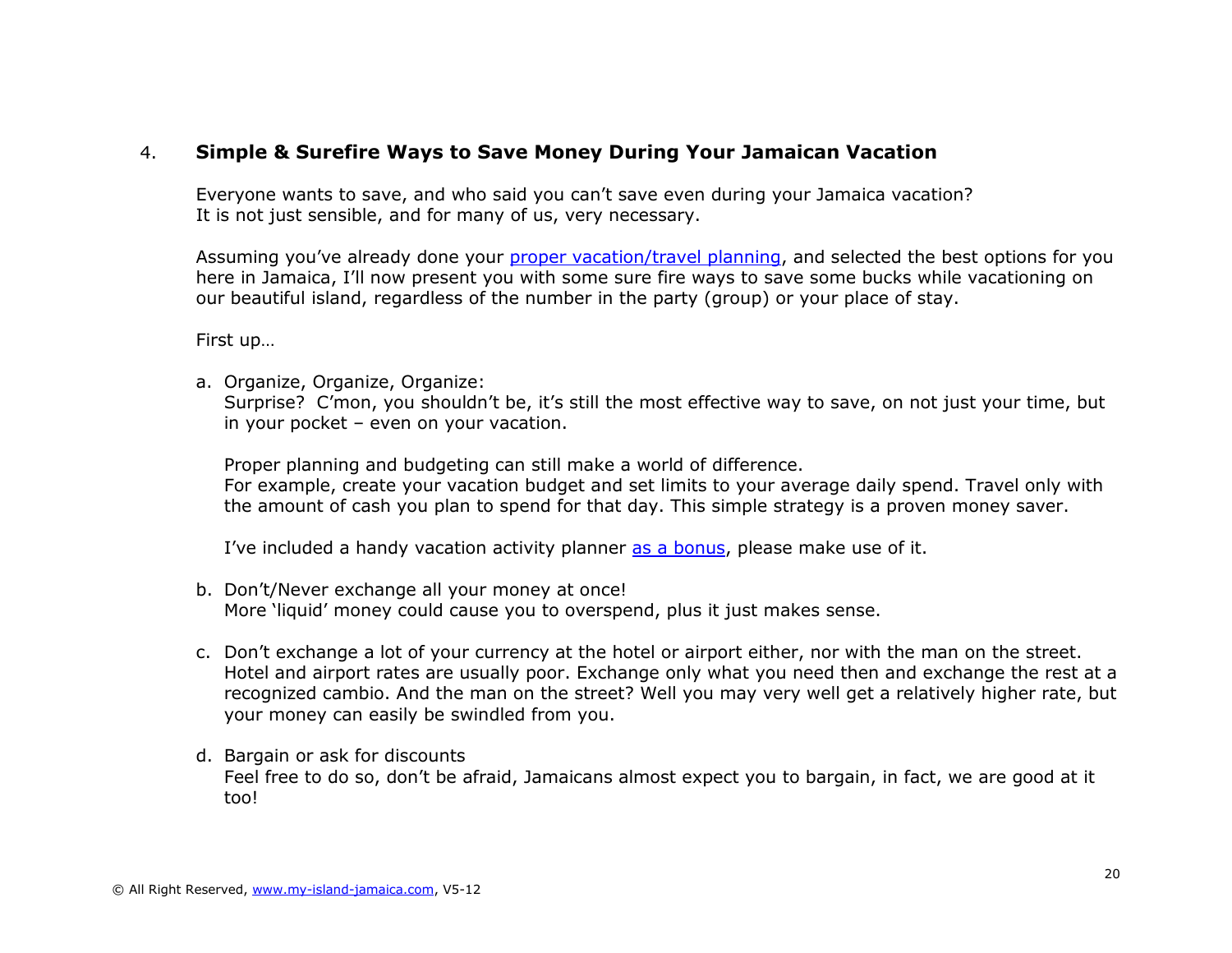In most cases if you have a fair bargain you won't be turned down, just be smart, fair and respectful.

- e. Always be mindful of the exchange rate. Just as I mentioned earlier (above).
- f. Eat Local

Unless you are staying at an all inclusive, it is probably cheaper to eat local than at the restaurant back at the hotel or villa. You will realize some savings, plus it is fun stopping at those small local eateries.

If you are staying at an all inclusive, be sure to eat before you leave.

g. Choose lunch over dinner.

In many Jamaican restaurants, the price for the same or similar menus is vastly different between lunch and dinner. I know one, a Chinese restaurant in Montego Bay that serve lunch specials for just about \$5.5 USD but the same dinner menu goes for upwards of USD \$17.

h. Stay with family or friends.

This is a no brainer right; all you need is someone trustworthy. In a friendly way, you simply need to both agree on the terms beforehand. Instead of paying for expensive accommodation why not consider this option?

i. Rent a car only if needed.

That said, it would probably makes sense if you are planning to take a lot of trips, and of course, if you are comfortable with the roads and the general Jamaican driving.

- j. Need to call back home? Consider getting a cheap prepaid phone and top up with an international plan which usually lasts for a month. Both local phone service providers - LIME and Digicel have international plans and they are amazingly cheap! (highly recommended)
- k. Is that free breakfast really free? It could be, but take time to consider that. Sometimes we undervalue the cost of the accommodation simply because of the other 'free' stuff like breakfast. A hotel without a free breakfast may value much less. Of course, you may also make your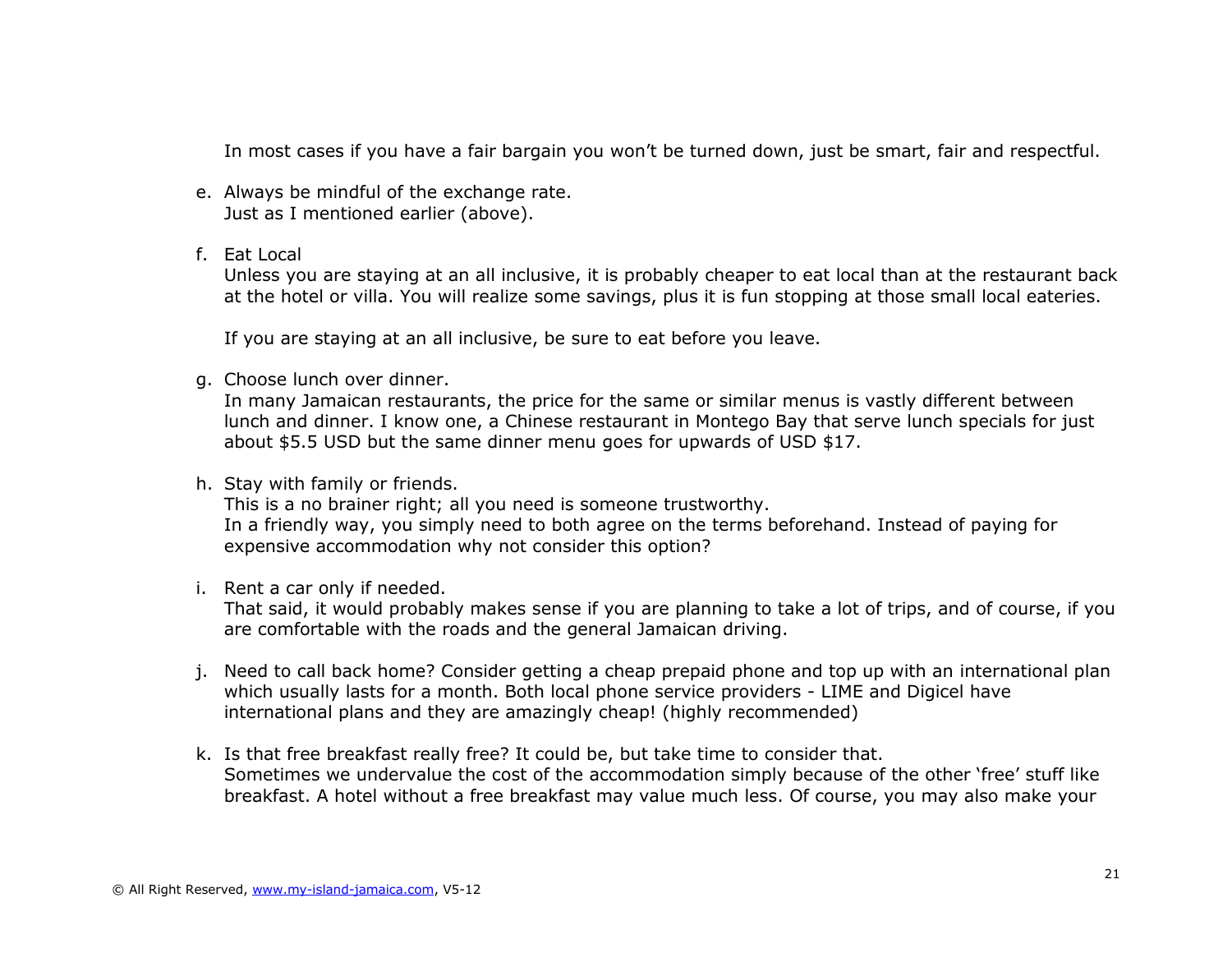own cereals if you wish.

- l. Bring some snacks, especially when going on excursions. These could fill any void until it's time for your real meal (Highly recommended)
- m. Travel with your water too.

Bottled water is still relatively cheap, but, like most things selling to the 'tourist' can get pricey. You can always store up on your water (from local grocery store) and take them on your excursions. Water is also a great filler before meals, preventing you from spending more to feel full.

n. Consider free or almost free local events.

For example, there are lots of food and cultural festivals throughout the year here and most cost just a minimal price, if any, to get in. I've included some free activities in this guide for you to consider, but feel free to contact your tour guide or hotel guest services for the latest [happenings in Jamaica.](http://www.my-island-jamaica.com/annual-events-in-jamaica-calendar-of-events.html)

o. Planning to do an adventure?

Do consider taking your own gear if it's not too much a bother. The cost to rental here could get pricey. Be sure to balance that with luggage costs on the airplane though.

p. Partner if you can.

Group activities will work in your favor most of the times, whether it's travelling around or booking an adventure. You will also have an advantage negotiating as well.

q. And finally, get a trusted local guide or connect with your local friend. It just makes sense, not only will you get to see more of the real Jamaica, they know the best and cheapest local places. (Highly recommended).

In a nutshell, just be smart my friend  $\odot$  If you need any other ideas, please [let me know.](http://www.my-island-jamaica.com/contact.html)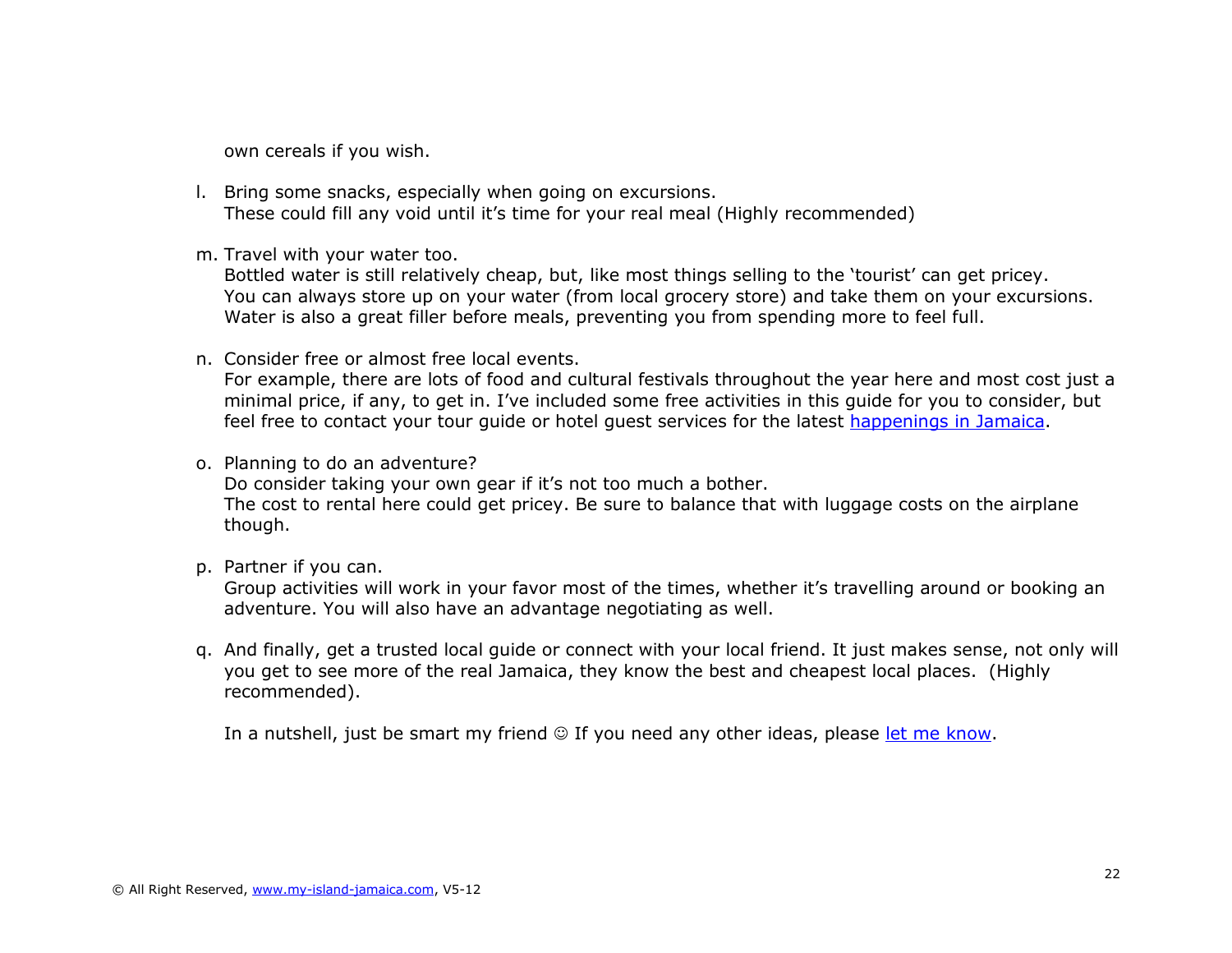### <span id="page-22-0"></span>5. **Best Jamaican Attractions & Tours**

Honestly, this was tricky; I must admit.

Considering that we have so many great attractions here it was never going to be an easy task to narrow it down to say, the top 10, but I am going to be bold and present them to you now  $\circledcirc$ 

Yes, my friends and I had varying views, but no one was willing to drop any from this list. Anyway, away with the preamble, here they are...

- Blue Hole Mineral Spring (Brighton District, Area, 876-860-8805) A must visit! It's new, it's different, its fun and entertaining. Great folks (tour guides) down there as well. Approximately 20 minutes from Negril.
- Croydon Plantation(Catadupa, St. James, 876-979-8267) Very educational and fun; from the drive up into the hills and along the countryside to the information about the plants and the historic plantation.
- The Blue Mountain Tours There are several tours into the majestic Blue Mountains; Jamaica's tallest point. Many look forward to the hiking. Prepare to get some amazing views. Check with your tour guide or hotel desk for information on the next trip! If you love adventure, you'll love it here in the mountains.
- Reach Falls (Near Manchioneal, Portland, 876-832-6740) Reach Falls has been featured in Hollywood films including Tom Cruise's 'Cocktails' and the remake of 'Lord of the Flies'. A hidden treasure!
- Negril Sunset/Cliffs Tour (Negril) Jamaica, in general is known also for its majestic sunsets, and Negril has the most heavenly ones.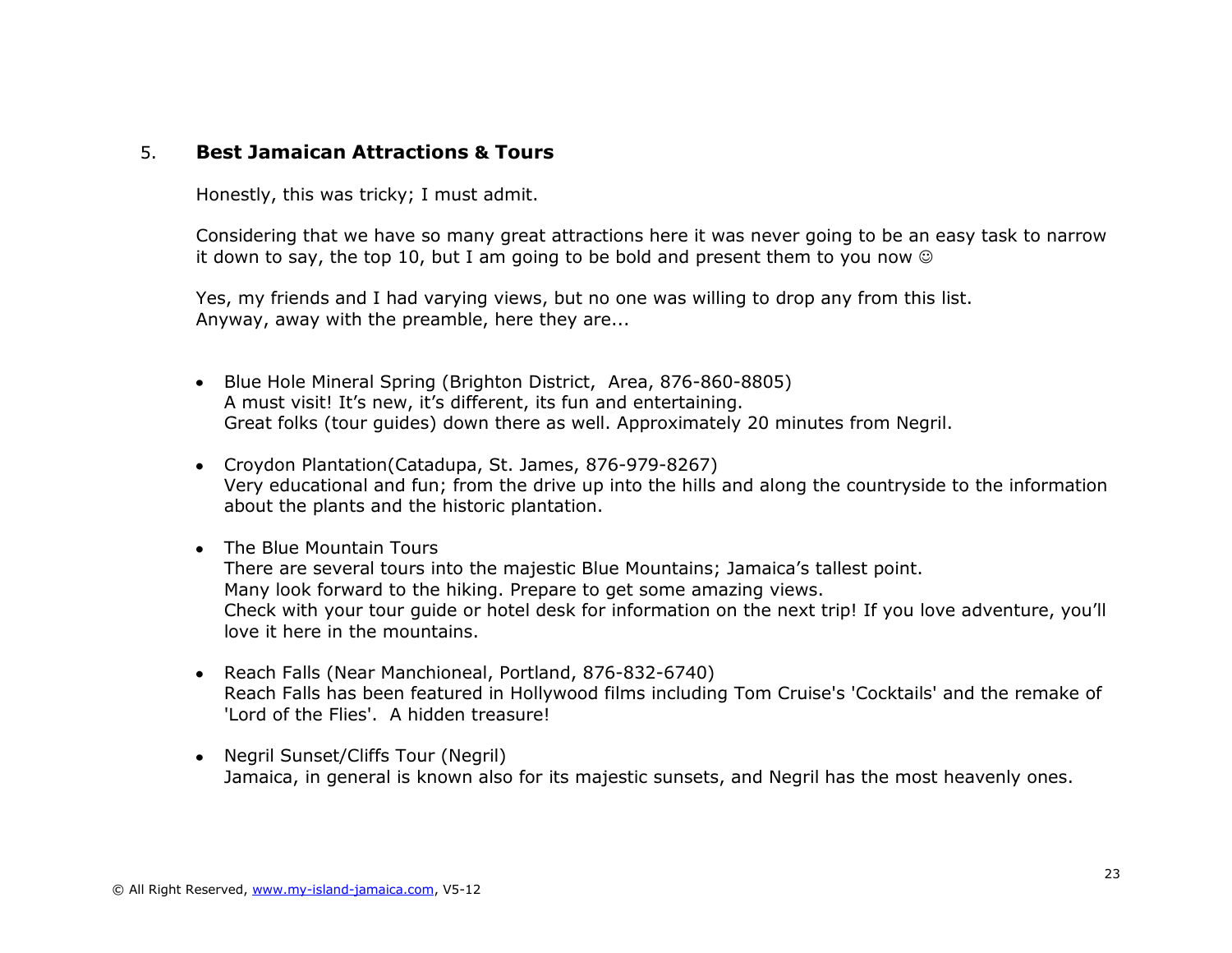Many of the best tours include this in their packages.

- Negril's 7 Mile Beach (Negril) World renown, Negril's proverbial 7 mile beach consistently ranks number 1 among beaches in Jamaica and for good reason. I don't need to say much about this, It speaks for itself.
- Outameni Experience (Coopers Pen, Trelawny, 876 954-4035) Outameni provides a rich cultural experience in a captivating and dramatic way. They have dramatic demonstrations of life during Jamaica's development. Outameni is also listed in our best attractions in Falmouth.
- YS Falls (St. Elizabeth, 876 634 2455) Many will tell you that you won't miss Dunn's River. It is certainly not as busy and is just serene. It's a must visit, whether or not you are staying on the south coast. We also listed it as a great [attraction for kids.](#page-26-0)
- Cranbrook Flower Forest (Laughlands, St. Ann, 876-610-6509) It's a beautiful tropical (rainforest) gardens featuring flowers, ponds, waterfalls, a natural rain forest and sports facilities. Families can do the river trail; observing nature at its best along the way, ending where the water emanates from the rock. If early enough, you can also do bird watching.
- Secret Falls (border of St. Ann and St. Mary) Rustic, undeveloped but awesome!
- Dunn's River Falls (Ocho Rios, 876 974-5944) World renown! Arguably Jamaica's greatest attraction.
- Here too are my website Visitor's Top 10 [Best Hidden Attractions!](http://www.my-island-jamaica.com/attraction_in_jamaica.html)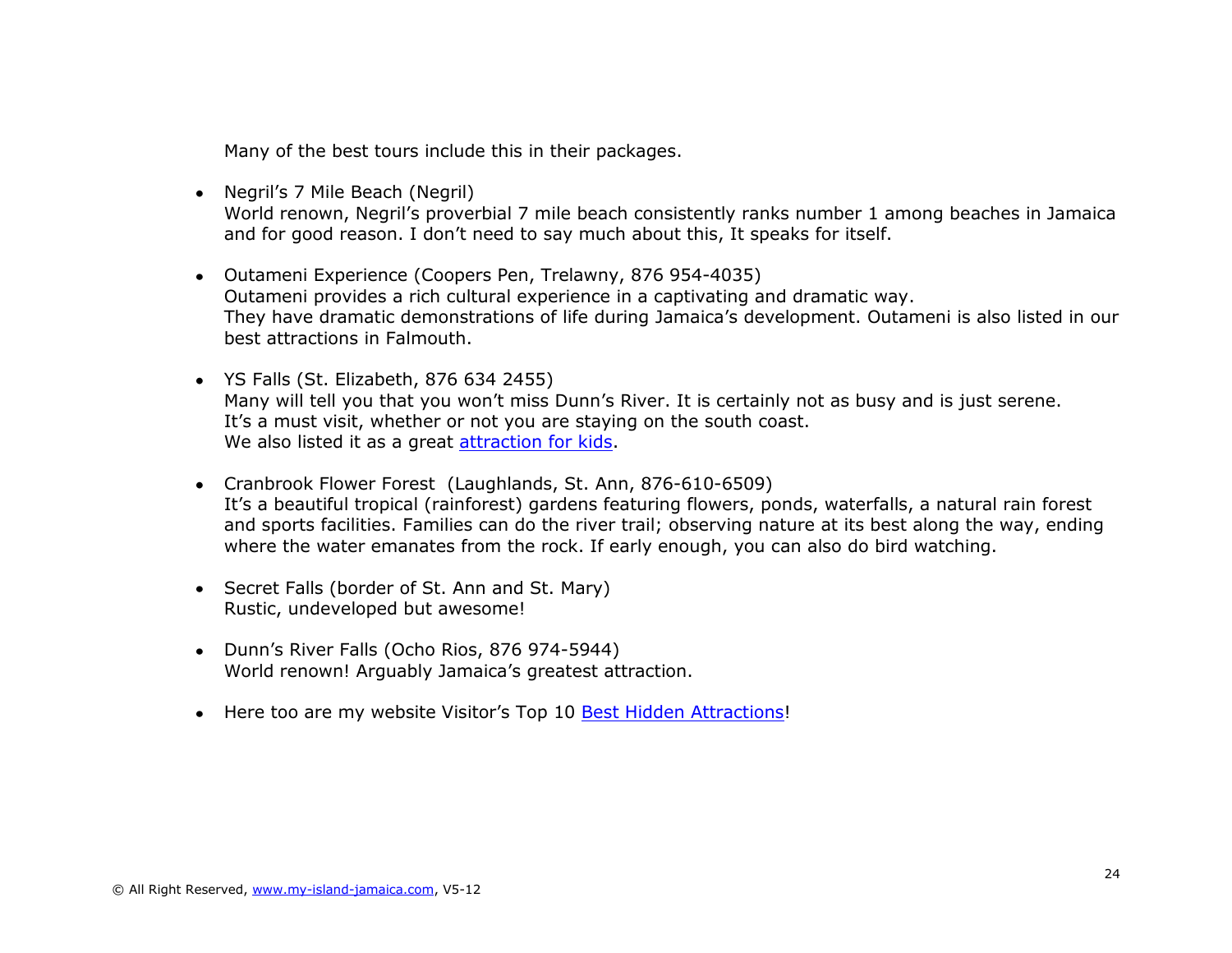# <span id="page-24-0"></span>6. **Unique & Fun Things To Do in Jamaica**

These activities and experiences may not easily come to mind, but these can be quite fulfilling, satisfying and memorable.

- Visit a Local Basic School in a rural community. This will be exciting but equally insightful to you, no doubt. Rap with the teachers and kids. You'll have lasting memories and may just create some new friends.
- Do a coffee or sugar plantation tour There are several of them (example in the Blue Mountains). These tours give you a firsthand experience of local production and a true feel of the rich Jamaican heritage.
- Love adventure? How about doing some bird watching? All birds are adorable, but there are about 28 beauties that are found nowhere else on earth! Just ask your tour guide for recommendations on bird watching tours across the island.
- Enjoy Jamaica's Devon House Ice Cream Devon House ice cream is to die for – especially the Stout flavor  $\odot$ . The head office is in Kingston but there are distribution points and smaller cafés all over the island.
- Visit a local library.

It's a great way to learn something about Jamaican art, literature and our writers, plus you get to mingle with some of the local students. There is a library in each parish, just ask your tour guide or friend for information and directions.

• How about a local church service? Are you associated with any of the major Christian denominations? Chances are, there is a local body that is actively holding service. Check them out, get a feel of the Jamaican worship. We hosted a family from Canada in our church recently and they thoroughly enjoyed the experience.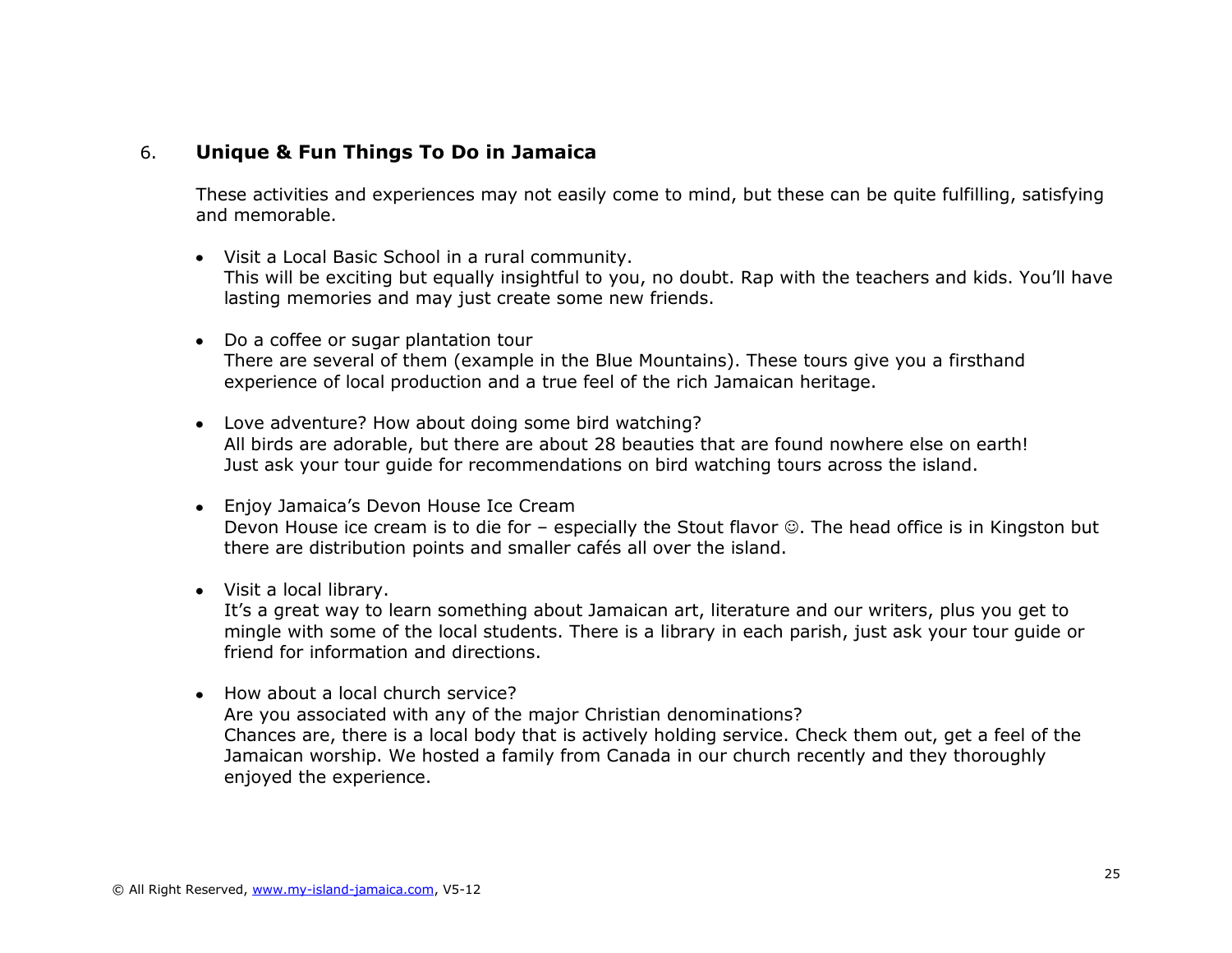Visit a rural community

Rap with the citizens and taste the flavours, example sugar cane , freshly picked jelly coconuts, guineps, jackfruits, naseberry and other local fruits that are in season.

• Passing by the South Coast? Stop by "Border" in St. Elizabeth, the 'Fried fish & Bammy' capital of Jamaica. These vendors can't wait to make a sale, but beyond that, the fish and bammy are usually awesome!

Middle Quarters has some sumptuous peppered shrimp for you too. The question is, Can you handle it?!

Visit one of our botanical gardens. Cinchona Garden, near the Blue Mountain is a beauty!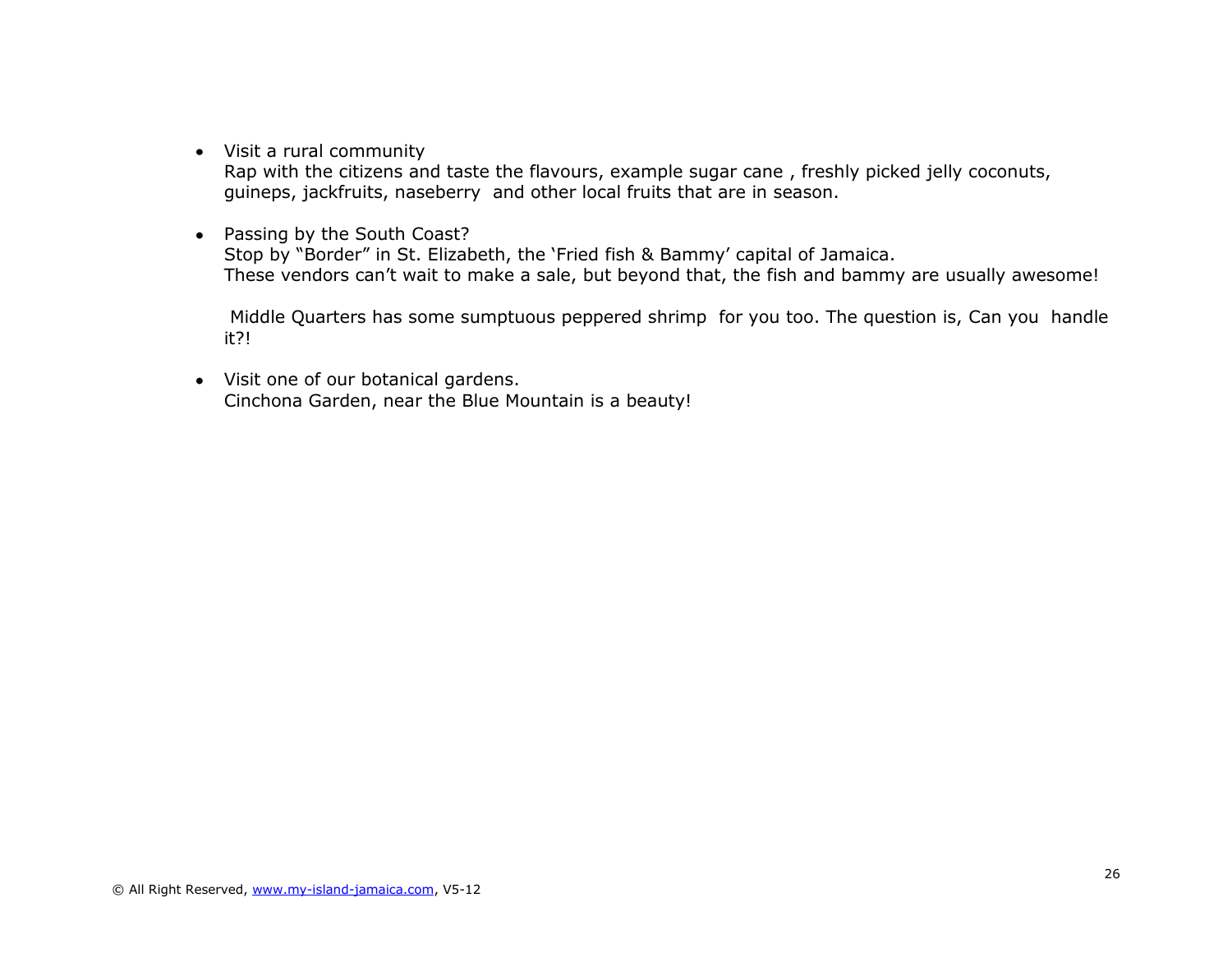# <span id="page-26-0"></span>7. **Best Fun Activities and Attractions For Kids**

Yes, we have lots and lots of great attractions here, but not enough could be considered child-friendly.

We've done some research and came up with this short list below; again wasn't an easy task but we did it. Special thanks to my friend Chester, a veteran in the tourism industry and a great tour guide.

1. The Outameni Experience

It is already spoken about it but I need to emphasize that Outameni specializes in children & family fun in a captivating and dramatic way. Children can see live re-enactments of historic Jamaica as well as educational information on the various eras of Jamaica's development.

It's a rich cultural and educational experience. Chester told me about a young adult who have been there 7 times already! Please see the contact information above. Of course, you'll also get real Jamaican food.

[Coopers Pen, Trelawny, 876-954-4035]

2. Dolphin Cove

Dolphin Cove offers a variety of great options for kids and indeed the entire family. They can pet the dolphins, swim or watch. They also offer kayaking. By the way, there they have a relatively new location on the NorthWest, near Lucea in Hanover but the Ocho Rios location still offer the best options. Lots of food options for children too. [Ocho Rios, Telephone: 876-974-5335]

3. YS Falls

Remember I listed YS as one of the top spots to go in Jamaica? And that's for good reason. It's not as busy as say a Dunn's River falls, but offers just as much, or perhaps more.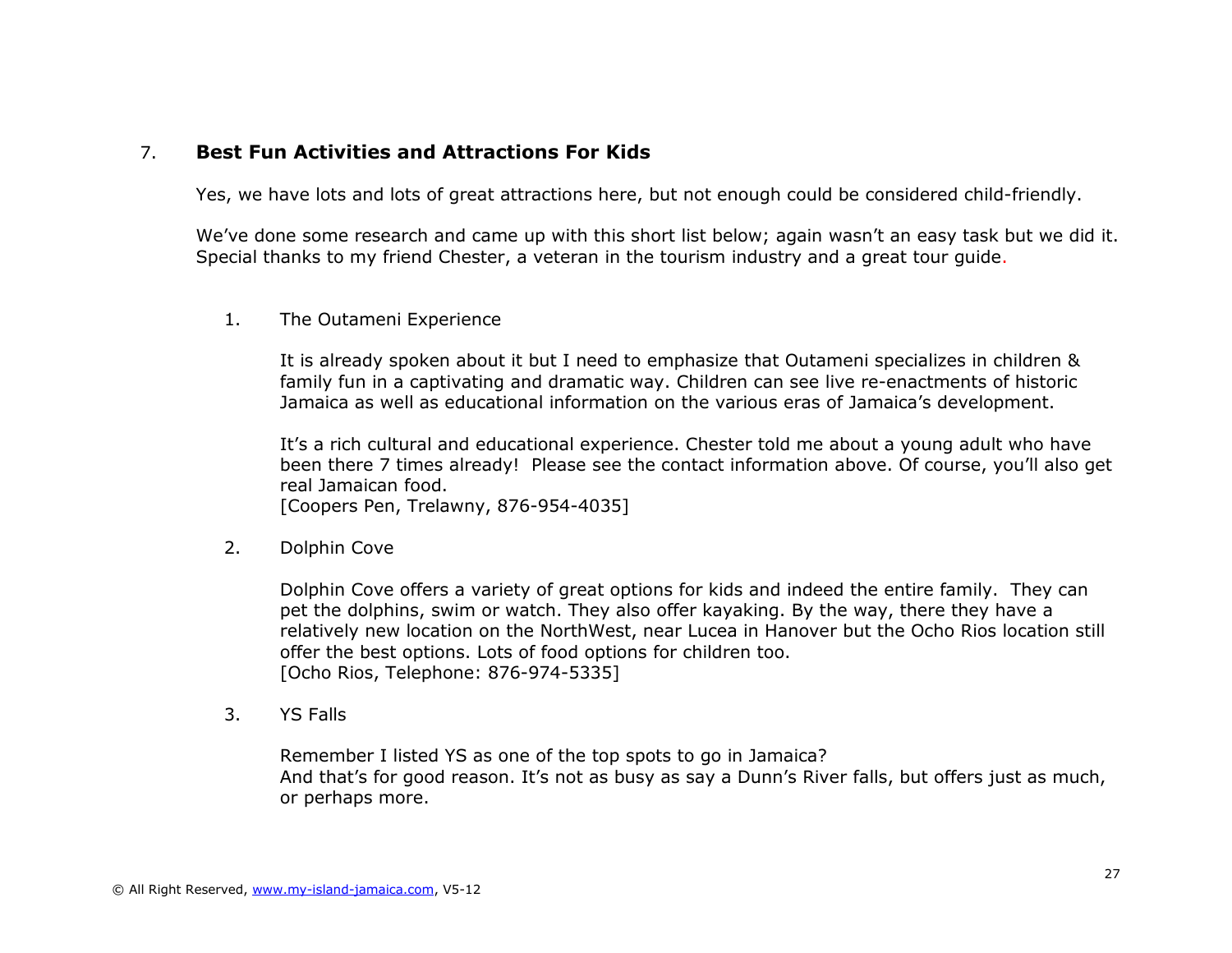Kids have added options, if not the falls, then there are two (2) natural pools on the compound, coming straight from a fresh gushing spring. There is also canopy in addition to a nice picnic area around the pool. Parents are asked to supervise their children but they also have lots of lifeguards. Of course, food is in abundance.

By the way, there is also tubing when the river is high for kids over 10. [SouthCoast, St. Elizabeth, Telephone: 876 634 2455]

4. Cool Runnings Water Park

Located in 'vibezy' Negril, Cool Runnings is a favourite for local school trips. It is the surely the most popular local water park attraction we have at this time.

They have a lovely children area, and of course, lots of slides. The children are adequately supervised too. They may also play paintball and outdoor laser combat. Food; primarily sandwiches, are there for sale as well. [Norman Manley Boulevard, Negril, 876-957-5400]

5. White River Tubing

This little attraction is quickly becoming a favourite for both locals and visitors. It's not yet fully developed but the 3 miles of tubing is great fun for children and adults alike. There are no assigned security guards though, just the guides. It's located at the border of St. Ann (Ocho Rios area) and St. Mary.

6. Negril Beach

World class. Parents and guardians are expected to provide their own supervision, however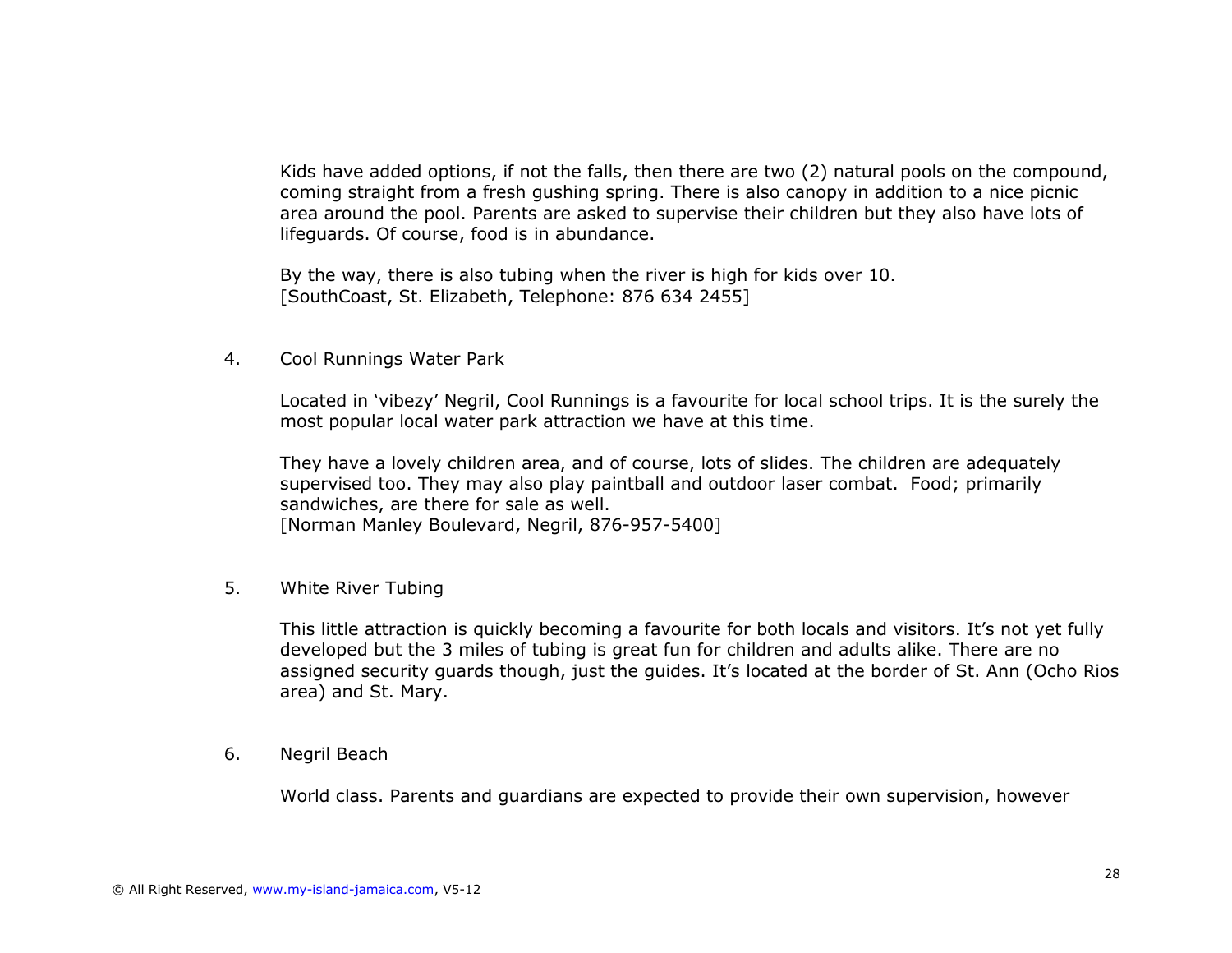some guards are usually present. The marine police also patrols the area. Vendors sell food and snacks nearby. Most of the island's tour companies include Negril Beach in their itineraries. We also listed it as one of [Jamaica's best attractions](#page-22-0).

7. Rockland's Bird Sanctuary

This attraction is perhaps one of the oldest and most favored in Jamaica. It's located in Anchovy, in the hills of St. James (near Montego Bay). They have lots of birds including the ground dove, yellow bill, the humming bird (our national bird) and many others that migrate to the island at different times in the year. The doctor bird and the grass quit are the ones that are petted though. You can feed it on your fingers. Please note that there is no food nor water there so bring your own..

[Wiltshire, Anchovy, 876-952-2009]

8. The Jamaica Zoo (Originally named the "Value P Zoo")

…is a one of its kind in Jamaica. The zoo features approximately 25 different animals. It is located on the former Ostrich Park facility. The animals here include Lions, Llama, Zebras, Monkeys, Crocodiles, Toucans, Snake, Iguana, etc. There is also a petting area where kids can take pictures with the animals and slides for real fun! Ample tour guides.

A visitor will enjoy the complete experience, especially with the local school children. [Burton District, Lacovia, St. Elizabeth (South Coast), 876-435-9999, http://jamaicazoo.webs.com/]

9. Horse Back Riding

Horseback riding is a relatively new adventure here but is a feature of many of the local tours. Two of the company that easily comes to mind are Rhodes Hall (Plantation) on the North West coast and Braco Stables on the north (in St. Ann).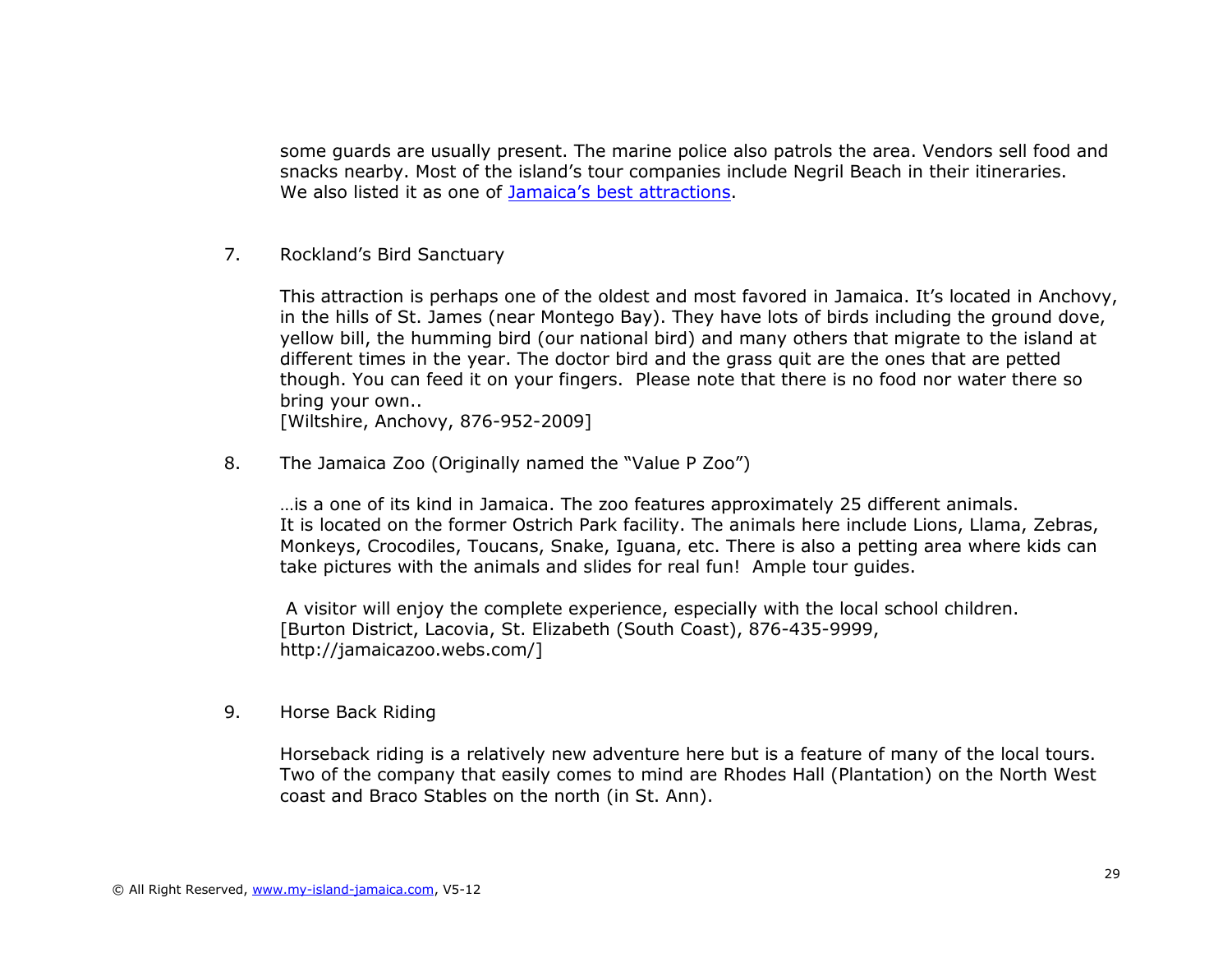For most of them, kids ride on the horses accompanied by a guide. At Braco they ride up in the hills and complete the trip in the sea; yes the horses walk in the water too! Kids love it!

10. Mystic Mountain

Mystic Mountain offer loads of fun and adventure. They have the popular bobsled and also the sky explorer. Kids are accompanied by adults. They also have a zipline for adults. Another one of its kind in Jamaica. Food is ample and they have tight security as well.

[Near Dunn's River Falls, 876-974-3990]

11. Glistening Waters/ Luminous Lagoon

I am also including this as one of the top attraction in the Falmouth area, kids will be amazed when they see the water glow in the dark. A boat ride will assist in showing the full effect of the microscopic organisms that emit the phosphorescent light when the water is disturbed. [Falmouth, 876-954-3229]

12. Cranbrook Flower Forest

Please refer to Cranbrook under [Jamaica's best attractions](#page-22-0). Kids may also do donkey rides or pond fishing. [Laughlands St. Ann, 876 610-6509]

13. Sunshine Amusement Complex (formerly Putt and Play Amusement Park)

Many consider this to be Jamaica's premier amusement park. Activities include Bumper Boats, Trampoline, Mechanical Bull, Bumper Cars, Motion Theatre Simulator, Merry Go Round (Carousel), Safari Train, Cup & Saucer, Pumpkin Ferris Wheel and Scrambler.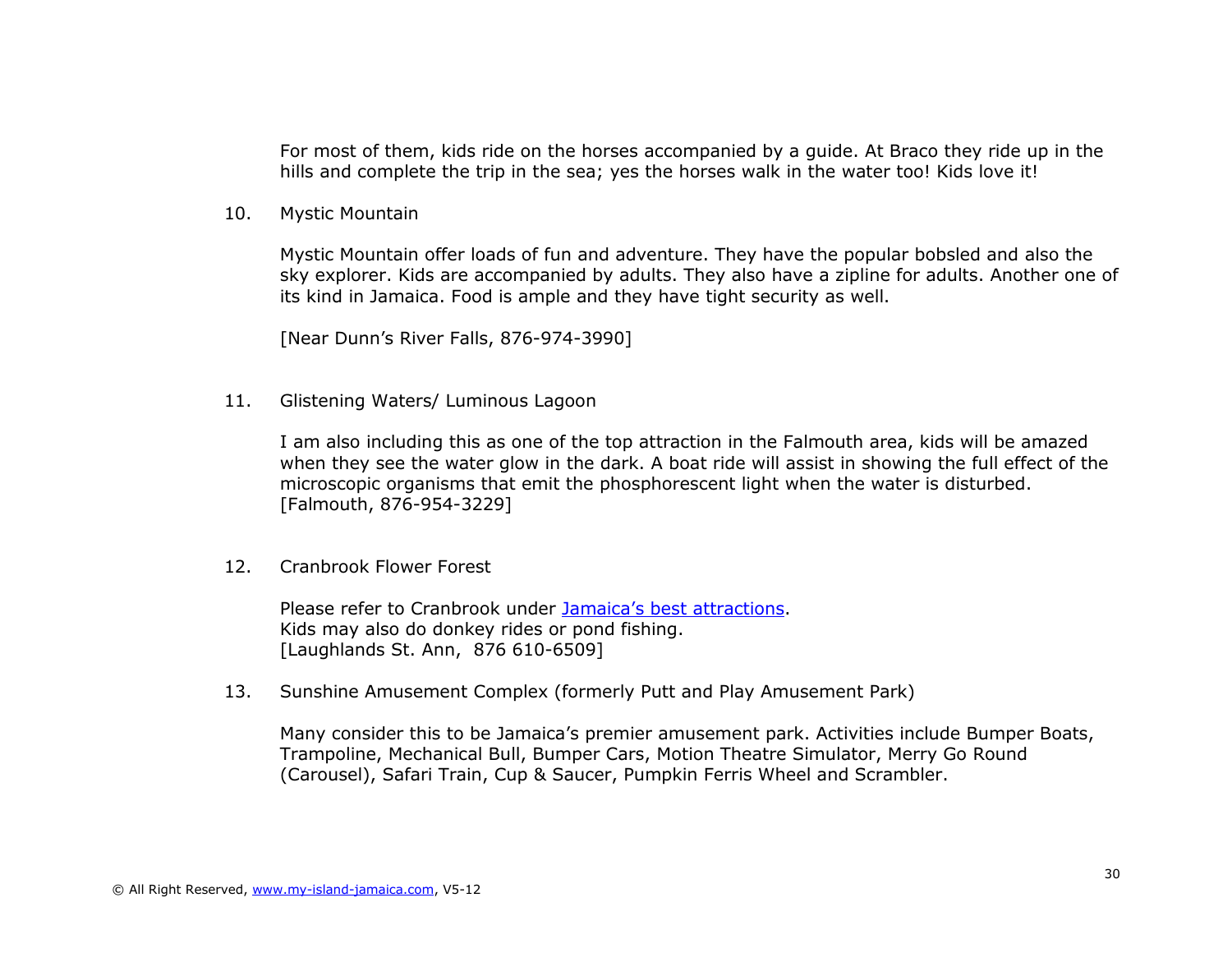It is definitely a must stop for your especially if you are in the eastern side of the island. They are conveniently located right in the heart of New Kingston (across from the Jamaica Pegasus Hotel)

[New Kingston,876-906-4814, http://www.sunshineamusement.com]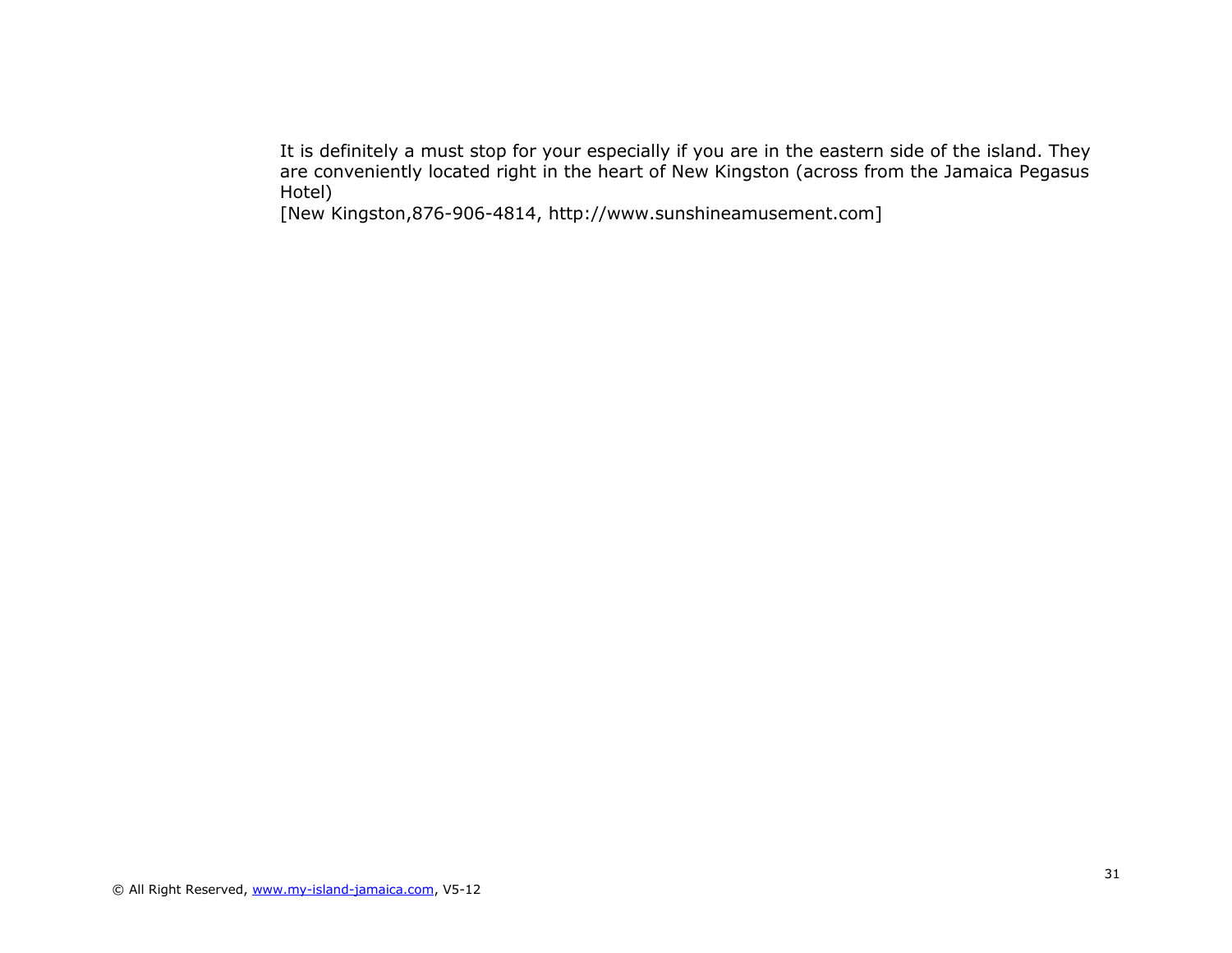### **8. Delectable 'Must Have' Foods In Jamaica**

<span id="page-31-0"></span>1. Breadfruit – Breadfruit, otherwise called "Bresheh", can be eaten either boiled or roasted or roasted then fried. It tastes like doughy bread, and is similar in texture to most bread – but with more moisture.

It can be complimented with any form of meat or "salting" (Jamaican term for meat or meat replacement), and is especially enjoyed with coconut oil or rundown (coconut milk boiled to thickness with onion, pepper, tomato and salt fish or salt mackerel)

- 2. Ackee & Salt fish Jamaica's National Dish, this is a sumptuous favorite among Jamaicans which can be eaten for breakfast, lunch or dinner - even supper. It comprises few ripe pods of ackee, cooked with some well-seasoned salted fish. The only thing left to do is ENJOY!
- 3. Patty Jamaica's most popular lunch meal, a Jamaican patty is a filled turnover pastry, often golden yellow in colour.

The flaky crust is stuffed with one or more of various types of filling, including: beef, chicken, cheese, shrimp, lobster or vegetable prepared with Jamaican spices. Sumptuous.

4. Jerk Chicken – Jerking is a style of cooking native to Jamaica, in which meats are marinated in allspice, cinnamon, pepper, onion, thyme escallions, salt and garlic for hours prior to cooking. They are then grilled over fire coals in a "drum pan" (steel drum cut lengthwise attached with hinges) to create the authentic jerk (smoked) flavour.

The most popular jerked meats are pork, chicken and fish. If you have not had it as yet, you are missing a lot! The flavor, the aroma, the heat…they are out of this world!

5. Curried Goat – Another Jamaican favorite, this dish was introduced by Indians living in Jamaica. Spicy curried goat is usually served with white rice, and is readily available at any traditional restaurant.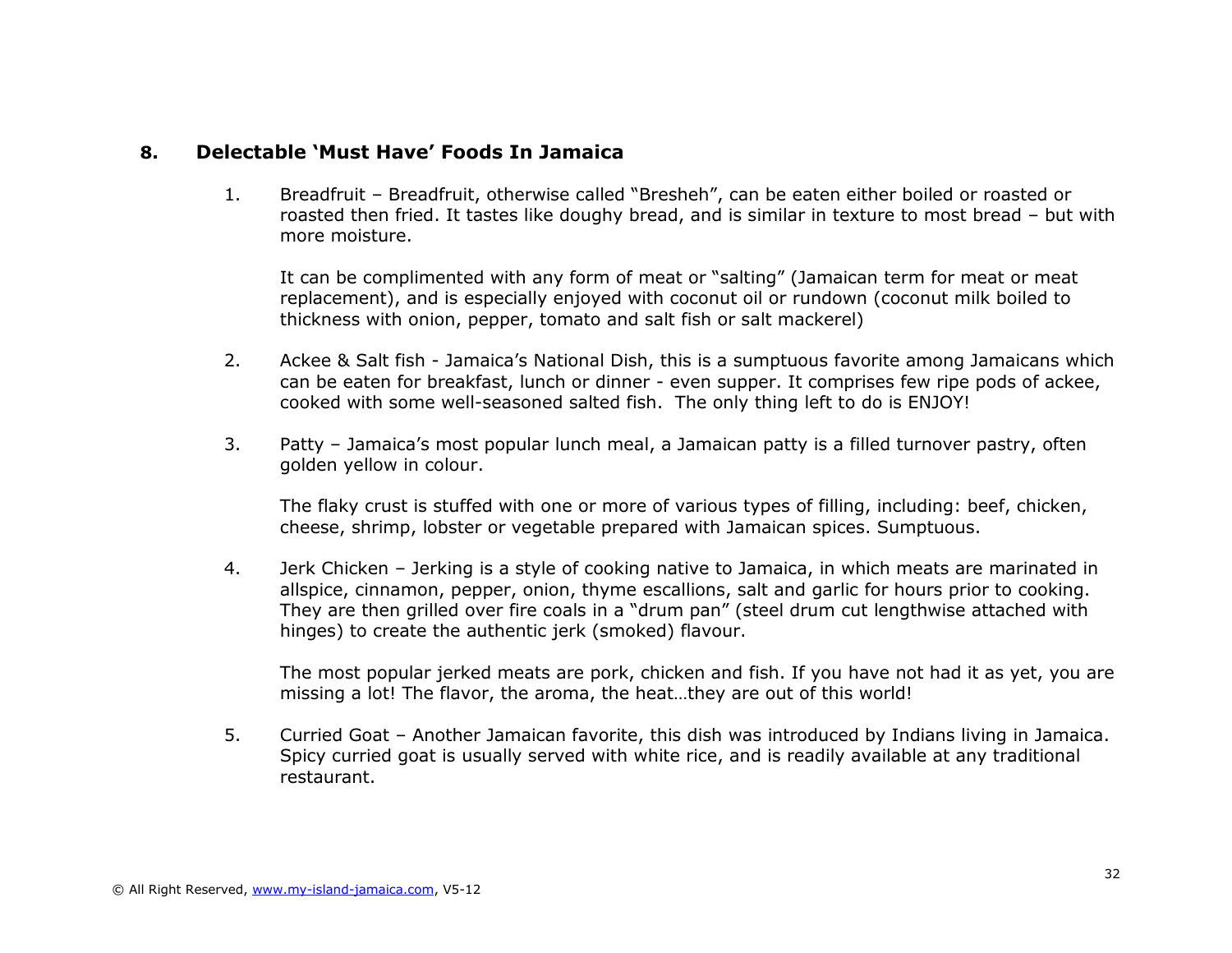- 6. Mannish Water Also called Power Water, this is Jamaica's  $#1$  spicy soup and is made from goat head and/or "belly" (tripe) along with sliced green bananas or other ground provision. A few "spinners" (rolled, long boiled flour dumplings) are sometimes added as well. It is mostly served at traditional functions and is believed to be an aphrodisiac.
- 7. Fried Fish & Bammy Bammy is a round flatbread made from the cassava plant, and is usually steamed or fried. Normally eaten with fried fish, it can also be added as a side order to almost any dish.
- 8. Red Stripe Beer If you are thirsty, reach for an ice-cold Red Stripe. This lager beer is considered the true taste of Jamaica. It contains 4.7% alcohol and is refreshing to the taste. The world loves and recognizes it!
- 9. Festival Rolled, fried dumplings made with flour, cornmeal, baking powder and sugar, festivals are "finger licking" delicious. They can be served with fried fish, chicken, ackee and salt fish or other meat kind, as well as eaten separately as a treat.
- 10. Steamed Fish & Okra A finger licking, mouth watering and lip smacking serving of steamed fish is one of Jamaica's best sea food meals. Many Jamaican men believe that a good steam fish, prepared with okra does the trick!
- 11. Sour Sop Juice Soursop is a fruit that grows about 10 inches long and is fairly thin with green skin and short spikes. Beneath the skin is a thick, white, pulpy flesh with small, shiny, black, indigestible seeds. The thick flesh has a sweet taste – something like a mix between strawberries and pineapples. This may be prepared with sugar and lime or milk with spices. Nice!
- 12. Mackerel Run Dung/Down Salted mackerel that is cooked in a well-seasoned coconut milk sauce until the fish falls apart or literally "runs down". It is typically served with boiled green bananas, yam and dumplings, but it can be eaten with just about any food of choice. Very tasty!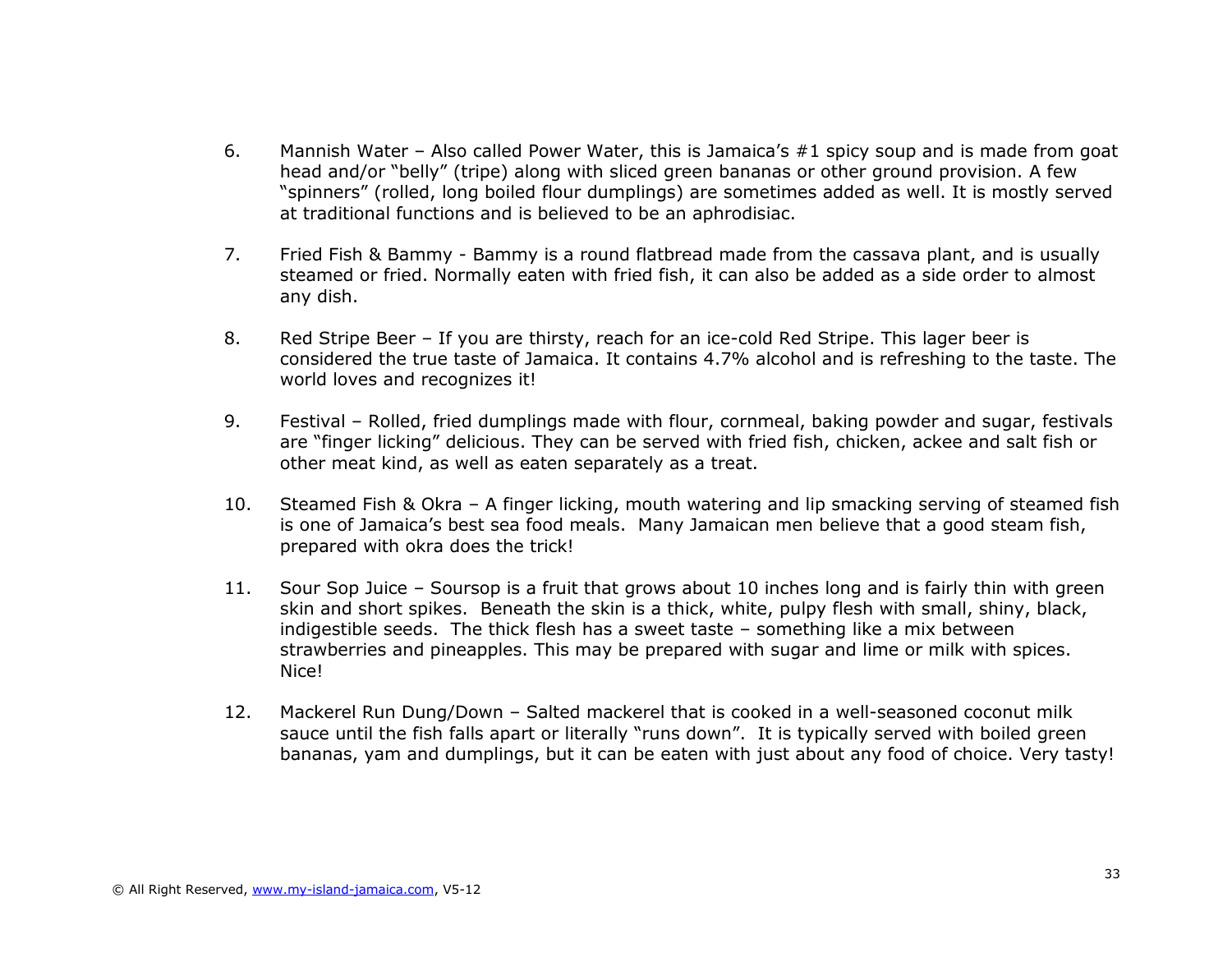13. Dukunooo – A Jamaican desert made from flour, green banana, coconut, brown sugar, spices and vanilla tied up in a green banana leaf. Sweet to the belly! The recipe is of African origin and it is also called Blue Drawers/Draws and Tie-a-Leaf.

Most of these foods can be found at almost any traditional Jamaican restaurant…just ask for them by name.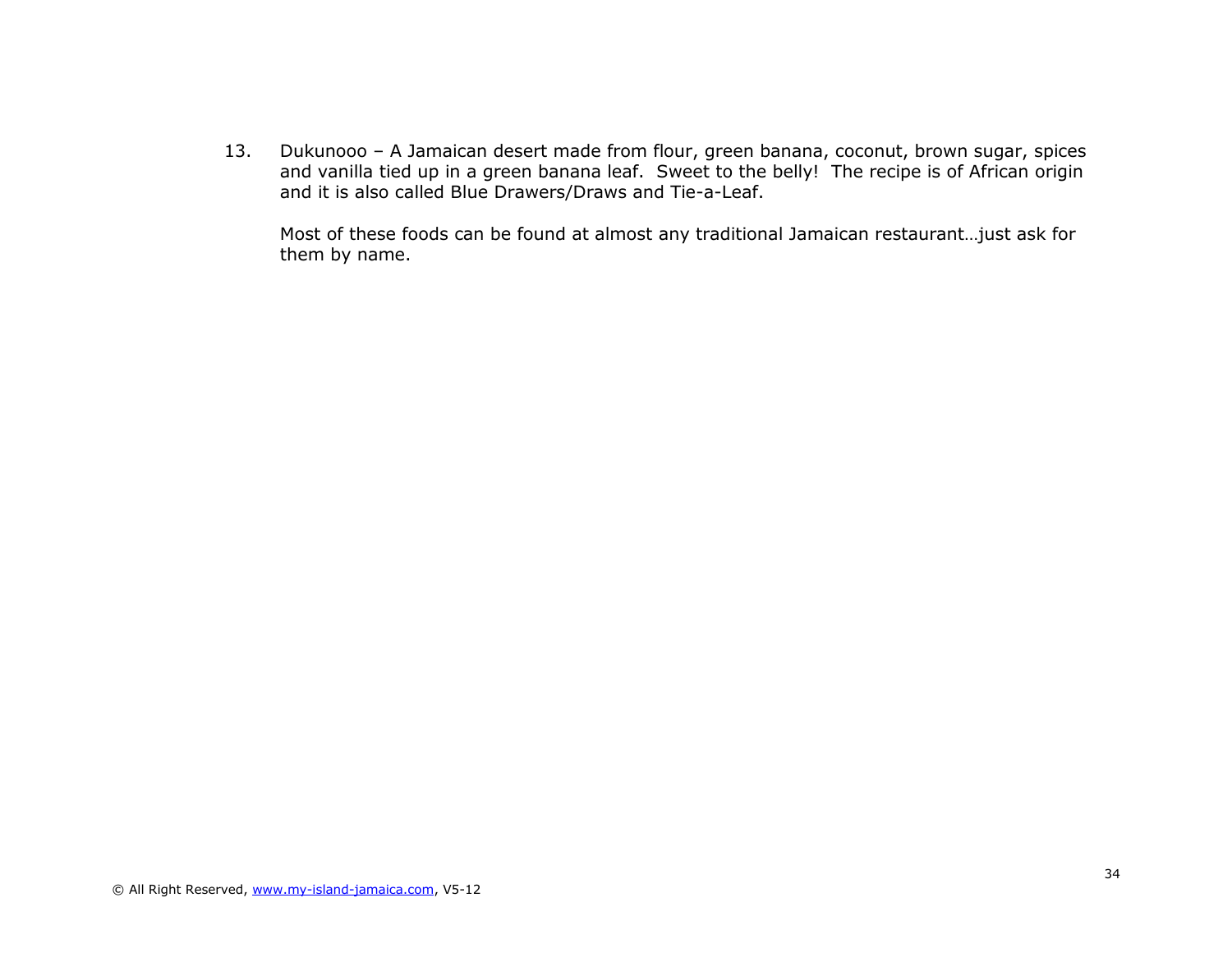# <span id="page-34-0"></span>9. **Free Events & Activities In Jamaica – 100% Free!**

Everyone loves something free, and you do too right? Come on, admit it

Well, I've done some digging for you and now here I present the top, highly popular free events in Jamaica.

I've categorized them by month to make it more convenient to you. Please be reminded that these are annual events and so the dates (and locations) do change, so please ensure you make contact before planning around each of them my friend.

I've included the phone contact and email (or website address) where possible as well. Enjoy!

- 1. January
	- a. High Mountain Coffee 10K Road Race Williamsfield, Manchester 876-963-4211
- 2. February
	- a. The Equestrian Federation Events (876) 942-2413 http://equestrianjamaica.com/ [efj@equestrianjamaica.com](mailto:efj@equestrianjamaica.com)

In fact, they have an entire year of free events and activities across the island. Please check their website for the complete calendar.

3. March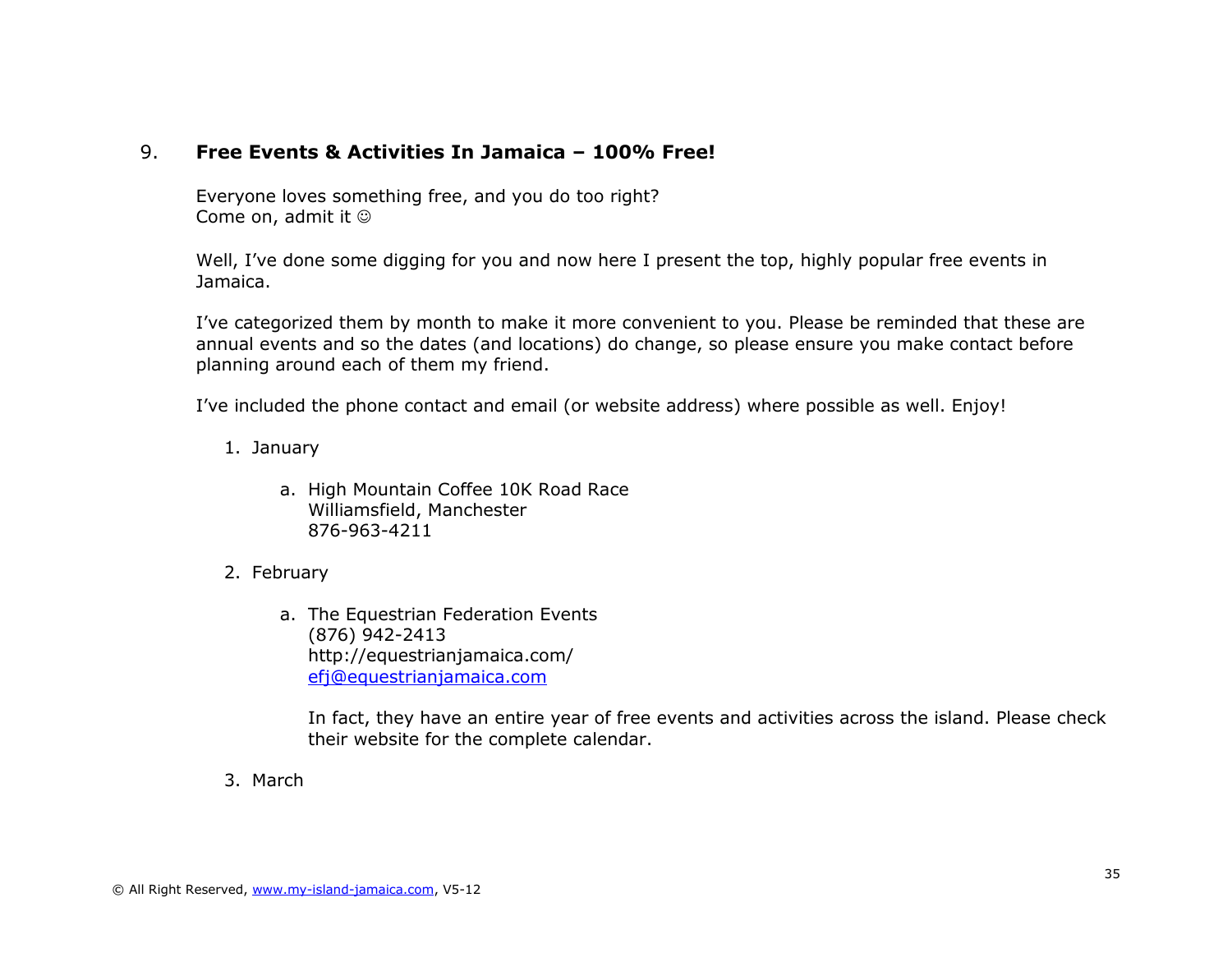a. Elasha Spring Fest Waves Beach, Negril (876) 580-2363 [http://www.elashaspringfest.com](http://www.elashaspringfest.com/)

It gets together some of the best and most talented international and local gospel singers, worship leaders & DJs.

b. Kingston Book Festival Across Kingston (876) 922-0127 [http://www.bookindustryja.com](http://www.bookindustryja.com/)

The weeklong series of activities includes a church service, book readings at Kingston venues, an exhibit of rare Jamaican books at the National Library and a publishing workshop. The Festival culminates in a large book fair at Emancipation Park

c. DOM Port Antonio Spring Fishing Tournament Port Antonio, Portland (876) 909-8818 [rondq@mail.infochan.com](mailto:rondq@mail.infochan.com)

By the way the DOM means, 'Di Ole Marina'.

4. April

a. Jake's Off Road Triathlon Treasure Beach, SouthCoast (876) 564-6319/965-3641 <http://www.jakesoffroadtri.com/>

This event kicks off the exciting calendar of events at Treasure beach. Excitement galore!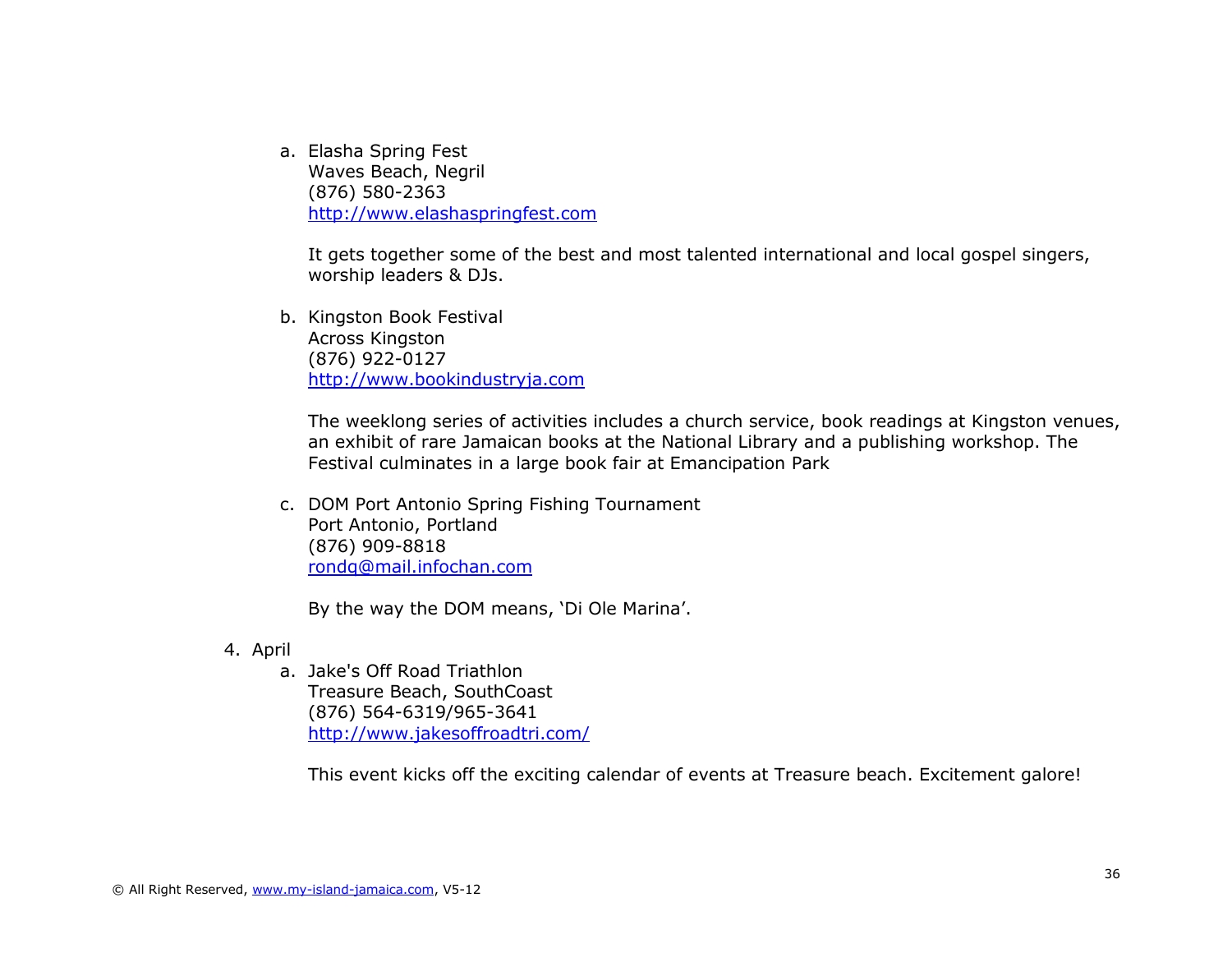b. Solo Exhibition Harmony Hall Gallery (876) 974-2870 [info@harmonyhall.com](mailto:info@harmonyhall.com)

Please call for additional details.

c. STEA 10k Road Race & 50k Cycle Race Albert Town, Trelawny (876) 910-0818 [stea@cwjamaica.com](mailto:stea@cwjamaica.com)

It normally coincides with the exciting annual Trelawny Yam festival.

5. May

a. Calabash Literacy Festival Jack Sprat, Treasure Beach 876-965-3000 [http://www.calabashfestival.org](http://www.calabashfestival.org/)

Held on the beach, this exciting cultural event is usually held the last week in May. Come for poetry reading, bands playing, ethnic cooking, etc. It is held over 3 days. Great Jamaican vibe.

b. All-Jamaica Junior and Open Tennis Championships Eric Bell Tennis Complex, Kingston (876) 929-5878

Be amazed by the skill and talent of these youngsters.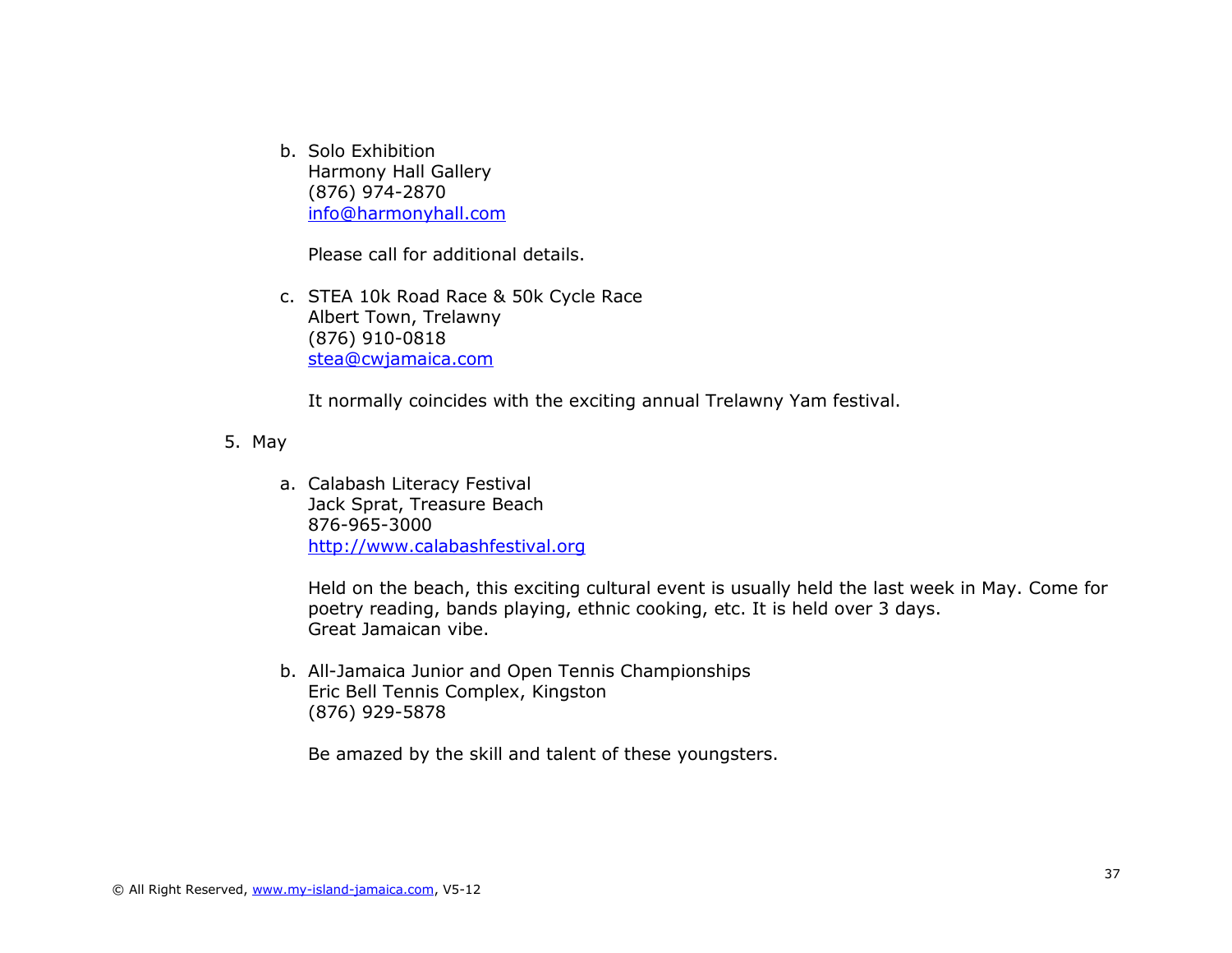c. Jamaica Praise Fest Concert Montego Bay (Dump Up Beach) (876) 971-5275 <http://www.jamaicapraisefest.org/>

Jamaica's best gospel artistes descend here to share in a sprit-filled event. It also features some of the world's top Christian artiste's including Donnie McClurkin.

d. Roti Festival Various Venues (876) 907-5456 <http://www.ncicj.com/>

> This exciting event is staged by The national Council for Indian Culture in Jamaica. Visit the website or call to find out the next time and the venue.

e. Regional Festival of Foods Various Venues (876) 926-5726 [jcdc@cwjamaica.com](mailto:jcdc@cwjamaica.com)

> Put on by the Jamaica Cultural Development Commission, this event facilitates exhibitors in all type of Jamaica foods. It's a rich, fun filled family day. It's staged at various venues, but usually at least two regions in Jamaica per year.

### 6. June

a. On the Edge Urban Art Festival Various Venues 876-909-9594 [http://www.kingstonontheedge.org](http://www.kingstonontheedge.org/)

Painting, sculpture, photography, poetry, film and just about every other type of art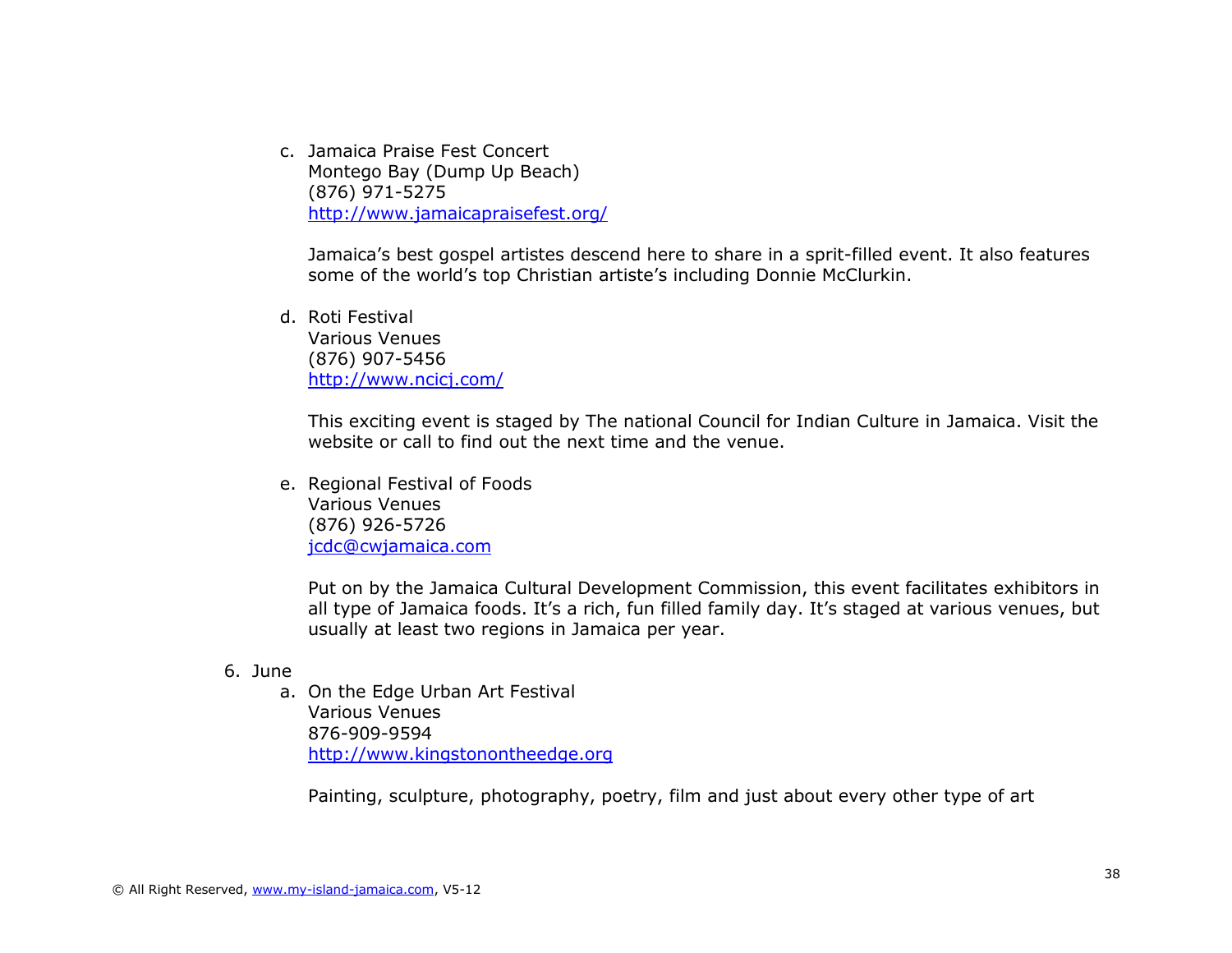flourishes across Kingston at the annual On the Edge Urban Art Festival.

- 7. July
	- a. Makka Pro Surf Contest South Haven, St. Thomas 876-750-0103 [http://www.jamsurfas.webs.com](http://www.jamsurfas.webs.com/)
- 8. August

August is perhaps the busiest month on the event's calendar in Jamaica yet I was not able to find a completely free one  $\odot$ . I will not give up yet though  $\odot$ 

9. September

Things quiet down a bit in September, that probably explain why I was unable to find a free event.

10.October

a. Treasure Beach Hook & Line Canoe Tournament Calabash Bay Beach (876) 965-3000 [www.jakeshotel.com](http://www.jakeshotel.com/)

A 3-day competition during which local fishermen vie for prizes by catching the largest fish using only traditional fishing method of a simple hook and line at this grass roots event. Other exciting events include boat race, local talent show, fish fry and community beach party. Rich Jamaican vibe! Yep, completely free for the spectator.

b. RoseHall Triathlon Rose Hall Area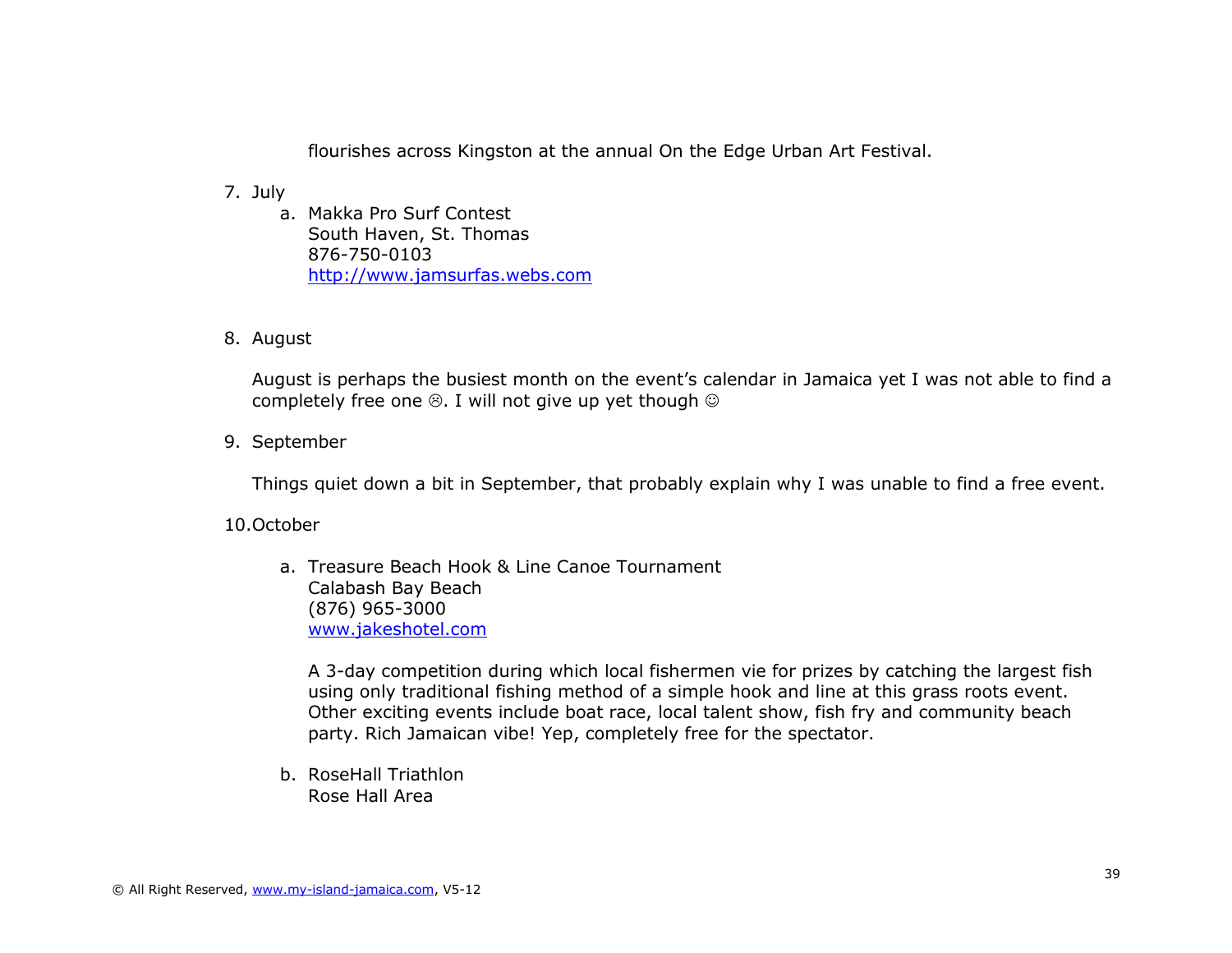(876) 578-3581 [http://www.rosehalltriathlon.com](http://www.rosehalltriathlon.com/)

An exciting fun-filled day for the entire family. In 2011 the excitement culminated at the lovely Iberostar Hotel.

c. Port Antonio International Marlin Tournament The Errol Flynn Marina, Portland (876) 927-0145 [rondq@mail.infochan.com](mailto:rondq@mail.infochan.com)

This is perhaps the most exciting time in Jamaica for the fishing enthusiasts. The tournament invites anglers from all over the world to catch (and release) the prized Atlantic Blue Marlin, a fish that migrates through the Caribbean during September and October according to the moon's phases. Nice family vibe!

#### 11.November

a. Harmony Hall Pre-Christmas Crafts Fair Harmony Hall Gallery, Ocho Rios, (876) 975-4222 <http://www.harmonyhall.com/Gallery/gallery.htm>

Artists and craftsmen display their masterpieces on the lawns of the historic Harmony Hall.

#### 12.December

Interestingly I wasn't able to find any completely free events for the the two most popular months in Jamaica for events, August and December. I guess you'd understand why right?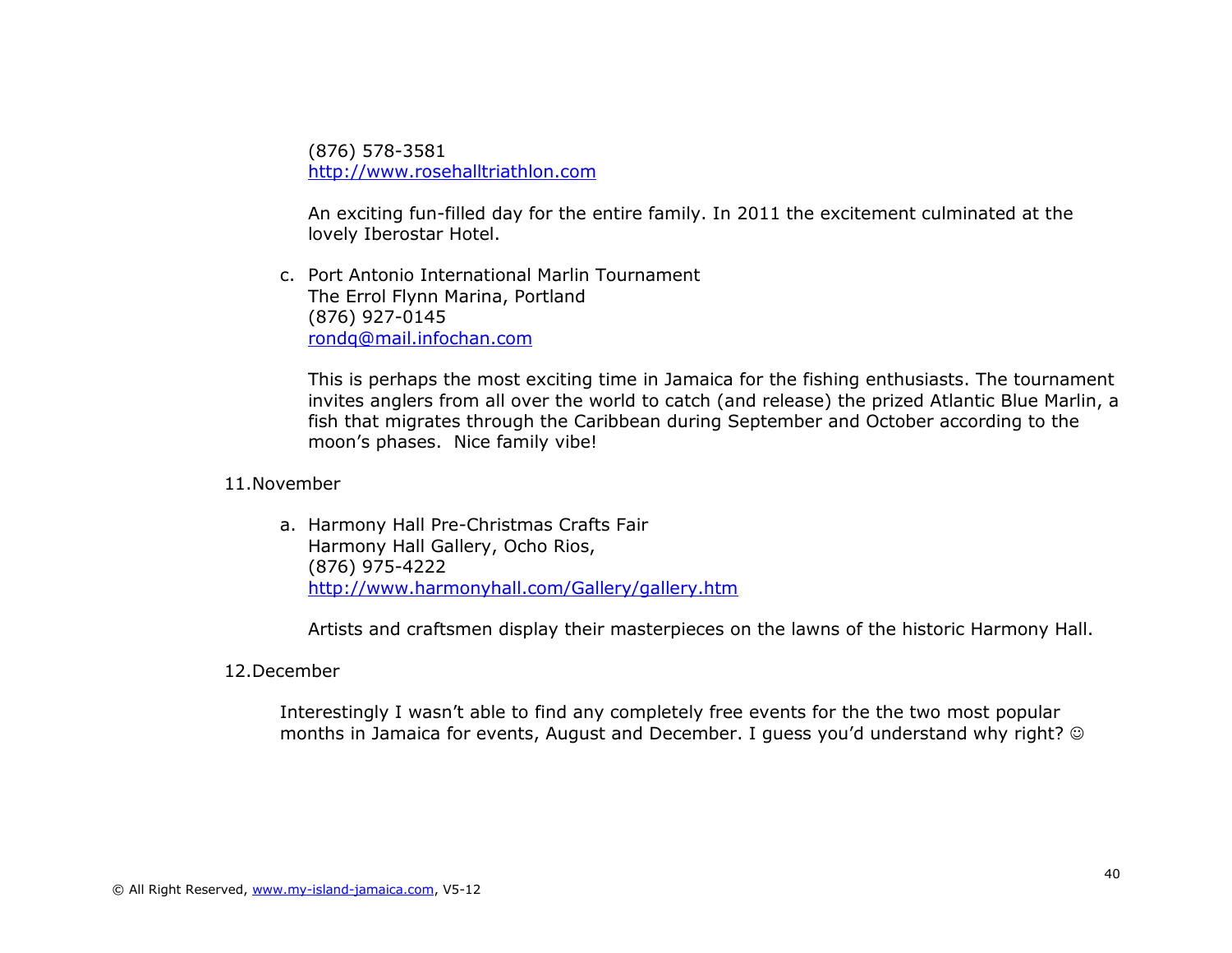# 10. **Best of The Major Resort Areas**

Jamaica has some of the most amazing destinations, and I mean outside of Negril, yes; perhaps too much to mention in this publication. Many of these are captured on our [my-island-jamaica.com](http://www.my-island-jamaica.com/) site with captivating photos of the places and their attractions.

For the purpose of this publication however, I've narrowed this down, capturing some of the most interesting, noteworthy and even the unpopular. I've included Negril, The South Coast, Kingston, Port Antonio, Ocho Rios, Falmouth and Montego Bay!

Which of these destinations are the best? I honestly wish you didn't ask  $\odot$  , as each has its own uniqueness and flavor. But never mind, go ahead and scroll down to learn more about each.

But remember that Jamaica is still a small island so it is still very possible for you to enjoy more than one destination while you are vacationing

In addition to a brief background on each city, including landmarks, I'll share with you the best of the cities with you, including top attractions, top rated accommodation, beaches, eateries and nightlife.

OK, away with the preamble, here we go, starting with...

### **a. Montego Bay**

i. Montego Bay Facts:

- Is situated in the parish of St. James.
- Has a population of approximately 120,000.
- Is affectionately called the "friendly city" because of the warmth and friendliness of its people.
- Is also called MoBay for short.
- Was made the second of only two cities in Jamaica-in 1980.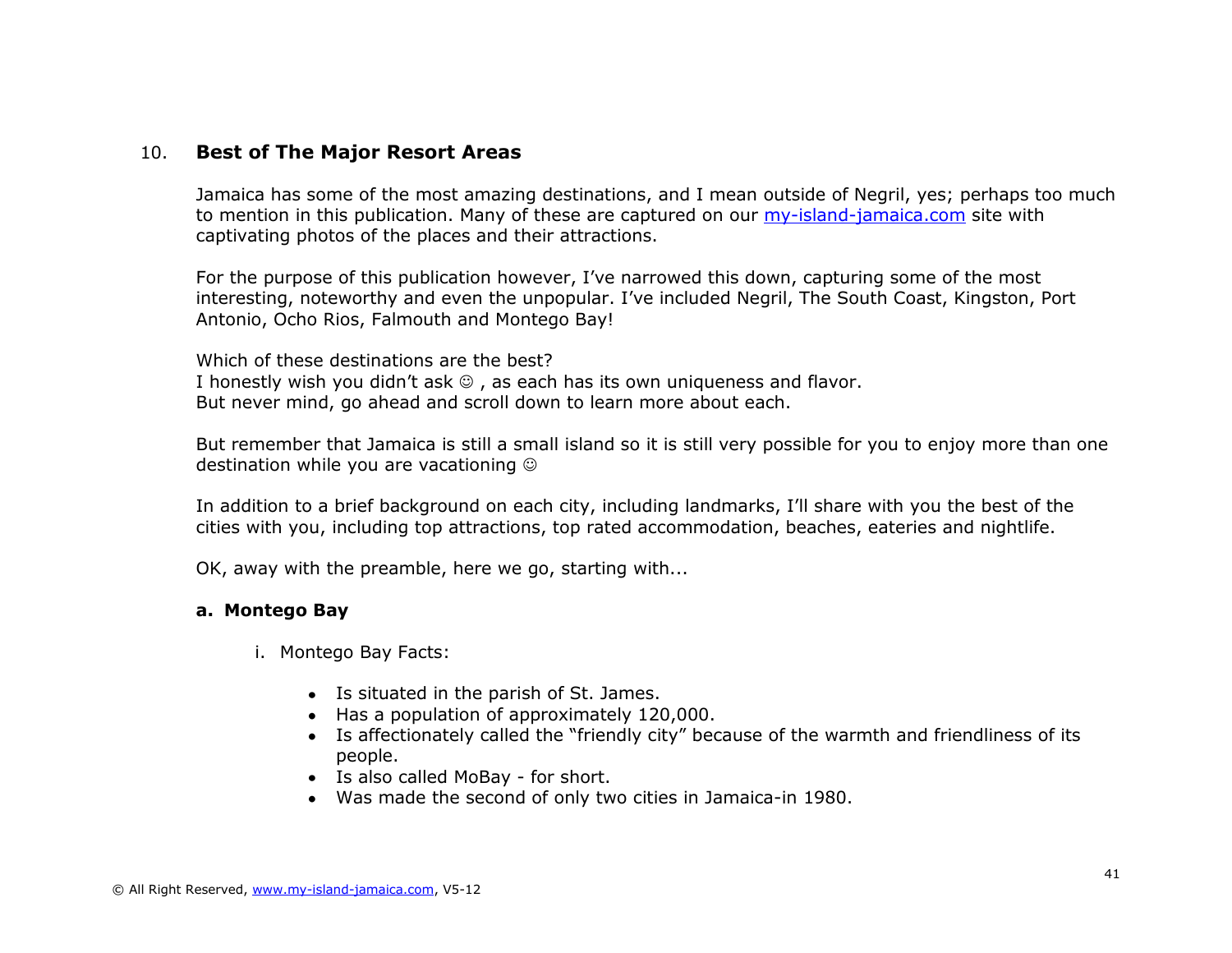- Is the tourist capital of Jamaica.
- Boasts the island's largest airport, the Sir Donald Sangster International Airport.
- Air Jamaica, now managed by Caribbean Airlines, and quite a few other airlines run their Caribbean hub from here in Montego Bay, connecting the Island to several famous and well travelled destinations.
- ii. Must Visit Places, Attractions & Tours
	- Bellefield Great House -Barnett Estate- Tour (Fairfield Road, 876- 952-2382) Get an insight into Jamaica's plantation-rich history.
	- Bob Marley Experience and Theatre (Half Moon Shopping Village, 876-953-3449) Recommended for lovers of his music and who never had the pleasure of watching Bob live.
	- Zip Line Adventures (Lethe Estates, Hanover, 876-940-7394) The longest zip lines in the Caribbean. One of the best!
	- Chukka Adventures ( Sandy Bay, (876) 953-5619) They have scores of exciting adventure options. Many options, canopy, safari, horseback riding, you name it! There is something for everyone.
	- Club Mobay Lounge (MBJ Airport, 876-631-0872) Newly opened , a business –like posh atmosphere. Drinks, Coffee, internet, cultural displays etc. Check out early and wait for your plane there. Pay \$30 for the experience.
	- Croydon Plantation (Catadupa, 876-979-8267) Get a panoramic view of the Jamaican countryside, taste exotic fruits grown there. Highly recommended.
	- Great River Rafting (Great River, 876 956-4920) Great experience.
	- MoBay Undersea Tours (Pier One, 979-940-4465) Corals, hundreds of different fish, turtles, and sting rays are all there to see.
	- Montego Bay Heritage Walking Tour Tour includes The Dome, Sharpe Monument, The CAGE,The FORT & The Civic Center
	- Montego Bay Pirate Cruises (Pier 1, 876-952-3090) They have both day and sunset cruises.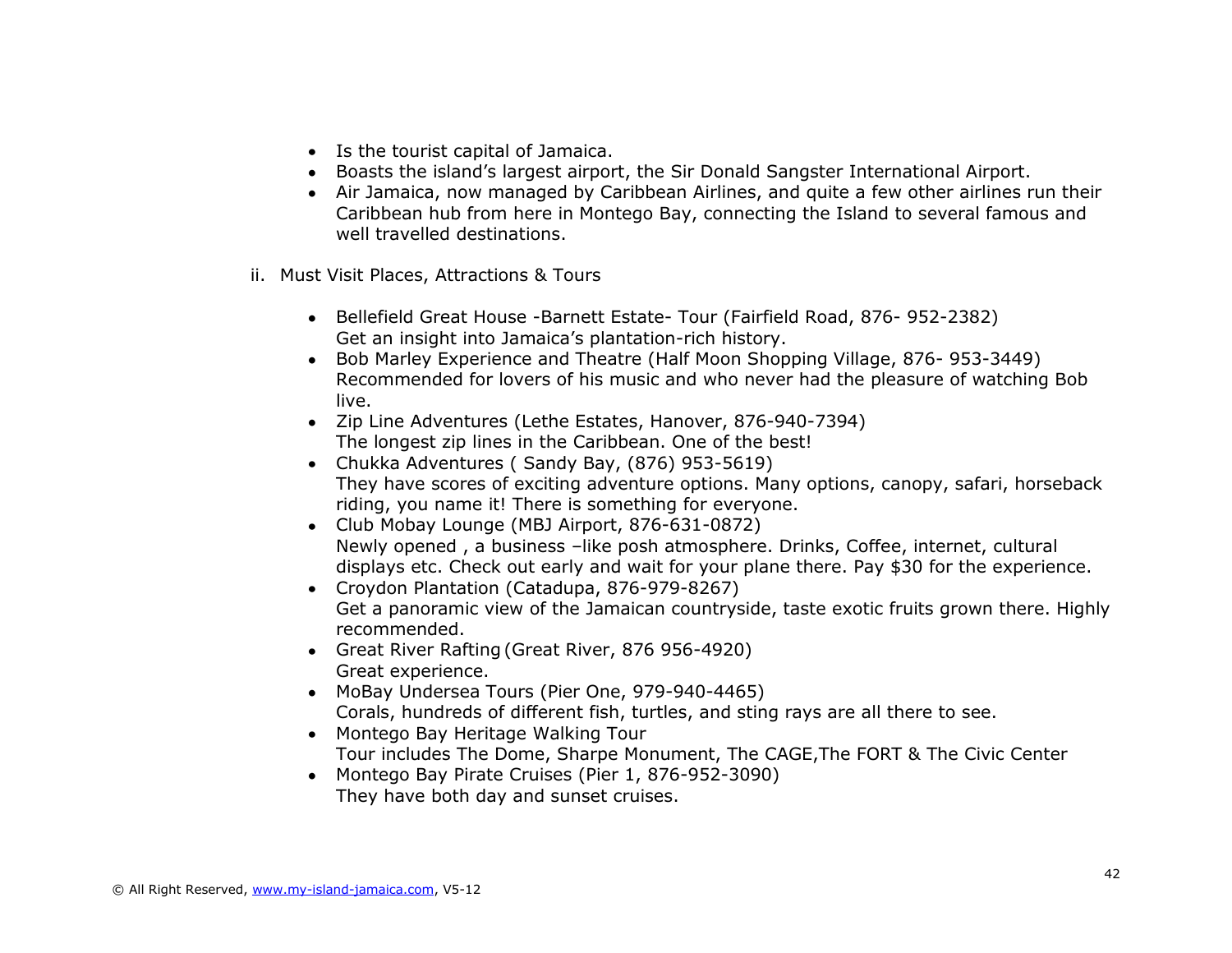- Resort Divers (Royal Decameron, 876-881-5760) Various water sports, fishing tours, boat rides and even scuba diving courses! Budget prices.
- Palace Amusement Cinema (Alice Eldemire Drive, 1-888-429-5722) If you desire to check out the latest movies.
- Rastafari Indigenous Village (Porto Bello, 876 285 4750 / 876 410 1770) Learn about that aspect of Jamaica's culture that has become synonymous to the island.
- Rocklands Bird Sanctuary (Anchovy, 876-952-2009) A must for all bird lovers and bird watchers
- Rose Hall Great House (Rose Hall, 876-953-8150) The old-time haunted house. A visitor's favourite.
- The HIP STRIP (aka (on) Gloucester Avenue) One avenue with everything for a typical visitor. Food, beaches, shopping, nightlife etc.
- Widowmaker's Cave (at Doctors Cave Beach, Hip Strip) A must do for any diving enthusiast!
- Other Suggestions:

Love Golf?

There are ample options too! Example The Cinnamon Hill (876 953 2984) & White Witch courses. Look out, listen or ask about the latest happenings.

- iii. Notable Landmarks in Montego Bay
	- Sam Sharpe Square (in the heart of the city) So named in honour of one of our national heroes, Samuel Sharpe.
	- The Cage (St. James Street) A very ancient building which was used to house runaway slaves but is now used for selling all things Jamaica.
	- The Dome (Dome Street)
	- Fort Montego (Fort Street)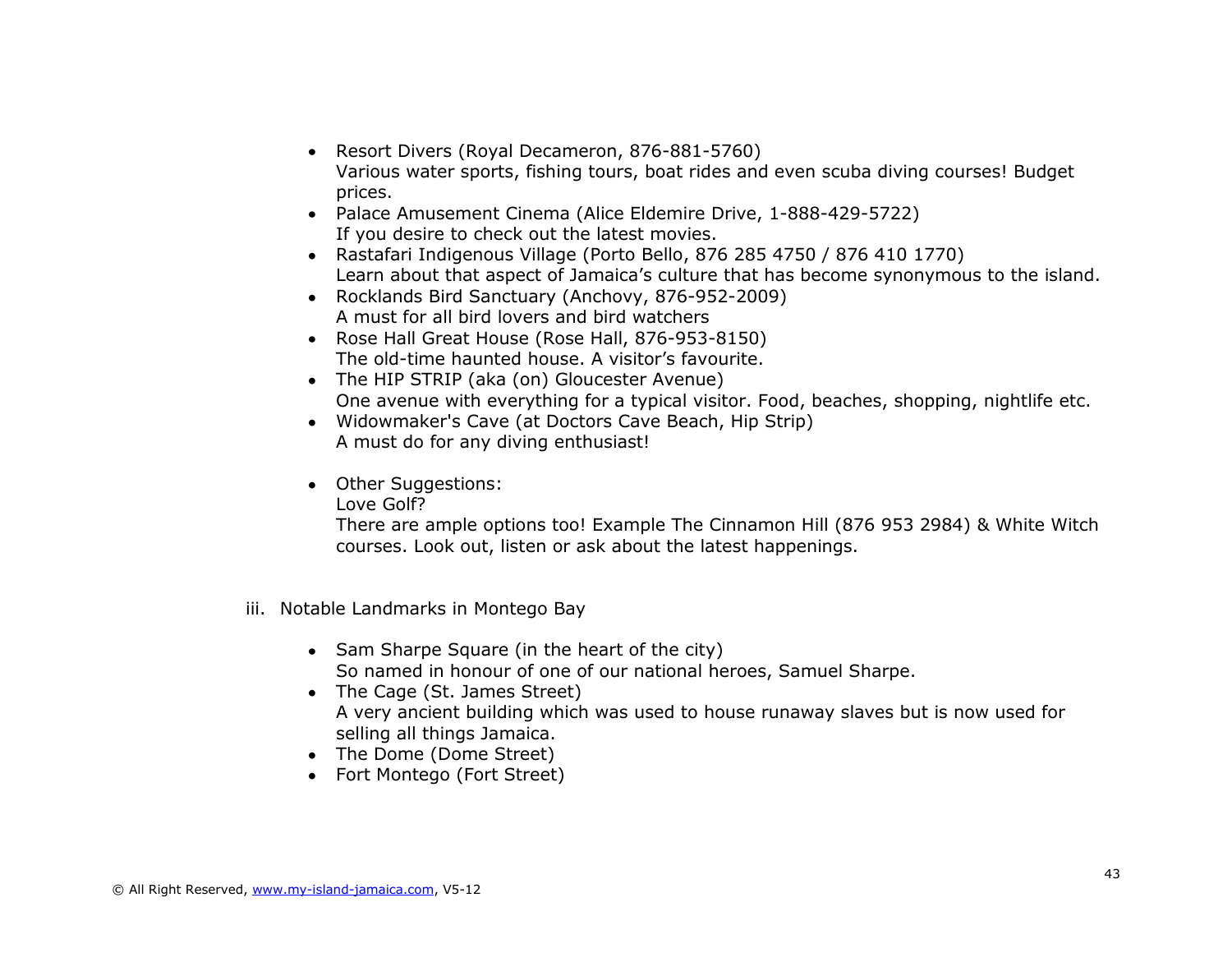- iv. Best Restaurants & Eateries in Montego Bay
	- Cafe Manteca (St. James Shopping Plaza, Hip Strip, 876-407-6508) Great open air atmosphere and good food. Kid friendly. Go for breakfast and lunch.
	- Dragon Court Chinese Restaurant (Alice Eldemire Drive (Fairview), 876- 920-8448) Great Chinese food - and lot's of it! Great Ambiance and a perfect central location.
	- Groovy Grouper (Hip Strip, 876-952-8287) Nice beach atmosphere.
	- Jerky's Bar & Grill (Fairview Shopping Center, Alice Eldemire Rd, 876-684-9101-2) OK food, but you can't beat the prices! Another popular for locals.
	- Juici Patties (Fairview Shopping Center , Alice Eldemire Drive, 876-904-2619) Just as it suggest; great Jamaican patties! Easy access, cheap (local) prices!
	- Marguerite's (Hip Strip, 876-952 4777) Another great option for that special, romantic, night out. Pricey.
	- Pelican Restaurant (Hip Strip, 876-952 3171) Kid friendly. Great for groups or the entire family.
	- Pork Pit Restaurant (Hip Strip, 876-940-3008) Casual (outdoor) eating. Still one of Mobay's best. Local prices too!
	- Robbie Joseph's Seahorse Grill (Sunset Drive, Freeport, 876-684-9133) Tucked away from the hustle and bustle, by the Yacht Club. Great food. Good ambiance. Family Friendly too!
	- Scotchies Jerk Center (Coral Gardens, 876-953-3301) Best Jamaican Jerk! Casual and budget friendly. Nice huts to sit under and eat! Highly recommended.
	- Sugar Mill Restaurant (Rose Hall, 876-953-2228) Great ambiance but pricey!
	- The Houseboat Grill (Southern Cross Rd, Freeport, 876-979-8845,) Great ambiance, perfect for a romantic evening. Great food. Pricey.
	- The Native Restaurant and Bar (Hip Strip, 876-979-2769) Another good option for large groups and families. Option for outdoor dining.
	- The Twisted Kilt Lounge (Hip Strip, 876-952-9488) Scenic Views. Romantic. Great for that special night out.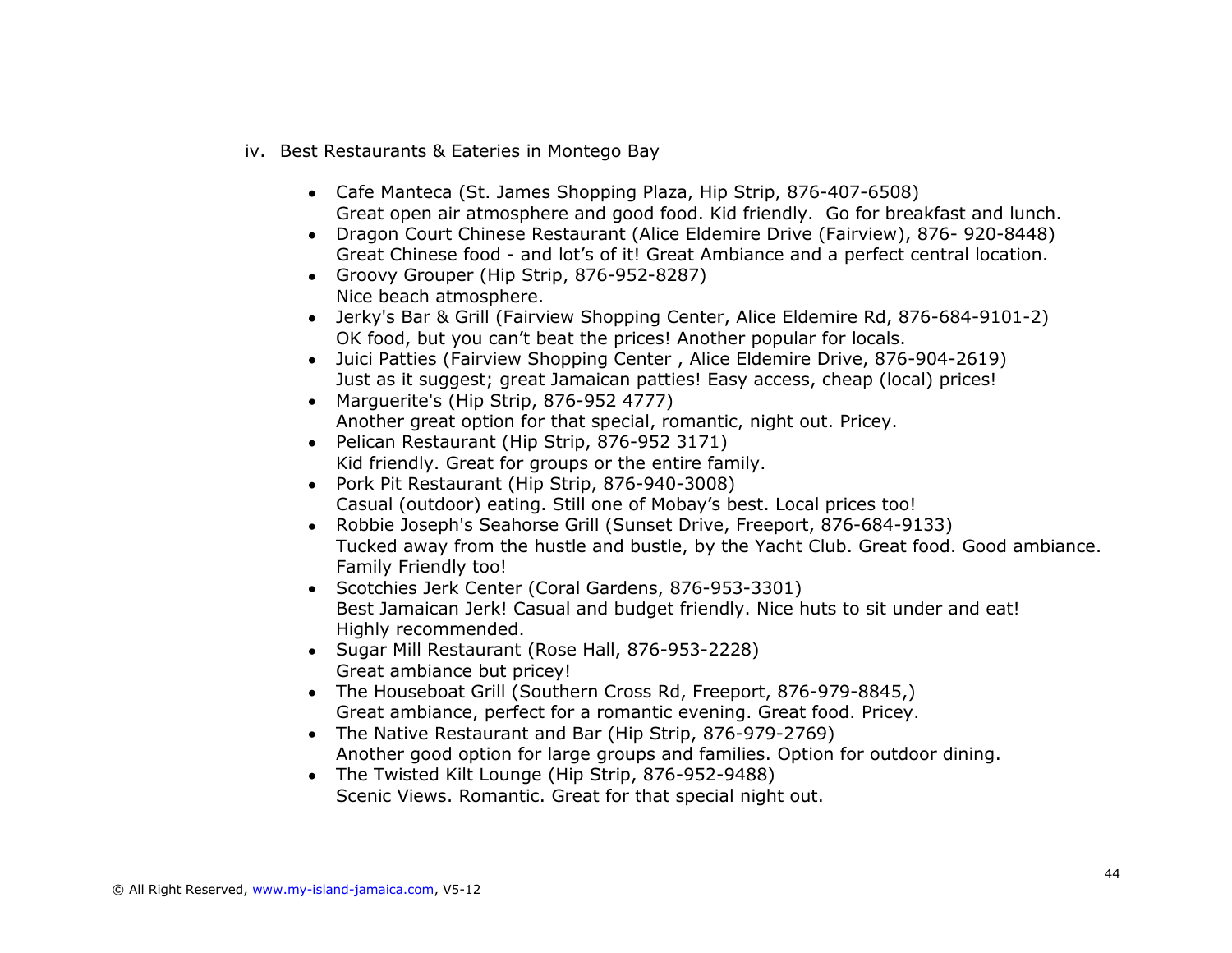• Other Suggestions

Hop down to Hopewell (Hanover) and stop by Sky Beach Bar & Grill (876-956-5006) – It's one of my personal top spots!

- v. Best Beaches in Montego Bay
	- Aquasol Beach (Hip Strip, 876-979-9447) Great beach! Most popular in Montego Bay for locals. Very lively.
	- Cornwall Beach (Hip Strip, 876-979-0102) Recently upgraded and re-opened but awesome!
	- Doctor's Cave Beach (Hip Strip, 876-952-2566) Might get crowded some days, but arguably the best.
	- Seawind Beach Club (Freeport, 876-953-6600) Newly opened. Secluded. Nice, relaxed atmosphere
- vi. Nightlife in Montego Bay
	- Coral Cliff Gaming Lounge (The Hip Strip, 876-952-4130) Over 110 of the newest slot machines, 3 restaurants - one fine dining and two more casual, 3 bars including the only ice bar in the Caribbean.
	- Jamaican Bobsled Café (The Hip Strip, 876-940-7009)
	- Margaritaville (The Hip Strip, 876-952-9609) By far, the most popular for both visitors and locals in Montego Bay.
	- Pier One (Howard Cooke Blvd, 876-952-2452) Weekends comes alive here
	- Blue Beat Jazz n Blues Club (Hip Strip, 876-952-4777) Adopted as the favorite haunt of Mobay's most beautiful people.
- vii. Best Hotels & Accommodation

Being the tourist hub, Montego Bay probably has the most hotels for a city in Jamaica, and from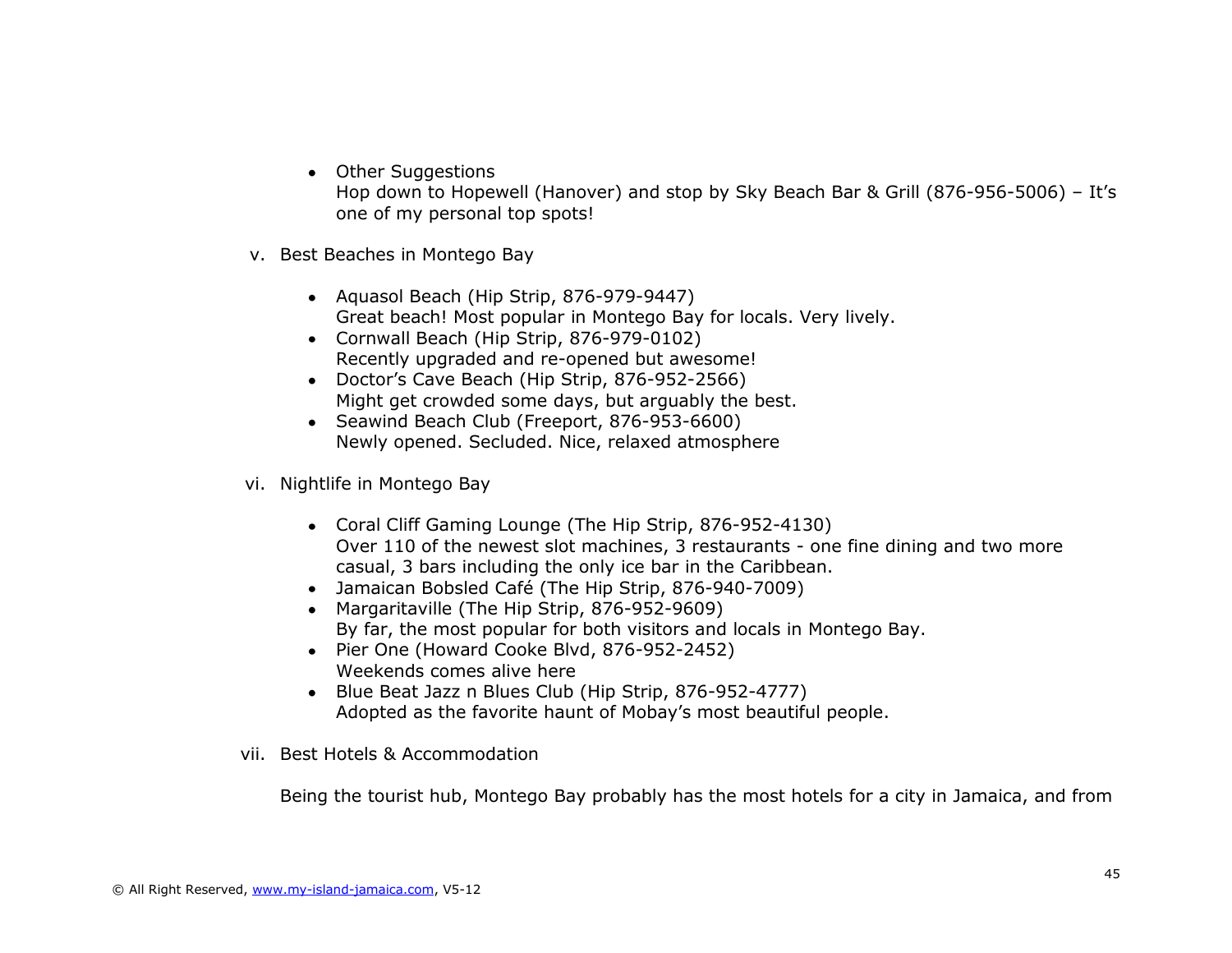all the star classes too! I'm going to try my best to share the top ones, the best of Montego Bay hotels with you now.

- Iberostar RoseHall (Lilliput, Rose Hall, 876-680-0000) 3-hotel complex with breathtaking views.
- Tryall Club (Sandy Bay, Hanover, 876-956-5660) Famous to the golfers. And yes, it's not really in Montego Bay, but Mobay is its closest recognizable city.
- The Round Hill Hotel (Hopewell, 876-956-7050) Higher end prices, but 'excellence personified'!
- Half Moon Hotel (Rosehall, 876-953-2211) Top class! Famous for the 'rich and famous' too!
- Secrets Montego Bay (Freeport, 876-953-6600) Opened in 2010 and has been rocking since. Nicely tucked away from all the distractions in Freeport area.
- Sandals Inn (Kent Avenue, 876-952-4140) I've not only vacationed there, I've worked there! A little gem!
- Sandals Royal (Mahoe Bay, 876-953-2231) Another from the Sandals chain. Higher end, but magic. Ask about the private island.
- Sandals Montego Bay (Kent Avenue, 876-952-5510) Lovely! Ask about the butler service!
- Coyaba Beach Resort (Mahoe By Rose Hall, 876-953-9150) Small and Intimate.
- Hilton Rose Hall (Rose Hall, 876-953-2650) Good family hotel.
- The Ritz Carlton Hotel (Rosehall, 876-953-2800) Lovely, highly respected hotel. Great reviews. Ask for the all-inclusive package for the best deal.  $\odot$
- Royal Decameron Hotel (Gloucester avenue) Highly rated, budget-friendly. Right on the hip strip.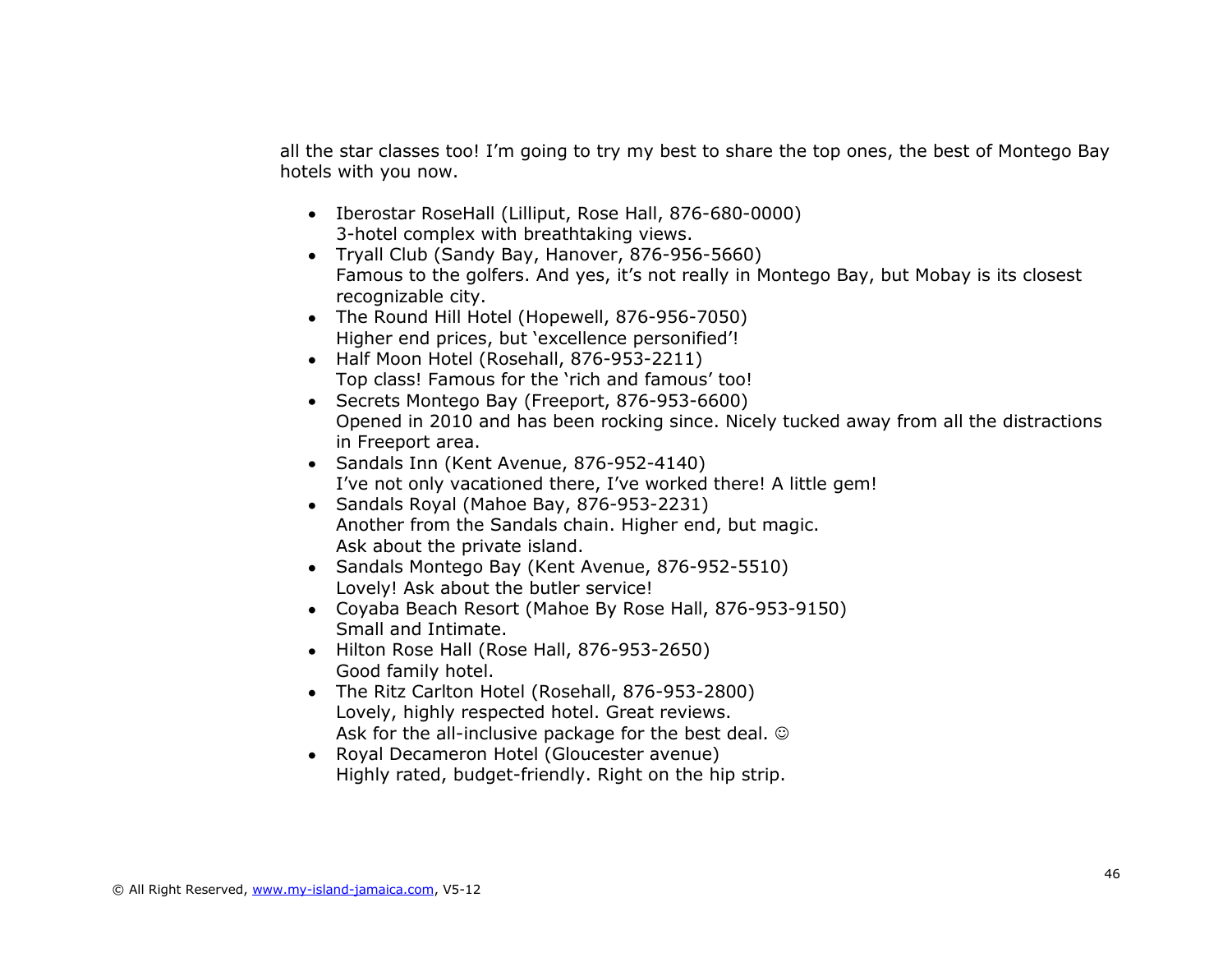- Toby's Resort (Kent Avenue, 876-952-4370) Not awesome, but good little resort. Reasonably priced too.
- Sunset Beach Resort & Spa (Freeport, 876-979-8800) A value for money hotel. Still one of the cheapest all-inclusive.
- Richmond Hill Inn (Union Street, 876-952-3859) Right in the city but great views, lovely property and rich history.
- Riu Montego Bay (Ironshore, 876-940-8020) Ask about their jerk chicken!
- Holiday Inn Sunspree Resort (Ironshore, 876-940-8020) Good for family with kids.
- viii. Shopping Options in Montego Bay
	- The Shoppes @ Rosehall (Rosehall, 876-953-3245) for exquisite jewelry and other duty free items.
	- City Center Plaza (St. James Street) Lot's of duty-free shopping options
	- Gallery of West Indian Art (Fairfield Avenue, Catherine Hall, 952-4547)
	- Harbour Street Craft Market (Harbour Street) virtually in the heart of the town.
	- Fort Street Craft Market (Fort Street) adjacent to the Aquasol Theme park.
	- Fontana Pharmacy (Fairview, 876-952-3866) for a wide array of Jamaican books and souvenir items.
	- The Hip Strip (aka Gloucester Avenue) host a string of shops for complete shopping.
	- Freeport Shopping Center (Freeport) right at the cruise ship pier.
	- The Whitter Shopping Village (Ironshore) A new and exciting addition to the city's offerings.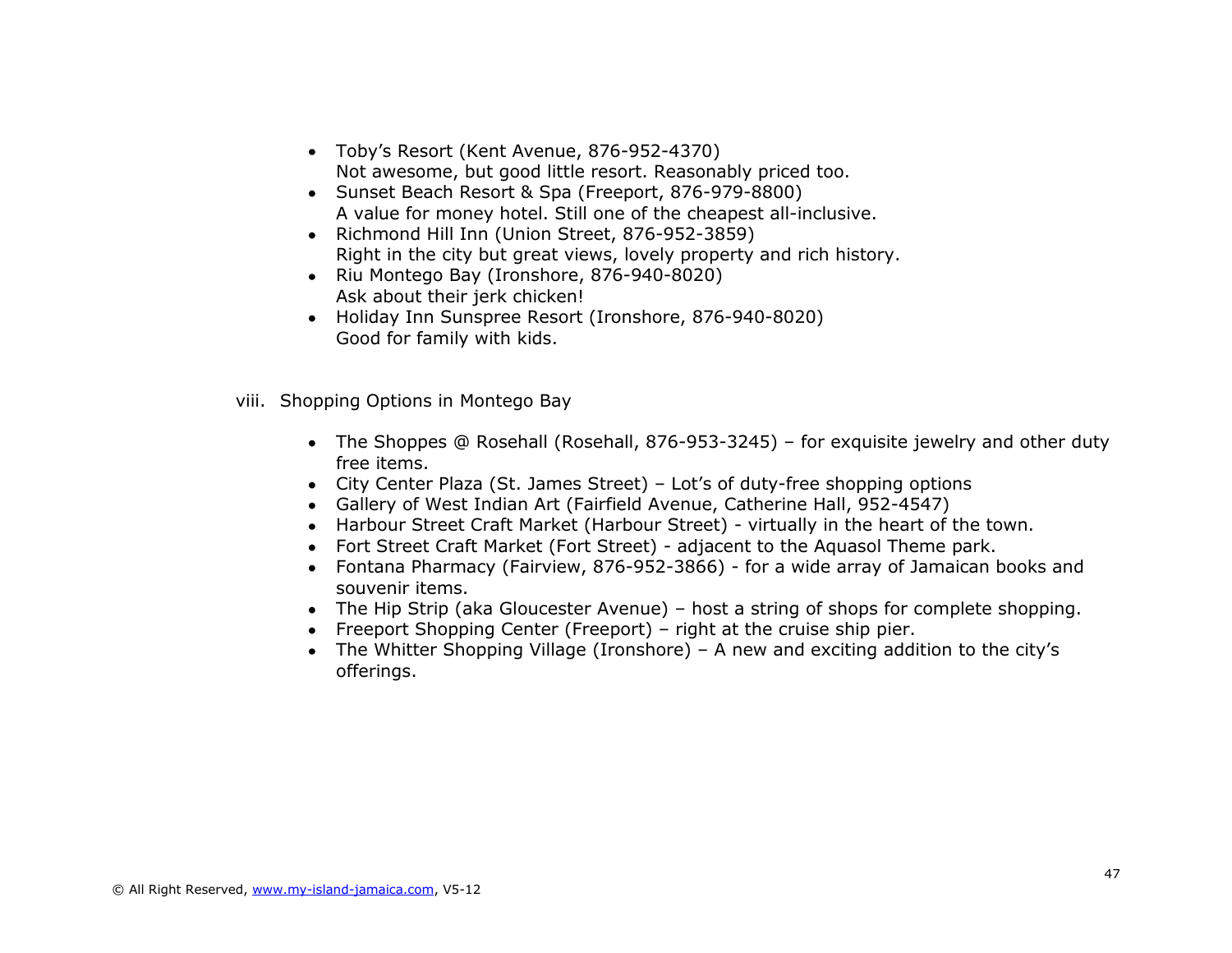### **b. Falmouth Area**

- i. Falmouth Facts:
	- For the architecture or heritage buff, the coastal town of Falmouth in Trelawny is a virtual goldmine.
	- In the late 1700s, when sugar was "King" and the profits from the sweet gold made the fortunes of men, families and nations, Falmouth was considered to be the most cosmopolitan city in the western world, the "Paris of the Indies".
	- The town had five newspapers, an active literary and fine arts society and arguably its most distinctive attribute – fresh running water (Source: Jamaica Tourist Board)
	- The new Pier now host some of the largest cruise ships visiting Jamaica
- ii. Must Visit Places, Attractions in Falmouth
	- Chukka At Falmouth (Good Hope, 876-953-6699) A great adventure package
	- Falmouth Heritage Walking Tour Tour includes Church, Square, and Courthouse etc.
	- Glistening Waters or Luminous Lagoon (876-954-3229) Yes, a breathtaking experience! This is one of the few bioluminescent waters worldwide
	- Greenwood Great House (Greenwood, 876-953-1077) Now over 200 years old. Said to be one of the best preserved. Highly Recommended.
	- King Pepper Products (Hague, 876-954-4462) Just as the name suggests, stop by and get a tour of this local processing facility.
	- Martha Brae Bamboo Rafting (Martha Brae, 876-952-0889) A fun, yet relaxing way to enjoy Jamaica
	- Outameni Cultural Experience (Coopers Pen, (876) 954-4035) A must do engaging experience, especially if interested in learning about Jamaica's history.
	- Windsor Caves Speak to the researchers. Learn about the rich biodiversity of the area.
	- Note: Ask about Two Hills Falls & Park an unspoilt beauty.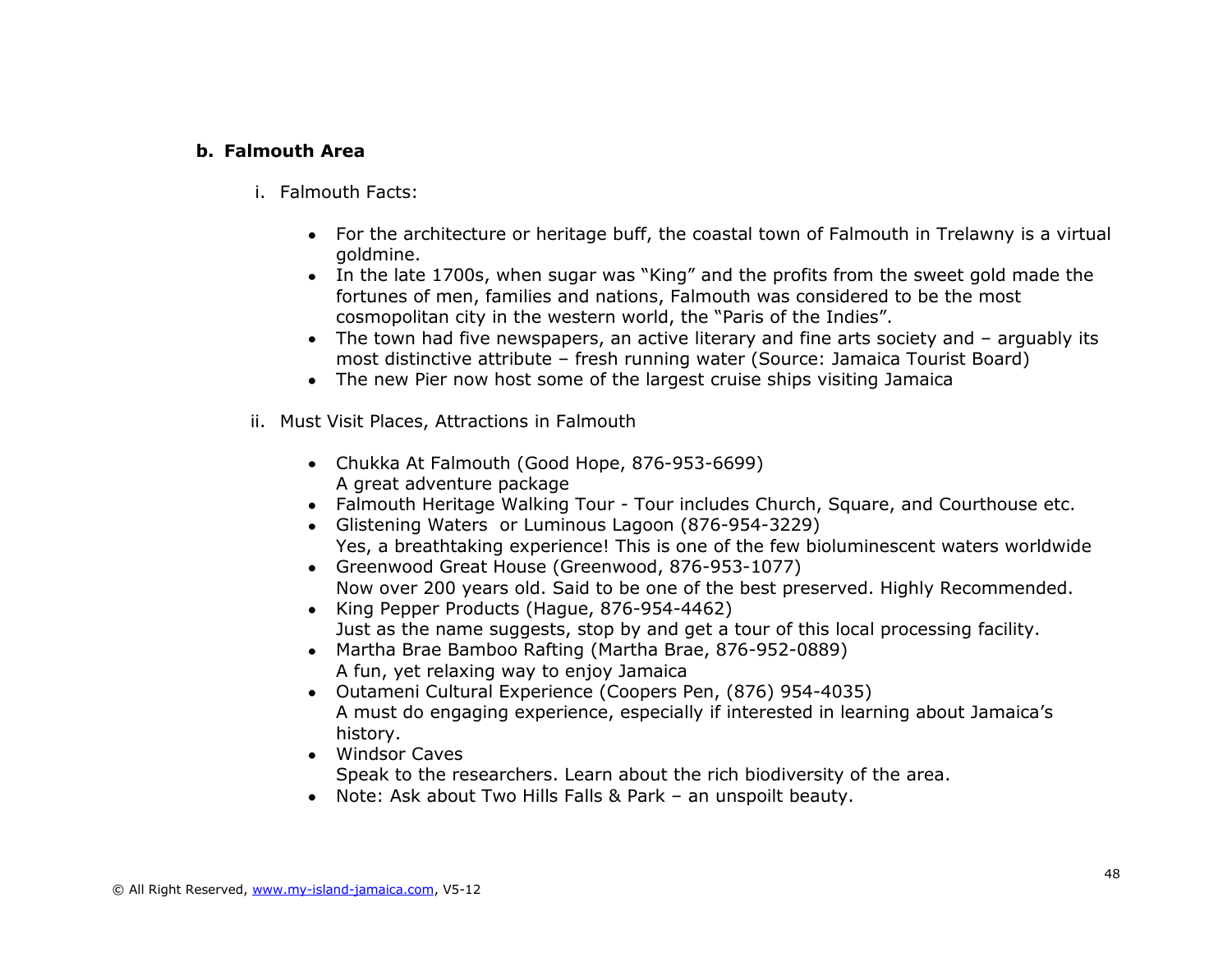- iii. Notable Landmarks in Falmouth
	- Albert George Market
	- Falmouth Court House
	- Fort Balcarres
	- St. Peter's Anglican Church
	- The Baptist Manse
	- The Falmouth Cenotaph
	- Victoria Park
	- Water Square
	- William Knibb Memorial Baptist Church
- iv. Best Restaurants in Falmouth
	- Glistening Waters or Luminous Lagoon (876-954-3229) Yes, they have a restaurant too, one of the best in the Falmouth area!
	- Leon's Lobster Hut (Near Breezes Trelawny) Just an eatery but a great one. Great lobster, Good service!
	- Time 'n Place (Main Street, 876-843-3625) Good traditional Jamaican food!
- v. Best Beaches in Falmouth
	- Sorry to say, but outside of Jacob Taylor Beach, Falmouth is not known for its public beaches. Visitors tend to hop over to Montego Bay. In the Duncan's Bay area though there is Fisherman's Beach, which has a rich local vibe and silky Silver Sands beach, which is private for the most part.
- vi. Best Hotels & Accommodations in Falmouth
	- N-Resort All Inclusive (876-973-5561)
	- Breezes Trelawny Resort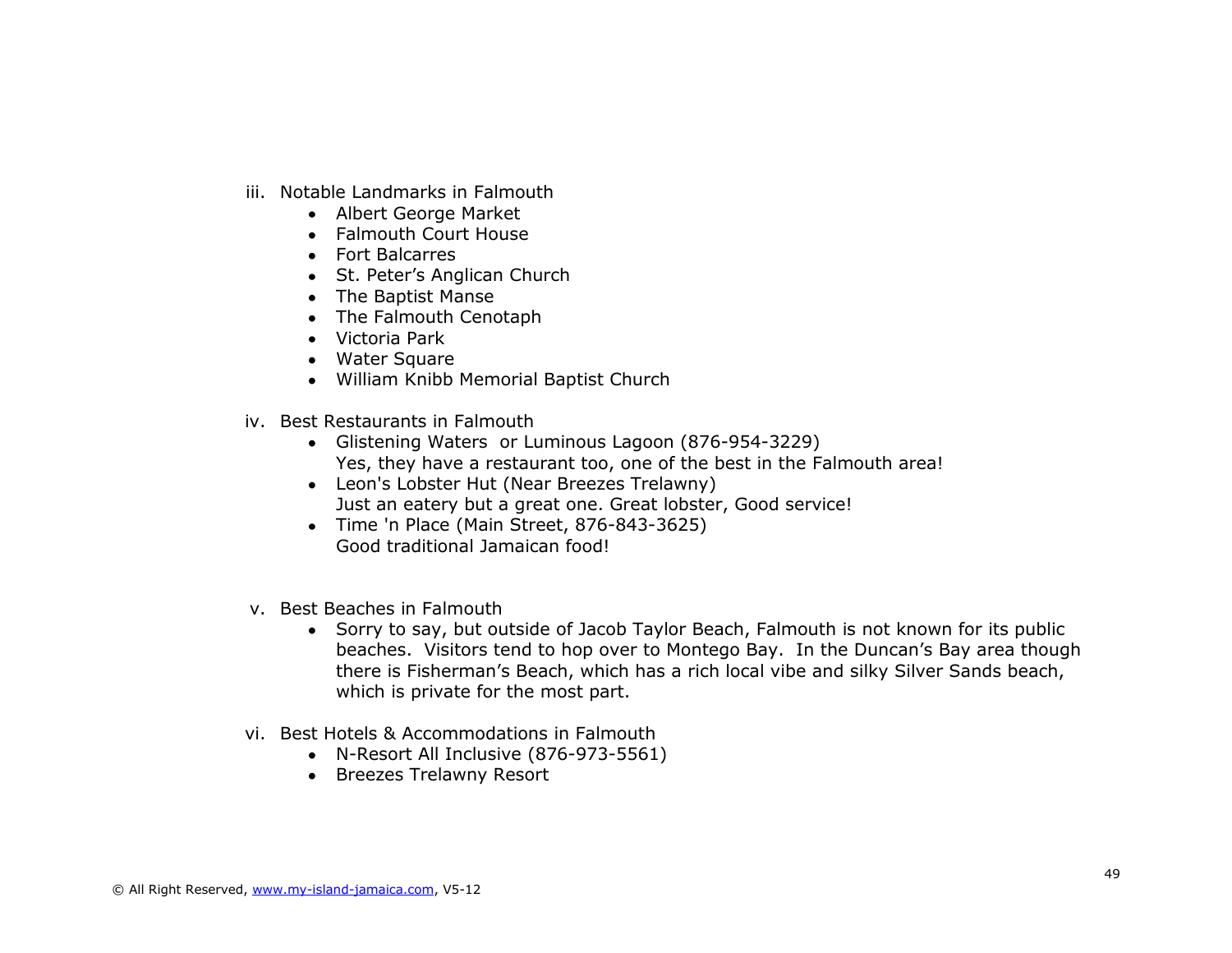- FDR Pebbles (not really Falmouth, 876-973-4124) Perfect for families (children)
- ix. Nightlife in Falmouth
	- Except a relatively new local club called Club Cali, there is currently not much nightlife in Falmouth. Again, visitors tend to head to Montego Bay after dark.
- vii. Shopping Options in Falmouth
	- Jacob Taylor Beach & Craft Market (Duncans) More relaxed than the typical Jamaican craft market. Good variety of souvenirs
	- Falmouth Port (at the pier) Very new with ample choices!

### **c. Negril**

- i. Negril Facts:
	- Although officially in Westmoreland, Negril is really a small town located across two Jamaican parishes- Westmoreland and Hanover..
	- It is primarily a beach resort town, the population is approximately 3000.
	- The western coastline contains the island's finest beaches, the beach's length is the stuff of legends--it's actually little more than four miles in length, but tourists and travel writers insist on the "seven-mile" label.
	- For years, Negril's beach has been rated as one of the top ten beaches in the world by many travel magazines.
	- The early development of Negril as a resort is featured in Ian Fleming's 1965 novel The Man with the Golden Gun. One of the schemes of the novel's antagonist Francisco Scaramanga was to open an hotel called the Thunderbird on the beach. (Wikipedia.org)
	- Negril is considered by many, the preferred tourist destination in Jamaica.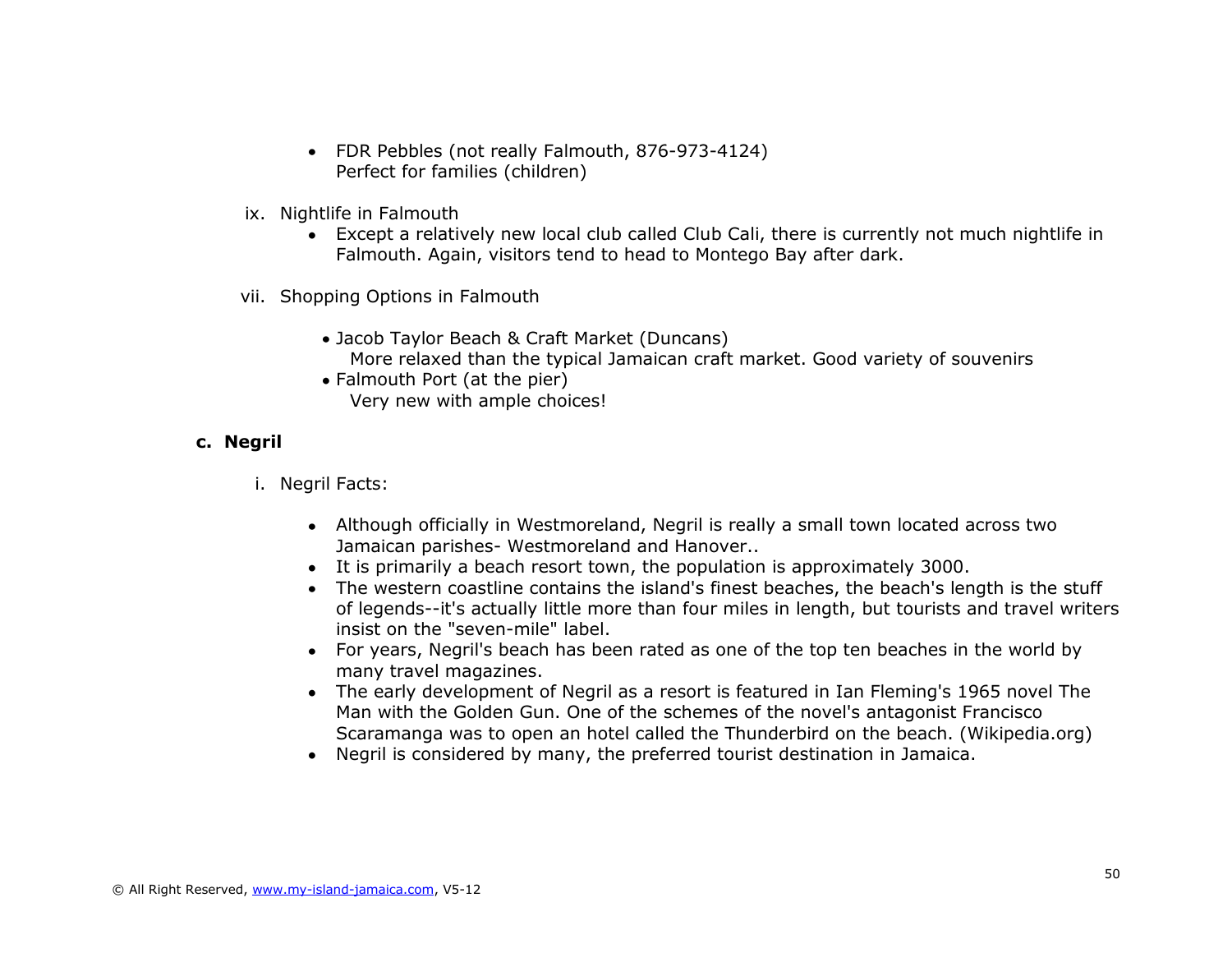- ii. Must Visit Places, Attractions & Tours in Negril
	- Blue Hole Mineral Spring (Brighton District, 876-860-8805) Please see Blue Hole under [Jamaica's best attractions](#page-22-0).
	- Caliche Rain Forest Park and Adventure Tour (940-1745)
	- Cool Runnings Water Park (Norman Manley Boulevard, 876-957-5400) Great for the family.
	- Mayfield Falls (Glenbrook, 876-610-8612) Not as popular as Dunn's River, but great atmosphere.
	- Nearil Cliffs Not for the week heart like me  $\odot$
	- Rhodes Hall Plantation (Great Island, Hanover, 876-957-6422) See birds, eat fruits, ride horses etc. A great alternative to the hustle.
	- Rick's Café (On West End Road) for the diving & the sunsets! See Negril Nightlife for more.
	- Royal Palm Reserve (364-7407) Adventures, hikers will appreciate it. Great, 'off the beaten path' option
	- Stanley's Deep Sea Fishing (876-957-6341) Love adventure? You'll love it.
	- The 'Seven Mile Beach' Probably Negril's best seller. \*see Negril's Best Beaches
	- See also the Negril Lighthouse (Under Negril's Landmarks)
- iii. Notable Landmarks in Negril
	- Booby Cay (At Bloody Bay)
	- Peter Tosh Monument Not really in Negril, but in the general area. Interesting for Reggae Music Fans.
	- Ricks Café Voted one of ten best bars in the world!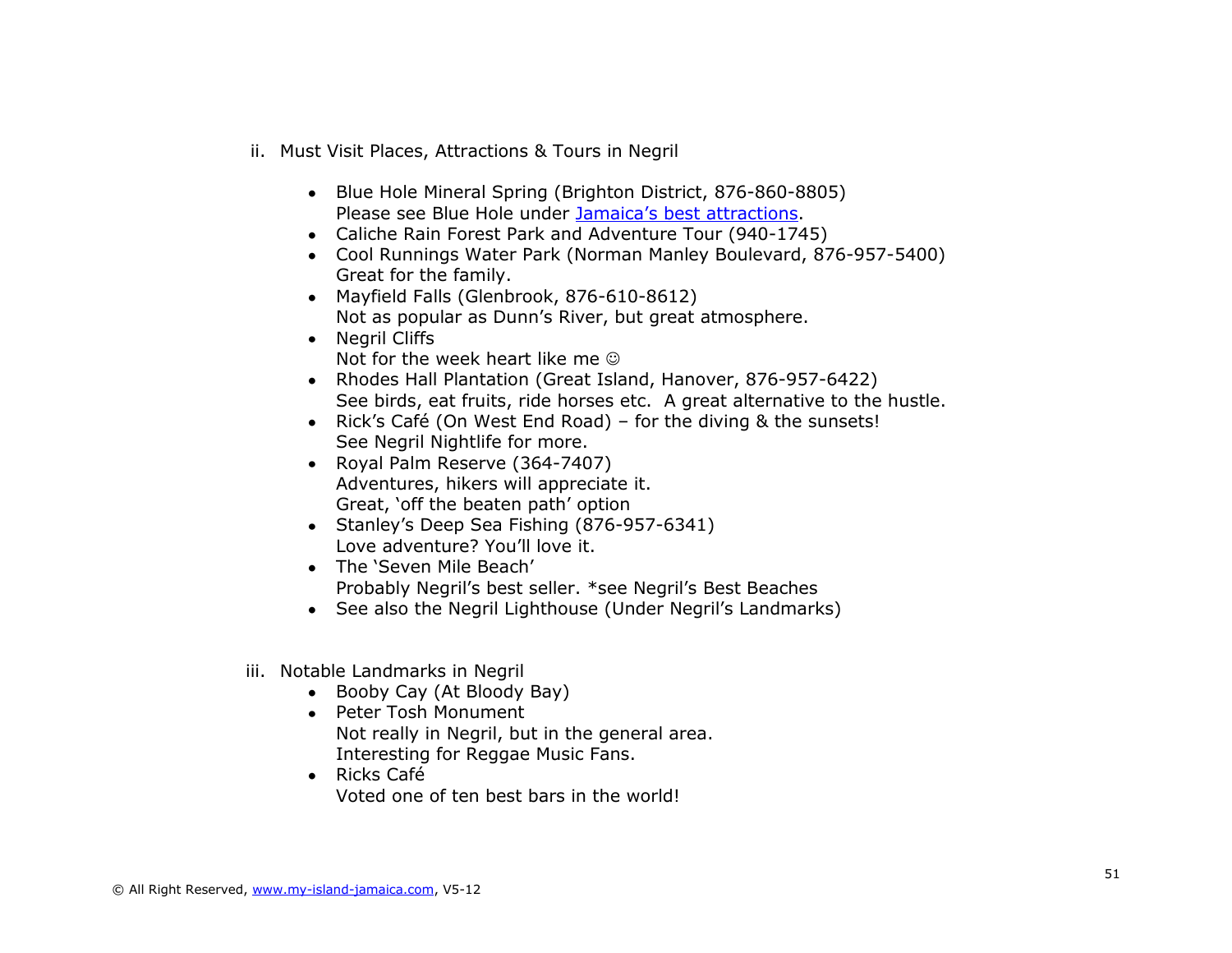- The Negril Point Lighthouse Negril's most famous landmark; was built in 1894. A must visit. It was originally operated by kerosene
- iv. Best Restaurants & Eateries in Negril
	- 3 Dives Restaurant (West End Road, 876-344-6850) Amazing Jamaican jerk chicken! Local prices too!
	- Canoe Beach Bar (West End Road, 876-878-5893) Another local eatery. Lunch & Dinner . Good for families.
	- Cosmos (Norman Manley Blvd, 876-957-4330) Good food, cheap prices! Many locals have their family meals there!
	- De Bar (Norman Manley Blvd, across from Sunset) Good cheap food. Good for the entire family. Good Prices! Great atmosphere, great food! Great value! Exceptional Jamaican food. You'll love it!
	- Ivan's Bar & Restaurant At Catcha Falling Star Hotel (West End Road, 876-957-0390) Rated #1 for restaurants in Negril on Trip Advisor for very good reason.
	- Just Natural (West End Road, 876-957-0235) Amazing staff, great ambiance and great food. Cheap prices too! And yes, a must-visit for the real Vegetarian. Another of the best!
	- Kuyaba (Norman Manley Blvd, 876-957-4318) Try their lobster! Great for that romantic evening.
	- LTU Pub (West End Road, 876-957-0382) Nice spot with good views. Good food.
	- Niah's Patties (On the 7 Mile Beach –down from Coco La Palm Hotel) A little unusual, but good experience. See Niah makes the patties his way! Tasty too!
	- PeeWee's (West End Road, 876-440-9833)
	- Presley's Bar & Grill (West End Road, 876-440-9833)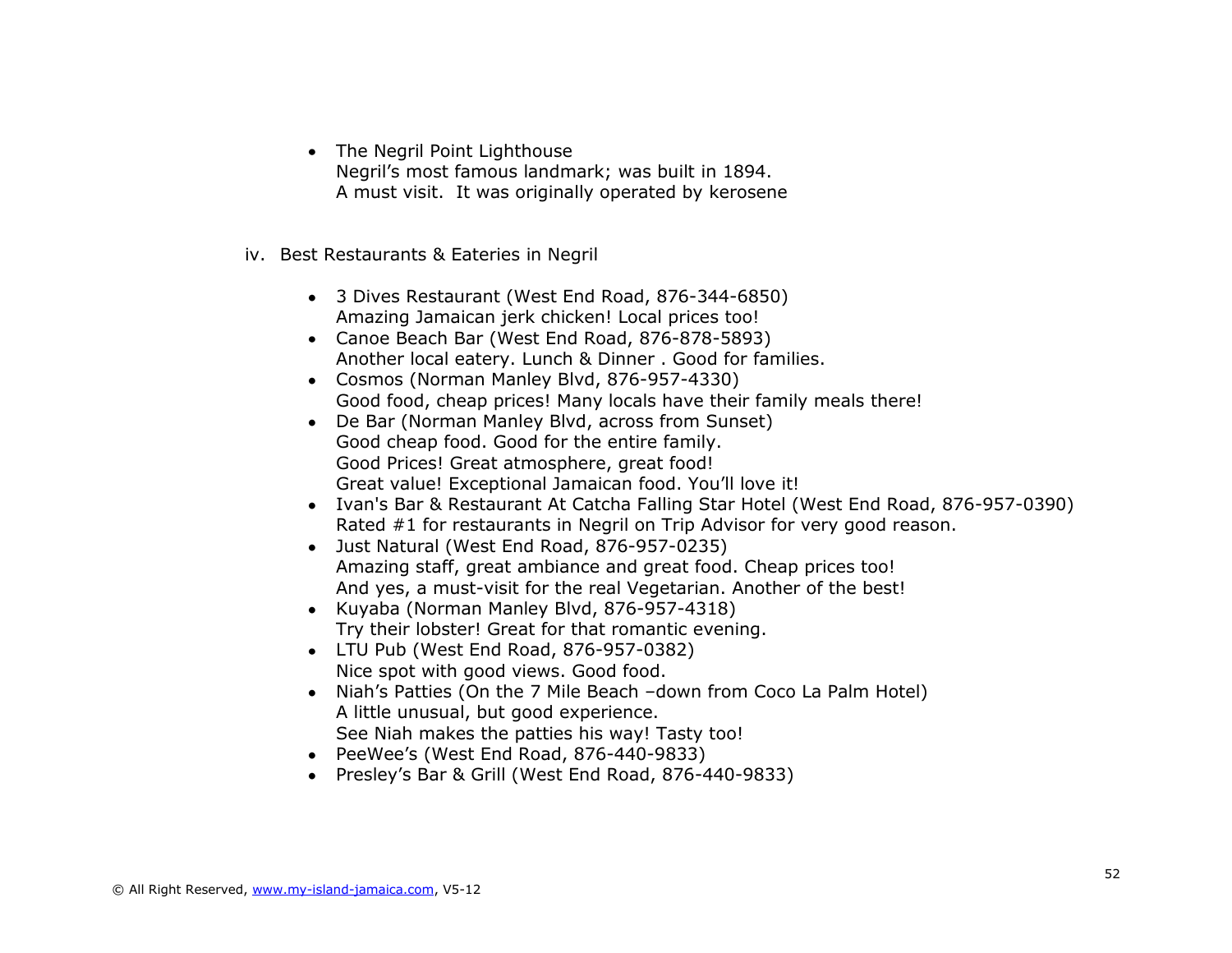- Ras Rody's (West End Road) A great local flavor of Jamaica. Good Vegetarian food too! Local prices.
- Rockhouse Restaurant (West End Road, 876 957-4373) Great atmosphere. Great for groups and hosting clients too.
- Sips & Bites (West End Road, 876-957-0188) Good food & good service. Good for families. They have breakfast too.
- v. Best Beaches In Negril
	- Well, there is truly only one beach in Negril, but this, the famous 7 mile beach is arguably the [best in Jamaica!](#page-22-0) Enter from the hotel, Long Bay or Bloody Bay.
- x. Nightlife in Negril
	- Alfred's Ocean Palace (Norman Manley Blvd, 876-957-4735) A good mix of tourists and local. Good cultural experience. Restaurant and Bar.
	- Marguaritaville Negril (Norman Manley Blvd, 876-957-4467) Top tourist spot – must visit for the true Jamaican party lover!
	- Negril Escape (876-957-0392) One love Reggae Series – every Tuesday.
	- Ricks Café (At West End) My favourite spot in Negril! Rightly voted one of the top 10 bars in the world!
	- Roots Bamboo (Norman Manley Blvd, 876-957-4479) Another great option.
	- The Jungle Night Club (Norman Manley Blvd, 876-957-4005) Ideal, if you wish to experience the local dance/party vibe!
- vi. Best Hotels & Accommodation In Negril

We probably have too many great ones to mention  $\odot$ The following , are among Negril's best: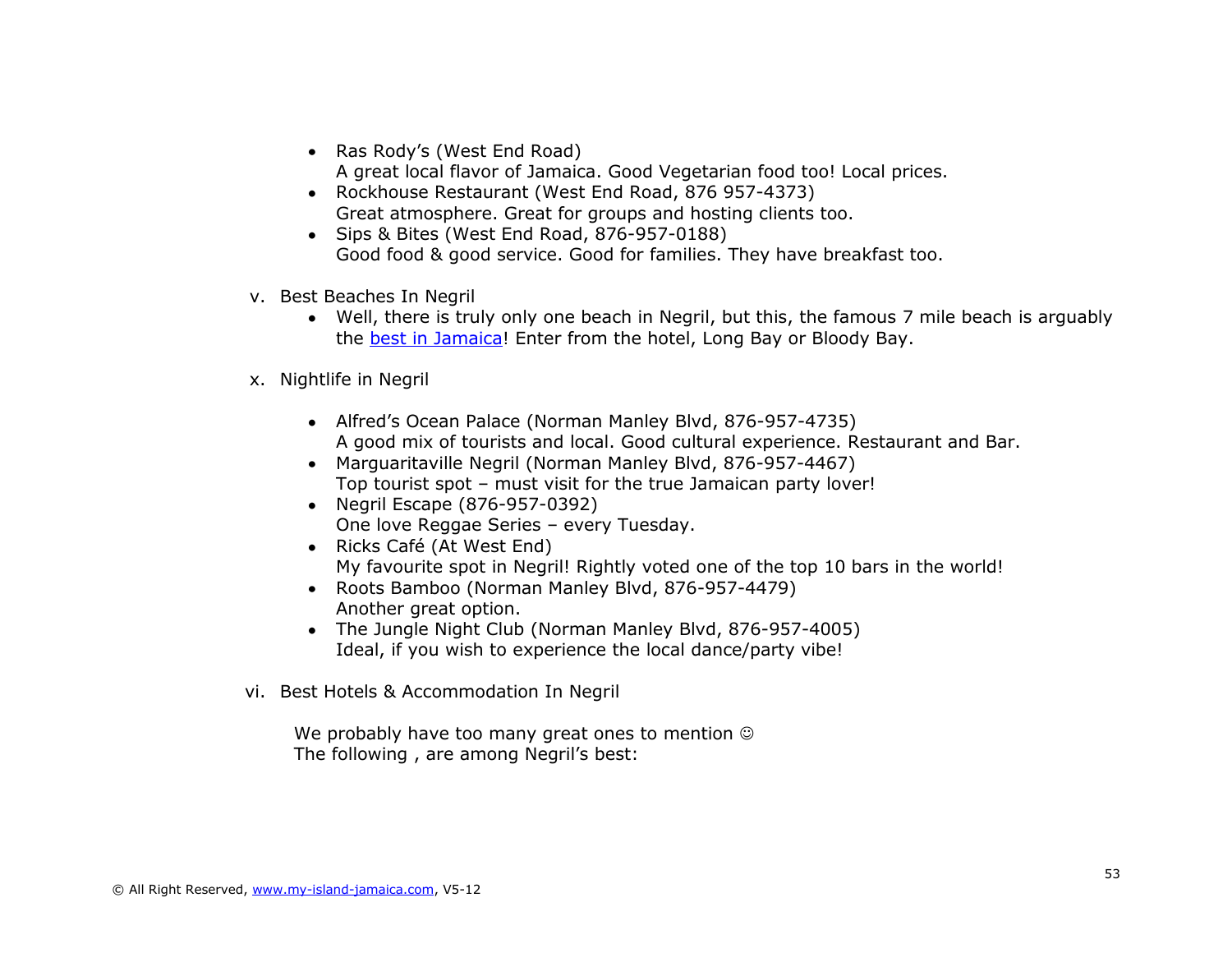- Catcha Falling Star Hotel (West End Road, 876-957-0390) Still a big favourite for many. Great food, service, location, everything. Economically priced too!
- Catcha Falling Star Gardens (West End Road, 876-957-0279) Another of my personal favourite. (Tell Jane I said Hi)
- Citronella (West End Road, 876-460-8369)
- Couples Negril (Norman Manley Blvd, 800-268-7537)
- Couples Swept Away (Norman Manley Blvd, 800-268-7537)
- Jackie's on the Reef (West End Road, 876-957-4997) It's different, a great place for contemplation, relaxation and rejuvenation.
- Moon Dance Cliffs (West End Road, 800-621-1120) Great staff, spacious rooms, great atmosphere. Great for weddings!
- Negril Tree House (Norman Manley Blvd, 876-957-4287)
- Rockhouse Hotel (West End Road, 876 957-4373)
- Rondel Village ((Norman Manley Blvd, 876-957-4413)
- Sea Star Inn ( West End Road, 876-957-0553) Great food too! Great for families. Highly rated. Budget prices.
- Sunset at the Palms (Norman Manley Blvd, 876-957-5370) The little jewel in the Sunset Resorts family. Romantic
- Tensing Pen Resort (West End Road, 876-957-0387)
- The Caves (Lighthouse Road, 876-957-0269) For the perfect romantic getaway! Luxury prices though.
- Westender Inn (West End Road, 876 957-4991)
- vii. Shopping Options In Negril
	- Bay Side Village Mall (Across from Margaritaville) Ample choices!
	- Negril Craft Market

Just as it says, expect some amazing original works. Fridays are wholesale day! Be prepared to barter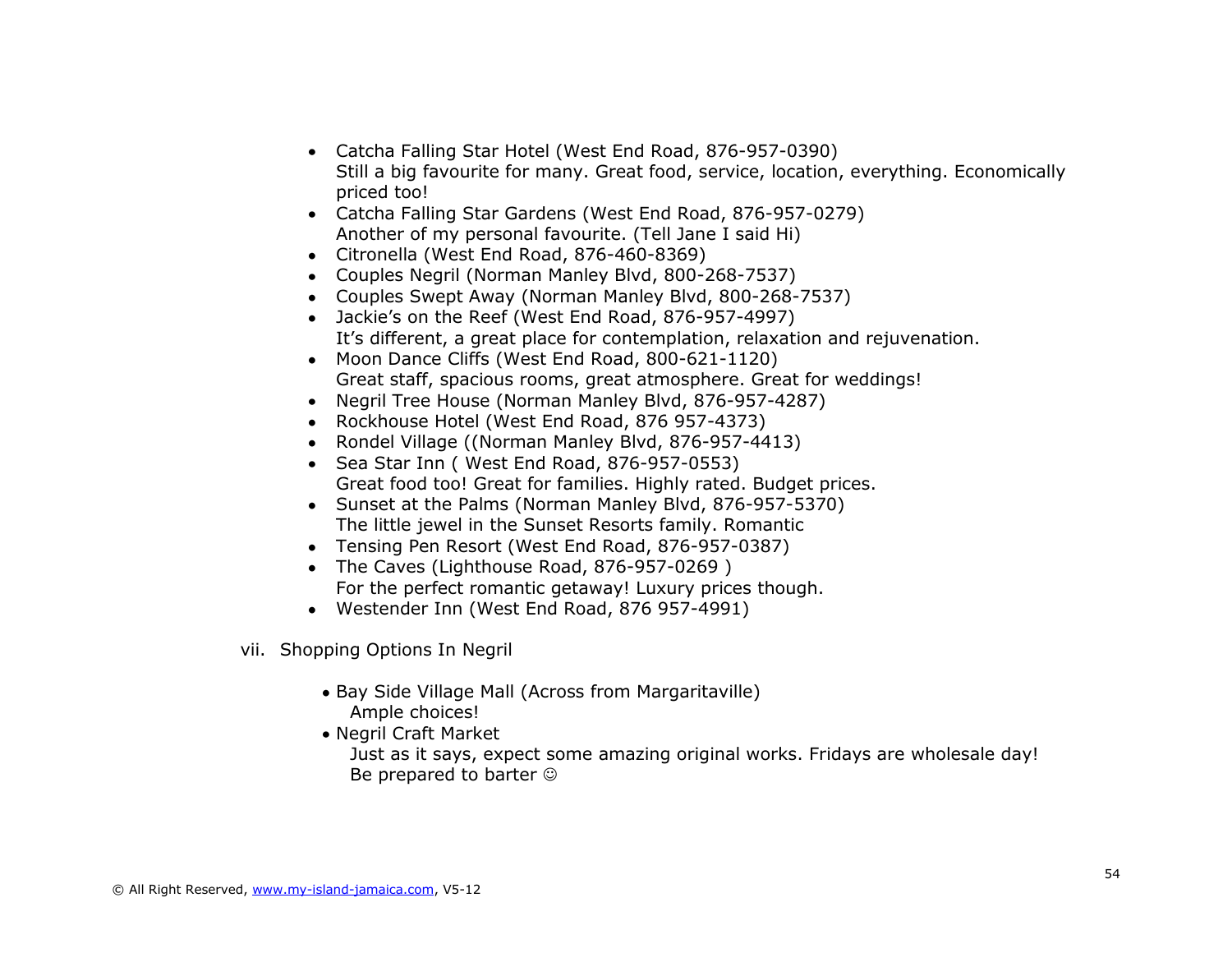The '7-Mile-Beach'

Craft and souvenir vendors are abundant there. Sellers still follow the crowds.

- Times Square Mall (Norman Manley Boulevard) Get your Rum, Coffee, T-Shirts etc there.
- One Love Drive (on the Cliff Side)
	- There is series of shops to choose from.
- Sunshine Plaza Duty Free Shops, beauty stores and supermarket.

## **d. The South Coast**

- i. Facts:
	- The south coast extends from Sav-anna-la-mar in Westmoreland, south east along the coast in to the parishes of St. Elizabeth, Manchester and Clarendon.
	- Considered the 'other side of Jamaica', the South Coast is famous for it's peppered shrimp and the 'Holland bamboo' avenue,
	- The Black River, the largest wetland area on the island, and habitat for about 300 crocodiles is located here.
	- For many, the south coast's serenity and tranquility is what takes them back here every year.
- ii. Must Visit Places, Attractions On The South Coast
	- Floyd's Pelican Bar (Treasure Beach, 876-354-4218) ..in the middle of the ocean. Great atmosphere. Fun & different.
	- YS Falls (St. Elizabeth, 876 634 2455) Please refer to YS falls in [Jamaica's best attractions](#page-22-0) (earlier chapter).
	- Treasure Beach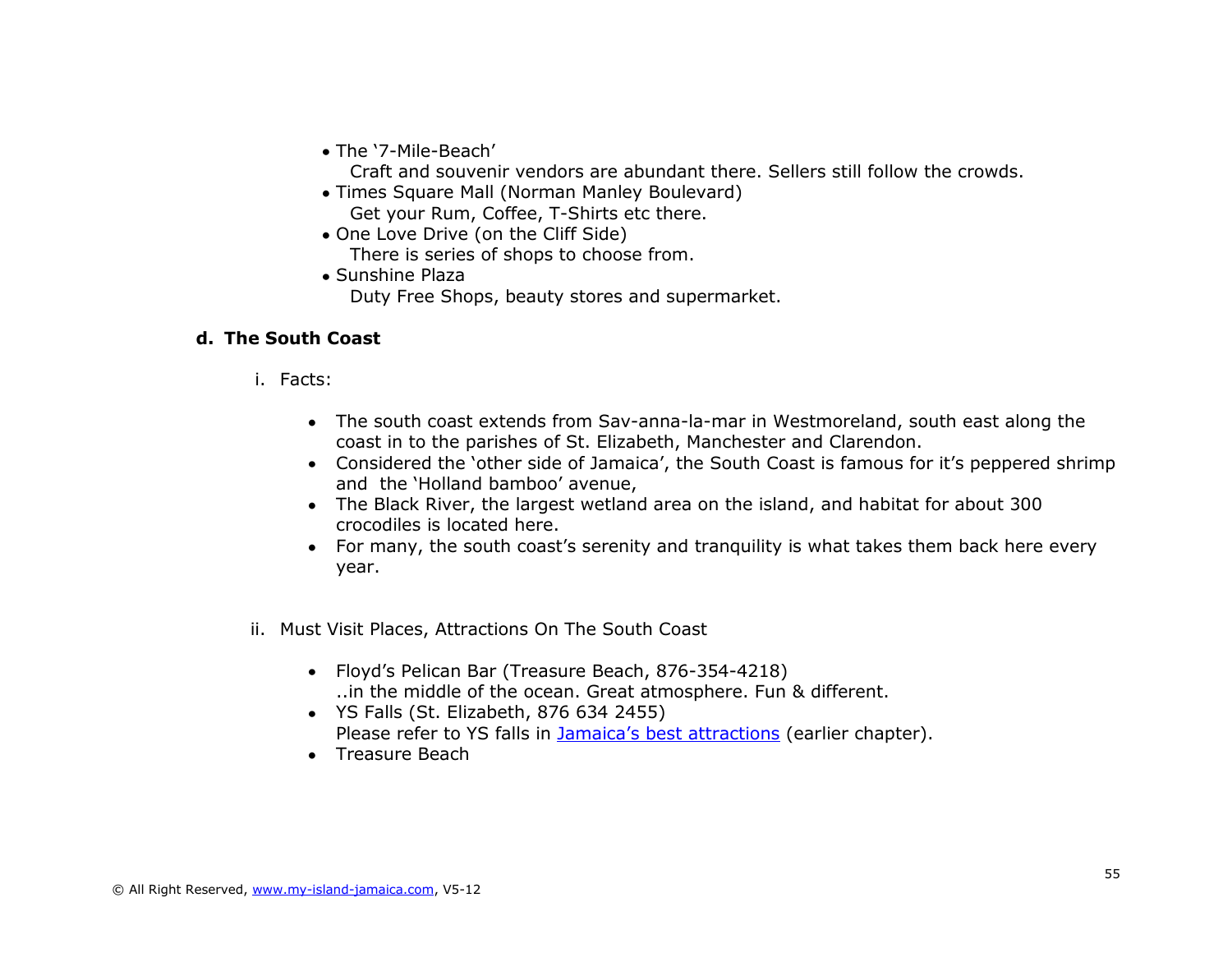- Accompong Maroon Village Tour (876-952-4546) Meet the descendants of runaway slaves. A rich cultural experience (Book in advance)
- Bamboo Avenue (East of Middle Quarter) Great photo scenes.
- Milk River Mineral Bath (Mandeville, 876-924-9544) A therapeutic mineral bath. Rugged road to get there but worth the journey.
- Appleton Rum Factory Tour (Siloah, 876-963-9215)
- Black River Safari (876-965-2513)
- Lover's Leap (Southfield, St. Elizabeth, 876-965-6577) A 1700 feet cliff overhanging the sea. Interesting history – Now Open!
- iii. Notable Landmarks on the South Coast
	- Lover's Leap (Southfield, St. Elizabeth) Presents a magnificent view of the entire south coast!
	- Munro & Hampton High Schools Two of Jamaica's oldest and most respected high schools
- iv. Best Restaurants & Eateries on the South Coast
	- Jack Sprat (Treasure Beach, 876-965-3583) Great hang out spot, and great food
	- Jakes Restaurant (Treasure Beach, 876-965-3145) Serves a variety of food types, including great vegetarian meals.
	- Little Ochie (Alligator Pond, Manchester, 876-625-3279/ 876-382-3375) Awesome seafood –Jamaican style, and plenty of it! (A personal favourite).
	- Red Lobster (@Sunset Resort, Treasure Beach, 876-965-1043) For fresh and great tasting seafood.
	- Sea Side Restaurant (@Mr Blu Verandah Villa Suites, Treasure Beach, 876-965-3408) Try the Thai flavoured curry goat and homemade ice cream.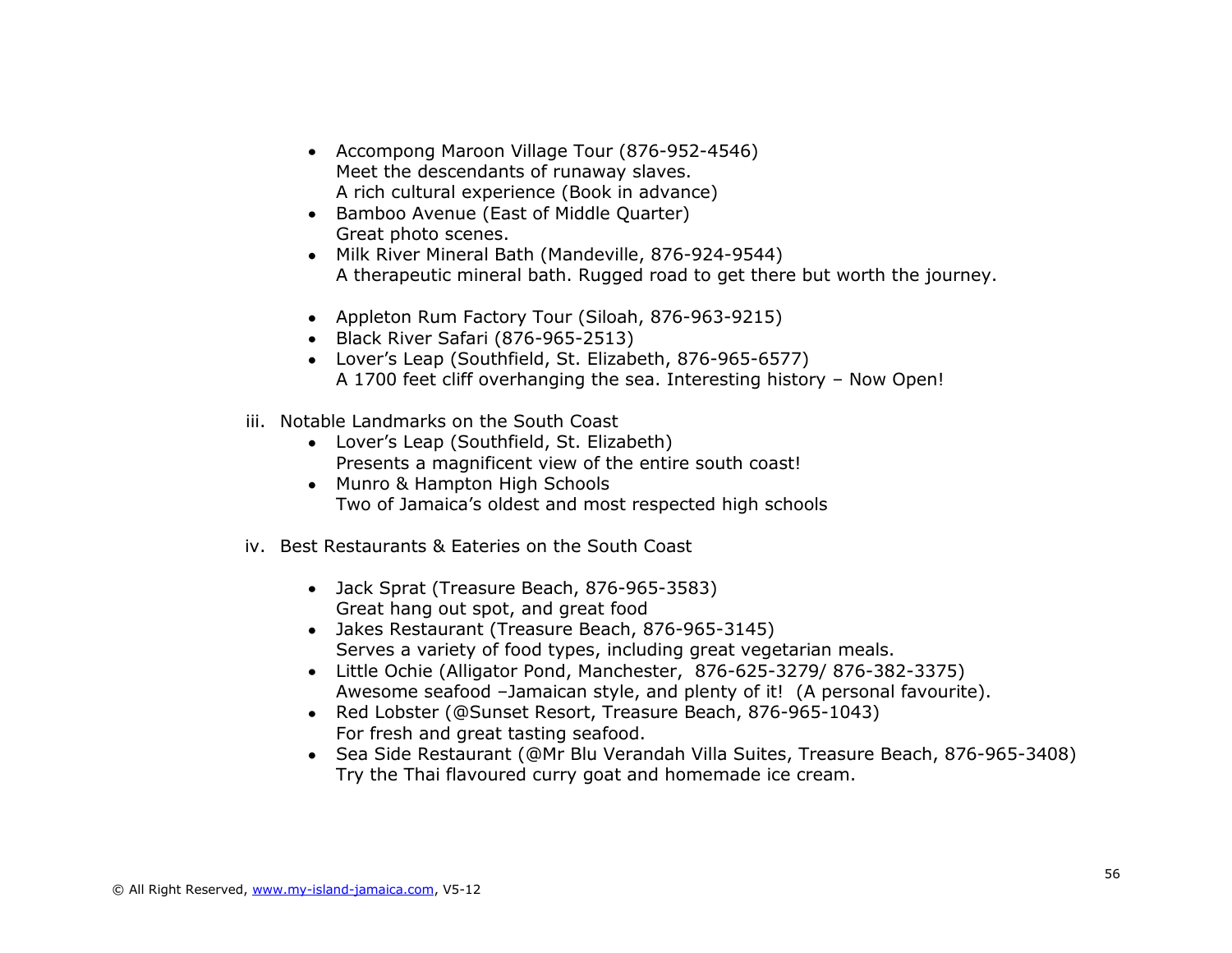- v. Best Beaches on the South Coast
	- Bluefield's Beach (Bluefield's, Westmoreland) My own backyard beach, love it! It get's excitingly busy on holidays .
	- Font Hill Beach Park (Font Hill, St. Elizabeth) Great for picnics!
- vi. Best Hotels & Accommodation on the South Coast
	- Jakes Hotel (Treasure Beach, St. Elizabeth, 876-965-3000) Sea is not always welcoming but the ambiance, food and service is top notch!
	- Idlers' Rest Beach Hotel (Black River P.O., St Elizabeth)
	- Treasure Beach Hotel (876-965-0110)
	- Button Bay Beach Getaway (Treasure Beach Santa Cruz, St Elizabeth, 876-965-3873) One of the best small resorts in Treasure Beach.
	- Sandals Whitehouse (Achindown, Westmoreland, 876-640-3003)
	- Sparkling Waters Villas (876-927-8020)
- xi. Nightlife on The South Coast
	- Outside of the local bars, there's not a whole lot. Actually, that's another reason why many choose the south coast – for its tranquility and serenity.
- vii. Shopping On The South Coast

You'll still see a few local crafts but for more of the popular souvenir wares, head north to Ocho Rios or west to Negril.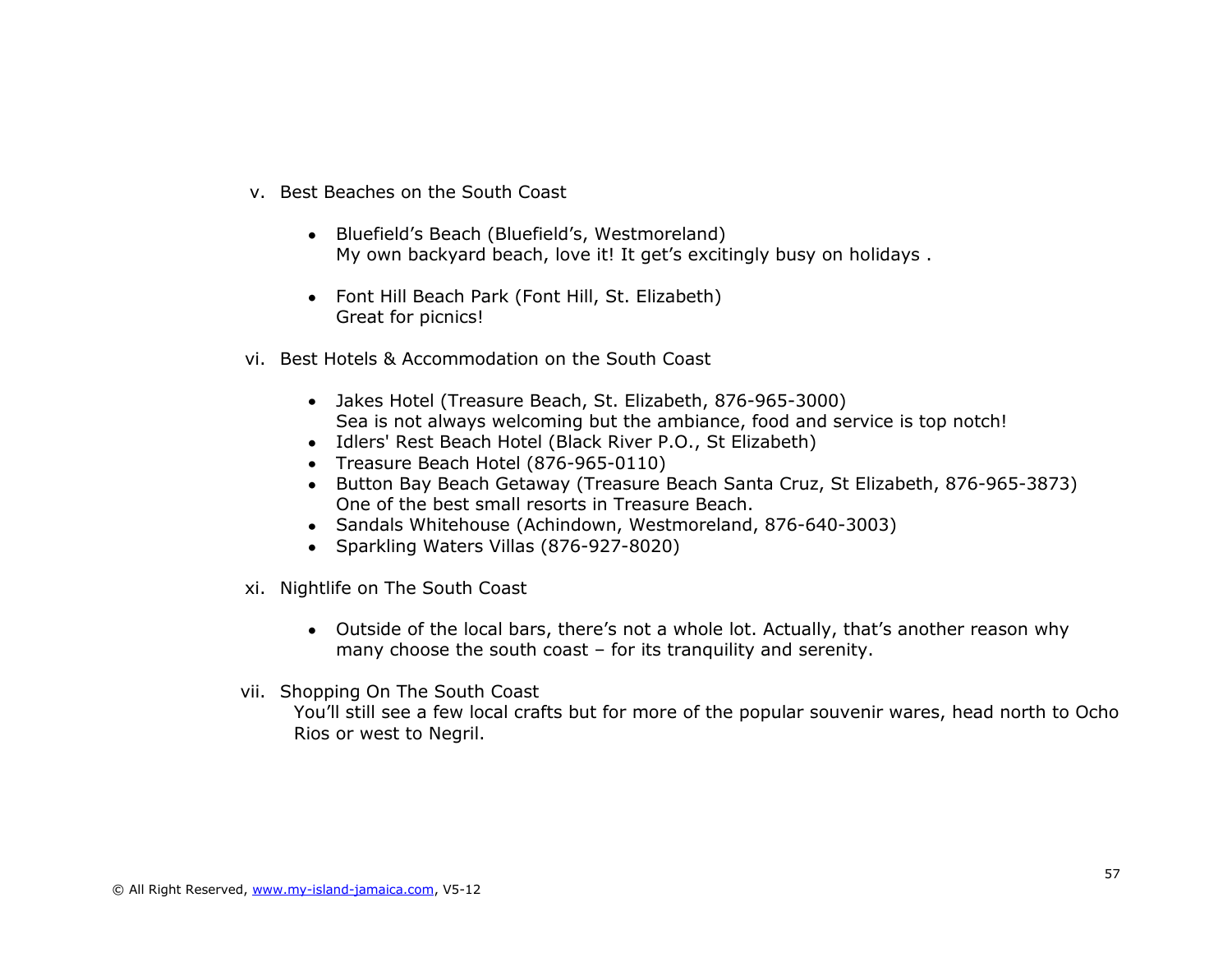### **e. Ocho Rios**

- i. Ocho Rios Facts:
	- Ocho Rios is a beautiful town located on the north coast of Jamaica.
	- Ochi" (as it is affectionately called) has evolved from a small fishing village
	- A large part of Ochie's fame came because of the world famous Dunn's River Falls
	- The deep water pier, a later addition to the town, and with space for up to three ships, is now Jamaica's cruise ship capital.
	- Several of Jamaica's best resorts are located in or near to Ocho Ríos.
	- Ocho Rios is now one of the fastest growing towns in the Caribbean region with a population of over 96,000 people.
	- Most of Jamaica's most popular attractions are in the general vicinity of Ocho Rios as well.
- ii. Must Visit Places, Attractions In Ocho Rios
	- Cool Running Tour (Highway A3, Dunn's River Falls, 876 974-5197)
	- Coyaba River Garden and Museum (Shaw Park Estate, 876-974-6235) Great for families! There is a lush botanical garden & waterfall there too!
	- Dolphin Cove (Belmont Main Road, 974-5335) They phrase it 'Jamaica's best marine attraction' and that's true!
	- Dunn's River Falls (Highway A3, 876 974-5944) Needs no introduction. It's Jamaica's most popular attraction!
	- H'Evans Scent (Bamboo, St. Ann, 876-427-4866) For awesome Ziplining!
	- Mystic Mountain (876-974-3990) Great fun, especially the bobsled rides!
	- Nine Miles (Nine Miles, St. Ann) The birthplace of Bob Marley. You'll love it even more if you are a reggae/bob enthusiast.
	- Shaw Park Gardens (Shaw Park, 876-974-2723) You'll love it if you appreciate flowers and nature.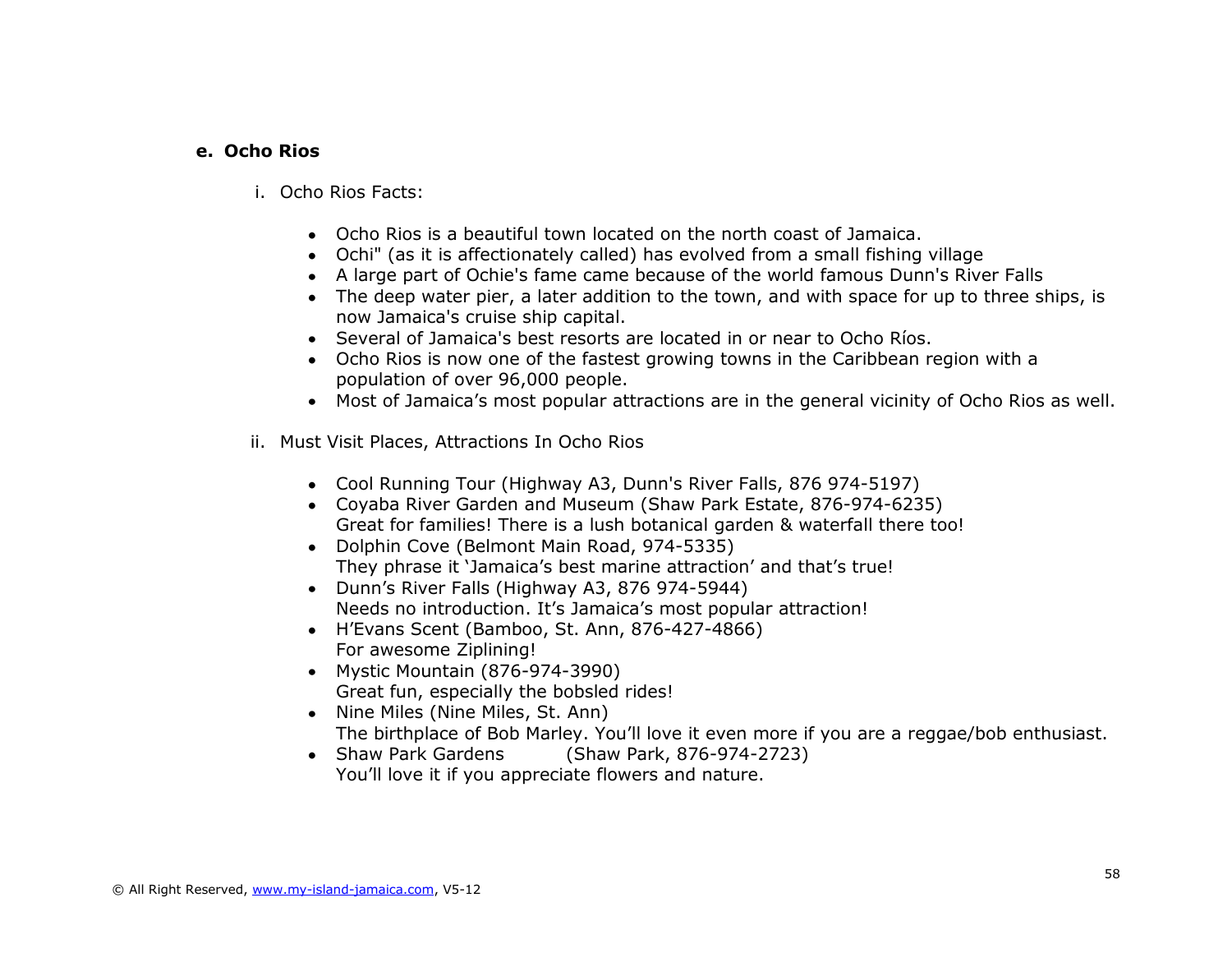- White River Tubing Great for the entire family.
- iii. Notable Landmarks in Ocho Rios
	- Ocho Rios Baptist Church Although the present church is a modern structure, its history is intricately twined with the 171 years history of the Baptist movement.
	- Prospect Plantation (974-5335)
	- River Rd, 876 675 8995) One of the notable shopping areas in Ochie too.
	- Brimmer Hall Estate (974-2244)
- iv. Best Restaurants & Eateries in Ocho Rios
	- Bamboo Blu (Mamee Bay, Near RUI) A hidden gem!
	- Evita's Restaurant (Eden Bower Road, 876-974-2333) Tasty Jamaican & Italian food. Children friendly too. Nice atmosphere.
	- Juici Patties (61 Main Street, 876 974-3425) Centrally located. Of course, the best Jamaican patties, cheap prices too.
	- Le Papillon (Main Street, 876-974-5601) Great Décor, Great Food!
	- Miss T's Kitchen (65 Main Street, 876-7795) Authentic Jamaican cuisine. Good Ambiance.
	- Mykonos Greek Bar and Grill (12 Main Street) It's Greek Food, but the food is great I hear – need to try it.
	- Ocho Rios Jerk Center (DaCosta Drive, 876-974-2549) Centrally location. Gets lively on weekends.
	- Scotchies (Greenwich Park, St. Ann's Bay, 876-794-9457) Just outside of Ochie. Another of the fine Scotchies Jamaican Jerk Center!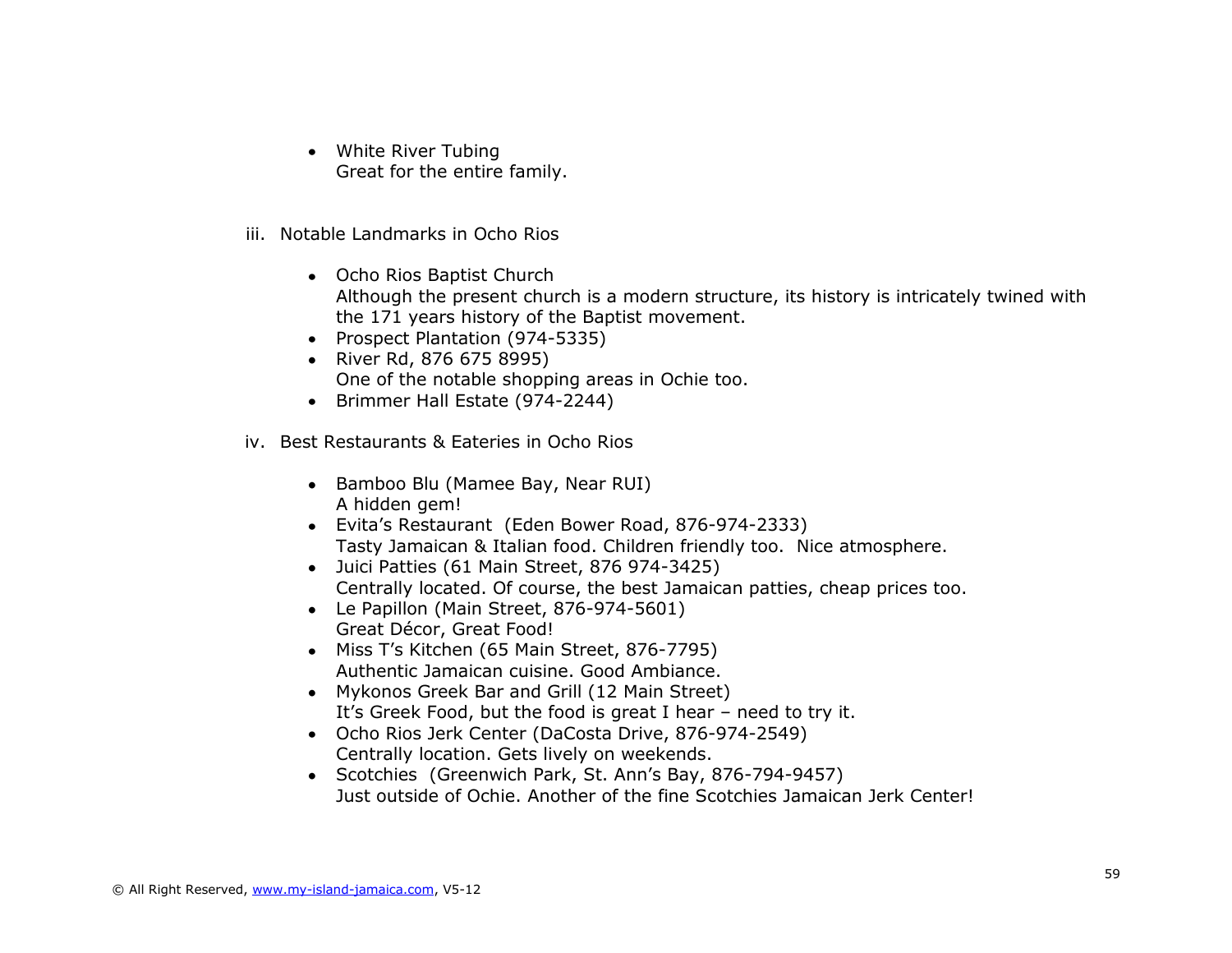- Toscaninis (Harmony Hall, Tower Isle, St. Mary, 876-975-4785) Not really in Ochi, but a nice Italian restaurant. Romantic.
- v. Best Beaches in Ocho Rios
	- Mahogany Beach More a touristy beach.
	- Mallards Beach A local beach.
	- Puerto Seco Beach (Discovery Bay, 876-973-2660) Not really in Ocho Rios, but perhaps the most popular local beach on the north coast. Close enough to Ochie.
	- Reggae Beach Maybe the best in Ocho Rios.
	- Both Dolphin Cove and Dunn's River have nice beaches too. Newly opened. Secluded. Nice, relaxing atmosphere
- vi. Nightlife In Ocho Rios
	- Amnesia (876-974-2526)
	- Oceans 11 (Lot 6 Fisherman Point Rd , 876 974-6896) Live band on Sundays, Karaoke on Tuesdays.
	- Margaritaville (Island Village, 876-675-8977) Nightly themes. Top pick for tourists.
	- All Inclusive Nightly Passes Couples, San Souci, etc.
	- Other Suggestions?
		- How about some Cool Places For A Drink? Check Evita's Italian Restaurant, John Crow's Sports Bar & Toscanini Italian Restaurant.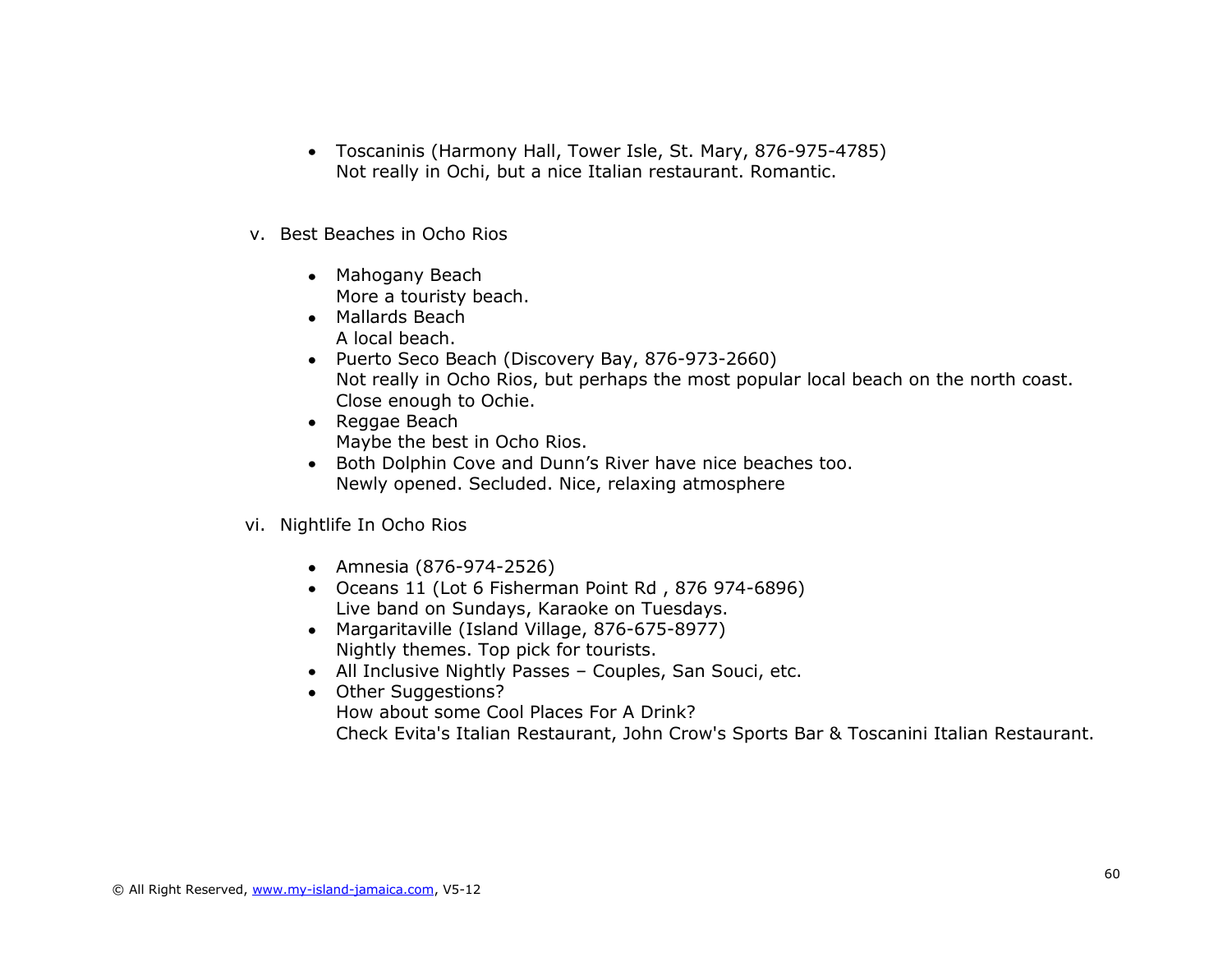- vii. Best Hotels & Accommodation In Ocho Rios
	- Chrisanns Beach Resort (Tower Isle, St. Mary, 876-975-4467) Actually in St. Mary. Nice & relaxing.
	- ClubHotel Riu Ocho Rios,Mammee Bay SABy,(876-972-2200) Junior suites, specialty restaurants.
	- Couples San Souci (Route A3, St-Mary, 876-994-1353) Excellent room service and great parties and water sort.
	- Couples Tower Isle (Formerly Couples Ocho Rios, 876-975-4271) Generally nice! Stop by the vege bar.
	- Crystal Ripple Beach Lodge (1876-974-6132) Simple, sweet, nice little hideaway.
	- Hibiscus Lodge (83 Main Street, 876-974-2676) Yep, I tied my knot there! Easy to not find it though.
	- Jamaica Inn (Main Street, 876 974-2514) Top class! Charming & relaxing.
	- Sandals Grande Riviera Beach & Villa Golf Resort (Main Street) Great place for great time!
	- Sandals Royal Plantation (Main Street, 876-974-2501) "Gorgeous Heavenly Tropical Paradise"
	- The Jewel Dunn's River Beach Resort & Spa (Mammee Bay) Good Jerk Chicken, fun staff, good times
	- Other Suggestions? Sure, The Blue House and Villa Cocotera are the best B&B in Ochie.
- viii. Shopping In Ocho Rios

Several shops & plazas, including: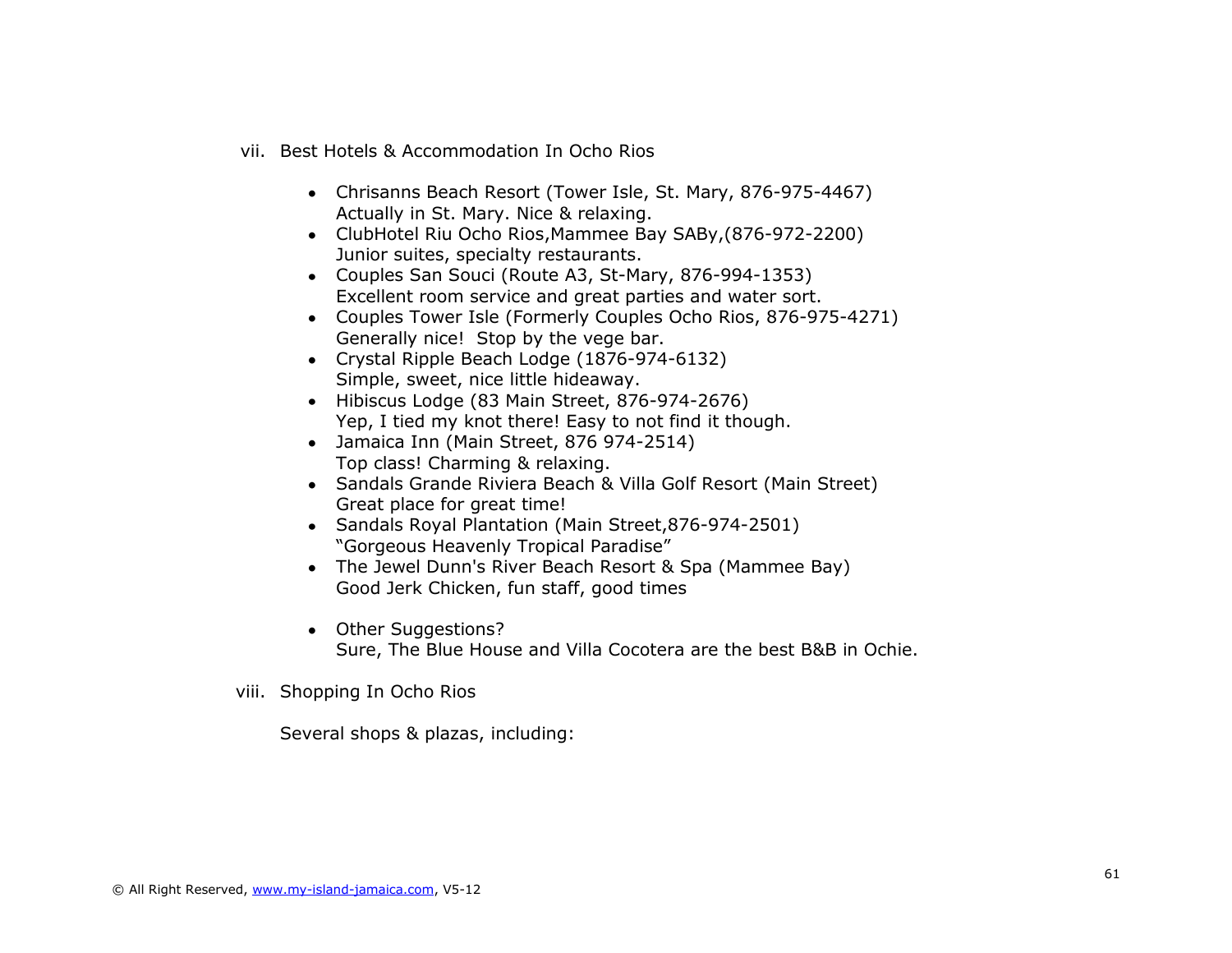- Island Village (Turtle River Road) Lot's of shops and a wide variety of Jamaican rums, coffee, jewelry, hemp products and other souvenir items
- Harmony Hall Art Gallery (Tower Isle, 974-2871)
- Wassi Art Pottery Works (Bougainvilla Drive, Greenpond, Ocho Rios, 876-974-5044)
- General Recommendation: It is actually said that you should shop in Montego Bay if you are circling, Ocho Rios tend to be a bit more pricey.

### **f. Kingston**

- i. Facts:
	- Kingston is the capital, and the largest city in Jamaica, was founded on July 22 in the year 1692.
	- It was a refuge for survivors of the massive 1692 earthquake that destroyed Port Royal. Before the earthquake, Kingston was purely agricultural.
	- It became the capital in 1872 and remained capital at independence in 1962. Prior to that, Spanish Town in St. Catherine was the capital.
	- Kingston has some of the most significant landmarks and attractions in Jamaica including the Ward Theatre, Devon House and Emancipation park (more below)
	- At the time of this writing, Kingston had seven sister cities: Miami(USA), Kalamazoo(US), Coventry(UK), Topeka (USA), Panevėžys (Lithuania), Guadalajara(Mexico) and Shenzhen(China).
- ii. Must Visit Places, Attractions & Tours in Kingston
	- Blue Mountains
		- Clearly the #1 nature adventure tour in Jamaica. Heavenly views! Well worth it.
	- Devon House (Hope Road, 876 929-6602) Nice historic/colonial charm, great food and awesome (world famous) ice-cream.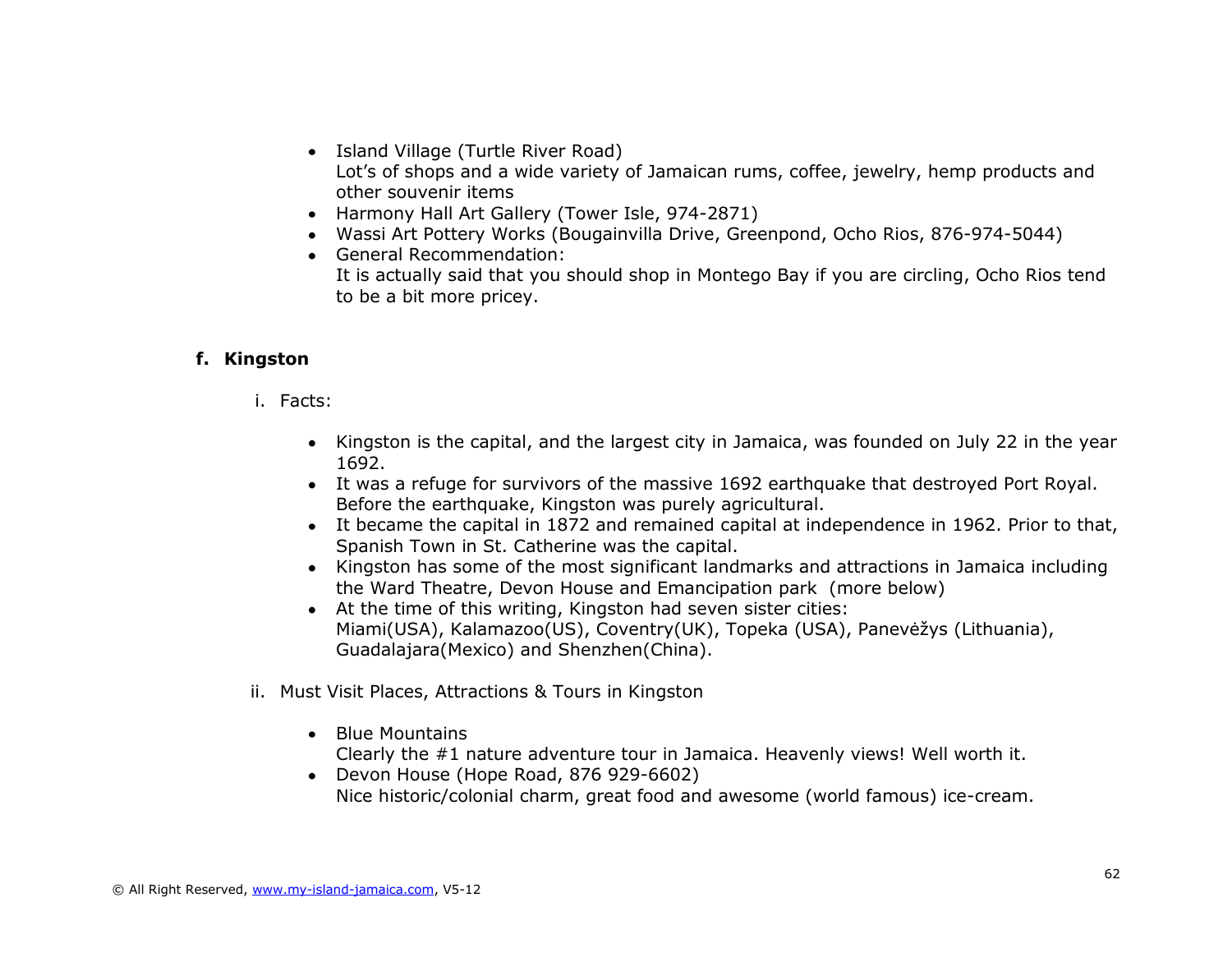- Emancipation Park (Knutsford Boulevard) Beautiful park, now with the famous nude statue. Relax or do your laps.
- Hope Botanical Gardens (Old Hope Road, 876 927-1085) A lovely place for a tranquil stroll; attractions include a cactus garden, an orchid house, various greenhouses, an ornamental pond, and a forest garden.
- Jamaica Cultural Enterprises Tours (7 Charlton Way, 876 540 8570) They know Jamaica. Highly recommended. Tell Maureen I sent you.
- Hollywell Park (878-920-8278) In the mountains; a gem, especially to those interested in Eco-tourism.
- National Gallery (12 Ocean Blvd, 876-922-1561) A Jamaican treasure. It houses some of Jamaica's finest art.
- Institute of Jamaica Probably not in the most preferred location, but it host a lot of rich cultural and historical
- exhibits of the island. • Port Royal (Palisadoes)
	- In the  $17<sup>th</sup>$  century Port Royal was notorious for its gaudy displays of wealth and loose morals, and was a popular place for pirates and privateers to bring and spend their treasure. A rich taste of historic Jamaica.
- Mavis Bank Coffee Factory (876-977-8013) See exactly how the famous Blue Mountain is harvested.
- iii. Notable Landmarks in Kingston
	- Port Royal (mentioned above)
	- University of the West Indies
	- Devon House
		- One of the leading national monument in Jamaica (see attractions above)
	- Kings' House (876-927-6424) The official residence of the governor general. Great example of Jamaican heritage and fine architecture.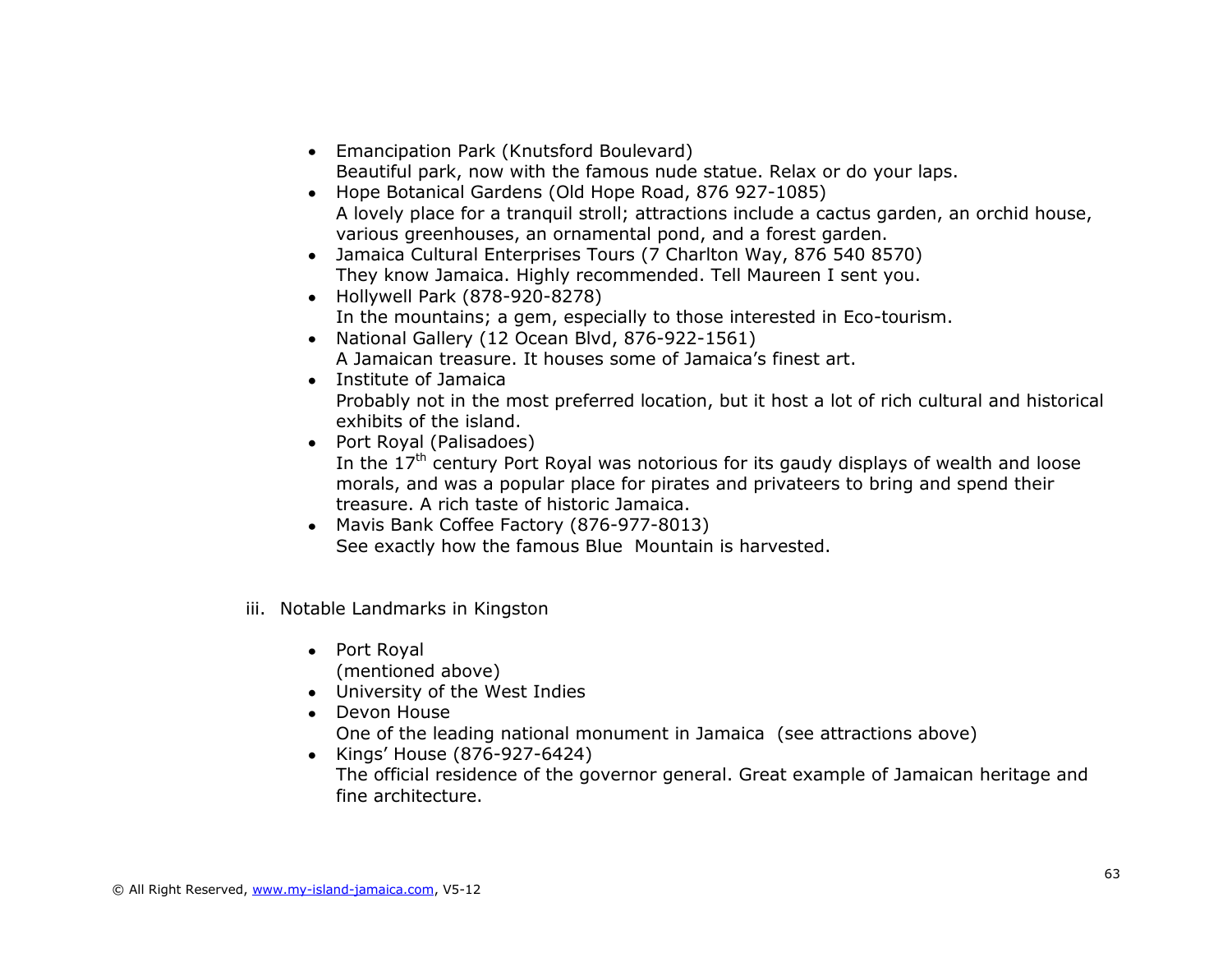- Jamaica Defense Force Museum (876-926-8121) Open Wednesday to Sundays (minimal admission cost)
- Bob Marley Museum Devoted to Reggae Music maestro, Bob Marley.
- iv. Best Restaurants & Eateries in Kingston
	- Devon House (26 Hope Road, 876 929-7086) Yes, they have a restaurant too, one of the best in the Kingston area too!
	- Red Bones Blue Café (1 Argyle Road, 876-978-8262) Nice shows, busy bar & great food!
	- Scotchies Jerk Center (Chelsea Avenue, 876-906-0602) Another in the Scotchies line. Relatively new here! Great atmosphere and (again) great Jamaican Jerk!
	- Strawberry Hill (Irish Town, 876-944-8400) Really nice atmosphere in the mountains! Relatively pricey but worth it!
	- Guacho's Grill (South Avenue, 876-754-1380) Great & reasonably priced food in a nice outdoor setting. Something for everyone.
	- Tamarind Indian Restaurant (Barbican Road, 876-977-0695) Highly recommended, great tasting Indian food. Good service too.
	- Spanish Court Café (St. Lucia Avenue, 876-926-0000) Located in the hotel. Good ambiance, good food.
	- Norma's On The Terrace (Hope Road, 876-968-5488) Ask for the Crab Stuffed Fish!
	- Dragon Court Chinese Restaurant (South Avenue, 876-920-8448) Food and service doesn't get better! Recommended.
	- StarApples (94 Hope Road, 946-1833) Authentic Jamaican food. Outdoor and indoor dining. Nice little spot
	- Island Grill (Valencia Drive, 876-931-9869) Great local food, relatively cheap too! Branches located island wide.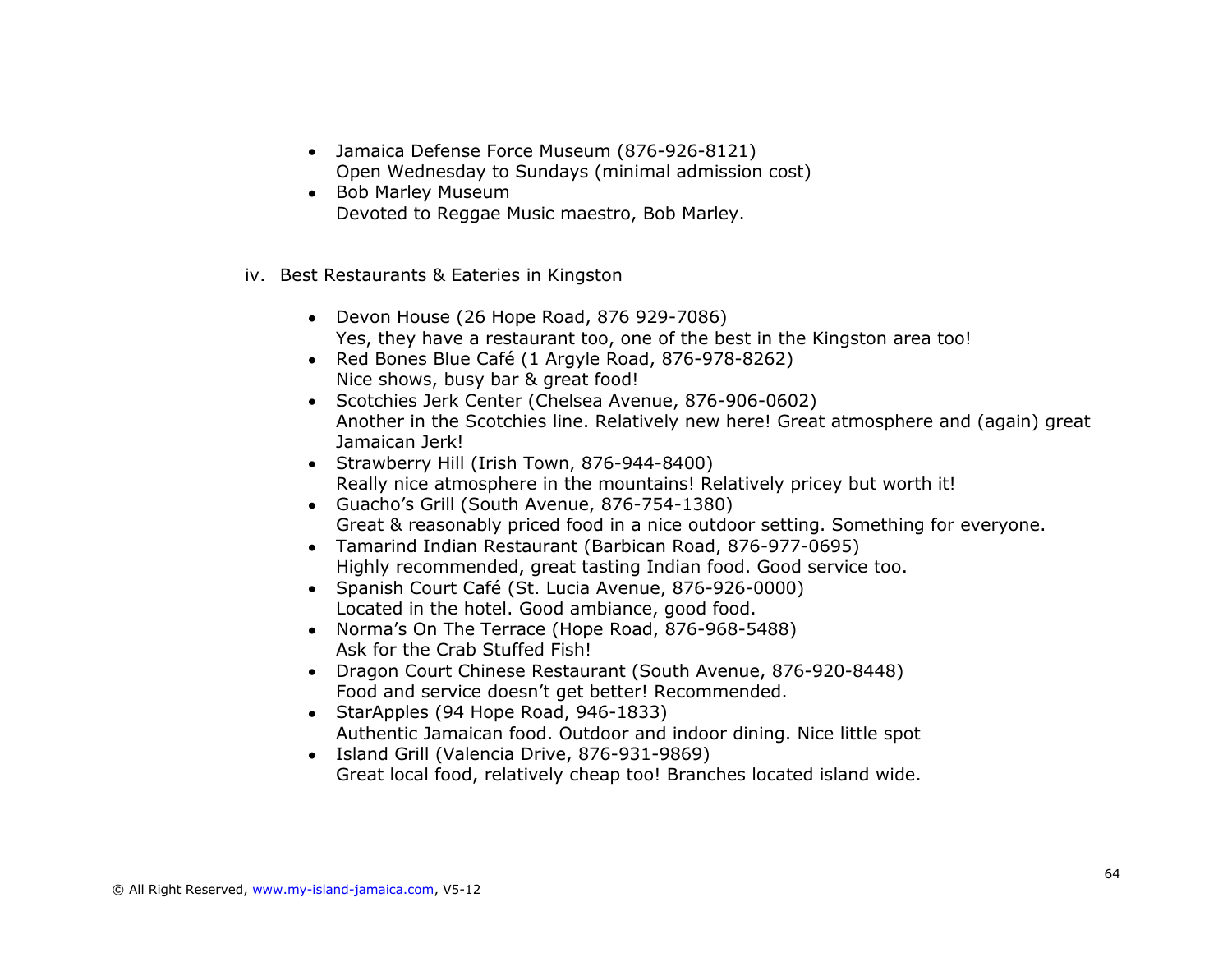- Columbus Restaurant (Knutsford Blvd, 876-926-3690) -at the Jamaica Pegasus Hotel. Finest Italian cuisine in Jamaica.
- v. Best Beaches in Kingston

Kingston is not known for its beaches but there are a few, if you insist.

- Hellshire Beach They have some excellent Jamaican delights there, but it can get pricey.
- Fort Clarence
- Lime Cay- In Port Royal, 20mins boat ride to get there. Beautiful beach. Exhilarating!

All are very popular with locals on the weekends and holidays. They also have numerous food stands.

- vi. Best Hotels & Accommodation in Kingston
	- Four Seasons (18 Ruthven Road, 876-929-7655) Good hotel - central location, good price, clean.
	- Courtleigh (85 Knutsford Blvd, 876, 929-9000) A good business traveler resort.
	- Strawberry Hill (Irish Town, 876-944-8400) Not cheap but top class! Note the restaurant above too.
	- Spanish Court (St. Lucia Avenue, 876-926-0000) Impressive in most ways, a clear number 1.
	- Terra Nova (Waterloo Road, 876-926-2211) An oasis of calm amidst the hustle and bustle.
	- Wyndam Kingston (77 Knutsford Boulevard, 876-926-5430) Generally good feedback, good all around, food, price, rooms etc.
	- Knutsford Court (Ruthven Road, 876-929-1000) Less expensive, known for hosting many media related events.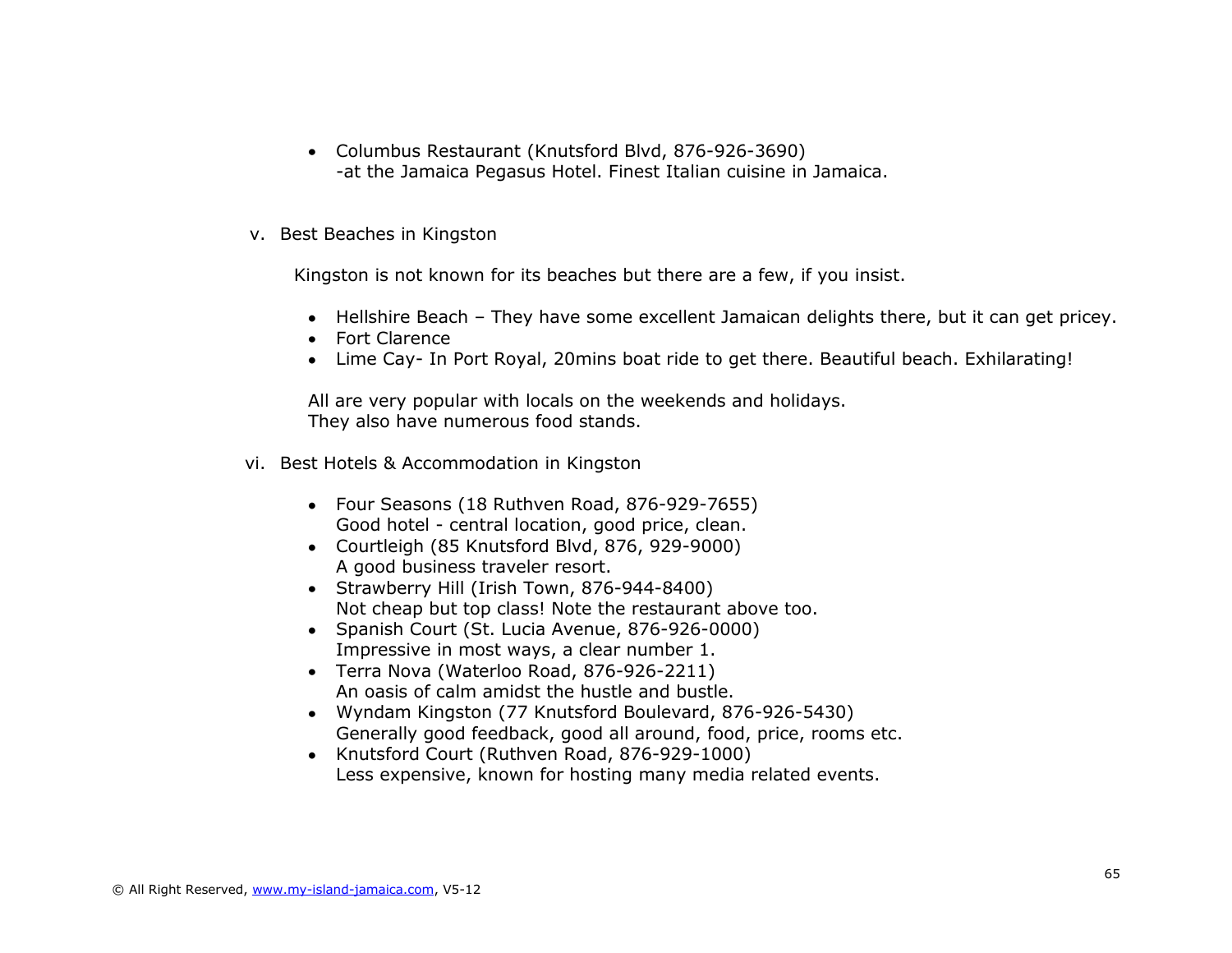- Jamaica Pegasus (Knutsford Boulevard, 876-926-3691) Popular and highly respected hotel in Kingston.
- ix. Nightlife In Kingston
	- Aslyum (Knutsford Blvd, 876-929-4386) Themed nights. Very popular. Nice place to get a local feel.
	- Carlos' Café (22 Belmont Road, 876-920-4184) Trendy. There's something different every night. Recommended.
	- Mingles (at Courtleigh, 876-929-9000) This upscale locale offers theme nights including Friday night Escapade: dedicated to those who want to wind down after a busy week.
	- Theatres: Ward Theatre, 922-3313, The Barn, 926-6469 or The Little Theatre, 926-6129 Watch Riveting local productions. Call to find out what's playing.
	- Red Bones Jazz/Blues Café (1 Argyle road, Kingston 10, 876-978-8262) They also host art exhibitions, foreign films, theatrical productions, world beat music evenings, vibes verse poetry nights, and the coolest live music shows in town!
- vii. Shopping Options in Kingston

Kingston has lots of good commercial shopping options. It's a bit harder for me to pick the top ones, but these are some good recommendations for visitors.

- Carbys Discount Center (Twin Gates Plaza, Kingston 10, 876-968-4192) Inexpensive and great for souvenirs
- Kingston Crafts Market, at the west end of Harbour Street
- New Kingston Shopping Centre, 30 Dominica Dr.,
- Shops at Devon House (26 Hope Rd. (tel. 876/929-6602),)
- Things Jamaican, 26 Hope Rd. (tel. 876/926-1961)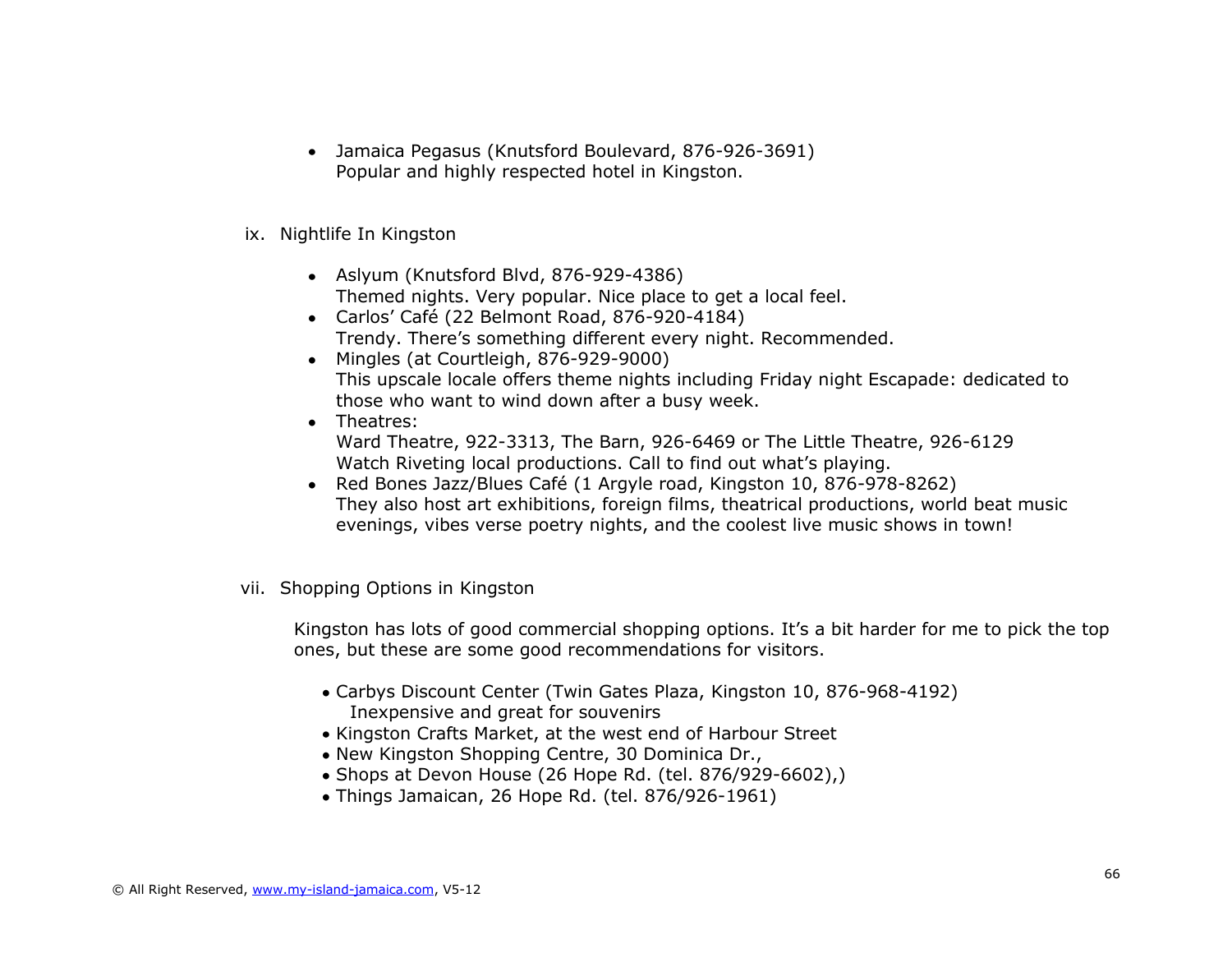- Jubilee Market
- Wassi Art Gallery and Collectibles, 26 Hope Rd. (tel. 876/906-5016),
- Frame Centre Gallery, 10 Tangerine Place (tel. 876/926-4644),
- Mutual Life Gallery, Mutual Life Centre, 2 Oxford Rd. (tel. 876/929-4302),
- Tuff Gong Recording Studios, 220 Marcus Garvey Dr. (tel. 876/923-9383), Source:Frommmers

### **g. Port Antonio**

- i. Port Antonio Facts:
	- Port Antonio is the capital of the parish of Portland.
	- It is situated on the northeast of Jamaica.
	- Port Antonio became a thriving banana-shipping port in the late 1870's.
	- It is said that its first tourists came from North America in the 1890s when they arrived on banana boats.
	- The town's magnificent twin harbors are separated by 64-acre Navy Island.
	- For many, Portland is still the best kept secret, not just in Jamaica, but in the Caribbean.
	- Because of its seclusion, Port Antonio has attracted many movie stars, great musicians, well-known politicians and other celebrities.
- ii. Must Visit Places, Attractions & Tours in Port Antonio
	- Reach Falls (Manchioneal) Please refer to Reach Falls in [Jamaica's best attractions](#page-22-0) (above)
	- Rio Grande Rafting World renowned. Peaceful, tranquil and romantic!
	- Blue Lagoon "The Blue Lagoon" is more like it; world famous attraction. A few 'buts ' but still lovely and worth the trip.
	- Somerset Falls (Near Hope Bay, 876-913-0108)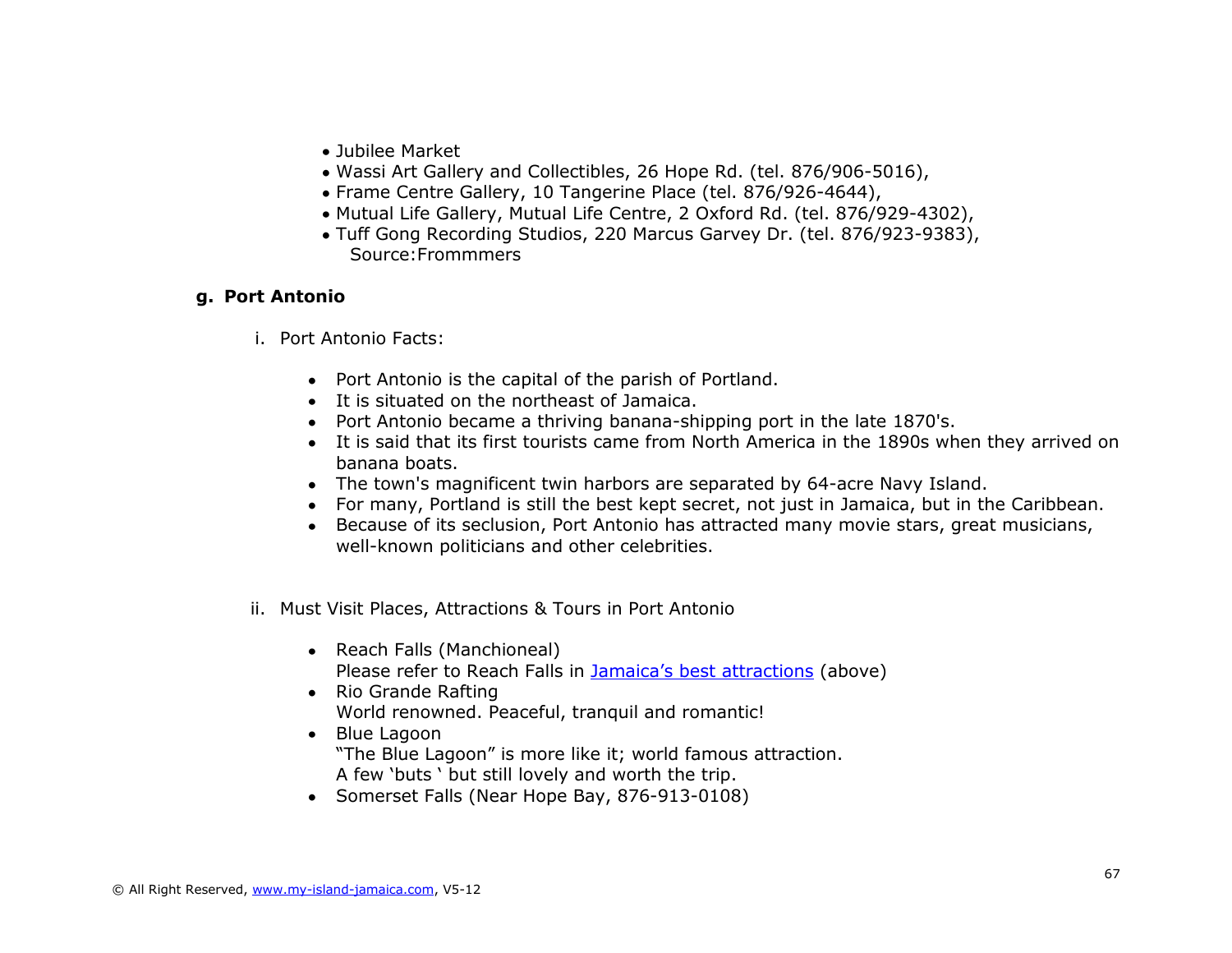Another hidden gem. Perfect for the entire family

- NonSuch Caves Experience adventure and history in one.
- Other Notable Attractions in the Port Antonio Area are: Navy Island, Errol Flynn Marina and the Anglican Church.
- iii. Notable Landmarks in Port Antonio
	- Blue Lagoon (see above)
	- Folly Great House A crumbling, old and unusual, Roman/Greek style structure, yes in Jamaica.
	- Fort George A British fort built in 1729 to protect Jamaica from invasion from the Spanish. The fort is now situated in the grounds of the Titchfield High School.
	- **•** Titchfield Picturesque neighborhood known for its Victorian architecture-style house. The Titchfield High school is also there.
- iv. Best Restaurants & Eateries in Port Antonio
	- The Bush Bar (@ GeeJam Hotel, San San, 876-561-8600) A Top restaurant in Port Antonio! Romantic Caribbean Cuisine. Relatively pricey, but great food and great atmosphere.
	- Woody Low Bridge Place (876- 436-5624) Good Jamaican food, budget-friendly, & friendly too!
	- Restaurant Mille Fleurs (@Hotel Mockingbird, 876 993-7267) Try the cheesecake!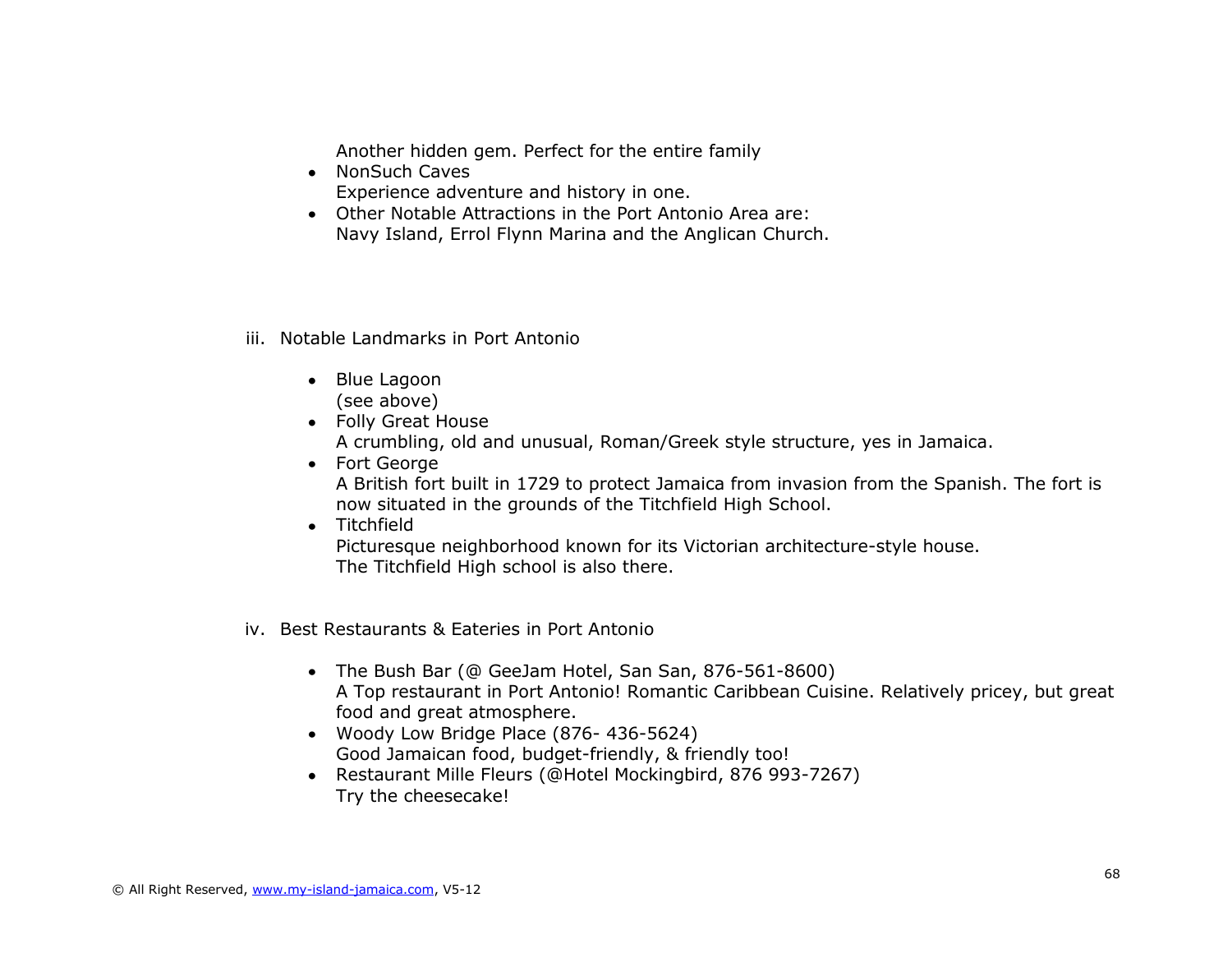- Juici Patties (on William Street, 876-715-1808) Another of the local branches, yes, Juicy Jamaican patties!
- Antonio's Island Pizzeria and Ristorante (Harpers Lane, 876-352-8936) Love pizza? Well you just got the best in Portland!
- Wi Yard Anna Banana (Folly Road, 876-715-6533) Great atmosphere!
- Chill Out( Long Bay, 876-913-7171) Enjoy a game of dominoes or backgammon with Red Stripe! Truly Chill Out.
- Dickie's Best Kept Secret (on Main Road, 876-809-6276) 'The hut/shack over the cliff' – Get the lobster! Good Atmosphere.
- The Italian Job (Harbour Street) Refreshingly different. Good reviews.
- Melinda's (@ Rio Grande) Wood fire prepared. Try the spicy crayfish!
- v. Best Beaches in Port Antonio
	- Frenchman Cove Postcard beach, clean and well kept too. Highly ranked! Good for almost all beach/water activities.
	- Boston Bay Beach Off the beaten track and Jamaica's premiere surfing beach! I had a memorable time there. Yes, World famous Jamaican Boston Jerk is right there too!
	- Winnifred Beach (Fairy Hill) Nice and popular local beach. Good, refreshing place to mingle with locals.
- vi. Nightlife in Port Antonio.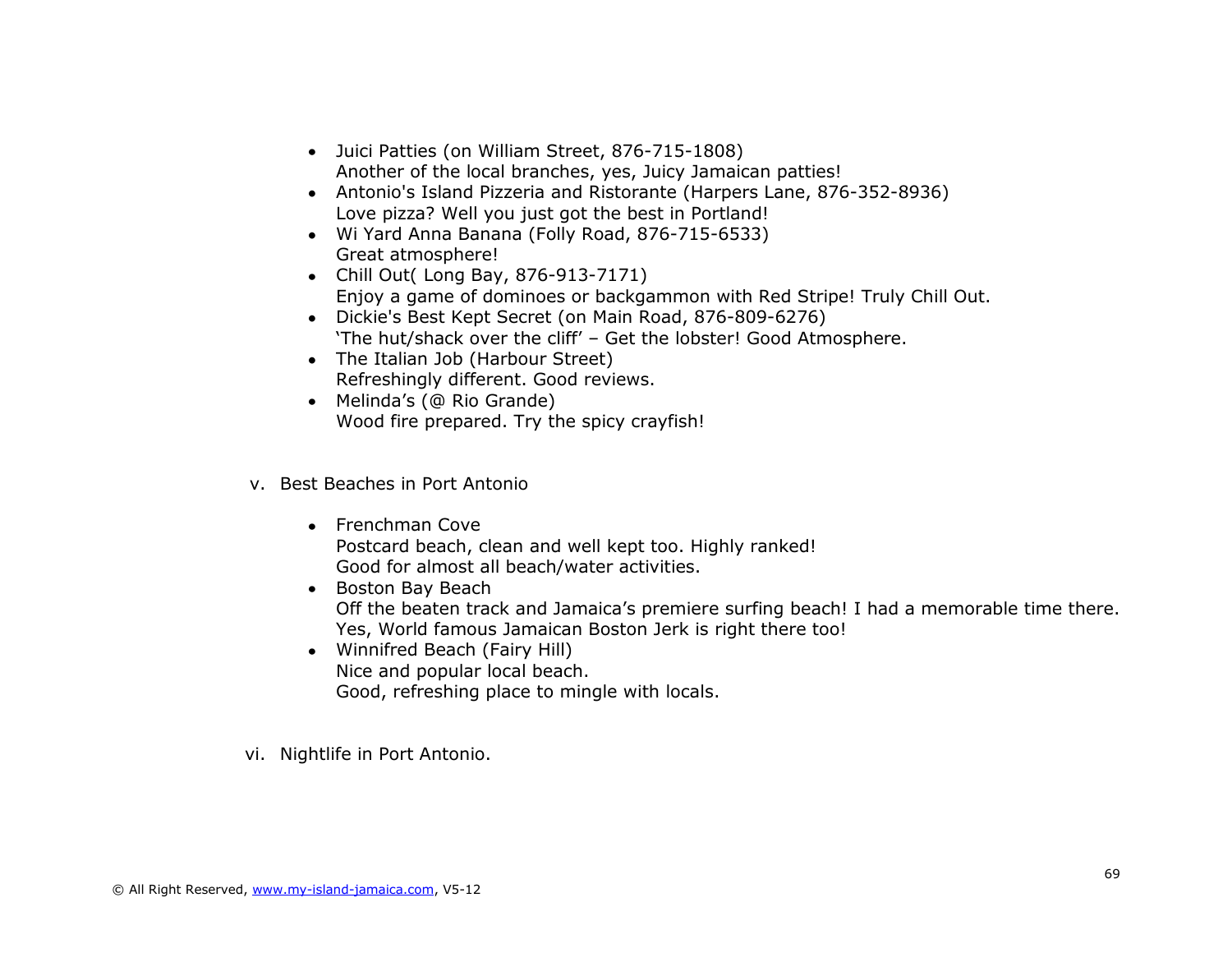Port Antonio doesn't match up to a Kingston or Montego Bay in terms of its nightlife options for tourists (it's known more for it's lovely beaches and waterfalls).

There are however, a few places that keep the town alive which includes the Roof Club, the most popular for tourist and locals in that area. There are others too, but those are catered more for locals.

vii. Best Hotels & Accommodation In Port Antonio

Sadly, Port Antonio is often overlooked but those who have been there can attest to the beauty of the place and the warmth and serenity of the accommodation. The following are among the top hotels in Port Antonio area of the island.

- Hotel Jamaican Colors (Long Bay, 876-913-7716) Top class. Great location, great hospitality, great bungalows
- Hotel Mocking Bird Hill (Mocking Bird Hill, 876-619-1215) 'The oasis on the hill' – visitor. Ask about the bird tours.
- Chateau en Exotica (San San) Quite, private and serene. Ask about the conch fritters and the pumpkin pie!
- Goblin Hill Villas (San San, 876-925-8108) Nice property and great views!
- Frenchman's Cove Resort Over 18 villas. Beautiful private beach.
- Whispering Bamboo Cove Resort (105 Crystal Dr Retreat Morant Bay, 876-982-2912) Popular for weddings.
- Jamaica Palace Hotel (Drapers, 876-993-7720) Not as great as it was but still OK.
- De Montevin Lodge Hotel (21 Ft George St Port Antonio, 876-993-2604) More a guest house, right in the city. Nicely restored Victorian style house.
- Jamaica Crest Hotel (Fairy Hill, 876-993-8400) Budget friendly and clean!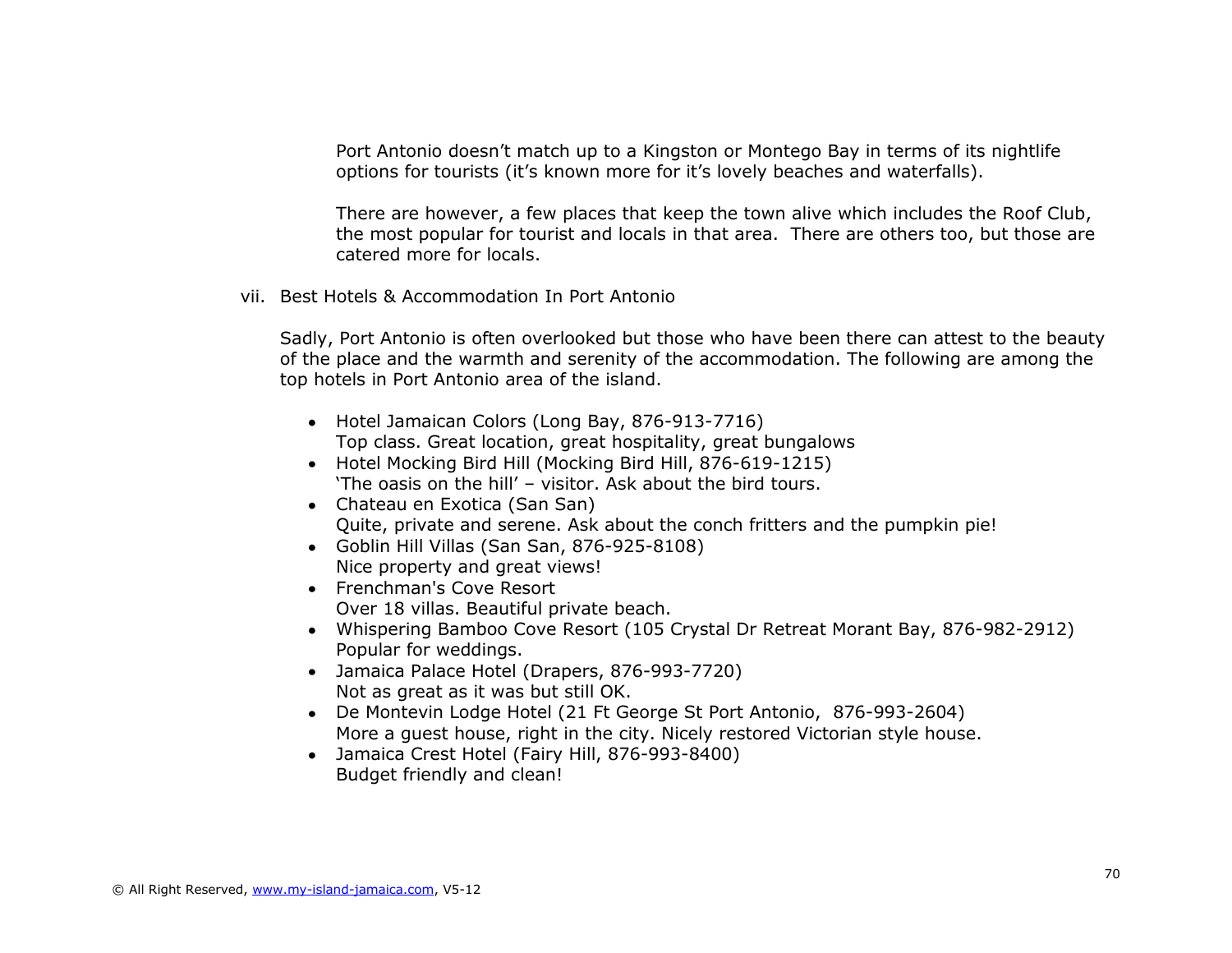- Great Huts (Boston Bay, 873-353-3388) This is a top, adventure oriented, unusual B&B, but I wanted to include it here. Entrancing cultural shows on Saturday nights
- viii. Shopping Options In Port Antonio

Port Antonio also doesn't have the wide array of shopping options compared to the other more popular destinations. That said, you can rest assured that you'll get your local crafts and souvenir items. Those vendors can be seen at the beaches or near tourist/visitor spots or destinations.

Near to the town center is also the Musgrave market which carry some excellent woodwork and crafts. The Port Mall also has good options, whether it is rum, beachwear or coffee.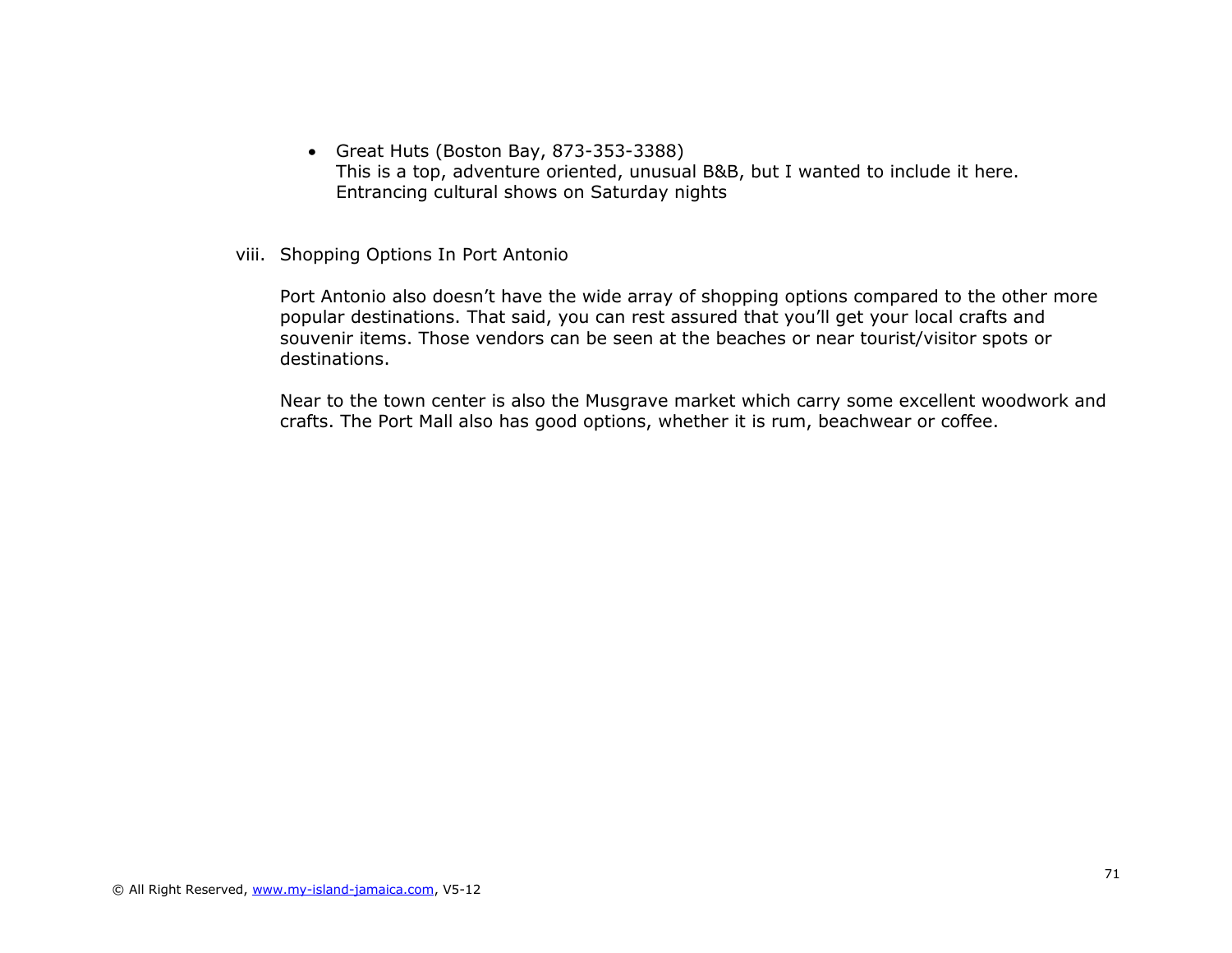# 11. **Best Educational Attractions & Sites In Jamaica (By Parish)**

Coupled with some majestic wonders of nature, Jamaica is blessed with a rich history and amazing culture, which, all combined, created the most adored island in the Caribbean. These sites and attractions, will provide you some deep insights into our strong heritage, history and culture.

Our picks include museums, estates, great houses, libraries, lighthouses, caves and botanical gardens, each having its own identifiable significance but all of which are insightful and interesting. Many of them are natural wonders – both to kids and adult alike.

#### a) Kingston & St Andrew

i. Blue Mountains and John Crow Park

This Park houses a wide range of animal and plant species, consisting of resident as well as migratory birds. The rare species of birds are found in this Park, along with indigenous plants and trees.

ii. Bob Marley Museum (876- 978-2929/2991)

Dedicated to the "King of Reggae", this site is located at Bob Marley's former residence and was home to his Tuff Gong recording studio. A trip through it provides the visitor with an inside view of the reggae icon's life.

iii. Devon House (876- 929-6602/926-0815)

Built around 1881 by the Hon. George Stiebel – Jamaica's first black millionaire this mansion is a great place for families and friends to meet and socialize over lunch or dinner. It is a captivating, monumental and historical structure, comprised of a museum, sprawling lawns, quaint art and craft shops and sumptuous eateries.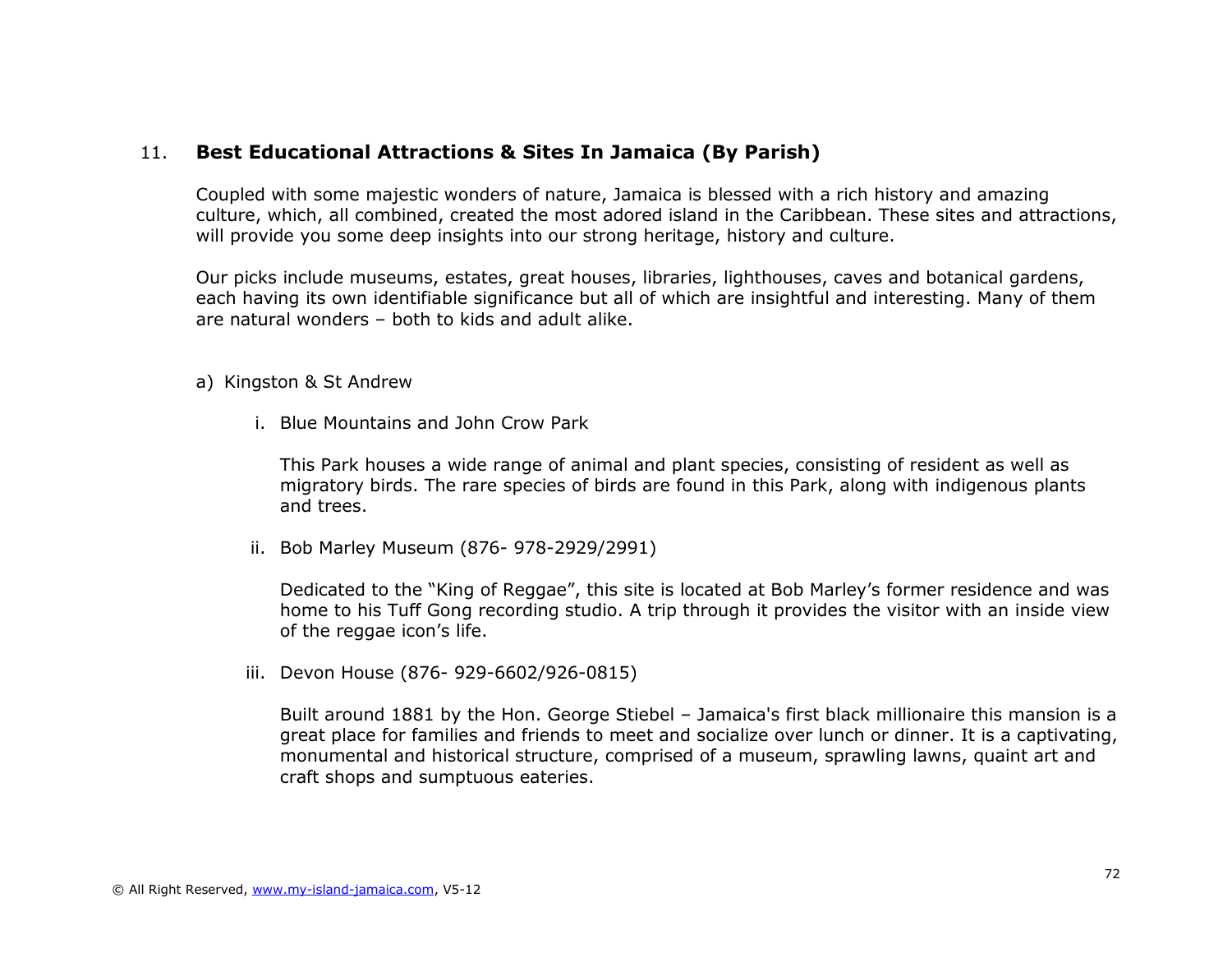iv. Fort Charles Maritime Museum (876- 967-8438)

Housed in what used to be the British Royal Navy headquarters in the 1700s, the museum houses a collection of memorabilia, inclusive of artifacts from the sunken city, sailing vessel scale models and a scale model of the original fort (which was the first ever built in the town of Port Royal), complete with guns and a garrison.

v. Giddy House

Formerly the old Royal Artillery Store for the Victoria Battery in Fort Charles, Giddy House was built in 1888. Upon entering the building, one experiences an off balance sensation due to the building's tilt. It is believed that the Port Royal Earthquake of 1907 shifted it to its present 45 degree angle.

vi. Hollywell National Park (876- 922-1287)

The Hollywell National Park/Nature Reserve – which is also part Blue Mountains and John Crow Mountains National Park – features beautiful nature trails, with indigenous species of flora, fauna, birds and terrestrial mammals being viewed along the way.

vii. The Institute of Jamaica Museum (876-922-0620-6)

Housed in a huge, eye-catching red building, the museum displays Jamaica's cultural, artistic and scientific history in an interactive, fun and creative form. It also highlights various exotic Jamaican flora and fauna, some of which are considered among the rarest in the world. The building itself is so stunning that people tend to stare at it for long periods of time.

viii. Museums of History & Ethnography (876-948-5300)

Showcasing more than 70 million items collected over the last 400 years, this is considered one of the oldest museums in Jamaica. A favorite of famous historians and renowned history scholars, it follows the history of the Jamaican people, showcasing it in print materials, articles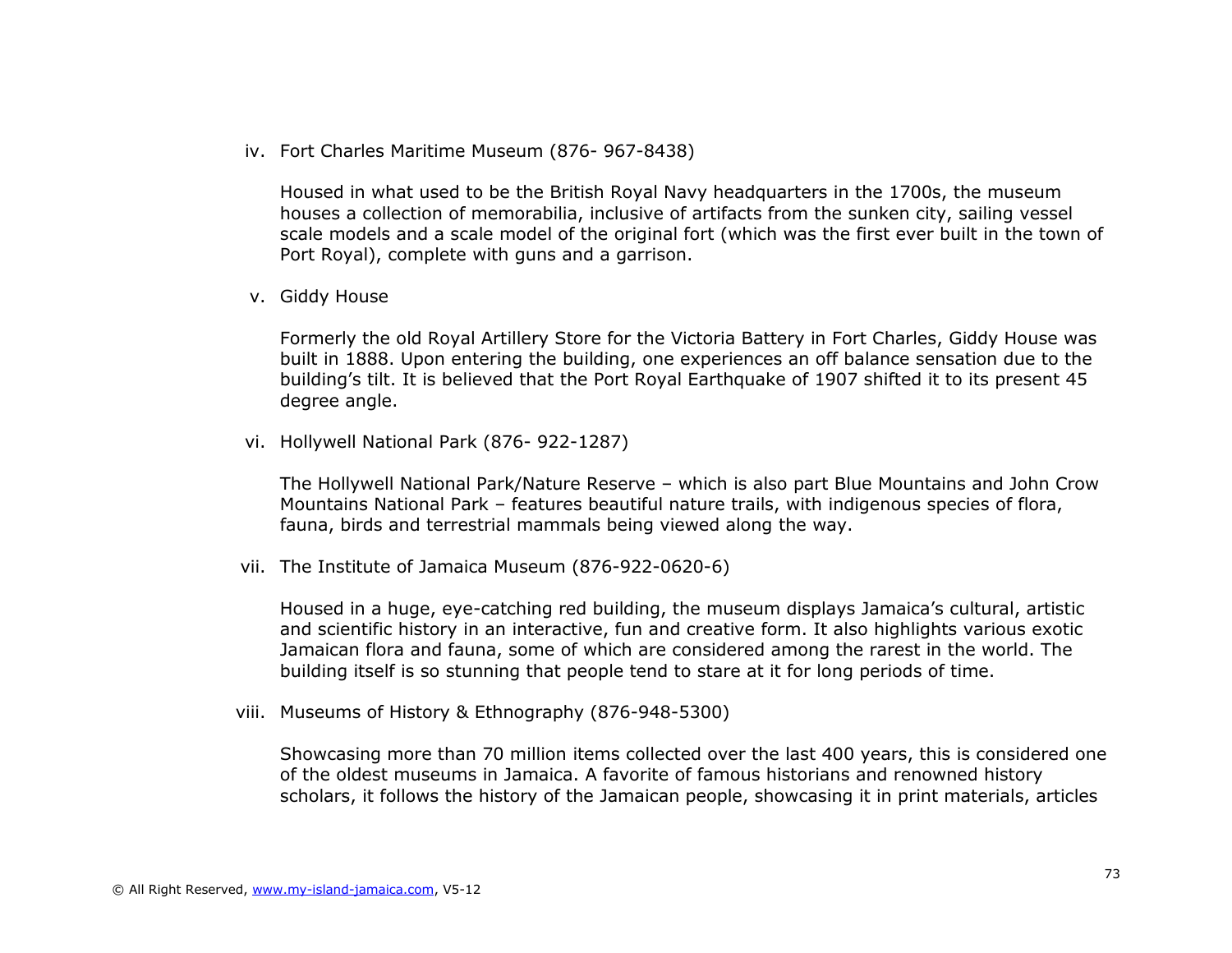and books, as well as historical artifacts. The vast collection housed within this museum is utilized as a means of educating persons regarding the historical journey of Jamaica and Jamaicans.

ix. National Gallery of Art (876- 922-1561)

The National Gallery showcases Jamaica's artistic heritage, tracing it as far back as the Taino Indians (the first known inhabitants of the island), through the Spanish and English colonialism to modern contemporary works by Jamaican as well as some international artists.

x. Old Tavern Coffee Estate (876- 924-2785)

Nestled high on the cool northern slopes of the Blue Mountains is a small, private family-owned farm named Old Tavern Coffee Estate. This Estate produces Jamaica's signature Blue Mountain coffee, which is considered to be the best in the world. Every aspect of the coffee processing is done on site, from the sowing of the berries to the selection and roasting of the beans.

xi. Port Royal

During the 17th century, Port Royal was the capital of Jamaica and the main business and commerce centre. Due to its location, it was also the main base for the pirates who used to loot and plunder the Spanish vessels passing through Jamaica, and became known as the "richest and most vile" town in the Caribbean. A massive earthquake in 1692 devastated Port Royal, and it is believed that two-thirds of the town was "swallowed up" into the earth.

xii. Royal Botanical Gardens & Hope Zoo (876-927-1085)

Situated on 230 acres of land, the property comprises of both a Botanic Garden and a Zoo, featuring Caribbean wildlife, including Jamaica's most popular collection of exotic, native and endemic flora and fauna.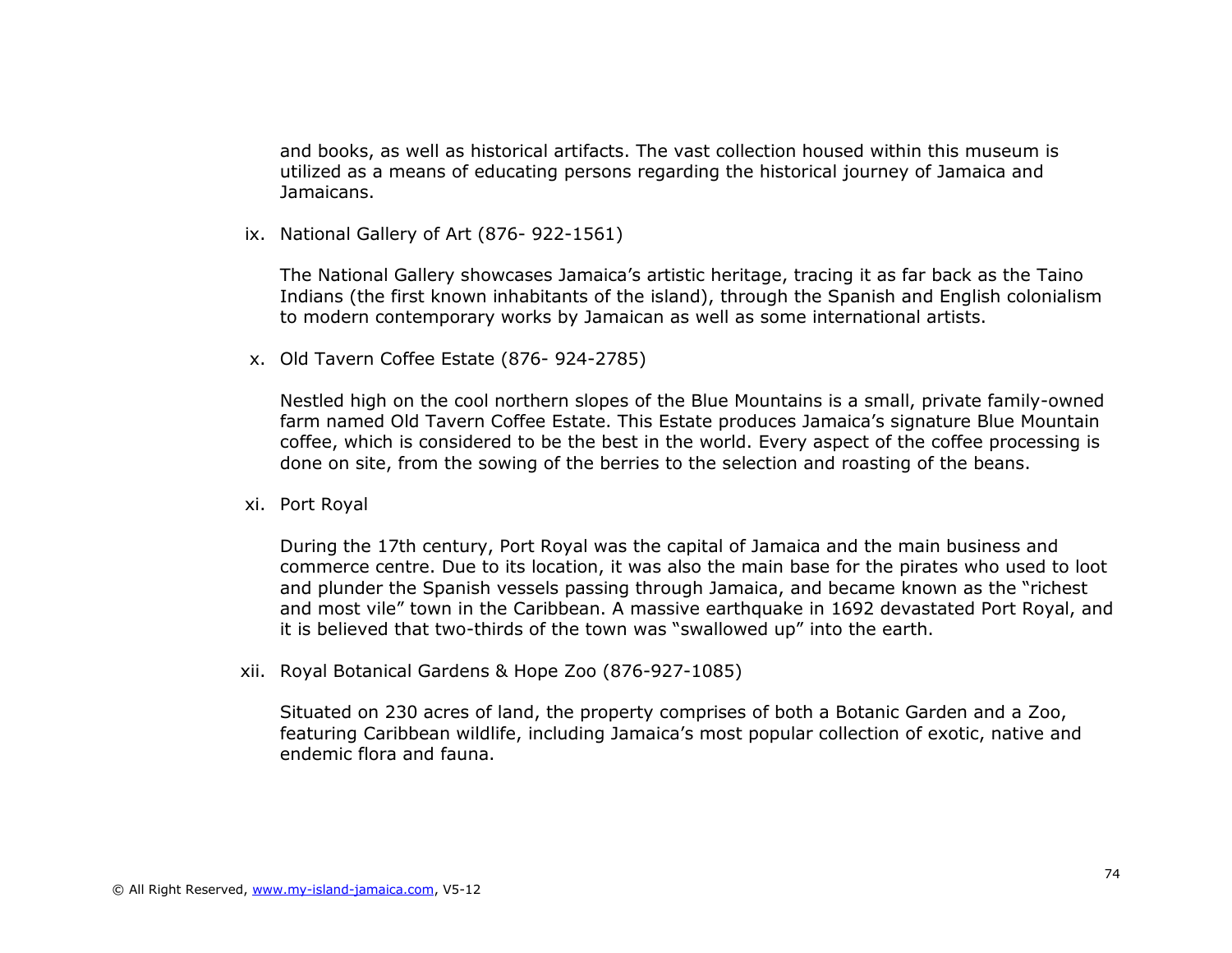#### b) St. Catherine

i. Sligoville Community Museum

Bought in 1835 by a Baptist minister who was an abolitionist, Sligoville is Jamaica's first free village. It used to also be a haven for runaway slaves and is a laid-back, simple village, where the residents rely on the land for nourishment.

The Museum catalogues the history of the village, beginning with its formation by Reverend James Murcell Phillippo, along with the ex-slaves he sold lots to and continuing to modern-day Sligoville.

ii. Two Sister's Cave

Formerly a single cave, the Two Sisters Cave resulted from the roof of the cave collapsing during the great 1692 earthquake, leaving two smaller caves linked by a single stream. There are two theories surrounding the name the two sisters Cave. The first one suggests that two runaway slave sisters leapt to their death in the water of the cave to avoid recapture.

The other theory relates to the fact that both caves look similar like twins. Whichever theory you choose, one thing is certain, the caves are both underwater and lined with large pools of crystal clear blue water. Within the caves there are carvings and drawings on the wall, suggesting that they were once inhabited by the Tainos (Jamaica's first known inhabitants), and it is believed that the streams were used by them as a source of water.

iii. White Marl Taino Midden and Museum

Built in the shape of a Taino hut, the site gives valuable insight into the life of Jamaica's first inhabitants. The Taino or Arawak Indians were wiped out as a race, because their immune system could not withstand the introduction of European diseases. Their legend lives on, however, through the relics they left behind and these are showcased in the museum. These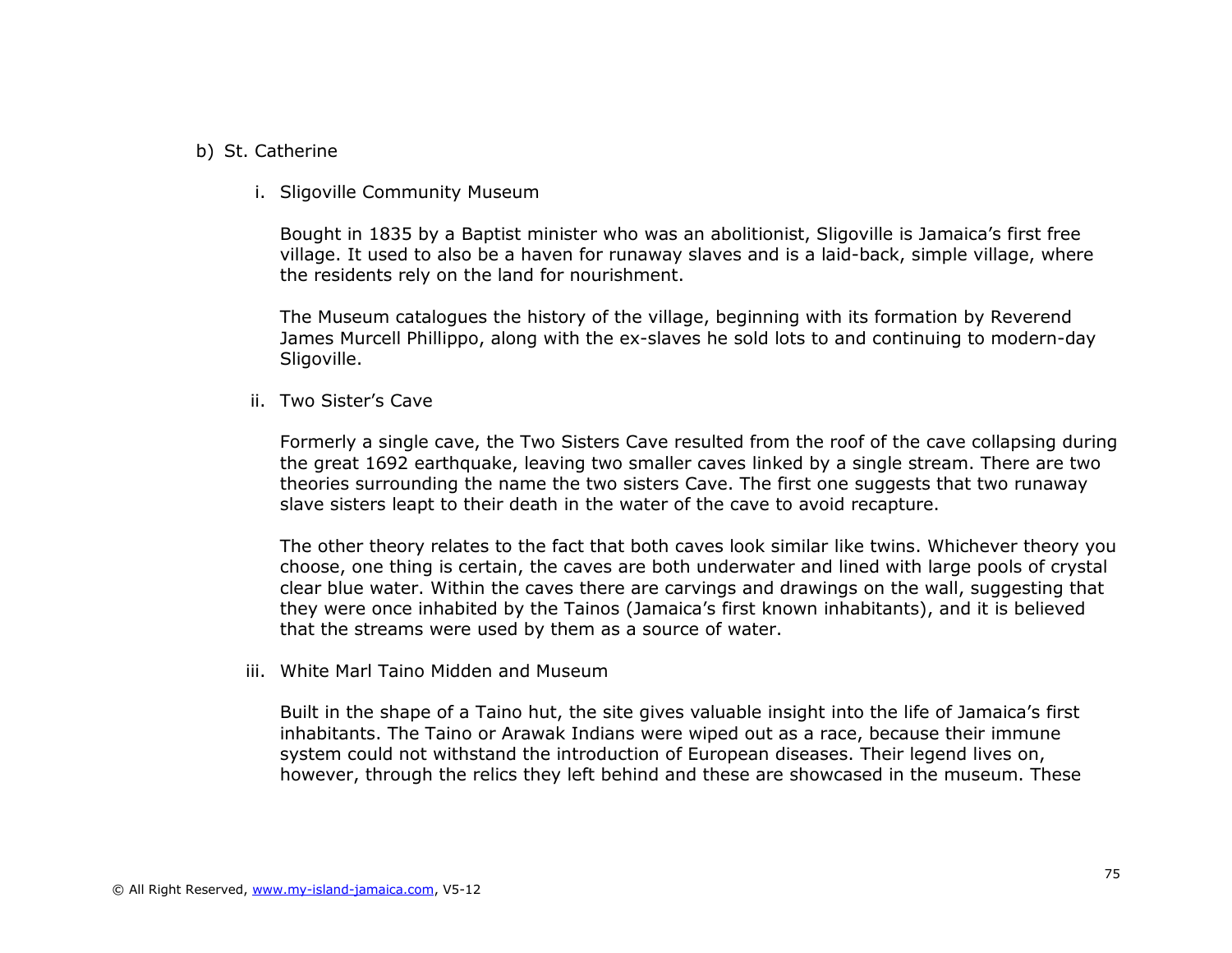include their hunting and agricultural implements, jewelry and carvings.

#### c) Clarendon

i. Halse Hall Great House (876-986-2561)

Originally named Hato de Buena Vista (Ranch with a Nice View) under the Spanish regime, the property was given to Major Thomas Halse as a land grant after the British gained control of the island. He fortified the structure to protect it against Spanish reprisals and it was added to buy his future heirs. Today, it is owned and operated by Alcoa Minerals of Jamaica Company and is a historical site.

ii. Denbigh Agricultural Show (876-922-0610)

Held every year in the month of August; during the week of Independence celebration; the show highlights Jamaica's finest home-grown livestock, agricultural produce and horticultural exhibits. There are activities for children, booths showcasing cultural delicacies, as well as artwork and other cultural amenities.

iii. Mason River Game Sanctuary

A protected habitat for local and regionally restricted species of horticulture and wildlife, as well as a refuge for endangered species, this reserve was opened to protect regenerating forestry and botanical vegetation from human interference and degradation. It also provides education concerning wildlife conservation and management.

iv. Monymusk Sugar Estate

One of the oldest plantations in Jamaica, Monymusk Estate still manufactures rum and sugar. It has been operational since the 18th century and utilizes molasses; fermented from the sugar cane fields surrounding the distillery; to produce rum.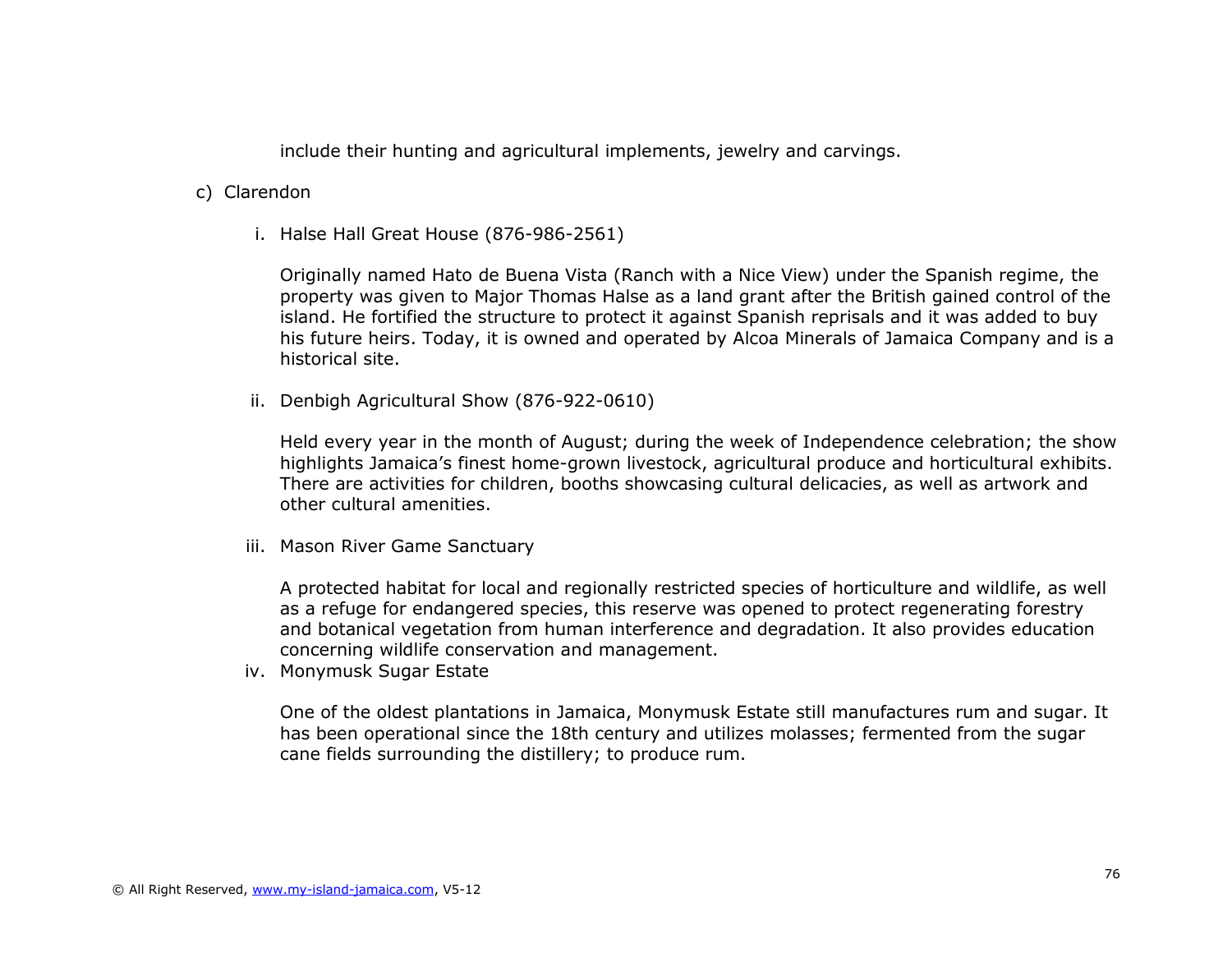v. Monymusk Library

Located inside a brick windmill, the library was formed to keep the sugar factory workers occupied during the long winter nights. It is the only brick windmill in Jamaica, made of imported bricks from England. All other windmills were made from locally-quarried limestone.

vi. St Peter's Anglican Church at Alley

Built in 1671, this is one of the oldest churches in Jamaica. The church bell, which was brought to Jamaica from London in 1857 and is made of solid cast iron, weighs three-quarters of a ton and was crafted by the same company that created London's "Big Ben". The pipe organ within the church is one of the oldest in the Caribbean and still plays in tune.

- d) Manchester
	- i. Canoe Valley National Nature Reserve

The Park occupies 3000 acres and is made up of mangrove swamps, limestone forests and herbaceous forests. The name Canoe Valley is said to have originated from the time of the Tainos, as the area used to be populated with cotton trees used by the Amerindians to carve canoes and other small craft. At last count, the reserve contained 4 amphibian species, 7 bat species, 23 reptile species and 93 bird species.

- e) St Elizabeth
	- i. Accompong Town

This maroon village operates under its own system of government and regime, based on the Peace Treaty signed between the British and the first maroon runaway slaves in 1739. Named after the Maroon leader Accompong of the Ashanti tribe, it was formed when his brother Cudjoe united the Maroons to fight for their freedom and autonomy. The villagers still practice the customs of their African heritage, and every January 6 (Cudjoe's birthday) a festival is held to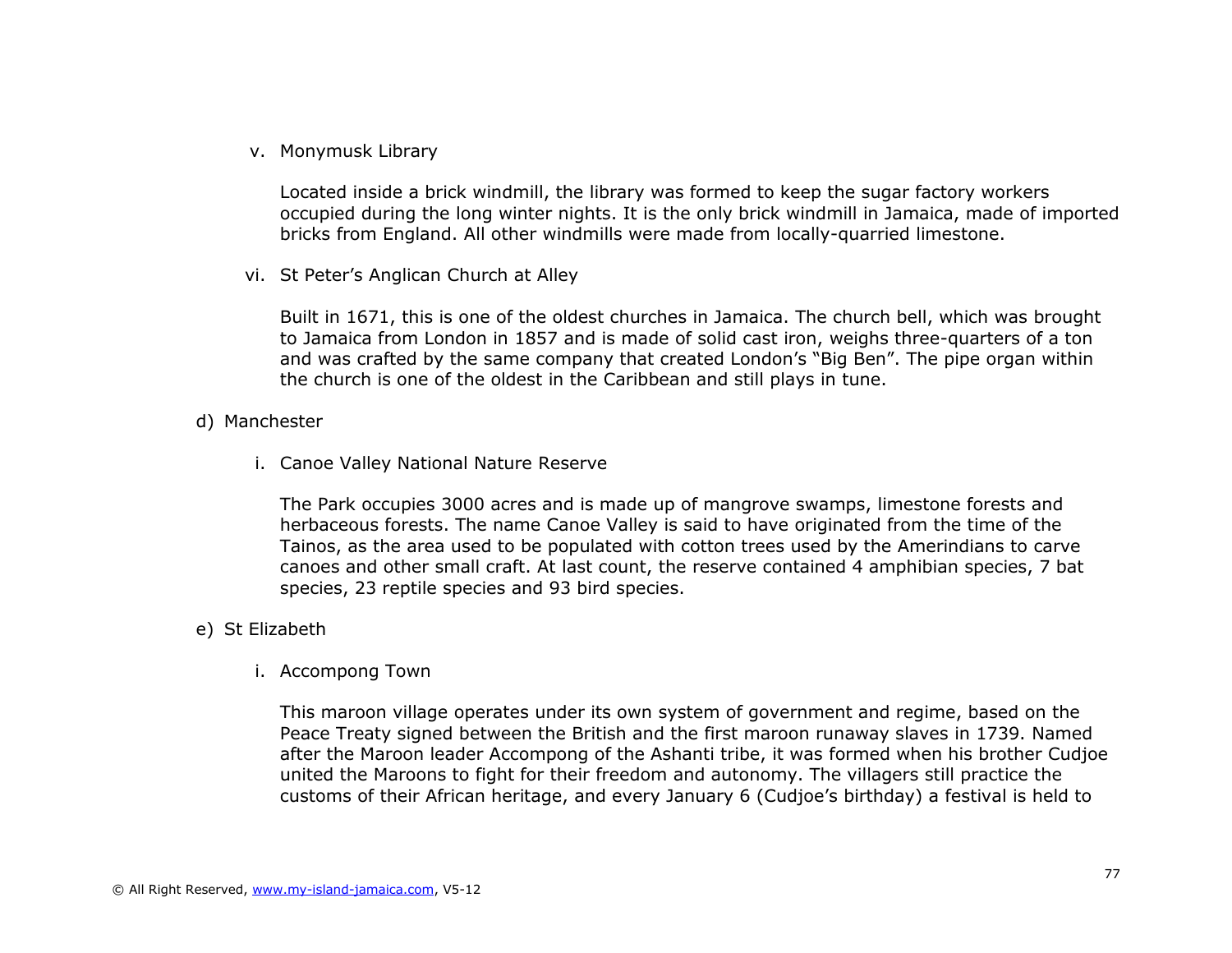commemorate the signing of the treaty.

ii. Appleton Estate (876- 963-9215)

Known for producing some of the best rums in the world, Appleton Estate sits on 11,000 acres of cane fields. The over two hundred year old distillery utilizes its own base to produce the worldrenown liquor: Appleton Estate Rum. A tour of the location gives insight into the history of rum making in Jamaica, as well as the various stages in the process. There is even a demonstration of the "donkey-powered" way of operating the sugar cane crushers, which was the original procedure.

iii. Jamaica Zoo

The Jamaica Zoo is home to approximately 23 different animals, including lions, llama, zebras, monkeys, snakes and crocodiles - just to name a few. It also has beautiful, sprawling, landscaped lawns, offers donkey rides (along with other attractions) and is an interactive and educational site.

iv. Waterloo (876- 965-2278)

The first building in Jamaica to be powered by electricity, it was built in 1875 by John Leyden at a time when the town of Black River was a successful port and primary economic centre in Jamaica. It is believed that the house was electrically wired to provide air conditioning for Mr Leyden's horse stable. Today, the elegant townhouse is a historical landmark.

#### f) Westmoreland

i. Frome Sugar Estate

Built on the Frome Estate; which was originally owned by Colonial Christopher Morris in the 1600s; the factory is one of the largest surviving sugar estates in Jamaica. It was the most modern sugar factory in the Caribbean when it opened in 1939, and the first 'central' factory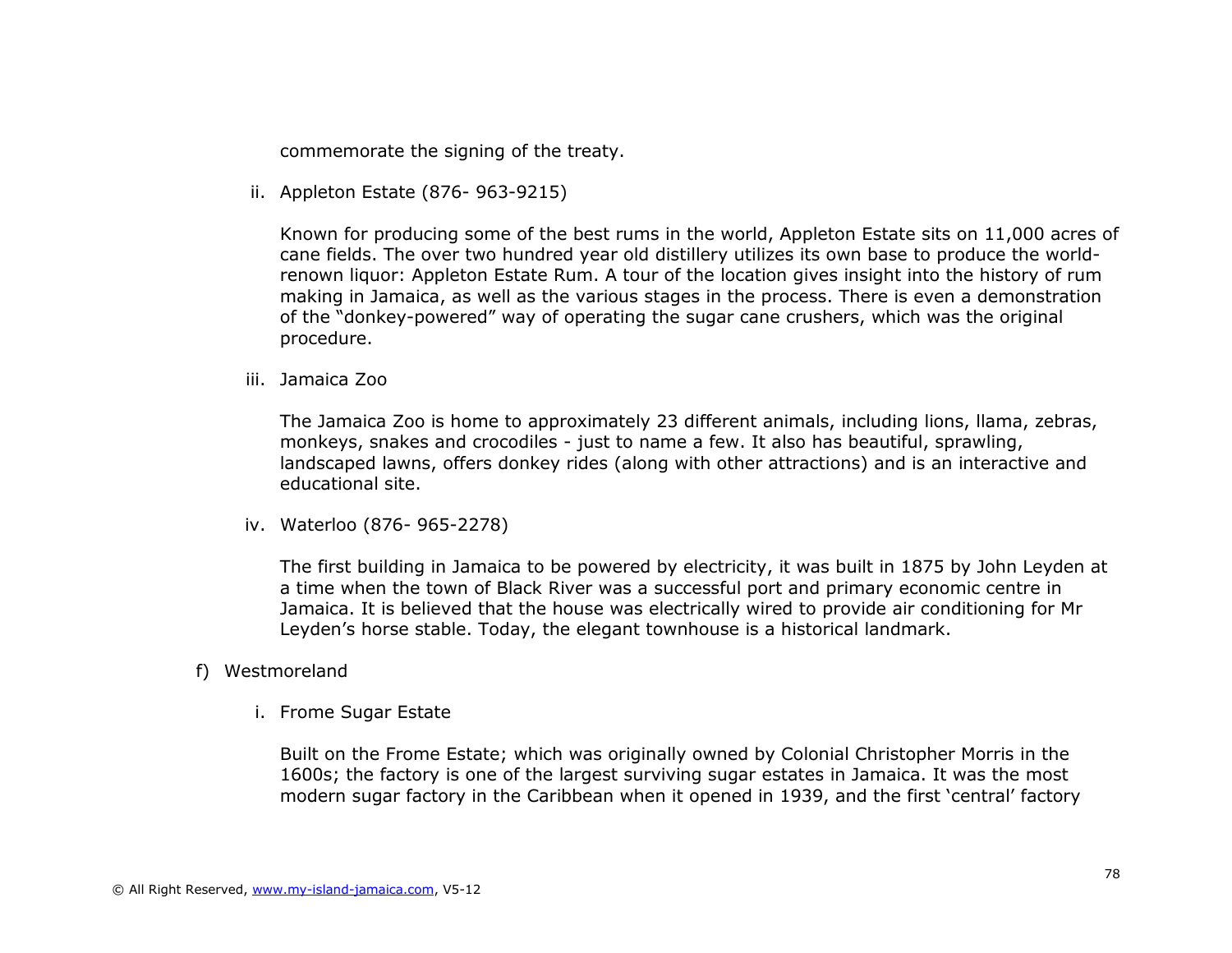built in Jamaica. When it was built in 1938 there were huge riots by unemployed persons who were denied work, as the smaller factories had been closed down. Buildings and cane fields were destroyed, and several persons lost their lives. These riots led to the formation of the Jamaican Sugar Industry Trade Union, and the site is now a historic attraction.

ii. Negril Point Lighthouse

One of the earliest concrete lighthouses, it was built in 1894 by the French company Bubbler & Bernard. The foundation is a 14 foot deep tank filled with water to keep the tower balanced and secure in the event of an earthquake. An automatic white light flashes every two seconds at 100 feet above sea level, This light was originally operated by gas, but was later converted to acetylene in 1956, then to solar energy in 1985.

iii. The Seaford Town Museum

Jamaica's first German settlement, Seaford Town emerged during the 1800s due to the importing of European indentured labourers after the abolition of slavery. Many of the settlers died in the early years, due to their inability to adapt to the climate or by succumbing to tropical diseases and malnutrition. For many years, those who survived did not integrate with the black community, and – even though this has changed somewhat over the years – many of the residents still have noticeable German features. The language is still spoken by the older generation and traditional German cottages still exist. The Museum catalogues the history of these Europeans and their introduction to the island in the sun.

- g) Hanover
	- i. Animal Farm 876- 899-0040)

The farm features exotic birds from all around the world, as well as other farm animals, such as: hamsters, turtles, goats, pigs and sheep, to name a few. There is also a herb garden, which showcases all of the herbs found in Jamaica. Of interest is the fact that the manure from the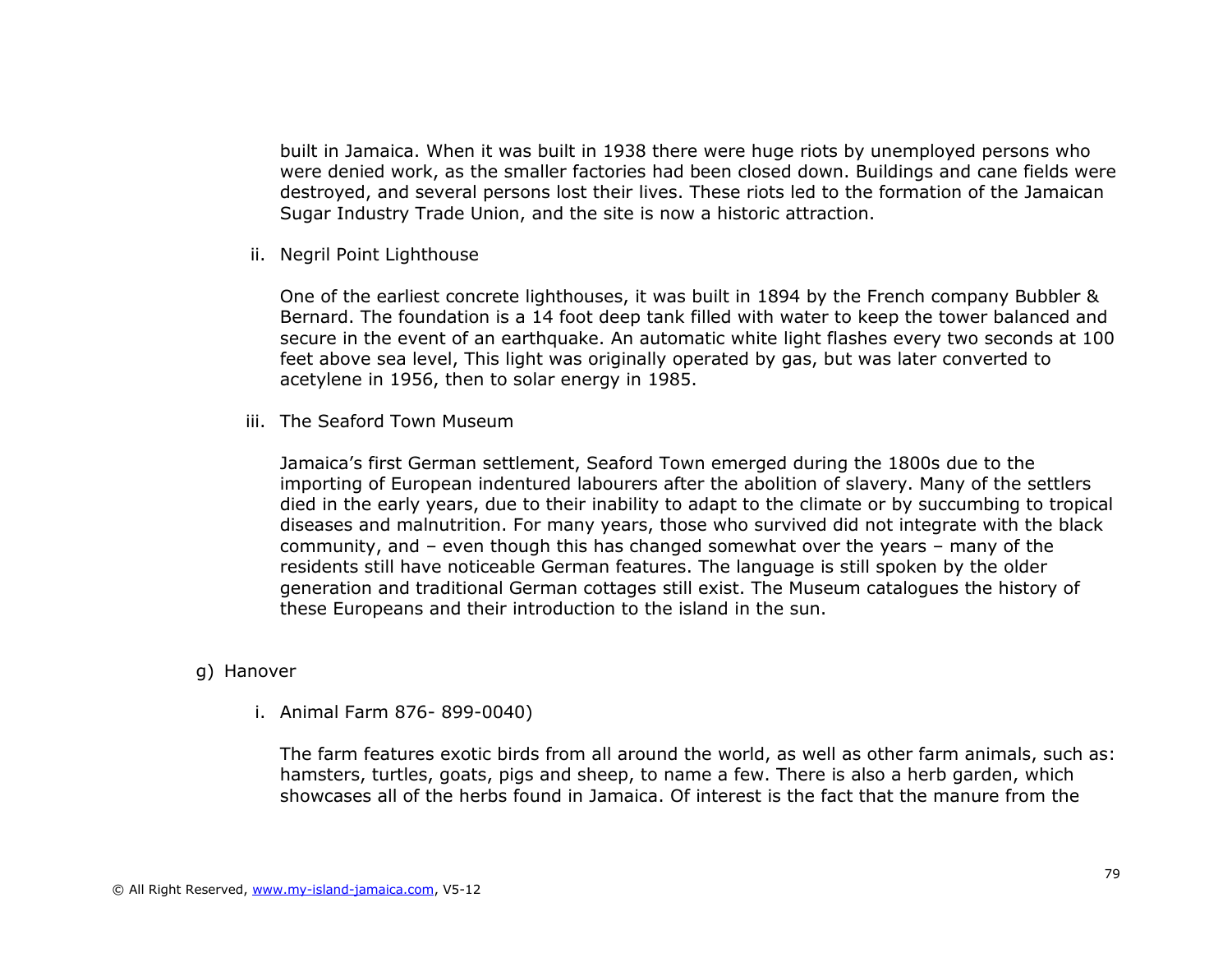pigs is converted, on site, to bio fuel, which – along with solar panels – provide all of the electricity needed for operation.

ii. Fort Charlotte

Named in honour of King George III's marriage to Queen Charlotte, the fort was built in 1746 to protect the North Western region of Jamaica from attacks by the navy. Said to be one of the best kept forts in Jamaica, Fort Charlotte was constructed from rectangular cut stones, with a capacity of 50, and built to hold 23 guns – 20 of which were mounted. A circular base was constructed for the rotation of guns which were placed there to allow them to be shot from every possible angle, the remains of which are still standing. The cut stone Artillery store is also still standing.

iii. Hanover Museum

The old police barracks and jail which now houses the Hanover Museum dates back to the late 18th century. It contains artifacts from as early as the Arawak era, through to the days of Captain Bligh and Henry Morgan to modern times, and catalogues the history of the town of Lucea.

iv. Lucea Clock Tower

Sitting atop the Lucea courthouse, this 1817 clock tower was delivered to Lucea in error – it was originally intended for St Lucia. The residents fell in love with the clock tower and refused to send it to St Lucia, choosing instead to raise the funds to purchase it. The clock tower was meant as a gift from a wealthy German landowner, and was designed to resemble the helmet worn by the Royal guards of Germany.

v. Rhodes Hall Plantation (876-957-6422)

Prior to becoming a sugar and rum plantation in the 8th century, the location was a popular lookout point for pirates; including the first female pirate Anne Bonny; due to its high elevation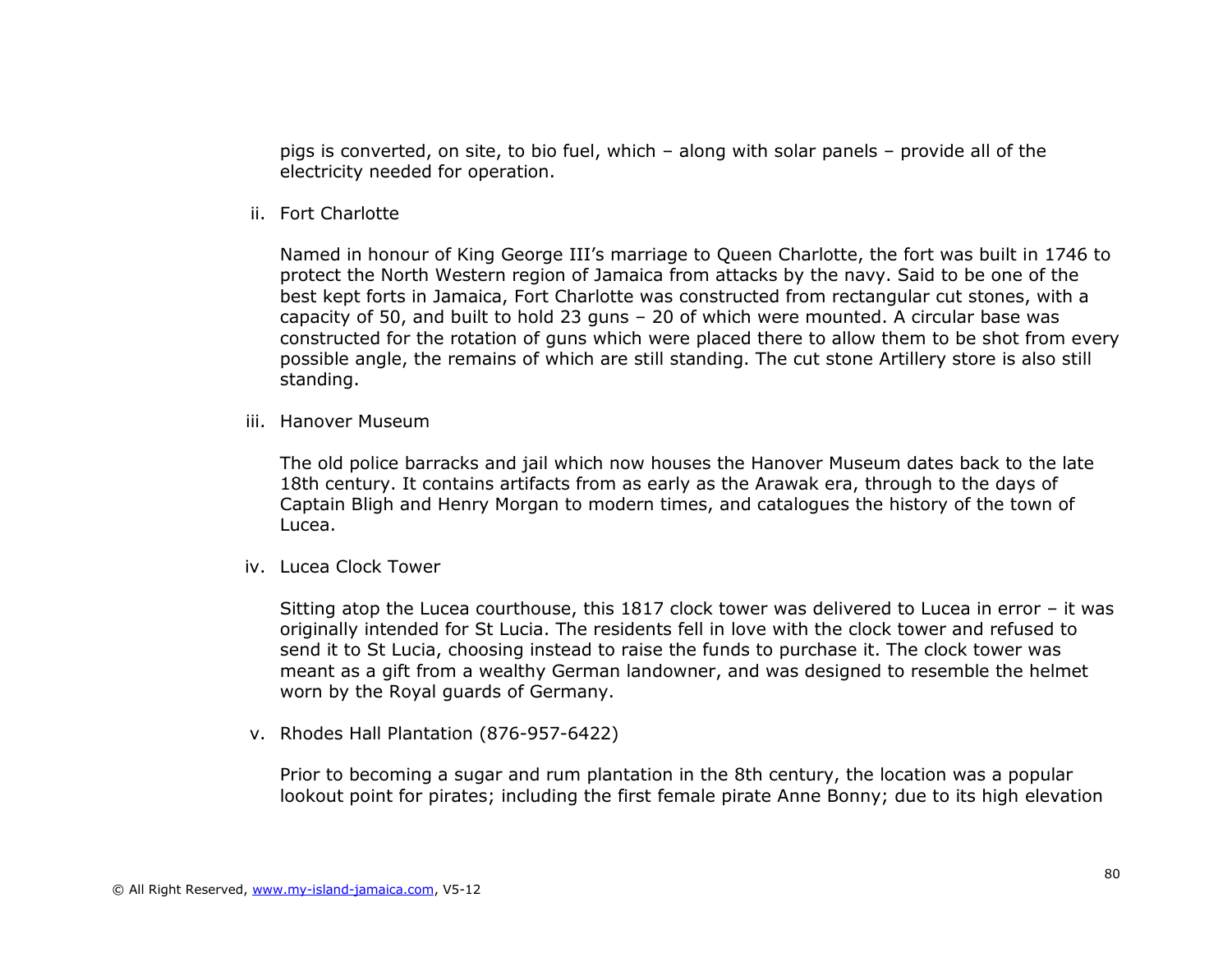and close proximity to Bloody Bay (where whales used to be slaughtered). It was the perfect hide-out, as it came complete with caves to live in, a ready supply of fresh mineral spring water and abundant fruits and vegetables. It is also the location where the infamous pirate "Calico Jack" was captured by the British. Today it is a protected nature reserve, containing endangered bird and insect species, a crocodile nursery, a tropical forest with a wide variety of indigenous plant life, as well as many different fruit trees.

vi. Ruins at Kenilworth

The remains of an old sugar factory and distillery formerly, called Maggotty Estate, the ruins testify to early Jamaican design and architecture, while highlighting the history of Jamaica's first income earner.

- h) St. James
	- i. Bellefield Great House (876-952-2382)

Built in 1794, the Bellefield Great House is a historical joining of two families (the Scottish Kerr and the British Jarrett) under colonialism. It is rumoured that Major-General David Kerr fought on the side of the Americas during the War of independence in 1776, prior to marrying Sarah Newton Jarret, and to this day, the Kerr-Jarret family continues to actively support nation building and community development across Jamaica.

Located on a 3000-acre property, the great house outlines the historical significance of this prominent family, as well as gives insight into colonial times, with an active sugar mill, antique furnishings and captivating tropical gardens.

ii. Greenwood Great House (876- 953-1077)

The greatest of the Great Houses in Jamaica, this property houses the largest and rarest collection of musical instruments and books on the island. Built in 1800, it is known as the finest antique museum in the Caribbean and still has much of its original furniture.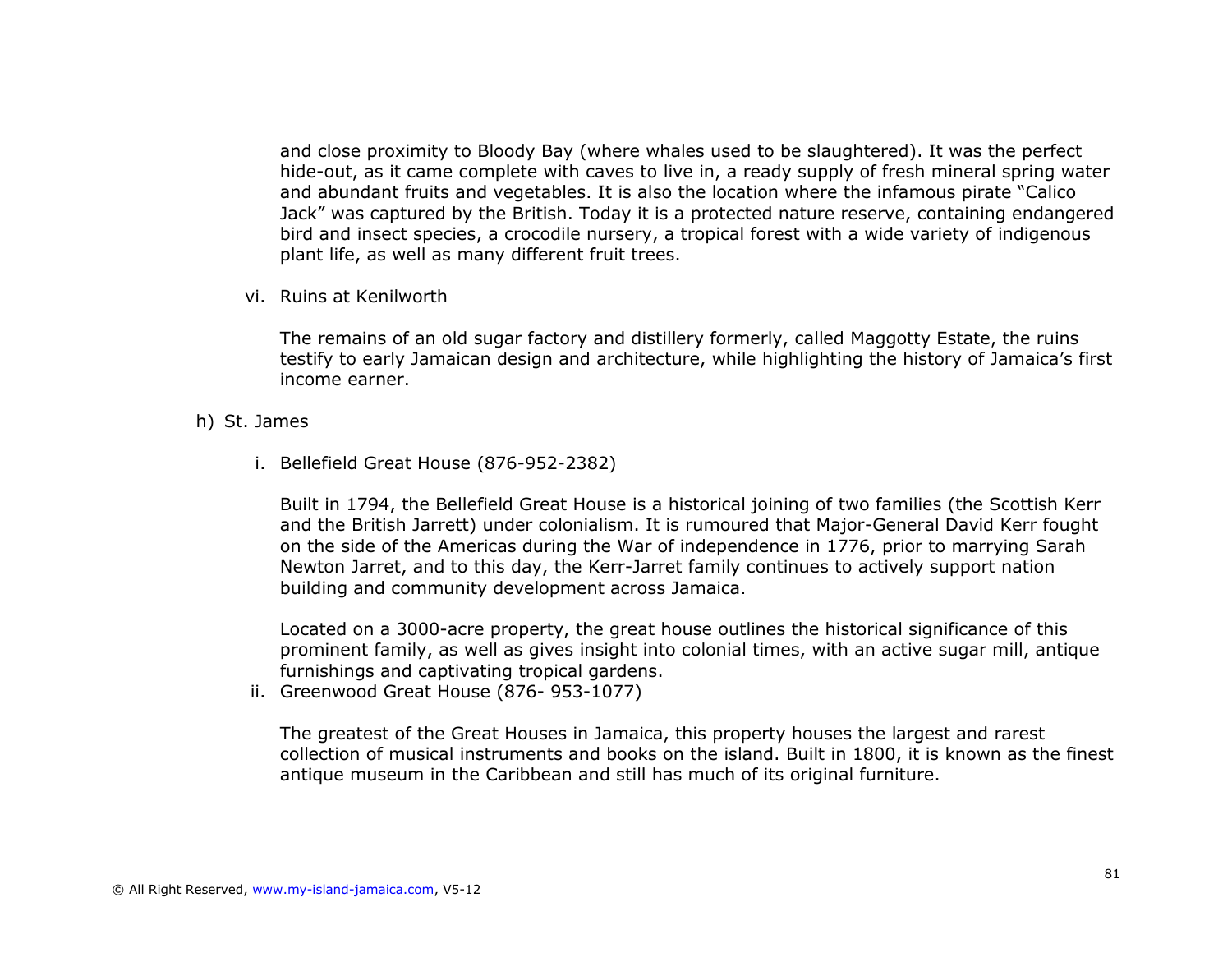iii. Rose Hall Great House (876-953-9982/2323)

The most famous of all the great houses in Jamaica, this estate was once home to the feared "White Witch" Annie Palmer. Born in England, Annie spent most of her growing years in Haiti, where she learned witchcraft from her adopted mother (she was adopted by her nanny after her parents' death from yellow fever).

She was suspected of killing her two husbands; as well as several slave lovers; and was said to terrorize her slaves through witchcraft and scare tactics. Built in the 1700's, the Estate was named after the first owner George Ash' wife Rosa and is a majestic property, both in proportion as well as cost - it reportedly cost £30000 to build.

- i) Trelawny
	- i. Cockpit Country Interpretive Center (876-844-1940/381-8012)

The Cockpit Country is Jamaica's largest remaining rainforest, portions of which are located in three adjoining parishes (the heart of the forest is located in Trelawny). Filled with "cockpits" (conical hills and deep depressions), as well as underground limestone caves, and surrounded by thick, lush forestry, the area provided a natural defense for the Maroons during slavery.

Due to its diversity of plant and wildlife, as well as its rich history, The Interpretive Centre was constructed to increase awareness and understanding of the environment and encourage protection and enhancement of the region.

ii. Hampden Estates (876-912-9113-4)

One of the oldest sugar estates in Jamaica, Hamden operates a working plantation, rum distillery and sugar factory. It started out as a sugar plantation in 1753, and branched into rum distillery in 1779 when the great house was built. Today, it still brews rum with such intense flavour that it considered to be the "heavy pot rum" of choice throughout Europe and other parts of the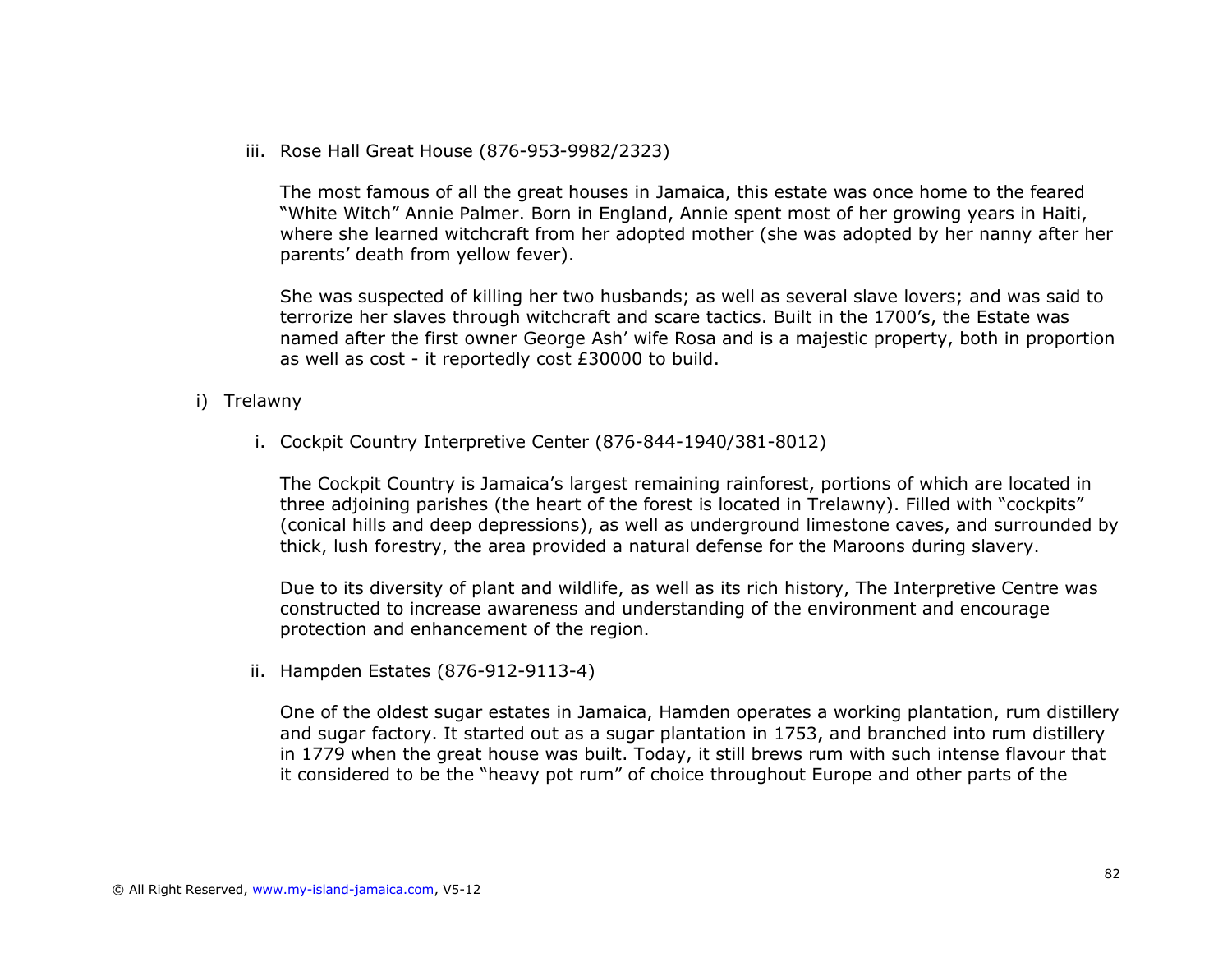world.

iii. Good Hope Great House (876- 469-3444)

Built in the 1700's by one of the largest planters in Jamaica – John Tharpe – a tour of the 2000 acre estate is a historic and scenic experience. Travelling in a horse and buggy ride – the vehicle of choice for the planters of old – the three hour tour will take you through the captivating plantation, beside the ruins of what used to be majestic buildings, toward the water wheel and kiln and across to the pottery, giving you a peek into the history surrounding Jamaica's plantation years.

iv. Outameni Experience (954-4035/617-0948-9)

Located on five acres of land, the experience follows the culture and history of the Jamaican people, beginning with the Taino Indians, through to the plantation years and ending with modern-day Jamaica. A "time traveler" guide brings you through each era, and the "journey" is made interactive through the use of authentically dressed actors in architecturally designed villages, who give an illustration of their livelihood and the era in which they lived.

- j) St Ann
	- i. Coyaba River Garden and Museum

The Arawak word Coyaba means paradise, and this name aptly describes the spectacular tropical garden which surrounds a colonial-style home. The lush vegetation is interspersed with pools of fish and turtles. The museum on the grounds holds a collection exploring aspects of the Jamaican history, beginning with the Tainos and paying special attention to Marcus Garvey and Bob Marley who were born within the parish.

ii. Craighton House Estate (876- 944-8224)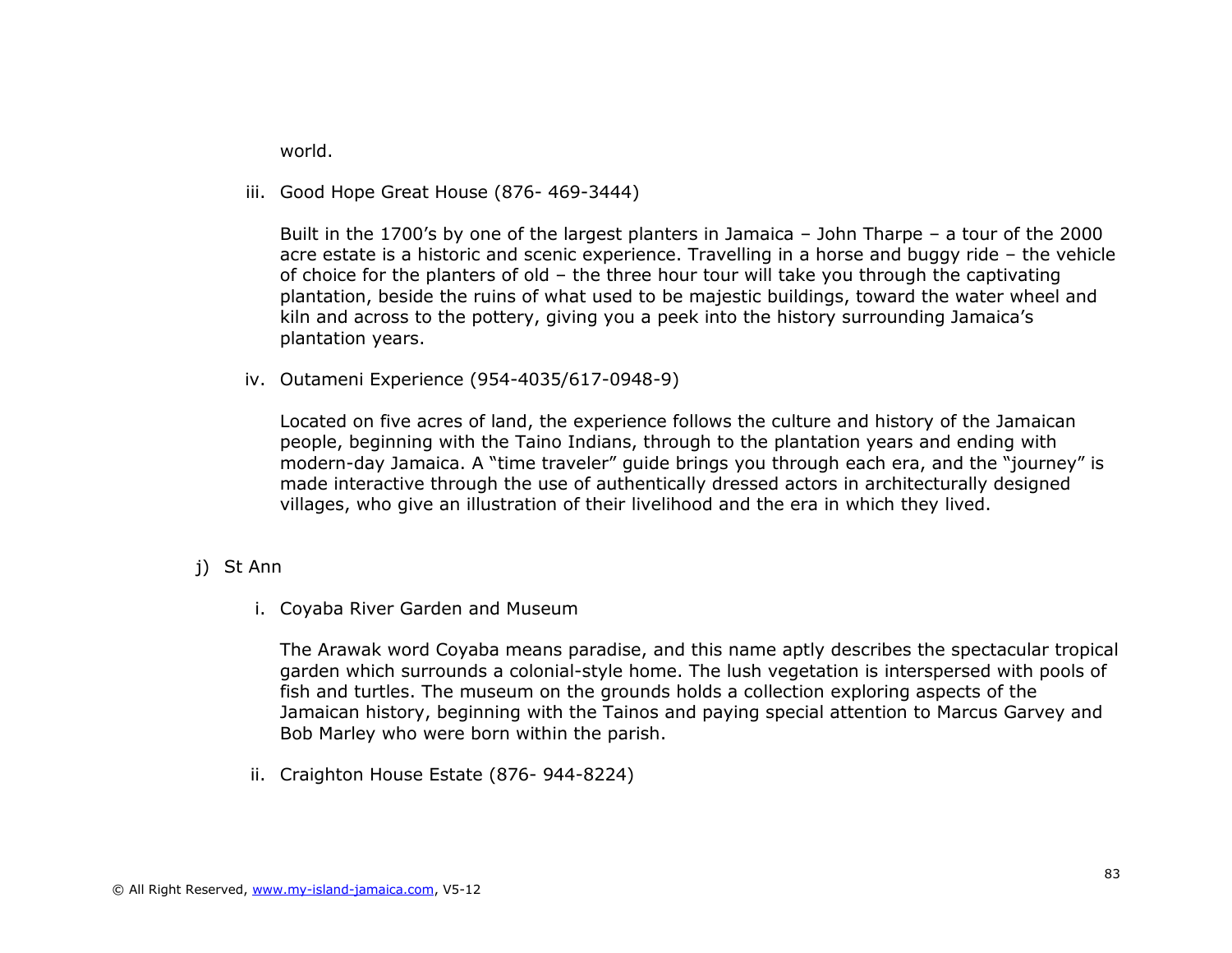Built in 1805, at 2600 feet above sea level, is the historical Craighton Estate Coffee Farm and Great House. Sitting on 80 acres of prime land, the estate commands an excellent view of its surroundings. A producer of coffee since the 1800s, the Estate is owned and operated by UCC, the largest coffee company in Japan, since 1981.

iii. Green Grotto Caves (876-973-3217)

The green algae that covers its walls gave rise to the name Green Grotto Caves. Originally inhabited by the Arawak Indians, the caves have been used by different groups for different purposes over the years. During the war with the British for ownership of the island, the Spanish used them as a hide-away. During slavery, escaped slaves used them for safety and cover. During the two world wars, smugglers supplying arms to Cuba used them as storage points, while the Government of Jamaica used the entrance of the cave as a storeroom for rum in barrels during the later years of World War II.

iv. Seville Heritage Park (876-972-2191/0665)

Archaeological research has proven that Seville was at one time or the other occupied by the various cultures that led to modern-day Jamaica. The Heritage Park traces the emergence of the Tainos, the Spanish, the British and later, the Africans. The Park spans 300 acres and is designated as a cultural and educational facility, with some of the original structures still preserved and on display, including the Spanish sugar mill, an artisan workshop, a Spanish settlement and church, and the Seville Great House (of British origin)

- k) St Mary
	- i. Castleton Botanical Gardens

Located on 15 acres of land, the Castleton Botanical Gardens were established in 1862 as a relocation project for the Bath Botanical Gardens. The gardens host a wide collection of some of the most exotic trees, fruits and plants in Jamaica. Separated on one side by the Junction main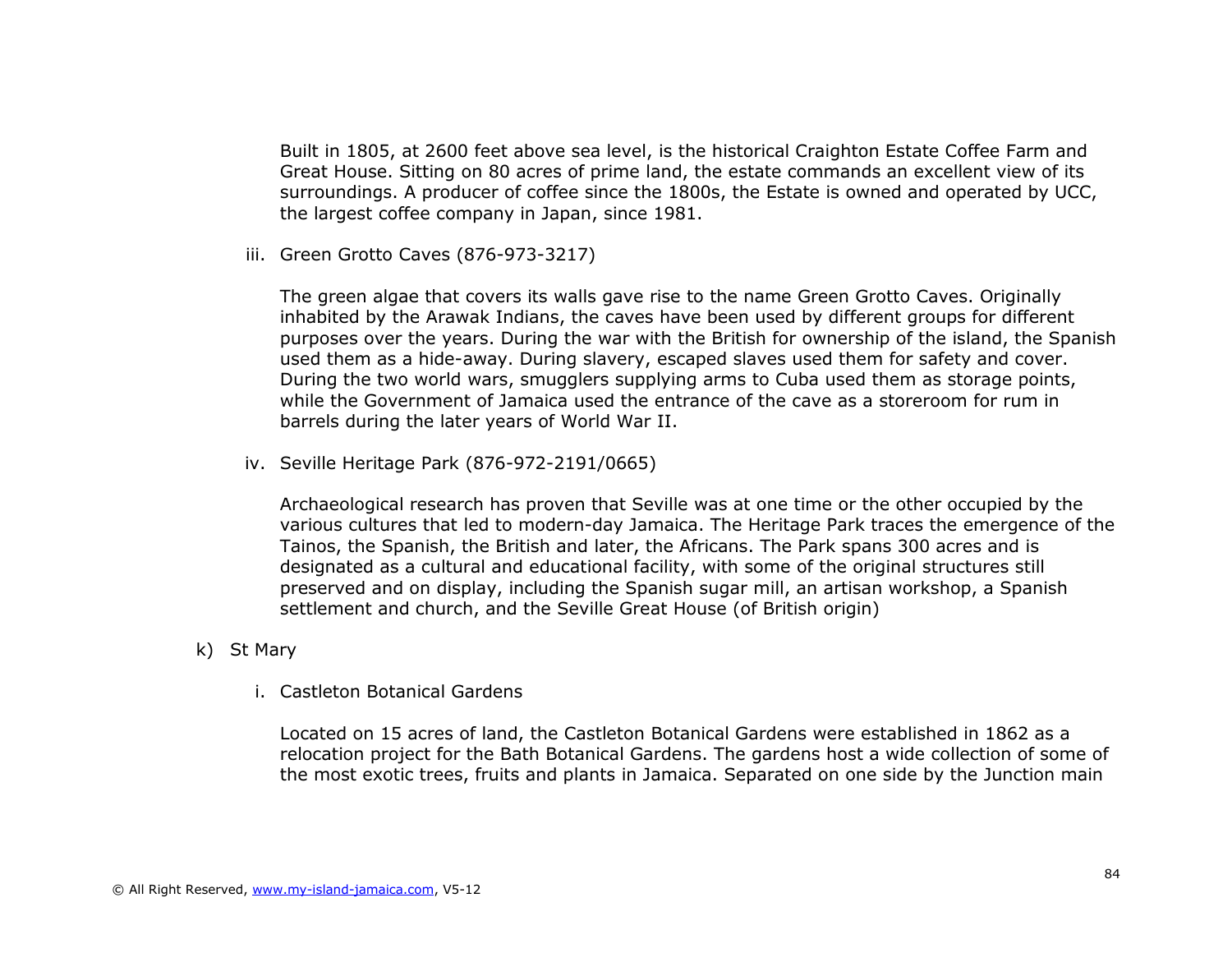road, it is adjacent to a rocky seasonal river bed.

ii. Prospect Plantation (876- 974-5335)

Seated on 1000 acres, Prospect Plantation boasts a Camel Trekking Safari, open-air carriages and ostrich Farm and Butterfly Aviary, among others.

Built in the 1800's, this working plantation houses a wealth of history, including Jamaica's first hydro-electric power stations, fortified loopholes (to protect against raids by pirates and buccaneers), among others. The vegetation, combined with the view and wildlife make it an unforgettable experience.

- l) Portland
	- i. Charlestown Maroon Museum and Safu Yard (876- 445-2861)

The first of its kind in Jamaica, the museum displays the rich heritage of the Maroon way of life, with artifacts such as the abeng (cow horn used to communicate over long distances, using a series of coded sounds), the calabash (used as a utensil or bowl), the jungs (a hunting spear), among others on display. The Safu Yard is a traditional dancing ground which is said to be the site at which the warriors prepared for war.

ii. Folly Ruins

Built in 1901 by American millionaire Alfred Mitchell, the two-storey, 60 room mansion was built as a family home. However, a few years later, it began to crumble and today lays in ruins. There are several theories regarding the fall of the mansion, but the most credible one is the use of inferior material which could not stand the full brunt of the ocean breeze – to which the house was exposed.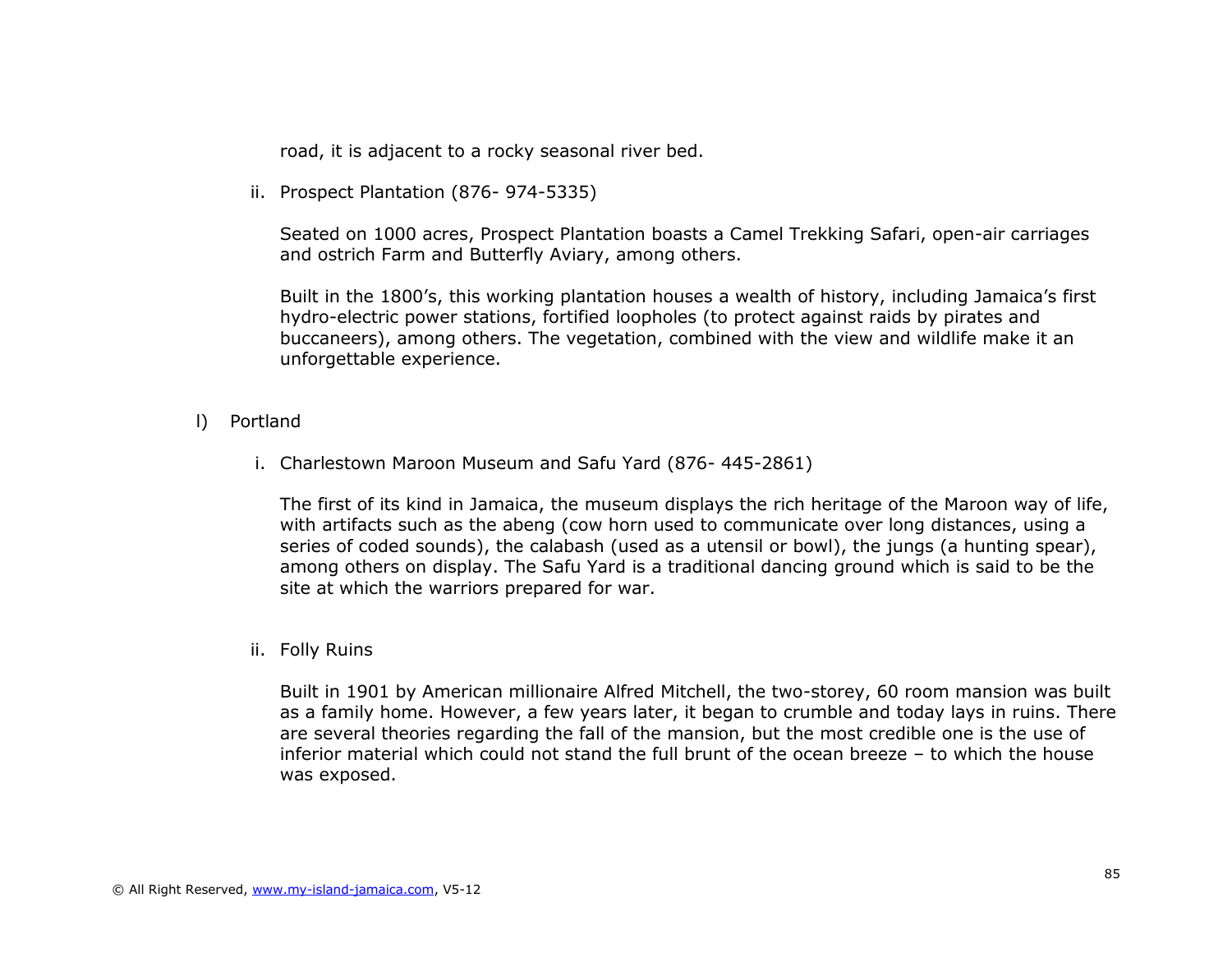iii. Folly Point Lighthouse

Set atop honeycombed limestone, overlooking the Caribbean Sea on the shoreline of the East Harbour, the red and white striped lighthouse has been operational since 1885. At 40 feet high, it is a beauty to behold, with one of the best views on the island.

iv. The Honey Bar

Located in Buff Bay Valley, the Honey Bar allows you to taste fresh honey (harvested from nearby bee farms), while learning about the bee rearing and honey making process. You can also interact with the bee farmers who operate the apiary across from the site.

#### m) St. Thomas

i. Bath Botanical Gardens

Established by the government in 1779, this is the second oldest botanical garden in the western hemisphere. Many of the exotic plants and trees that were introduced to Jamaica were first planted here. There are also ruins; covered with vines; of what used to be majestic buildings (over 100 years old), which help to tell the history of what used to be one of Jamaica's most fashionable towns – Bath, St Thomas.

ii. Morant Bay Courthouse

The scene of one of the biggest, most violent and historical riot in Jamaica's history – the Morant Bay Rebellion of 1865 – the courthouse was destroyed but later rebuilt with limestone and red brick. The rebellion marked a turning point in Jamaica's history, as it led to economic and social reforms in the country. Today, a statue of National hero Paul Bogle (the Baptist minister who led the rebellion), as well as a memorial plaque commemorate that fateful day and the massacre that resulted.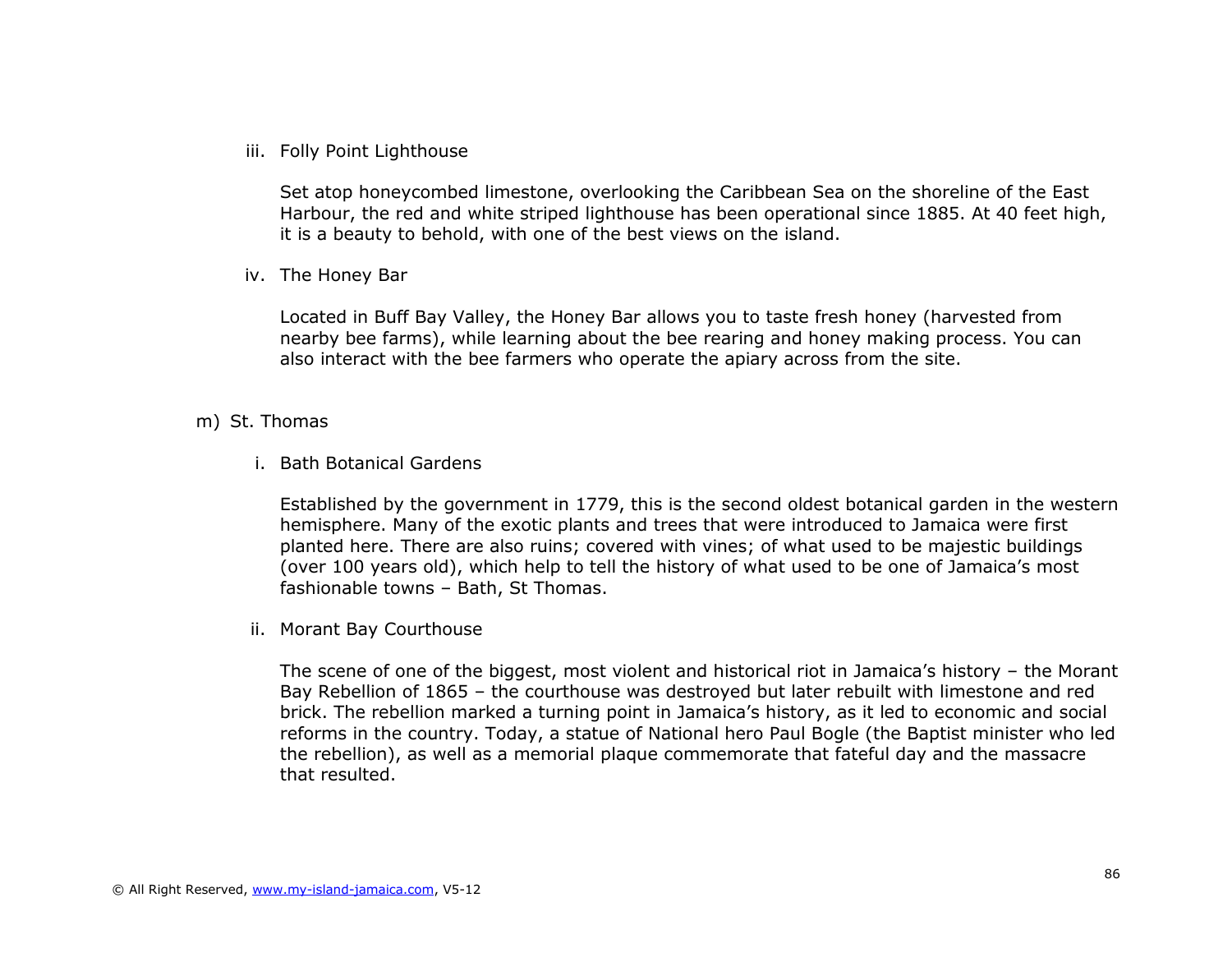#### iii. Morant Point Lighthouse

Standing on a 300 ton concrete foundation, spanning 18 feet in width and 115 feet in height, and seven stories tall is Jamaica's oldest lighthouse. Erected in 1842 by George Grove, it was fitted in England, scrapped and shipped to Jamaica in 1840, where it was rebuilt. Believed to be the only cast iron lighthouse in the world, it was designed by Alex Gordon, a civil engineer in London.

#### iv. Stokes Hall Ruins

Believed to be one of the oldest structure in Jamaica, the house was built in 1710 by Luke Stokes, former Governor of Nevis who settled in Jamaica shortly after it was captured from the Spaniards. Built in a strategic location, it was a majestic building and was securely fortified. It was destroyed by an earthquake in 1907 and lies in ruins today.

#### v. Stony Gut

The birthplace of Paul Bogle, it was also the site of his church as well as the location from which he led his followers to the Morant Bay Rebellion. The entire village was destroyed by soldiers after the rebellion, as a reprisal for the riot. Today, the site is maintained as a memorial to the National hero and his followers.

#### vi. Three Finger Jack's Cave

The first infamous fugitive to have a bounty placed on his head, "Three Fingered Jack" was a feared runaway slave during the 1700s. Born Jack Mansong, he got his name after he lost two fingers in a fight with fellow slave Quashie, and his notoriety from preying on white plantation owners and government officials. The cave high in the Blue Mountains was the "base" from which he carried out his robberies, kidnappings and murders. It is said that the very mention of his name drove fear into the hearts of the British, and he supposedly set free a number of slaves during his reign of terror. Many plays and books have been written about his exploits.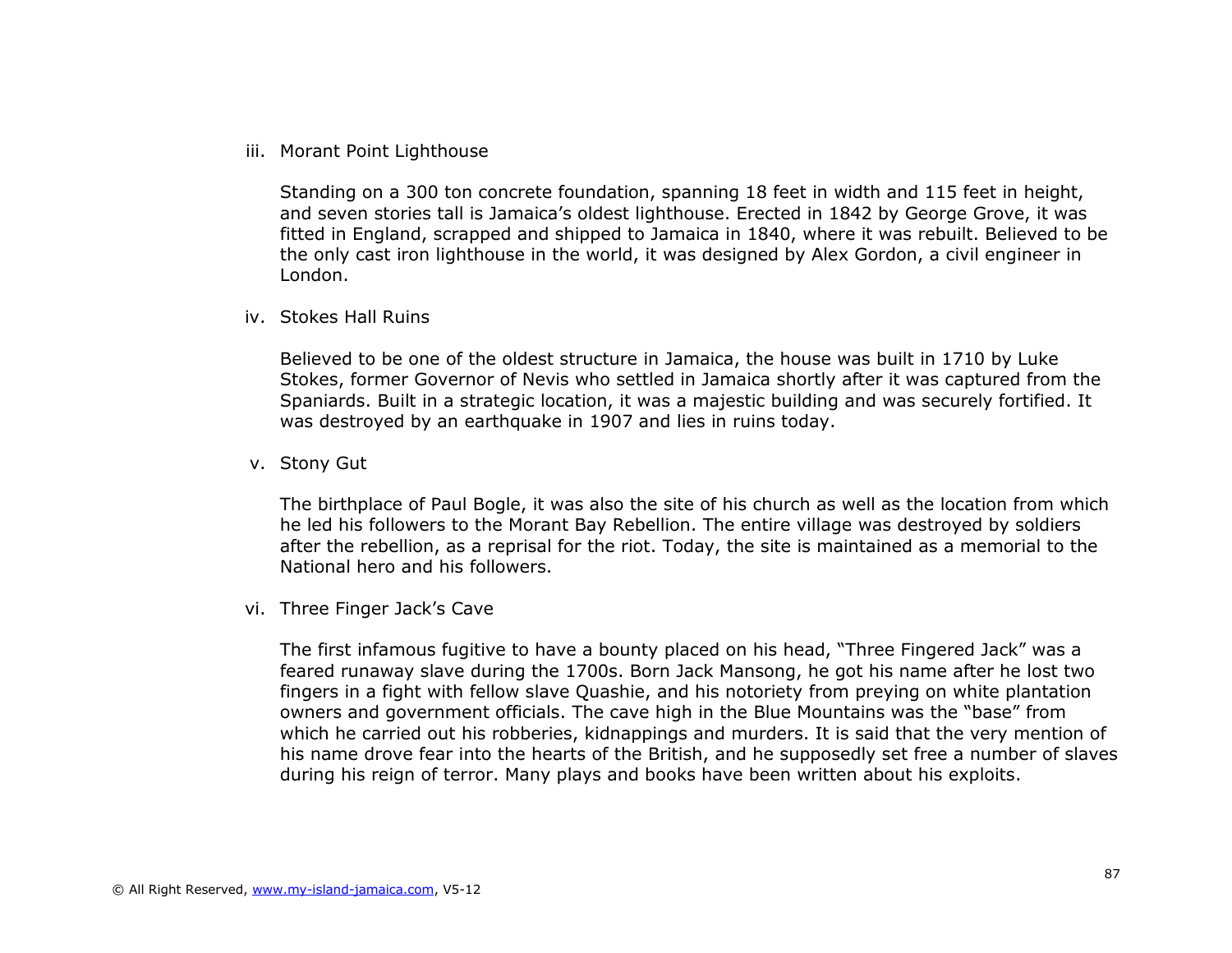# 14. **Jamaica's Best Parks & Gardens**

'Jamaica is not just about the scintillating beaches, majestic falls, and the alluring reggae music, there are a whole lot more!'. If you have been around [www.my-island-jamaica.com,](http://www.my-island-jamaica.com/) you'd recognize that slogan  $\mathcal{O}$  - I use it a lot. But truly, there are a whole lot more, and our flora is yet another slice.

Thanks to my researchers, I now present you the best parks and gardens in Jamaica. If you are looking for a vacation with a difference, be sure to stop by and experience a few of these. We have attempted to provide contact numbers for as much as we could, but some were more difficult to ascertain, as usual, we suggest that you ask of your tour desk or tour guide for guidance.

### 1. St Thomas

### a. **Bath Botanical Gardens**

Established by the government in 1779, this is the second oldest botanical garden in the western hemisphere. Many of the exotic plants and trees that were introduced to Jamaica were first planted here.

## 2. Portland

## a. **Athenry Gardens Tel 993-3740/779-7144**

Athenry Gardens is a lush 3 acre botanical garden that features coconut palms as well as other plants and flowers. The gardens also include the Nonsuch Caves, which are underground caverns believed to be 1½ million years old. These caves are full of stalactites, rare fossils and remains of the Arawak Indian civilization.

3. Kingston & St Andrew

# a. **Blue Mountains and John Crow Mountains National Park**

This Park houses a wide range of animal and plant species, consisting of resident as well as migratory birds. The rare species of birds are found in this Park, along with indigenous plants and trees. The Park was established in 1990 to protect forest reserves and covers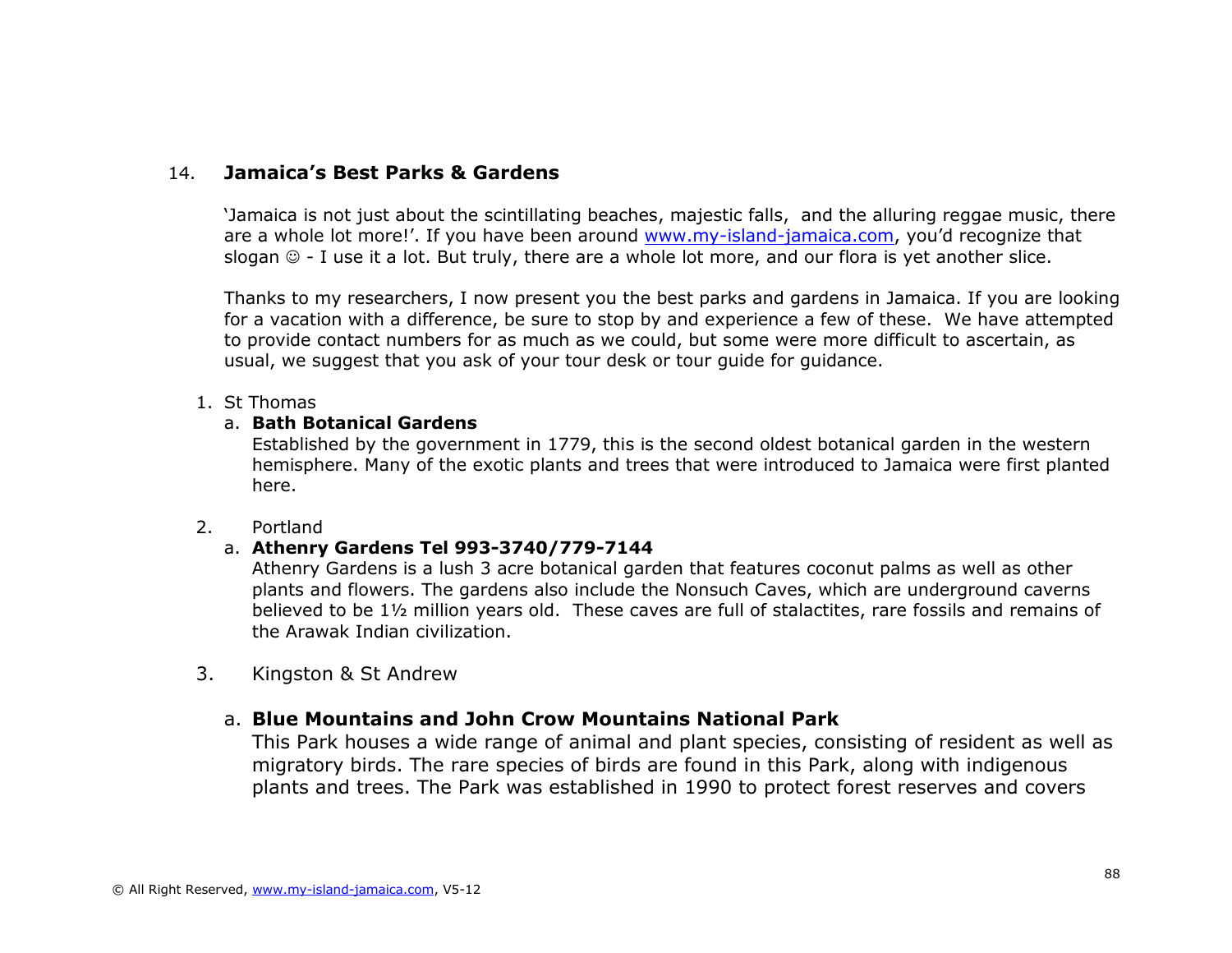196,000 acres in the Blue Mountains.

# b. **Cinchona Botanical Gardens Tel: 929-9200 /927-1257**

Originally a plantation, the Cinchona Botanical Gardens was so named after the cinchona tree from which quinine (the first treatment for malaria) was acquired. It was established in 1868 and is the only garden of its type in the Caribbean and is situated at an altitude of between 4,500 and 5,500 ft above sea level.

The garden contains global varieties of temperate and semi-tropical flowers and trees, including: eucalyptus trees, rubber trees, cork oak trees, lilies and Asian tea trees, complete with a panoramic view of the capital city of Kingston, as well as the Blue Mountains and Strawberry Hill.

# c. **Clydesdale National Forest Park**

Clydesdale National Forest Park is located in the hills of the Blue Mountain range. Located on what used to be a coffee estate, the park is the ideal location for nature lovers who either want to find a secluded place to relax or take a lovely stroll under the branches of the various trees which form an overhead canopy. There is also a river pool nearby for bathing.

## d. **Holywell National Park Tel: 922-1287**

The Holywell National Park/Nature Reserve is a part of the Blue Mountains and John Crow Mountains National Park (about 4000 feet above sea level) and features beautiful nature trails, with indigenous species of flora, fauna, birds and terrestrial mammals being viewed along the way.

### e. **Independence Park**

Independence Park, otherwise known as the National Stadium, is Jamaica's premier sports and cultural complex. Originally built to accommodate the [1966 British Empire and](http://en.wikipedia.org/wiki/1966_British_Empire_and_Commonwealth_Games)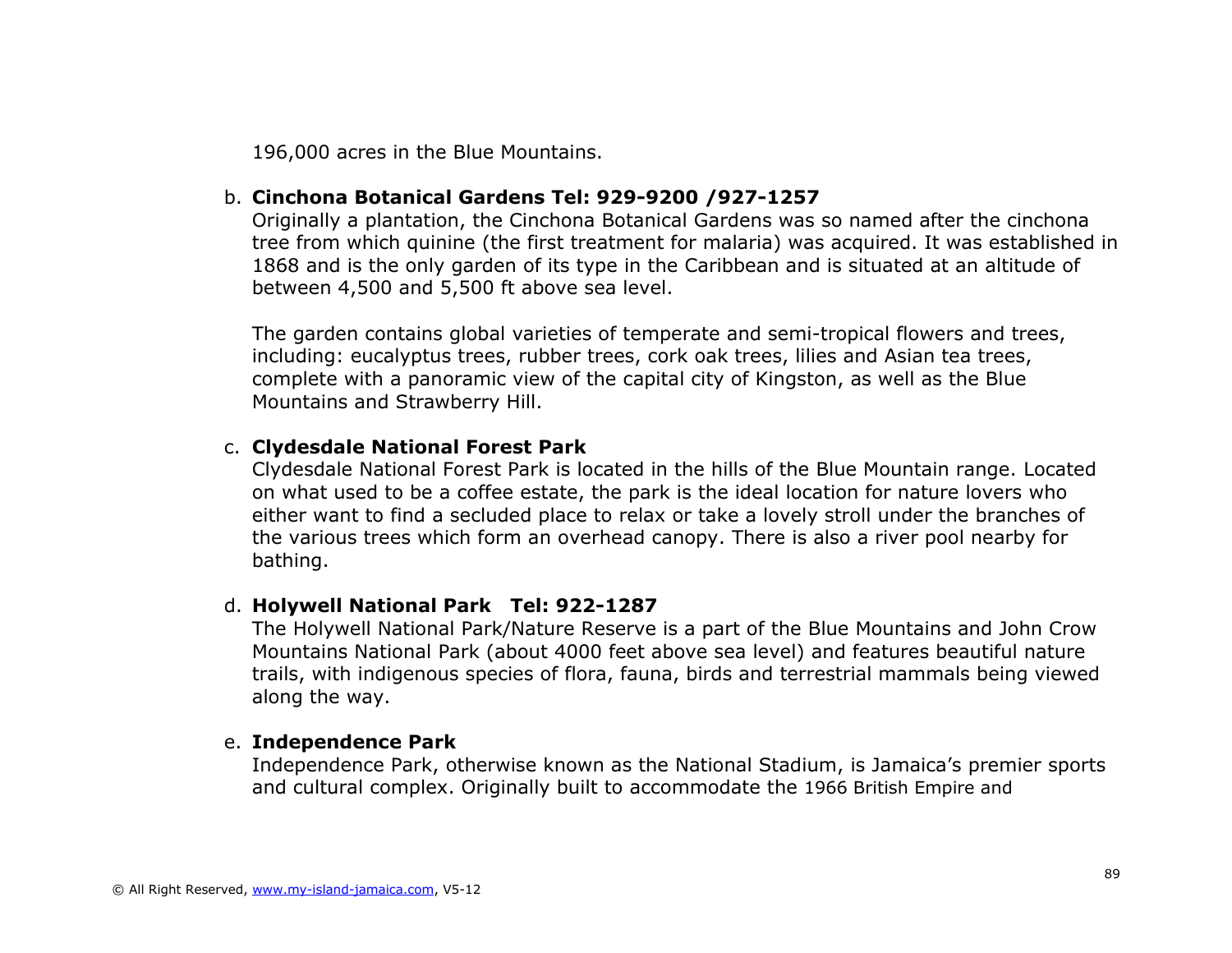Commonwealth Games, it houses a variety of sports facilities, as well as the National Arena and National Indoor Arenas (the two largest indoor arenas in the Caribbean with capacities of 3,000 and 6,000 respectively).

# f. **Irish Town Botanical Gardens**

The Irish Town Botanical Gardens contain over 300 different species of flowers, in a Blue Mountain setting 3,100 feet above sea level. It also includes a 60 foot pool spa that utilizes flower and plant ingredients.

# g. **National Heroes Park**

Originally a horse race track, this 20 hectare park is a [botanical garden](http://en.wikipedia.org/wiki/Botanical_garden) featuring numerous monuments of leading players of Jamaican history and independence. It is also the burial site of many of Jamaica's [National Heroes](http://en.wikipedia.org/wiki/Order_of_National_Hero), [Prime Ministers](http://en.wikipedia.org/wiki/Prime_Minister_of_Jamaica), and cultural leaders.

# h. **Royal Botanical Gardens of Hope Tel: 927-1085**

Situated on 200 acres of land, it was founded in 1881 as an experimental garden dedicated to growing new varieties of sugar cane, teak, coffee, cocoa and pineapples.

# i. **St William Grant Park**

In order to commemorate the Year of the Worker in 1988, the Queen Victoria Park was refurbished and renamed in honor of one of the icons of the workers' struggle in [Jamaica](http://jamaica-gleaner.com/gleaner/20090817/cleisure/cleisure3.html) - St William Grant. The 1938 labour leader had given regular United Negro Improvement Association speeches on the grounds, and was an associate of the Rt. Excellent Sir Alexander Bustamante, National Hero and former Prime Minister. Inside the park are several monuments, as well as the shackles of slavery which lay buried in a long, unmarked tomb next to the now-famous banyan tree.

4. Clarendon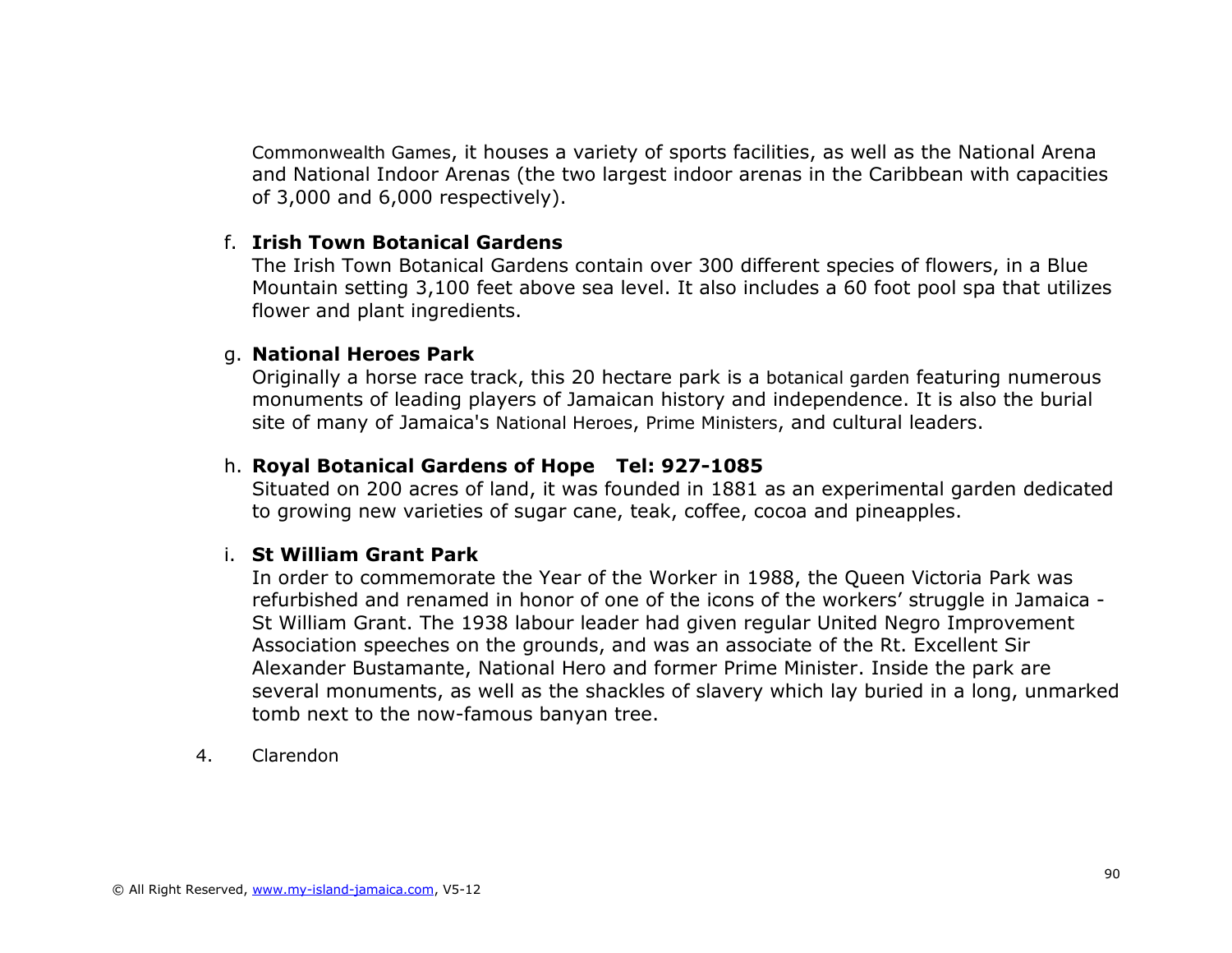### a. **Mason River Wetlands and Game Sanctuary**

A protected habitat for local and regionally restricted species of horticulture and wildlife, as well as a refuge for endangered species, this reserve was opened to protect regenerating forestry and botanical vegetation from human interference and degradation. It also provides education concerning wildlife conservation and management.

# 5. Manchester

### a. **Canoe Valley National Nature Reserve**

The Park occupies 3000 acres and is made up of mangrove swamps, limestone forests and herbaceous forests. It is also home to Alligator Hole, which is a small river known for its inhabitants: three manatees and several alligators. At last count, the reserve contained 4 amphibian species, 7 bat species, 23 reptile species and 93 bird species.

### 6. St Elizabeth

### a. **Lovers' Leap Tel 965-6634**

Lovers Leap is a 1700 ft cliff which derives its name from two slave lovers who, in an attempt to escape their master who wanted the girl for himself, leapt hand-in-hand to their death in the crashing waves below. The lookout provides a vantage view point to look for miles out to the Caribbean Sea. There is also a small museum with Indian and more recent artifacts, as well as a beautiful garden with a Cactus farm.

### 7. Westmoreland

## a. **Roaring River Park Tel: 995-2094**

Roaring River Park is a heritage and nature park, situated on the Roaring River Estate. The Roaring River is so named because of the gushing waters of the river and runs underground. Nearby is the Roaring River [Cave,](http://en.wikipedia.org/wiki/Cave) which is a series of [limestone](http://en.wikipedia.org/wiki/Limestone) caverns with a small mineral spring inside. Located outside of the cave is a fresh water sinkhole as well as a landscaped private garden.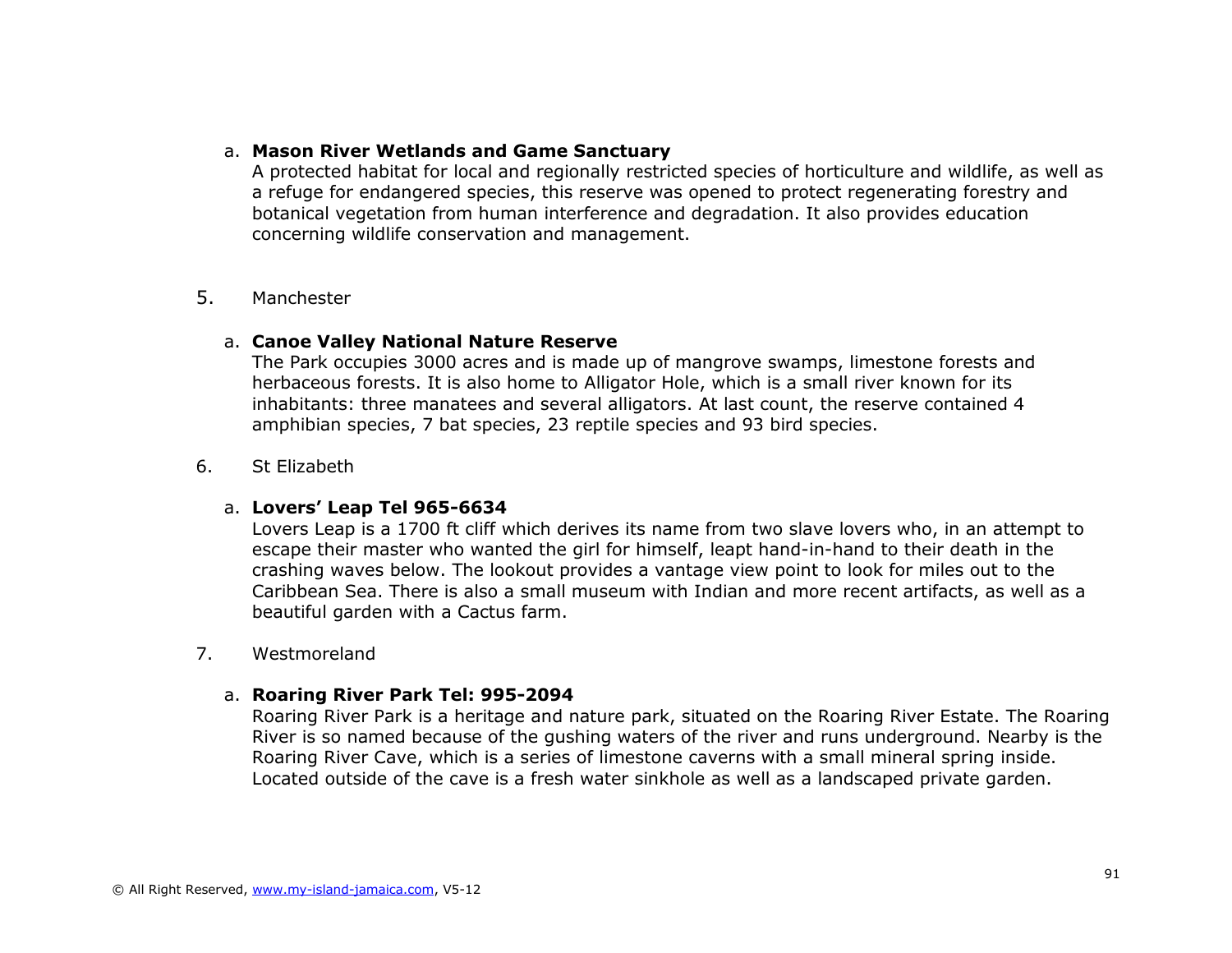## b. **Royal Palm Reserve Tel 364-7407/957-3736**

Spread across over 300 acres, the Royal Palm Reserve houses approximately 300 species of animals, (including the endangered West Indian Whistling Ducks), reptiles, birds and butterflies and over 114 species of flowers (including the Royal Palm; from which the reserve derives its name). It boasts many beautiful nature trails, as well as a museum with books, natural exhibits, a model of the wetlands and posters of the natural environment.

### 8. St James

### a. **Montego Bay Marine Park Tel 952-5619**

The Montego Bay Marine Park is Jamaica's first national park, and was developed to protect the beauty of the Montego Bay area (which reaches all the way to the Cayman Trench) and the many species of tropical creatures that live there. The 15 square kilometer park is an educational adventure with programs and tours available to learn about the ocean and its inhabitants. There is also a research center, reference material, slide shows and books about this valuable ecosystem.

### b. **Old Hospital Park**

The Old Hospital Park is a spacious, yet glamorous outdoor ambiance facing the beautiful Caribbean sea. It faces the sea atop cliffs with impeccable glistening waters, offering a scenic location for leisure or relaxation. The new park boasts a number of gazebos within a garden setting, and adds to the physical and aesthetic beauty of Montego Bay.

## c. **Rocklands Bird Feeding Sanctuary Tel. 952-2009**

The Rocklands Bird Sanctuary was established in 1962 by one of Jamaica's first environmentalists, Lisa Salmon, (known as "the bird lady") who loved to write about, paint and feed birds. It is believed that many of the over 200 species of birds in Jamaica can be seen at the Rocklands Bird Feeding Sanctuary. The highlight of Rocklands is the chance to hand feed different birds, especially the humming birds from the patio.

## 9. St Ann

## a. **Coyaba River Garden and Museum Tel: 974-6235**

The lush 3 acre water garden is fed by the streams that flow on the Shaw Park Estate property, and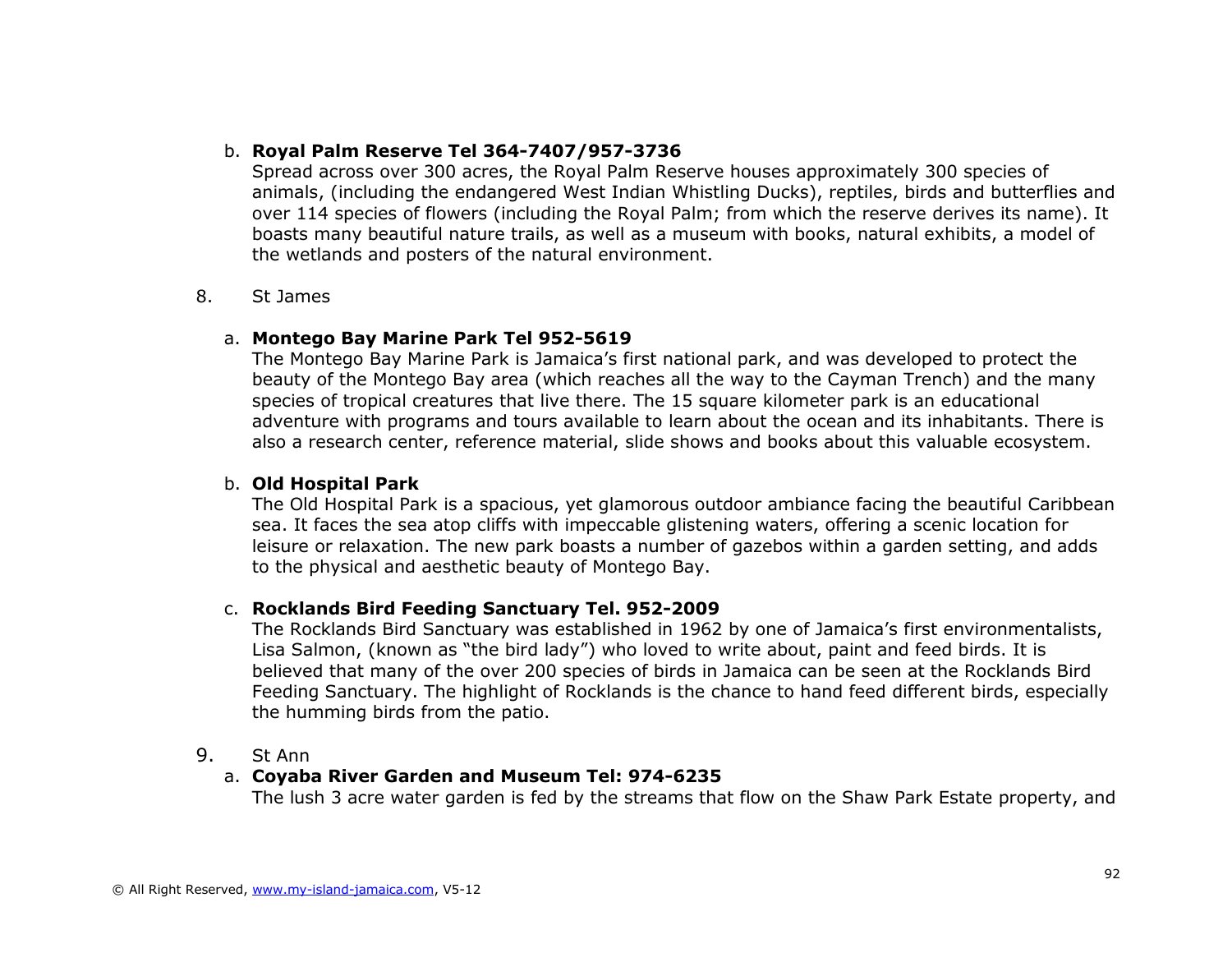offers scenic views of the Bay of Ocho Rios, as well as an introduction to the flora and fauna of Jamaica. The on site museum covers the history of Jamaica from the pre-Columbian time of the Arawak Indians up to the present day of the island's development. It also exhibits the many cultural influences that led to the creation of Jamaica's Motto: "Out of Many, One People".

### b. **Cranbrook Flower Forest Tel: 610-6509/770-8071**

The Flower Forest sits on 130 acres, and is a scenic nursery interspersed with swimming pools and a river, which houses many varieties of orchids, ginger, bird of paradise, croton and ferns. At the entrance to the gardens is the restored remains of an old sugar mill (believed to be over 200 years old), which houses a museum. There is also a a recreated Arawak village within the garden, which showcases the type of housing used by the Tainos prior to Spanish colonization.

### c. **Seville Heritage Park Tel: 972-2191/0665**

Seville was at one time or the other occupied by the various cultures that led to modern-day Jamaica. The Heritage Park traces the emergence of the Tainos, the Spanish, the British and later, the Africans. The 300 acre Park is designated as a cultural and educational facility, with some of the original structures still preserved and on display, including the Spanish sugar mill, an artisan workshop, a Spanish settlement and church, and the Seville Great House, which is of British origin.

### d. **Shaw Park Botanical Gardens Tel: 974-2552/974-2723**

Situated 550ft above sea level, the Shaw Park Botanical Gardens offer spectacular aerial views of the Jamaican landscape. The 25 acre garden is filled with several species of unusual tropical flowers, plants and trees – including a huge banyan – set amidst grassy lawns, with a cascading waterfall as a centre piece.

## 10. St Mary

## a. **Castleton Botanical Gardens Tel 927-1257**

Located on 15 acres of land, the Castleton Botanical Gardens were established in 1862 as a relocation project for the Bath Botanical Gardens. The garden is home to a wide collection of some of the most exotic trees, fruits and plants in Jamaica and is adjacent to a rocky seasonal river bed.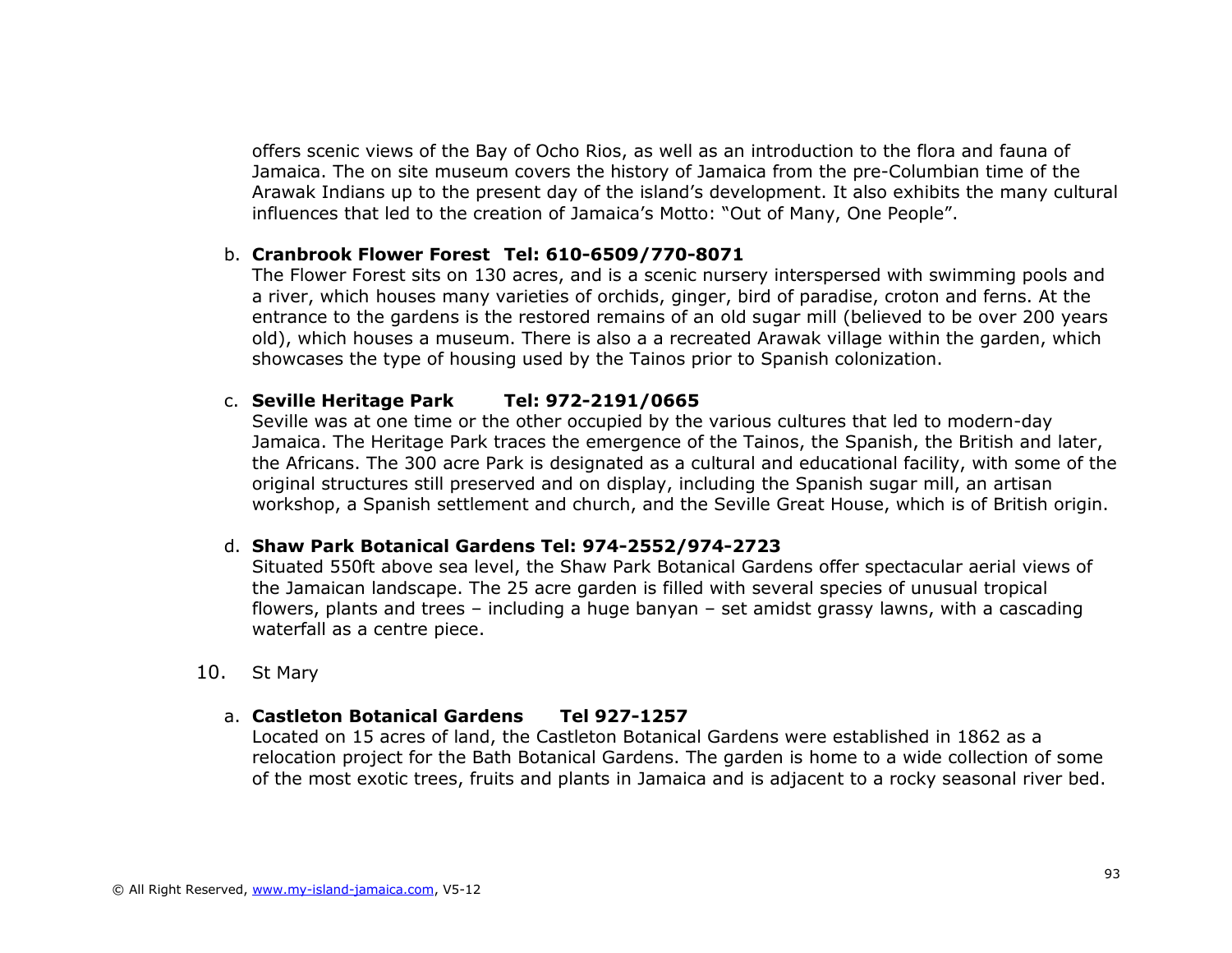### b. **Claude Stuart Park**

In 1977 the Victoria Park was renamed the Claude Stuart Park, in honour of former Minister of Health and Member of Parliament for St. Mary Claude Stuart. Within the Park is a Cenotaph commemorating the victims of World Wars I and II 1 & 2, as well as a monument in honour of Tacky (the rebel slave who led the Slave Rebellion of 1760) and one of Sir Charles Price (former Member and Speaker of the Jamaica House of Assembly).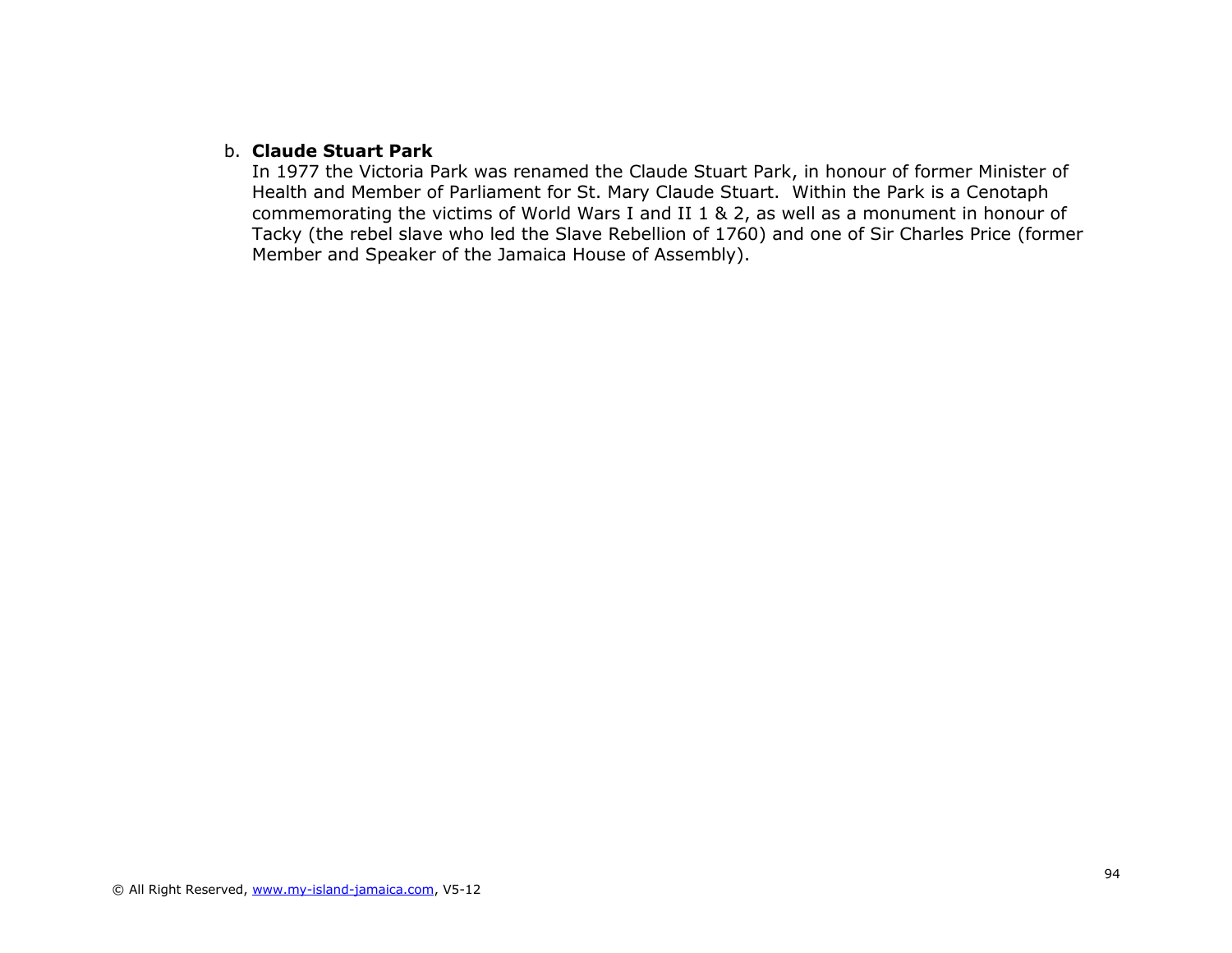# 12. **Happenings & Events**

Yes, there are some months that do get a bit more busy than others, July, August and December are some of the months that seems carries a lot of buzz, but rest assured that regardless of the time you are here, there's always something exciting happening in Jamaica.

a. Calendar of Events

In my quest to keep this publication as lean as possible, I'm going to direct you to the full annual events guide on my website. Please visit the page at: <http://www.my-island-jamaica.com/annual-events-in-jamaica-calendar-of-events.html>

b. Latest News & Happenings

I have a page on the website that captures the [very latest](http://www.my-island-jamaica.com/current_events_in_jamaica.html#News) news from Jamaica, but I'm going to do even better and point you to source, the two major newspapers that has it all!

- i. The Jamaica Gleaner : http://jamaica-gleaner.com/
- ii. The Jamaica Observer:<http://www.jamaicaobserver.com/news/>

By the way, have you already read the [free events in Jamaica](#page-34-0) listing? Be sure to take a look, if not yet done.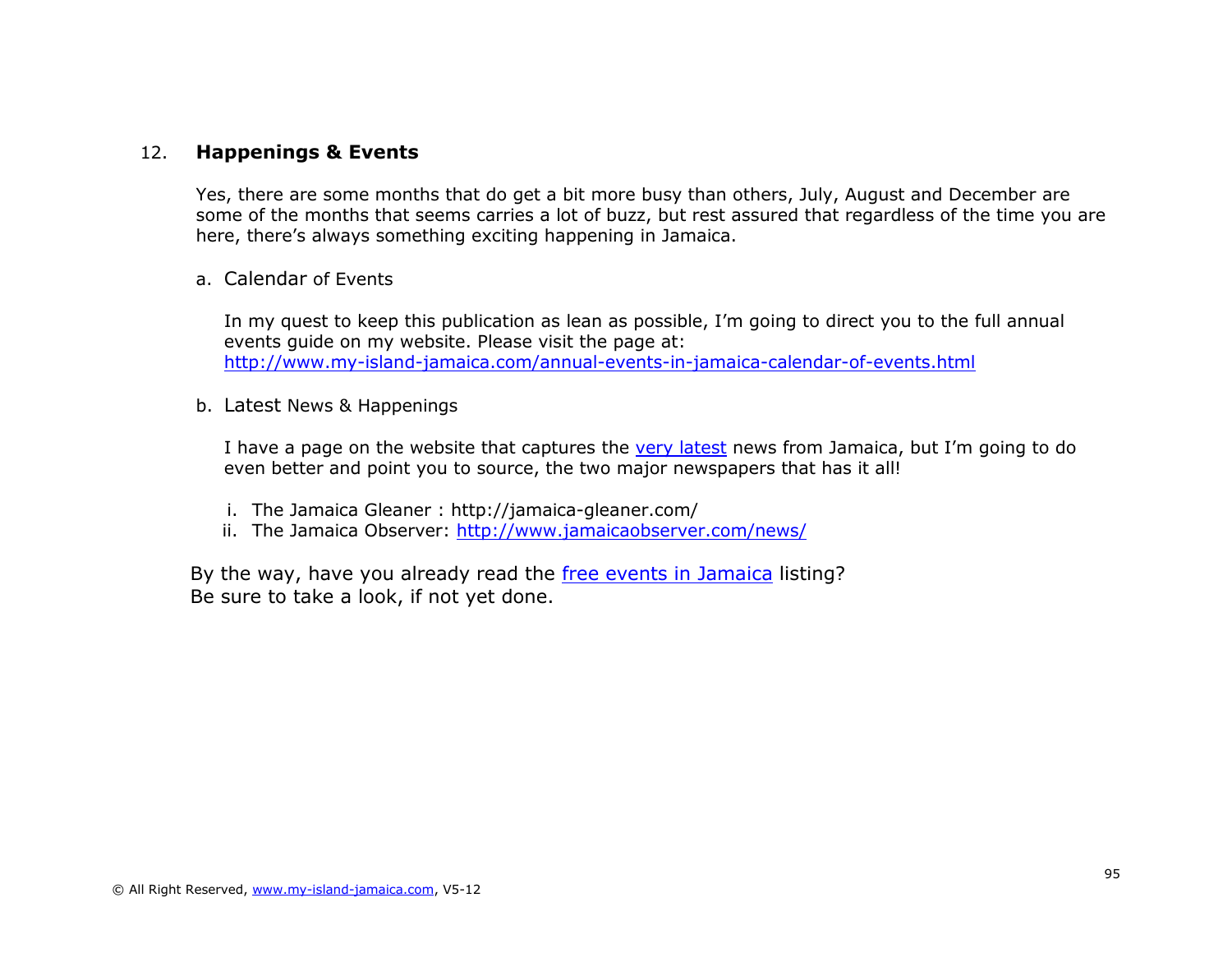# 13. **Top Jamaica Tours Guides and Tour Companies**

So by now, you would have learnt about all the great historic, educational and entertaining options in Jamaica, the next, and obvious question is, not just how to get there, but who can you trust to get you there and back.

I've done some digging and found these, the best tours, or rather, best tour companies in the island. These are purely based on online visitors' reviews; from people who have actually experienced them!

I've included their address (city) but don't be put off, most of them will traverse (and in fact is very knowledgeable) of most of the best in the island. Hint: Use this guide to impress them though, let them know you are in the 'know'  $\odot$ .

Antsman Private Tour, Negril (876-837-2690) Barrett Adventures, Montego Bay (876-382-6384) Big Ship Private Day Tours, Negril (772-8759 or 386-9510) Chester Tours, Montego Bay (876-587-3584/ 876-995-5553) ExplorerJamaica Transportation & Tours, Montego Bay (877-610-6996) Jamaica Cultural Enterprises, Kingston () Jamaica Zipline Adventure Tours, Montego Bay (876-940-7394) Jamisland Day Tours, Montego Bay (876-381-6987) Joe Cool Taxi and Tours (876-390-1614) JuJu Tours, Negril (876-789-4309) KnowJamaica Tours, Ocho Rios (876-859-4739) Marks Tours, Ocho Rios (876) 432-1177) Peat Taylor Tours, Ocho Rios (876-975-0028) Phil Lafayette Tours, Ocho Rios (876-427-5829) PPP Tran Tours Jamaica, Montego Bay (876-397-6277) Real Tours Jamaica - Day Tours, Montego Bay (876-335-7922) Reggae Tours, Montego Bay (876-570-2983) Rocky's Taxi and Tour Services, Negril (876-370-7915) Shorty Private Tours, Negril (876-372-3360)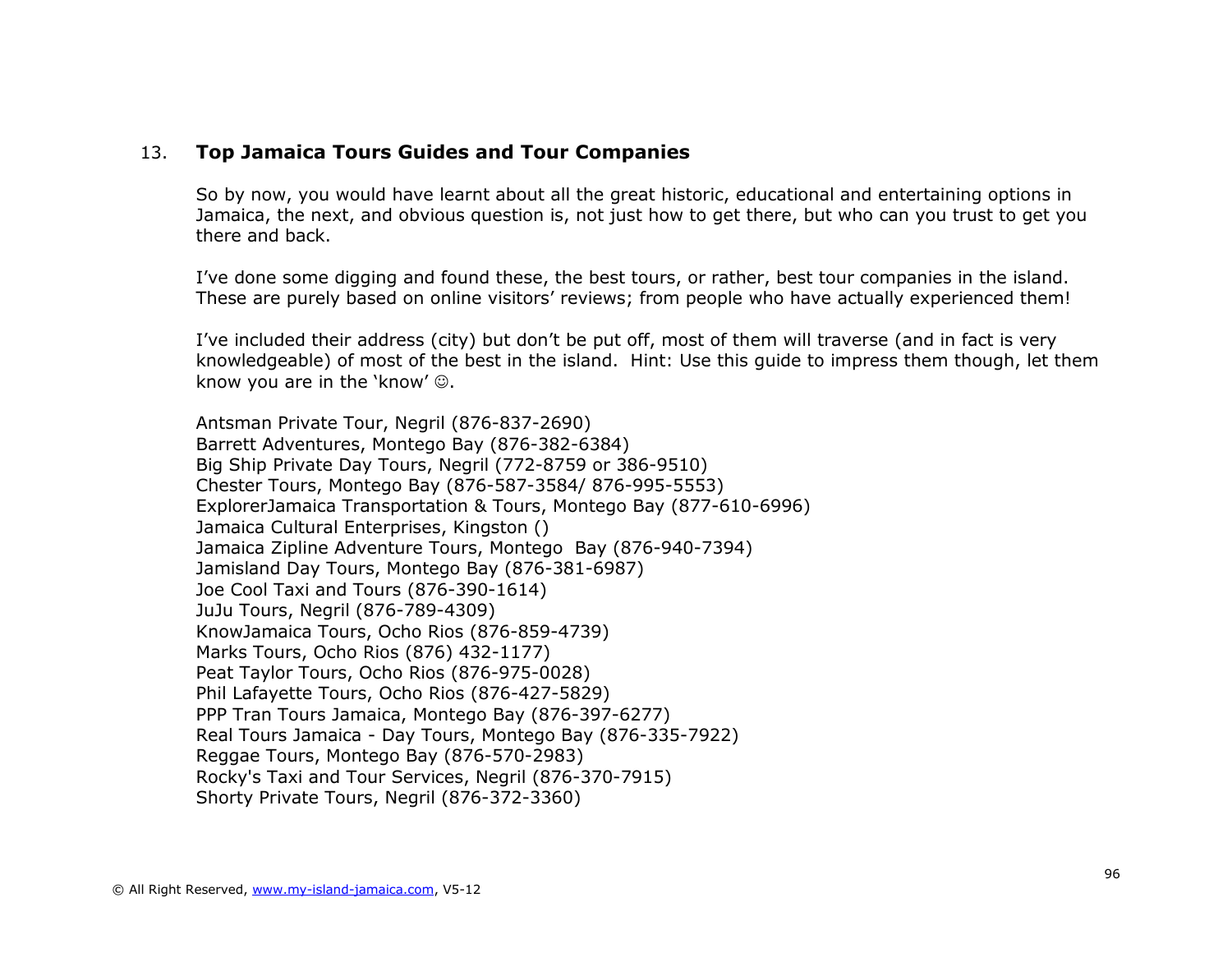Thriller Tours Jamaica, Negril (876-481-3609) Uton Tours (876-815-7666) Wilderness ATV Tours, Ocho Rios (876-382-4029) Yardie Tours, Ocho Rios (876-567-5619)

A quick point of note: Most of them typically have preset itineraries, but don't be afraid to ask about some of the unusuals I mentioned here, OK. Enjoy the excursions!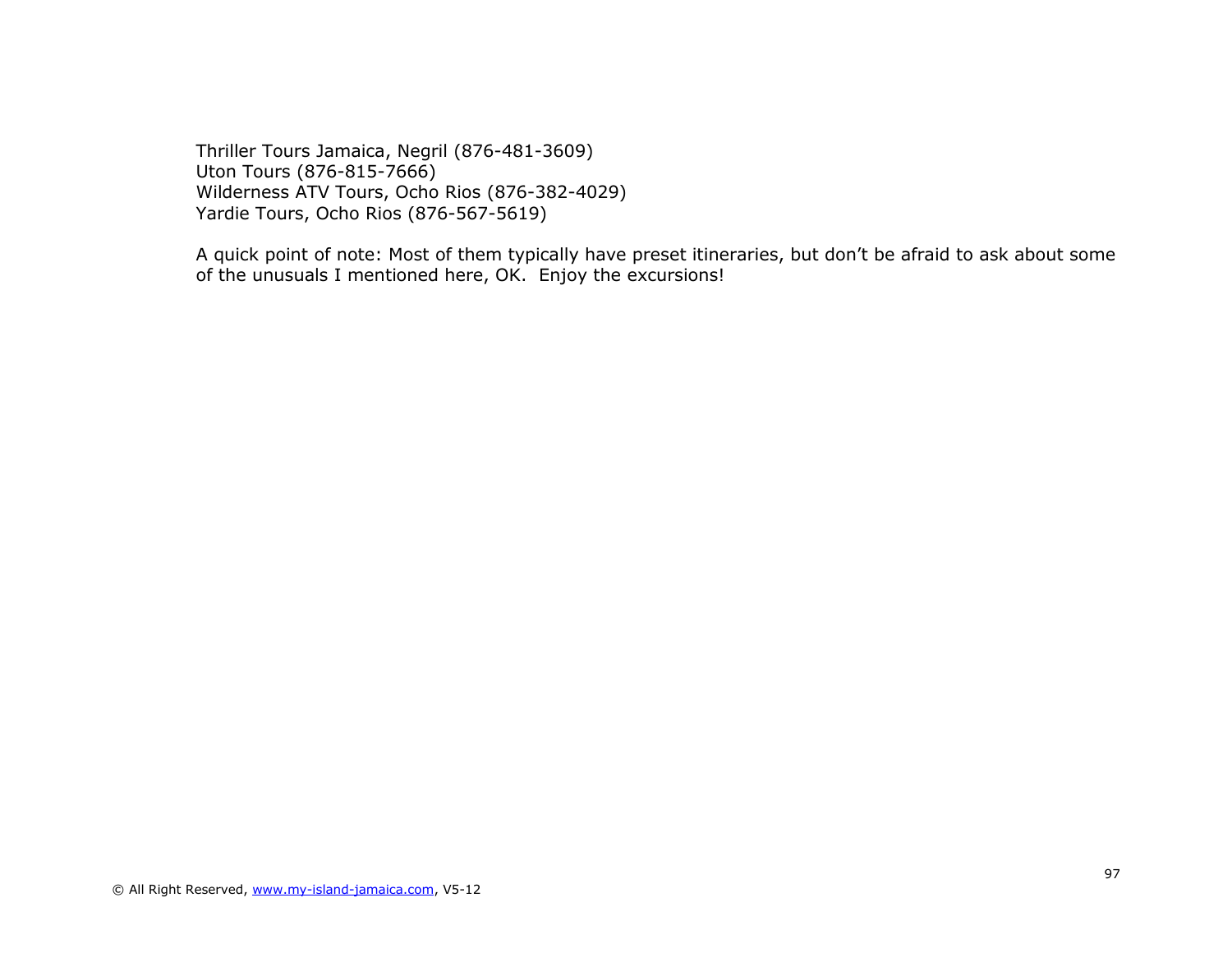# 14. **Helpful Links & Resources**

The following are some excellent links I'd like to share with you. I've specially included them as I figure that they'll become useful to you sooner than later.

#### a. Local Phone Directory

There's bound to be a company or institution that you'll need to lookup right? Of course, now it's easy, Just visit<http://jamaicayp.com/> and do your search for any local business, agency or entity in Jamaica. I use it very often these days.

b. Booking Your Jamaican Vacation Online:

I've personally constructed these links for you . There are my personal affiliate links but by now you know me right? I only recommend what I personally used or would use. These are all great companies. Go ahead and try them.

- i. Hotels Combined [www.HotelsCombined.ReviewYourJamaicanVacation.com](http://www.hotelscombined.reviewyourjamaicanvacation.com/)
- ii. OneTravel.com [www.OneTravel.ReviewYourJamaicanVacation.com](http://www.onetravel.reviewyourjamaicanvacation.com/)
- iii. TripAdvisor.com [www.TripAdvisor.ReviewYourJamaicanVacation.com](http://www.tripadvisor.reviewyourjamaicanvacation.com/)
- c. How To Arrange A Trip To Jamaica

This is a great little article. It is also on the website but I'm highlighting it here for you. It has some excellent suggestions and recommendations in it. Here's the direct link to it. <http://www.my-island-jamaica.com/how-to-arrange-a-trip-to-jamaica.html>

d. Jamaican Travel Stories

How about hearing from those who have been here before?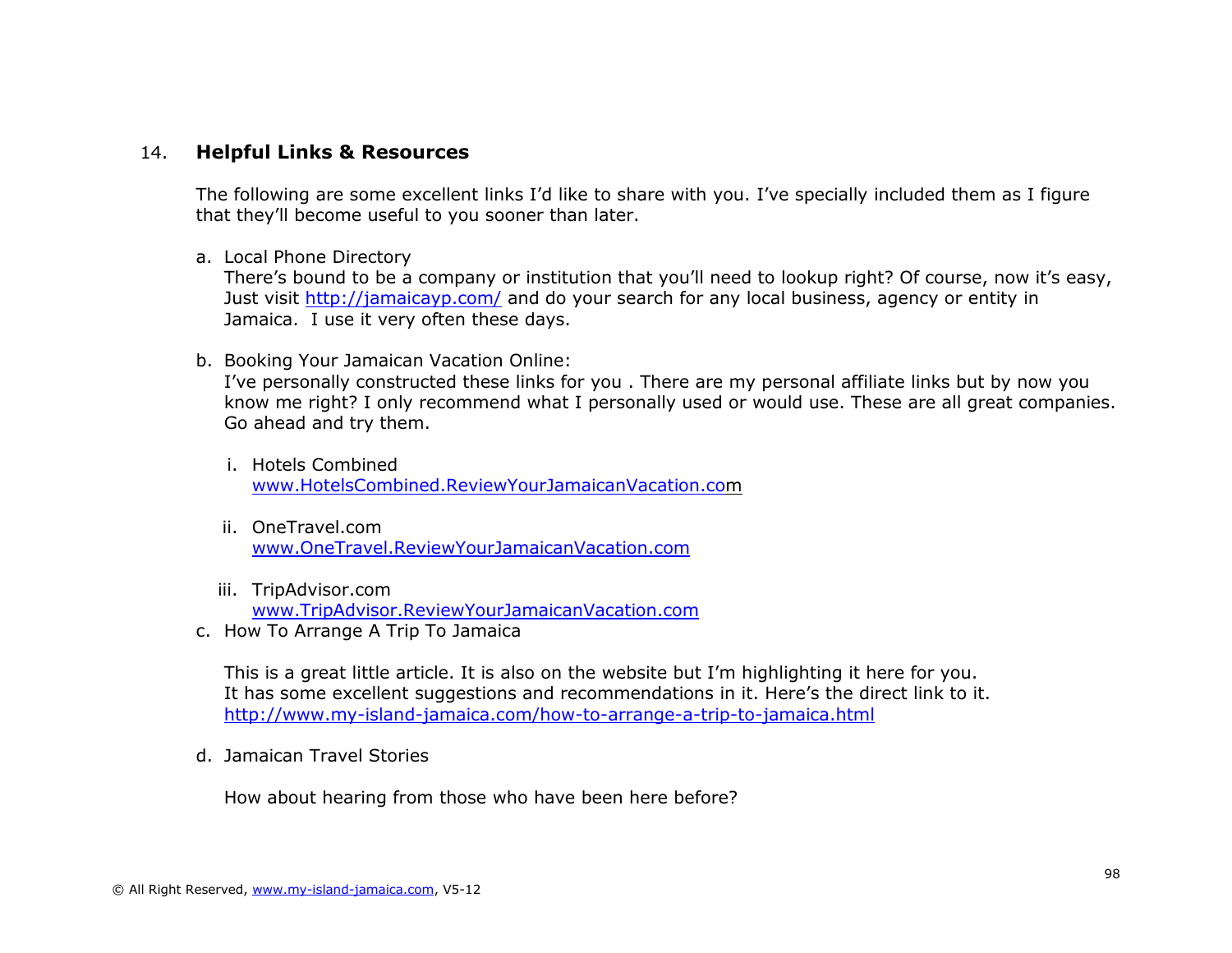Visit this link below and 'hear' for yourself: [http://www.my-island-jamaica.com/jamaican\\_travel.html](http://www.my-island-jamaica.com/jamaican_travel.html)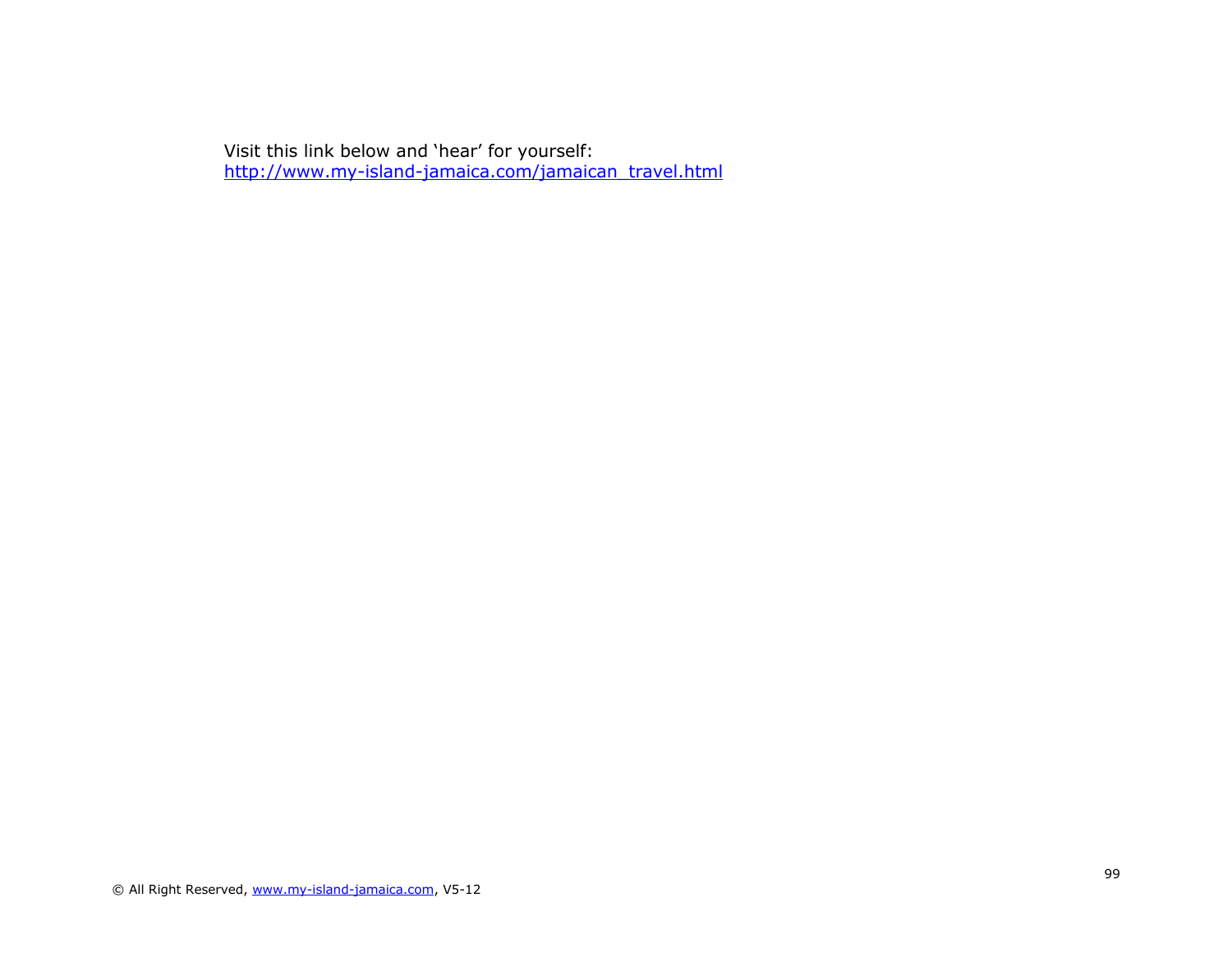# 15. **Free Bonuses!!!**

For your convenience, I've included the links to your free bonuses right here!

**Bonus #1 –** A [Pre-Travel Checklist](http://www.my-island-jamaica.com/support-files/book_Pre_travel_checklist.pdf) – A must have! **Bonus #2 –** My special 'Jamaica [Vacation Checklist](http://www.my-island-jamaica.com/support-files/book_jamaican_vacation_checklist.pdf)' **Bonus #3 –** Top Jamaican [Wedding Choices](http://www.my-island-jamaica.com/support-files/book_TOP_JAMAICAN_WEDDING_CHOICES_The_Favourites.pdf) - The favorites! (Courtesy of the Wedding Planner Plus) **Bonus #4 –** A [Weekly Jamaica Vacation Activity Planner](http://www.my-island-jamaica.com/support-files/book_weekly_vacation_activity_planner.pdf) **Bonus #5 –** A [Printable Jamaica Map](http://www.my-island-jamaica.com/support-files/printable-jamaica-map.pdf)

Just click on the links above, they will take you **directly to them** on my website for your *immediate print or download* !

Note: They are all pdf files so you might need pdf viewer (eg. Adobe Acrobat) to view them.

You might also get a security caution warning you about viruses on links etc. - rest assured, these are perfectly clean my friend.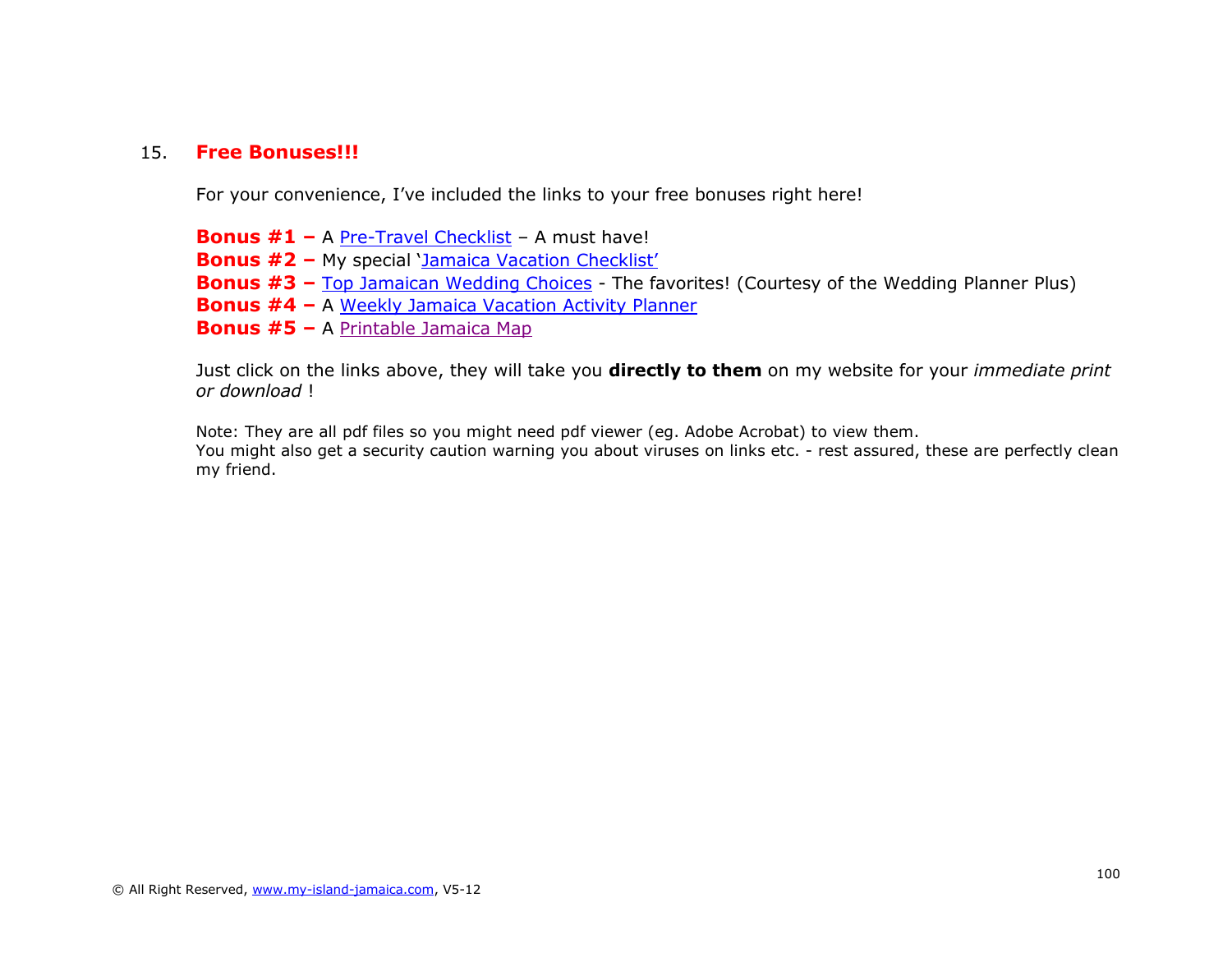# **Special Mentions**

I must state my appreciation for the guidance and support of a few of my friends, family members and partners that helped to make this a success.

Jane from The Catcha Falling Star Gardens in Negril, Michelle and her team from The Wedding Planner Plus in Ocho Rios, and Errol from The Tapioca Village Retreat in Devon Penn St. Mary, all for their dedicated and committed partnership.

Special thanks to Arriel, Holly, Dainty, Cheryl and my wife Omeil for their articles and contributions. I also bank on them dearly for their critical insights and ideas too.

To Chester Fowles, Peter Sudlow, Mr. Ward and all other my tour guide friends - one love!

It's partners and friends like you that make Jamaicans the special people we are. Love and thanks my friends.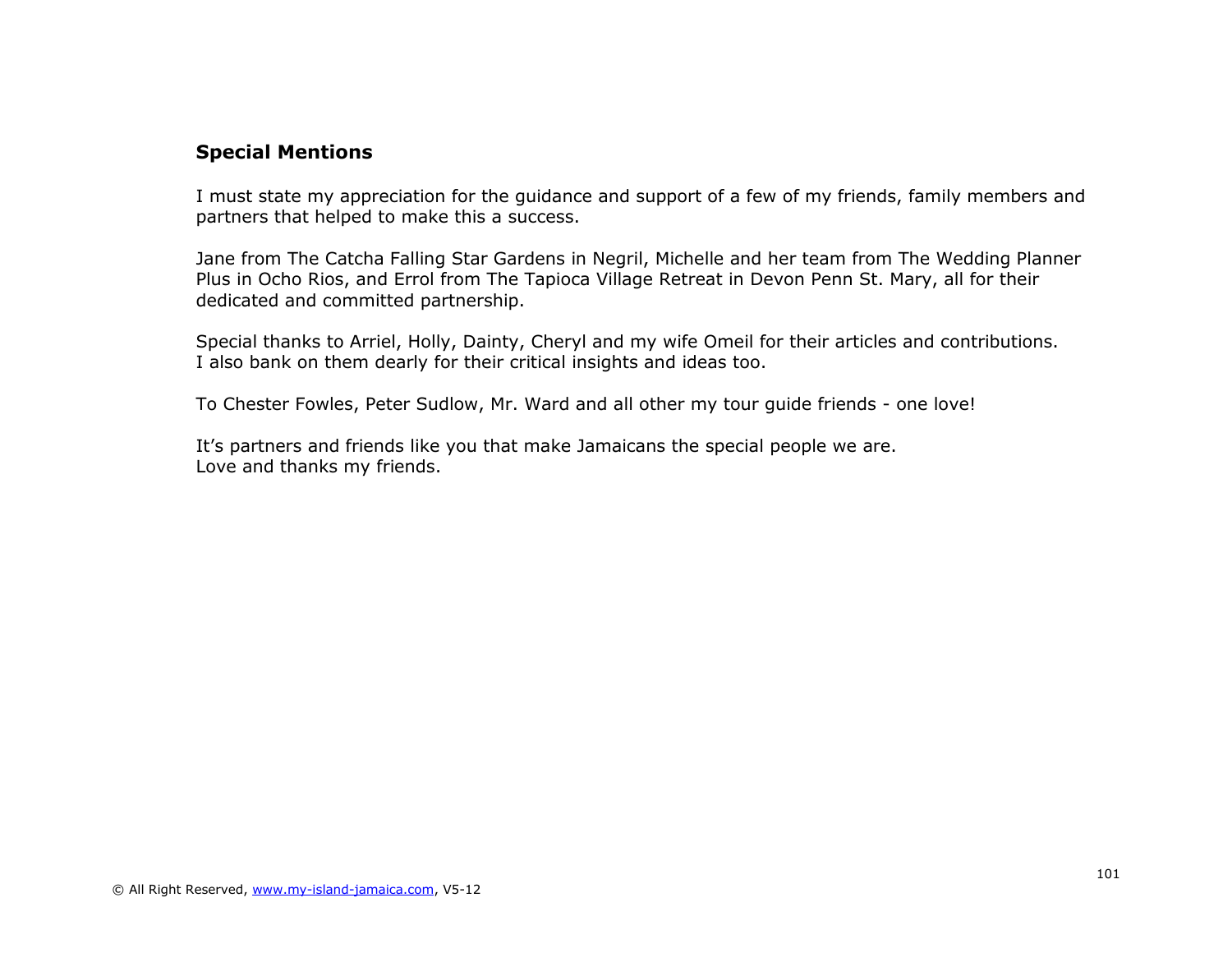# **Final Words**

Thanks to you again for purchasing this guide.

We have done some rather extensive work on this guide; hours and hours of research, long travels and late nights, but by no means is it exhaustive, it still couldn't be, there are many other great options here in Jamaica.

That said I am confident we captured the essence of Jamaica and brought it right to you saving you both time and money.

Finally, it would be very helpful to me and future visitors to [www.my-island-jamaica.com](http://www.my-island-jamaica.com/) if you could leave your [feedback](http://www.my-island-jamaica.com/jamaica-insider-guide-reviews.html) about this quide. So if it's not a bother, please take a moment to share your feedback [here](http://www.my-island-jamaica.com/jamaica-insider-guide-reviews.html) my friend.

Good luck and happy vacationing!

Regards, Wellesley

P.S. I've answered close to 300 questions directly related to Jamaica and vacationing in Jamaica. If you have a question, please stop by my Q&A forum on the website and post it.

P.P.S. I'll be waiting to hear about your trip or vacation, so please [share it with us](http://www.my-island-jamaica.com/jamaican_travel.html#INV) later, OK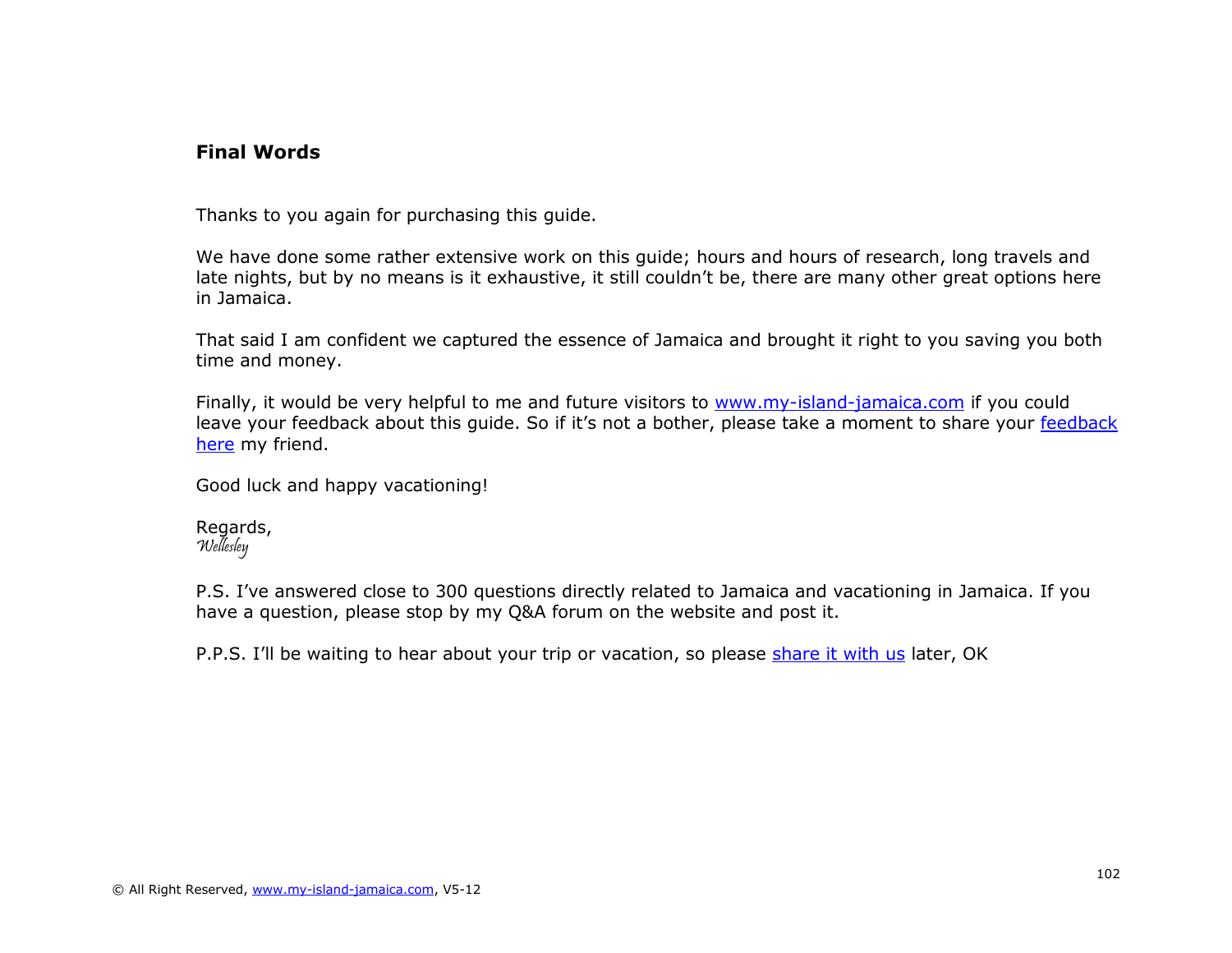# **References & Works Cited**

- 1) "About the City, Negril", DiscoverJamaica.com, [http://www.discoverjamaica.com/gleaner/discover/tour\\_ja/tour\\_d.htm,](http://www.discoverjamaica.com/gleaner/discover/tour_ja/tour_d.htm) Accessed January 15, 2012
- 2) "Attractions, Kid & Play Jamaica", KidnPlayJa.com, [http://www.kidnplayja.com/attractions/,](http://www.kidnplayja.com/attractions/) Accessed April 25, 2012
- 3) "Caribbean Islands", Caribbean.com, [http://www.caribbean.com,](http://www.caribbean.com/) Accessed April 12, 2012
- 4) "Dhana Car Rentals", Mobay.com, [www.mobay.com,](http://www.mobay.com/) Accessed, March 23, 2012
- 5) "Facts & Figures", Falmouth Jamaica Info, [http://falmouthjamaicainfo.com/?page\\_id=1950,](http://falmouthjamaicainfo.com/?page_id=1950) Accessed December 14, 2011
- 6) "Frommer's Jamaica", Frommer.com, [http://www.frommers.com/destinations/jamaica/,](http://www.frommers.com/destinations/jamaica/) Accessed January 6<sup>'</sup> 2012
- 7) "Jamaica Attraction", CaribbeanOutdoorLife.com, [http://www.caribbeanoutdoorlife.com/pages/jamaica%20attractions.htm,](http://www.caribbeanoutdoorlife.com/pages/jamaica%20attractions.htm) Accessed February 25, 2012
- 8) "Jamaica Kingston", The Jamaica Yellow Pages, [http://s2.jamaicayp.com,](http://s2.jamaicayp.com/) Accessed January 25, 2012
- 9) "Kingston Beaches", AllJamaica.com, [http://www.all-jamaica.com/kingston/k\\_beaches.html,](http://www.all-jamaica.com/kingston/k_beaches.html) Accessed March 21, 2012
- 10) "Mingles Pub & Pool Bar", Courtleigh Hotel, [http://www.courtleigh.com/footer-promotions/mingles](http://www.courtleigh.com/footer-promotions/mingles-pub-pool-bar)[pub-pool-bar,](http://www.courtleigh.com/footer-promotions/mingles-pub-pool-bar) Accessed March 20, 2012
- 11) "Ocho Rios Landmarks and Historical Sites", PlacesOnline.com, [http://www.placesonline.com/central\\_america/jamaica/ocho\\_rios/landmarks\\_and\\_historic\\_sites/,](http://www.placesonline.com/central_america/jamaica/ocho_rios/landmarks_and_historic_sites/)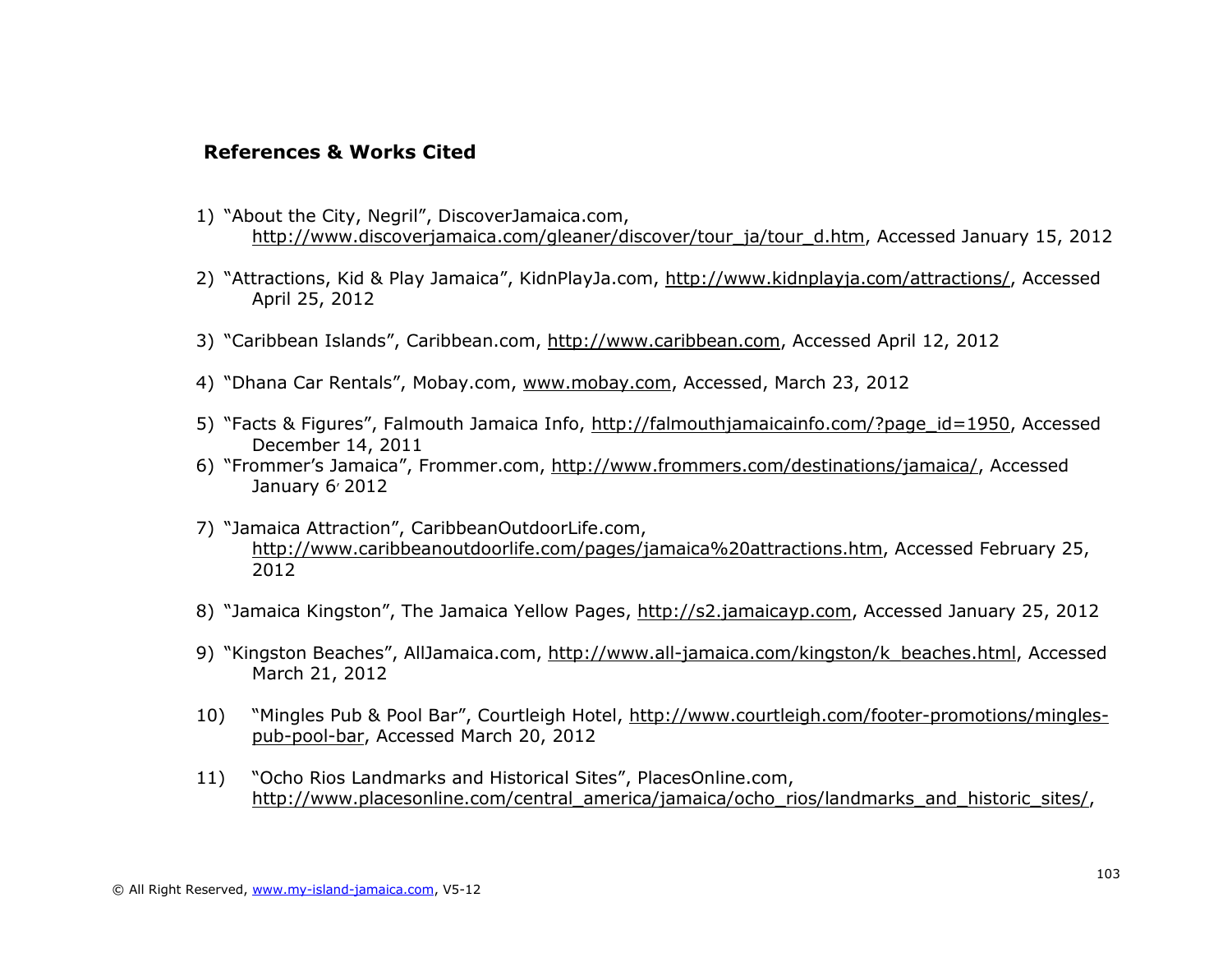Accessed February 26, 2012

- 12) "Ocho Rios Night Life", BlueHouseJamaica.com, [http://www.thebluehousejamaica.com/ocho\\_rios\\_nightlife.html](http://www.thebluehousejamaica.com/ocho_rios_nightlife.html) Accessed December 2, 2011
- 13) "Ocho Rios Night Life", OchoRiosOneStop.com, [http://www.ochoriosonestop.com/nightlife.shtml,](http://www.ochoriosonestop.com/nightlife.shtml) Accessed December 2, 2011
- 14) "Ocho Rios, Jamaica Tourist Attractions", Uptake.com, [http://attractions.uptake.com/landmarks/jamaica/saint\\_ann/ocho\\_rios/874684322.html,](http://attractions.uptake.com/landmarks/jamaica/saint_ann/ocho_rios/874684322.html) Accessed May 6' 2012.
- 15) "Reviews of Hotels, Flights, and Vacation Rentals, TripAdvisor.com, [www.tripadvisor.com,](http://www.tripadvisor.com/) Accessed February 17, 2012
- 16) "Travel Tips for Jamaica", RealJamaicaVacations.com, [http://www.real-jamaica](http://www.real-jamaica-vacations.com/travel-tips-for-jamaica.html)[vacations.com/travel-tips-for-jamaica.html,](http://www.real-jamaica-vacations.com/travel-tips-for-jamaica.html) Accessed April 25, 2012
- 17) "Travel Tips to Jamaica", [http://www.hotelmockingbirdhill.com/more-than-the-beach/travel-tips](http://www.hotelmockingbirdhill.com/more-than-the-beach/travel-tips-to-jamaica/)[to-jamaica/,](http://www.hotelmockingbirdhill.com/more-than-the-beach/travel-tips-to-jamaica/) Accessed April 16, 2012
- 18) "Visit Jamaica", Jamaica Tourist Board, [www.visitjamaica.com,](http://www.visitjamaica.com/) Accessed December, 17, 2011
- 19) "Wikipedia, The Free Encylopedia", Wikipedia Online Encylopedia, [http://en.wikipedia.org,](http://en.wikipedia.org/) Accessed October 16, 2011
- 20) Shiquita, "Travelling Around With Money In Jamaica", My-Island-Jamaica.com, [http://www.my](http://www.my-island-jamaica.com/travelling-around-with-money-in-jamaica.html)[island-jamaica.com/travelling-around-with-money-in-jamaica.html,](http://www.my-island-jamaica.com/travelling-around-with-money-in-jamaica.html) Accessed December 14, 2011
- 21) Zaremba, John, "Jamaica Vacation Tips", USAToday.com, [http://traveltips.usatoday.com/jamaica](http://traveltips.usatoday.com/jamaica-vacation-tips-1376.html)[vacation-tips-1376.html,](http://traveltips.usatoday.com/jamaica-vacation-tips-1376.html) Accessed May 8, 2012